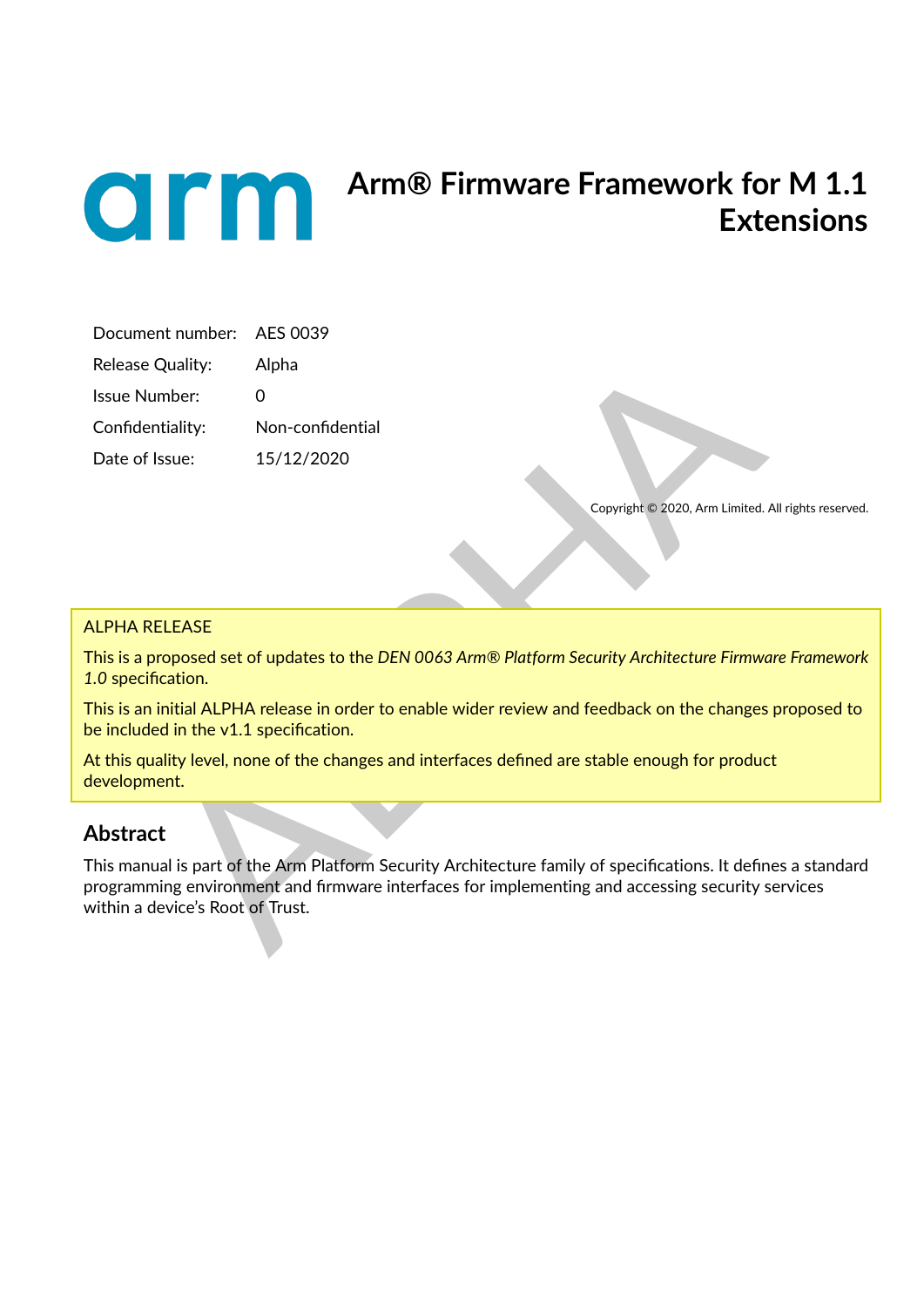# **Contents**

|                                                       | <b>About this document</b>                                                                                                                                                                                                             | ٧                                      |
|-------------------------------------------------------|----------------------------------------------------------------------------------------------------------------------------------------------------------------------------------------------------------------------------------------|----------------------------------------|
|                                                       | <b>Release information</b>                                                                                                                                                                                                             |                                        |
|                                                       | Arm Non-Confidential Document Licence ("Licence")                                                                                                                                                                                      | vi                                     |
|                                                       | <b>References</b>                                                                                                                                                                                                                      | viii                                   |
|                                                       | <b>Terms and abbreviations</b>                                                                                                                                                                                                         | viii                                   |
|                                                       | <b>Conventions</b><br>Typographical conventions<br><b>Numbers</b>                                                                                                                                                                      | xiii<br>xiii<br>xiii                   |
|                                                       | <b>Current status and anticipated changes</b>                                                                                                                                                                                          | xiii                                   |
|                                                       | <b>Feedback</b><br>Feedback on this book                                                                                                                                                                                               | xiii<br>xiii                           |
| 1                                                     | Introduction                                                                                                                                                                                                                           | 15                                     |
| 1.1                                                   | <b>Objectives for version 1.1</b>                                                                                                                                                                                                      | 15                                     |
| 1.2                                                   | Compatibility                                                                                                                                                                                                                          | 16                                     |
| 1.3<br>1.3.1<br>1.3.2<br>1.3.3<br>1.3.4<br>1.3.5<br>2 | <b>Overview of new features</b><br><b>Secure Functions</b><br><b>Stateless RoT Services</b><br>Memory-mapped IOVECS<br>Support for peripheral drivers<br>Miscellaneous improvements<br>Framework features and permitted configurations | 16<br>16<br>17<br>17<br>17<br>18<br>19 |
|                                                       |                                                                                                                                                                                                                                        |                                        |
| 2.1<br>2.1.1<br>2.1.2                                 | <b>Changes to the Programming API</b><br>Firmware framework version<br>Discovering framework feature availability                                                                                                                      | 19<br>19<br>19                         |
| 2.2                                                   | Permitted configurations of FF-M version 1.1                                                                                                                                                                                           | 21                                     |
| 3                                                     | <b>Secure Functions</b>                                                                                                                                                                                                                | 22                                     |
| 3.1                                                   | <b>Background &amp; rationale</b>                                                                                                                                                                                                      | 22                                     |
| 3.2<br>3.2.1<br>3.2.2                                 | <b>The Secure Function model</b><br>Overview of the SFN model<br>Secure Partition execution                                                                                                                                            | 22<br>22<br>23                         |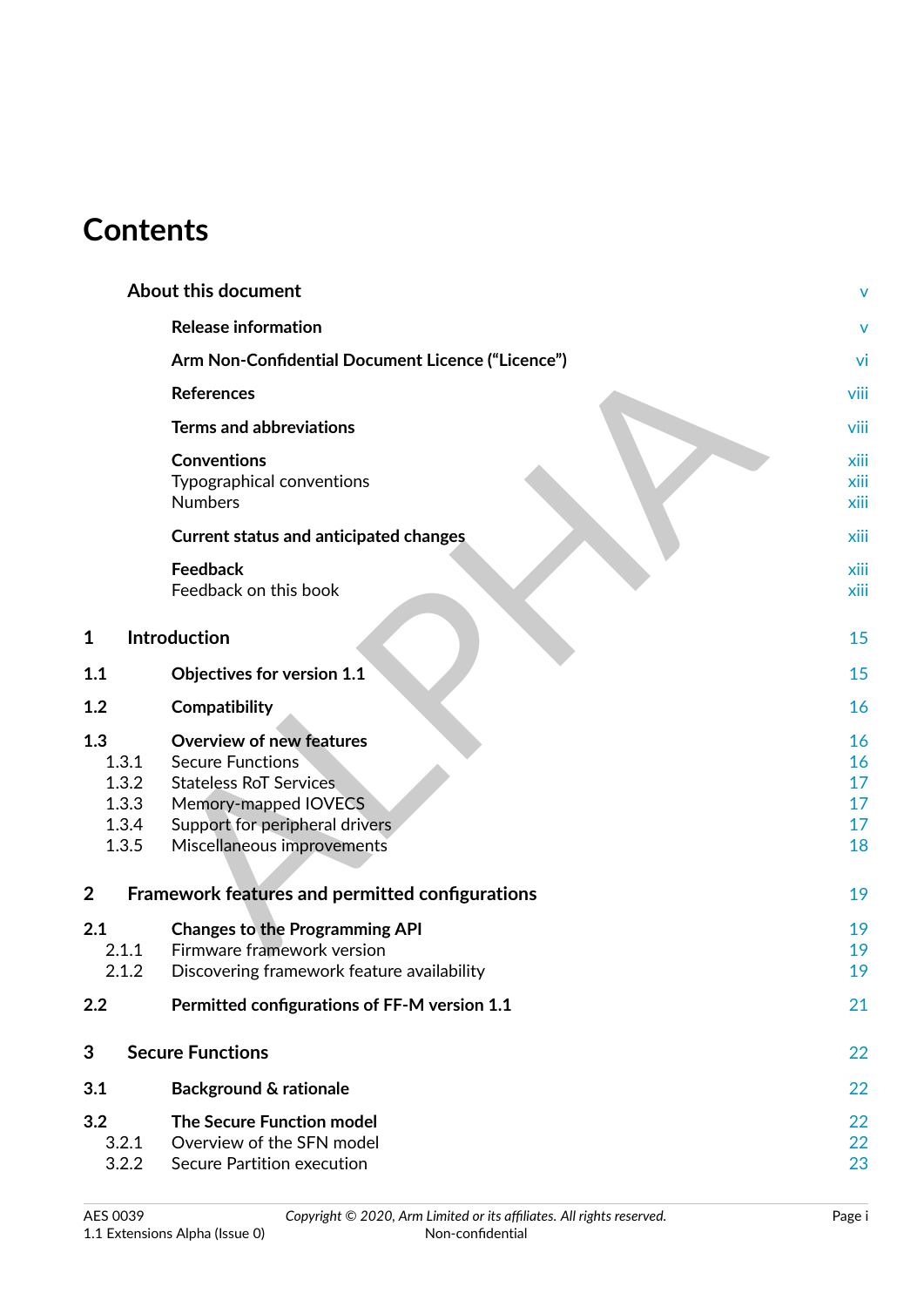| 3.2.3<br>3.2.4<br>3.2.5<br>3.2.6                                   | <b>Scheduling Secure Partitions</b><br>Processing RoT Service messages<br>Interrupts<br>Doorbell                                                                                                                                                         | 24<br>25<br>26<br>27                         |
|--------------------------------------------------------------------|----------------------------------------------------------------------------------------------------------------------------------------------------------------------------------------------------------------------------------------------------------|----------------------------------------------|
| 3.3                                                                | <b>Implementation options</b>                                                                                                                                                                                                                            | 27                                           |
| 3.4                                                                | <b>Selecting a Secure Partition model</b>                                                                                                                                                                                                                | 27                                           |
| 3.5<br>3.5.1<br>3.5.2                                              | <b>Changes to the Programming API</b><br>Manifest changes<br>Secure Partition API changes                                                                                                                                                                | 27<br>27<br>29                               |
| 4                                                                  | <b>Stateless Root of Trust services</b>                                                                                                                                                                                                                  | 31                                           |
| 4.1                                                                | <b>Background and rationale</b>                                                                                                                                                                                                                          | 31                                           |
| 4.2<br>4.2.1<br>4.2.2<br>4.2.3<br>4.2.4<br>4.2.5<br>4.2.6<br>4.2.7 | <b>Programming model</b><br>Overview of stateless RoT Services<br>RoT Service identification<br>RoT Service versioning<br>Requesting stateless RoT Services<br>Processing RoT Service messages<br><b>Programmer Error</b><br>Comparison of service types | 31<br>32<br>32<br>32<br>33<br>33<br>34<br>34 |
| 4.3                                                                | Selecting the RoT Service type                                                                                                                                                                                                                           | 35                                           |
| 4.4<br>4.4.1<br>4.4.2<br>4.4.3                                     | <b>Changes to the Programming API</b><br>Manifest changes<br><b>Client API changes</b><br>Secure Partition API changes                                                                                                                                   | 35<br>36<br>37<br>37                         |
| 5                                                                  | <b>Memory-mapped IOVECs</b>                                                                                                                                                                                                                              | 39                                           |
| 5.1                                                                | <b>Background and rationale</b>                                                                                                                                                                                                                          | 39                                           |
| 5.2<br>5.2.1<br>5.2.2<br>5.2.3<br>5.2.4<br>5.2.5                   | <b>Programming model</b><br>Implementation flexibility<br>Typical deployment scenarios<br>RoT Service configuration<br>Accessing client input and output vectors<br>Interaction with the isolation model                                                 | 40<br>40<br>40<br>41<br>41<br>42             |
| 5.3<br>5.3.1<br>5.3.2<br>5.3.3<br>5.3.4                            | <b>Changes to the Programming API</b><br>Discovering MM-IOVEC availability<br>Enabling the MM-IOVEC API<br>Mapping RoT Service IO vectors<br><b>Changes to existing Secure Partition APIs</b>                                                            | 42<br>42<br>42<br>43<br>47                   |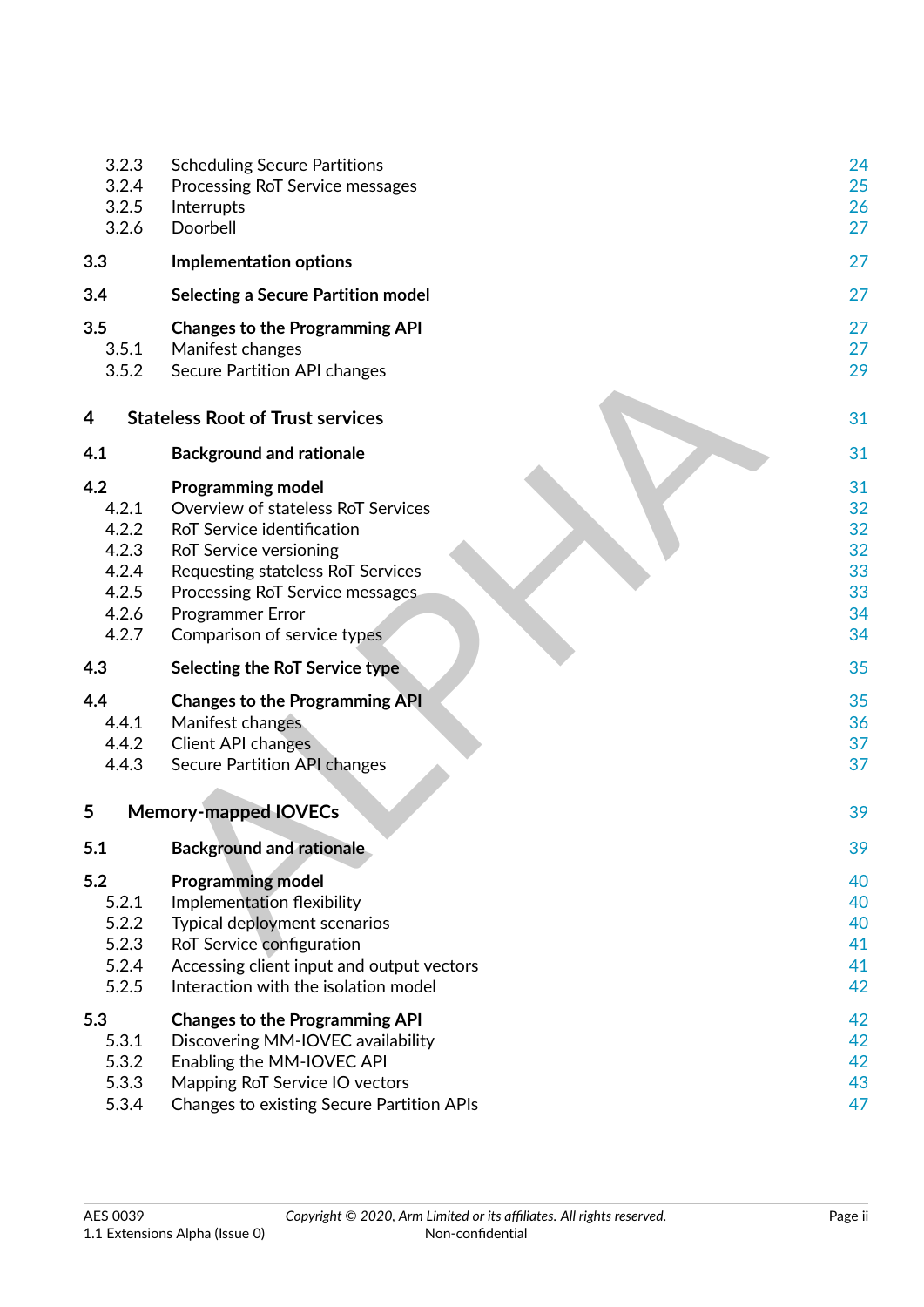| 6              | <b>Enhancements for Secure Partition peripheral drivers</b> | 49 |
|----------------|-------------------------------------------------------------|----|
| 6.1            | <b>Background and rationale</b>                             | 49 |
| 6.1.1          | Bounded interrupt response time                             | 49 |
| 6.1.2          | Managing interrupts                                         | 50 |
| 6.1.3          | <b>Accessing MMIO registers</b>                             | 50 |
| 6.2            | <b>Programming model</b>                                    | 50 |
| 6.2.1          | <b>Definitions</b>                                          | 50 |
| 6.2.2          | Impact of Isolation                                         | 51 |
| 6.2.3          | Impact of Concurrency                                       | 51 |
| 6.2.4          | Interrupt model                                             | 51 |
| 6.2.5          | <b>FLIH Execution model</b>                                 | 54 |
| 6.2.6          | Secure Partition execution model                            | 55 |
| 6.3            | <b>Changes to the Programming API</b>                       | 55 |
| 6.3.1          | Manifest changes                                            | 55 |
| 6.3.2          | Secure Partition API changes for FLIH                       | 56 |
| 6.3.3          | Secure Partition API changes for interrupt control          | 58 |
| 6.3.4          | Register access functions for MMIO                          | 61 |
| 6.4            | <b>Writing Secure Partition peripheral drivers</b>          | 64 |
| 6.4.1          | Programming patterns using FLIH                             | 64 |
| $\overline{7}$ | <b>Miscellaneous changes</b>                                | 67 |
| 7.1            | RoT Service terminology and requirements                    | 67 |
| 7.1.1          | The meaning of 'Root of Trust Service'                      | 67 |
| 7.1.2          | PSA RoT Services and Secure Partitions                      | 68 |
| 7.2            | Availability of the PSA Lifecycle API in NSPE               | 70 |
| 7.3            | Relaxation of memory access rules for Constant data         | 70 |
| 7.3.1          | Changes to the specification                                | 71 |
| 7.4            | Replace the term 'reverse handle' with 'rhandle'            | 71 |
| 7.5            | <b>Symbolic definition of Secure Partition resources</b>    | 72 |
| 7.5.1          | stack_size(attribute)                                       | 72 |
| 7.5.2          | heap_size (attribute)                                       | 72 |
| A              | <b>Summary of manifest attributes</b>                       | 73 |
| A.1            | <b>Secure Partition object</b>                              | 73 |
| A.1.1          | <b>Required attributes</b>                                  | 73 |
| A.1.2          | Optional attributes                                         | 73 |
| A.1.3          | Example                                                     | 74 |
| A.2            | Service object                                              | 75 |
| A.2.1          | Required attributes                                         | 75 |
| A.2.2          | Optional attributes                                         | 75 |
| A.2.3          | Example                                                     | 76 |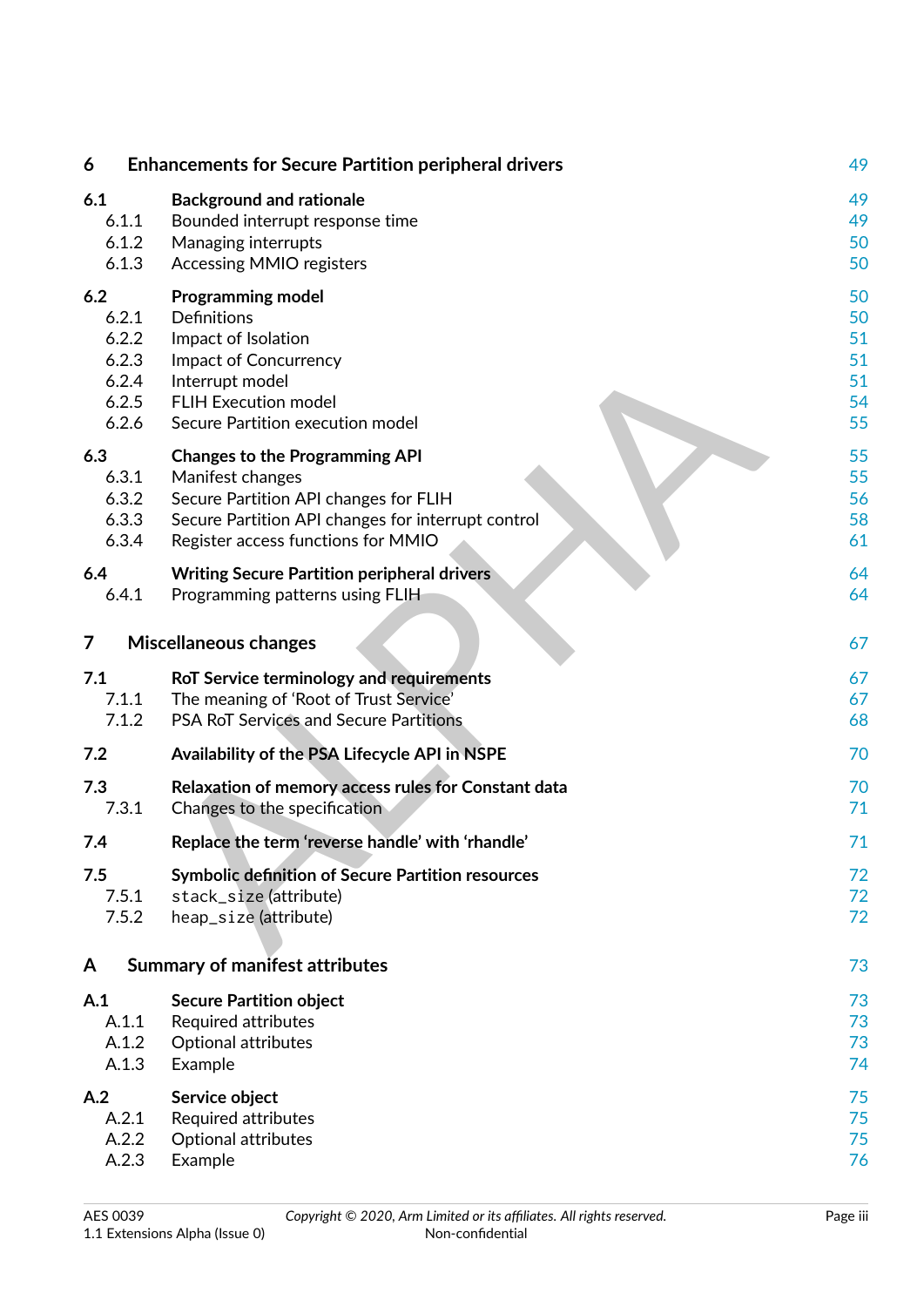| A.3          | <b>Named Region object</b>                         | 76 |
|--------------|----------------------------------------------------|----|
| A.3.1        | Required attributes                                | 76 |
| A.3.2        | Example                                            | 76 |
| A.4          | <b>Numbered Region object</b>                      | 77 |
| A.4.1        | Required attributes                                | 77 |
| A.4.2        | Example                                            | 77 |
| A.5          | IRQ object                                         | 77 |
| A.5.1        | <b>Required attributes</b>                         | 77 |
| A.5.2        | Optional attributes                                | 78 |
| A.5.3        | Example                                            | 78 |
| A.6          | <b>Typed string attributes</b>                     | 78 |
| A.6.1        | c_macro                                            | 78 |
| A.6.2        | c_symbol                                           | 78 |
| A.6.3        | hex_string                                         | 78 |
| B            | <b>Migrating Secure Partitions to version 1.1</b>  | 79 |
| B.1          | Using an unmodified version 1.0 Secure Partition   | 79 |
| B.2          | Update the manifest to version 1.1                 | 79 |
| B.2.1        | Manifest changes                                   | 79 |
| B.2.2        | Source code changes                                | 80 |
| <b>B.3</b>   | Using version 1.1 features                         | 80 |
| <b>B.3.1</b> | Using the SFN model                                | 80 |
| <b>B.3.2</b> | Using a stateless RoT Service                      | 81 |
| <b>B.3.3</b> | Using MM-IOVEC                                     | 82 |
| <b>B.3.4</b> | <b>Using FLIH</b>                                  | 83 |
| C            | <b>Comparison between FF-M and TF-M frameworks</b> | 85 |
| C.1          | <b>Background</b>                                  | 85 |
| C.1.1        | The IPC model                                      | 85 |
| C.1.2        | The Library model                                  | 86 |
| C.2          | <b>Analysis</b>                                    | 86 |
| C.2.1        | One or two architectures?                          | 86 |
| C.2.2        | <b>Scaling and Flexibility</b>                     | 87 |
| D            | <b>Implementing session-less RoT Services</b>      | 89 |
| D.1          | <b>Background</b>                                  | 89 |
| D.2          | <b>Analysis</b>                                    | 91 |
| D.3          | <b>Framework options</b>                           | 93 |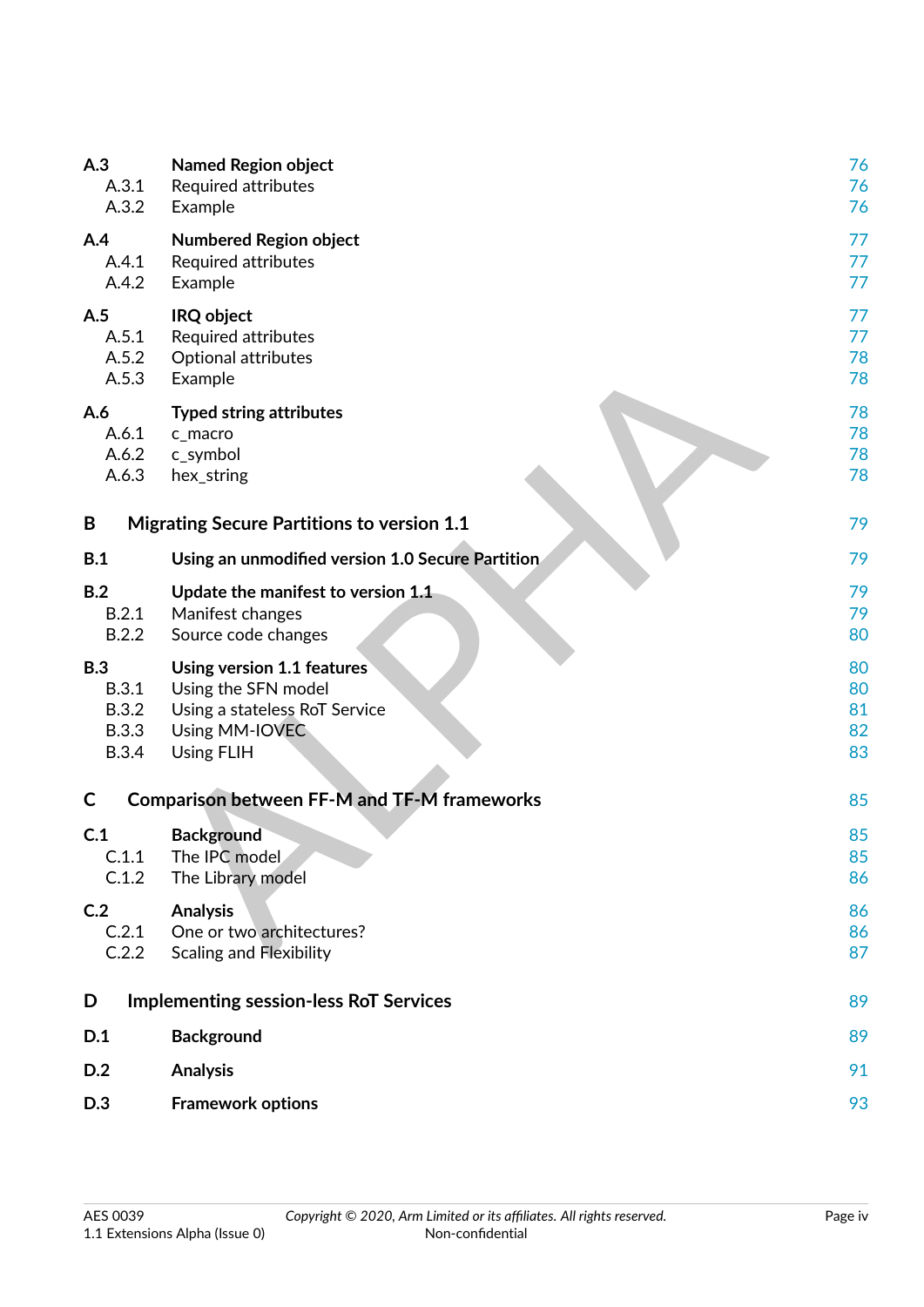# <span id="page-5-0"></span>**About this document**

## <span id="page-5-1"></span>**Release information**

The change history table lists the changes that have been made to this document.

| Date          | Version     | Confidentiality  | Change                                                 |
|---------------|-------------|------------------|--------------------------------------------------------|
| December 2020 | 1.1 Alpha 0 | Non-confidential | Initial release of the 1.1 Extensions<br>specification |
|               |             |                  |                                                        |
|               |             |                  |                                                        |
|               |             |                  |                                                        |
|               |             |                  |                                                        |
|               |             |                  |                                                        |
|               |             |                  |                                                        |
|               |             |                  |                                                        |
|               |             |                  |                                                        |
|               |             |                  |                                                        |
|               |             |                  |                                                        |
|               |             |                  |                                                        |
|               |             |                  |                                                        |
|               |             |                  |                                                        |
|               |             |                  |                                                        |
|               |             |                  |                                                        |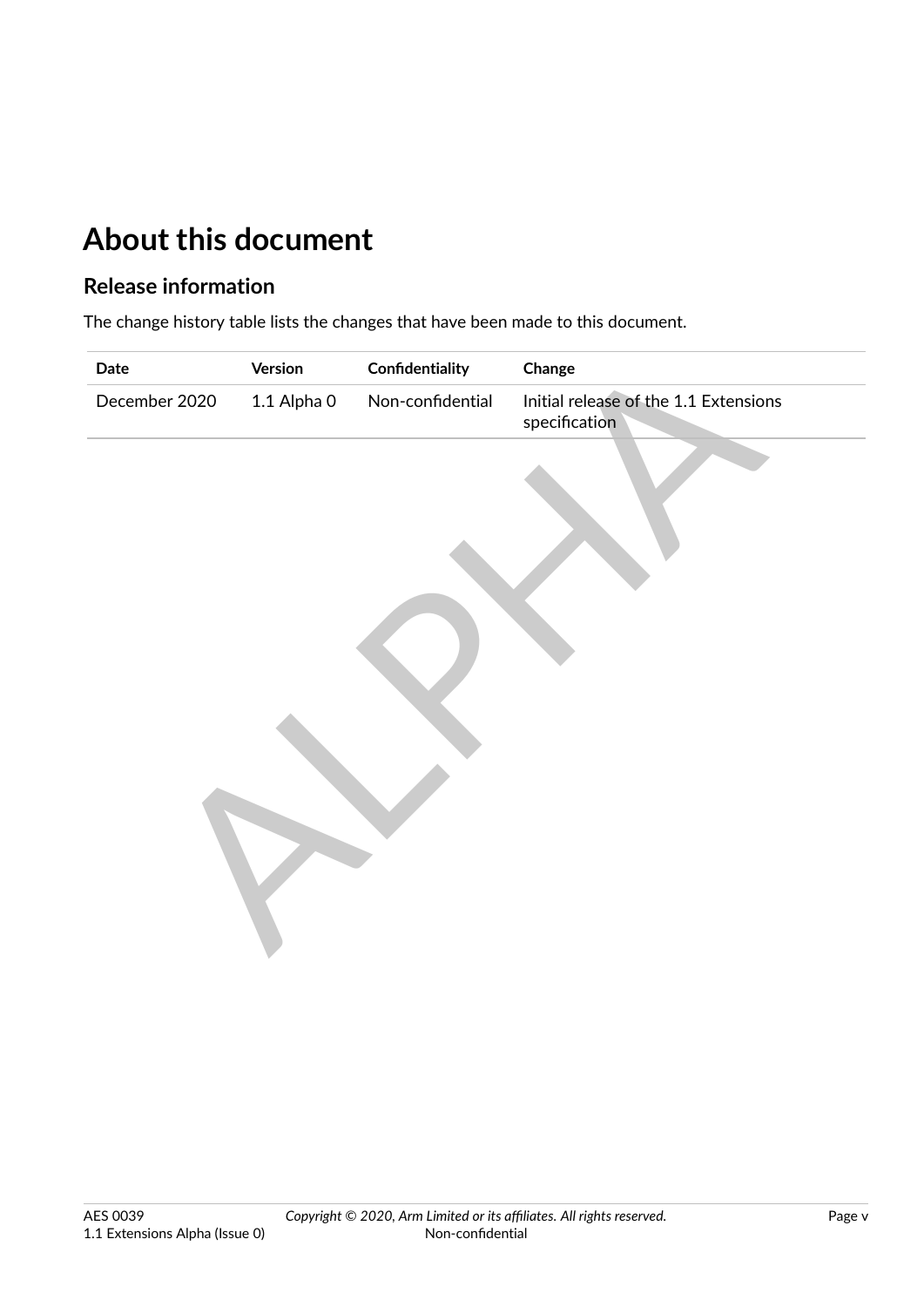## **Arm® Firmware Framework for M**

Copyright © 2020, Arm Limited or its affiliates. All rights reserved. The copyright statement reflects the fact that some draft issues of this document have been released, to a limited circulation.

# <span id="page-6-0"></span>**Arm Non-Confidential Document Licence ("Licence")**

This Licence is a legal agreement between you and Arm Limited ("**Arm**") for the use of Arm's intellectual property (including, without limitation, any copyright) embodied in the document accompanying this Licence ("**Document**"). Arm licenses its intellectual property in the Document to you on condition that you agree to the terms of this Licence. By using or copying the Document you indicate that you agree to be bound by the terms of this Licence.

"**Subsidiary**" means any company the majority of whose voting shares is now or hereafter owner or controlled, directly or indirectly, by you. A company shall be a Subsidiary only for the period during which such control exists.

This Document is **NON-CONFIDENTIAL** and any use by you and your Subsidiaries ("Licensee") is subject to the terms of this Licence between you and Arm.

Subject to the terms and conditions of this Licence, Arm hereby grants to Licensee under the intellectual property in the Document owned or controlled by Arm, a non-exclusive, non-transferable, non-sub-licensable, royalty-free, worldwide licence to:

- (i) use and copy the Document for the purpose of designing and having designed products that comply with the Document;
- (ii) manufacture and have manufactured products which have been created under the licence granted in (i) above; and
- (iii) sell, supply and distribute products which have been created under the licence granted in (i) above.

**Licensee hereby agrees that the licences granted above shall not extend to any portion or function of a product that is not itself compliant with part of the Document.**

Except as expressly licensed above, Licensee acquires no right, title or interest in any Arm technology or any intellectual property embodied therein.

ou indicate that you agree to be bound by the terms of this Licence.<br>
We are a somewhy mapping in majority of whose voiring shares is now or hereafter owner or controlled, directly or<br>
means any company than liberal Substi THE DOCUMENT IS PROVIDED "AS IS". ARM PROVIDES NO REPRESENTATIONS AND NO WARRANTIES, EXPRESS, IMPLIED OR STATUTORY, INCLUDING, WITHOUT LIMITATION, THE IMPLIED WARRANTIES OF MERCHANTABILITY, SATISFACTORY QUALITY, NON-INFRINGEMENT OR FITNESS FOR A PARTICULAR PURPOSE WITH RESPECT TO THE DOCUMENT. Arm may make changes to the Document at any time and without notice. For the avoidance of doubt, Arm makes no representation with respect to, and has undertaken no analysis to identify or understand the scope and content of, third party patents, copyrights, trade secrets, or other rights.

NOTWITHSTANDING ANYTHING TO THE CONTRARY CONTAINED IN THIS LICENCE, TO THE FULLEST EXTENT PERMITTED BY LAW, IN NO EVENT WILL ARM BE LIABLE FOR ANY DAMAGES, IN CONTRACT, TORT OR OTHERWISE, IN CONNECTION WITH THE SUBJECT MATTER OF THIS LICENCE (INCLUDING WITHOUT LIMITATION) (I) LICENSEE'S USE OF THE DOCUMENT; AND (II) THE IMPLEMENTATION OF THE DOCUMENT IN ANY PRODUCT CREATED BY LICENSEE UNDER THIS LICENCE). THE EXISTENCE OF MORE THAN ONE CLAIM OR SUIT WILL NOT ENLARGE OR EXTEND THE LIMIT. LICENSEE RELEASES ARM FROM ALL OBLIGATIONS, LIABILITY, CLAIMS OR DEMANDS IN EXCESS OF THIS LIMITATION.

This Licence shall remain in force until terminated by Licensee or by Arm. Without prejudice to any of its other rights, if Licensee is in breach of any of the terms and conditions of this Licence then Arm may terminate this Licence immediately upon giving written notice to Licensee. Licensee may terminate this Licence at any time. Upon termination of this Licence by Licensee or by Arm, Licensee shall stop using the Document and destroy all copies of the Document in its possession. Upon termination of this Licence, all terms shall survive except for the licence grants.

Any breach of this Licence by a Subsidiary shall entitle Arm to terminate this Licence as if you were the party in breach. Any termination of this Licence shall be effective in respect of all Subsidiaries. Any rights granted to any Subsidiary hereunder shall automatically terminate upon such Subsidiary ceasing to be a Subsidiary.

The Document consists solely of commercial items. Licensee shall be responsible for ensuring that any use, duplication or disclosure of the Document complies fully with any relevant export laws and regulations to assure that the Document or any portion thereof is not exported, directly or indirectly, in violation of such export laws.

This Licence may be translated into other languages for convenience, and Licensee agrees that if there is any conflict between the English version of this Licence and any translation, the terms of the English version of this Licence shall prevail.

The Arm corporate logo and words marked with  $\mathcal{R}$  or  $\mathbb{M}$  are registered trademarks or trademarks of Arm Limited (or its subsidiaries) in the US and/or elsewhere. All rights reserved. Other brands and names mentioned in this document may be the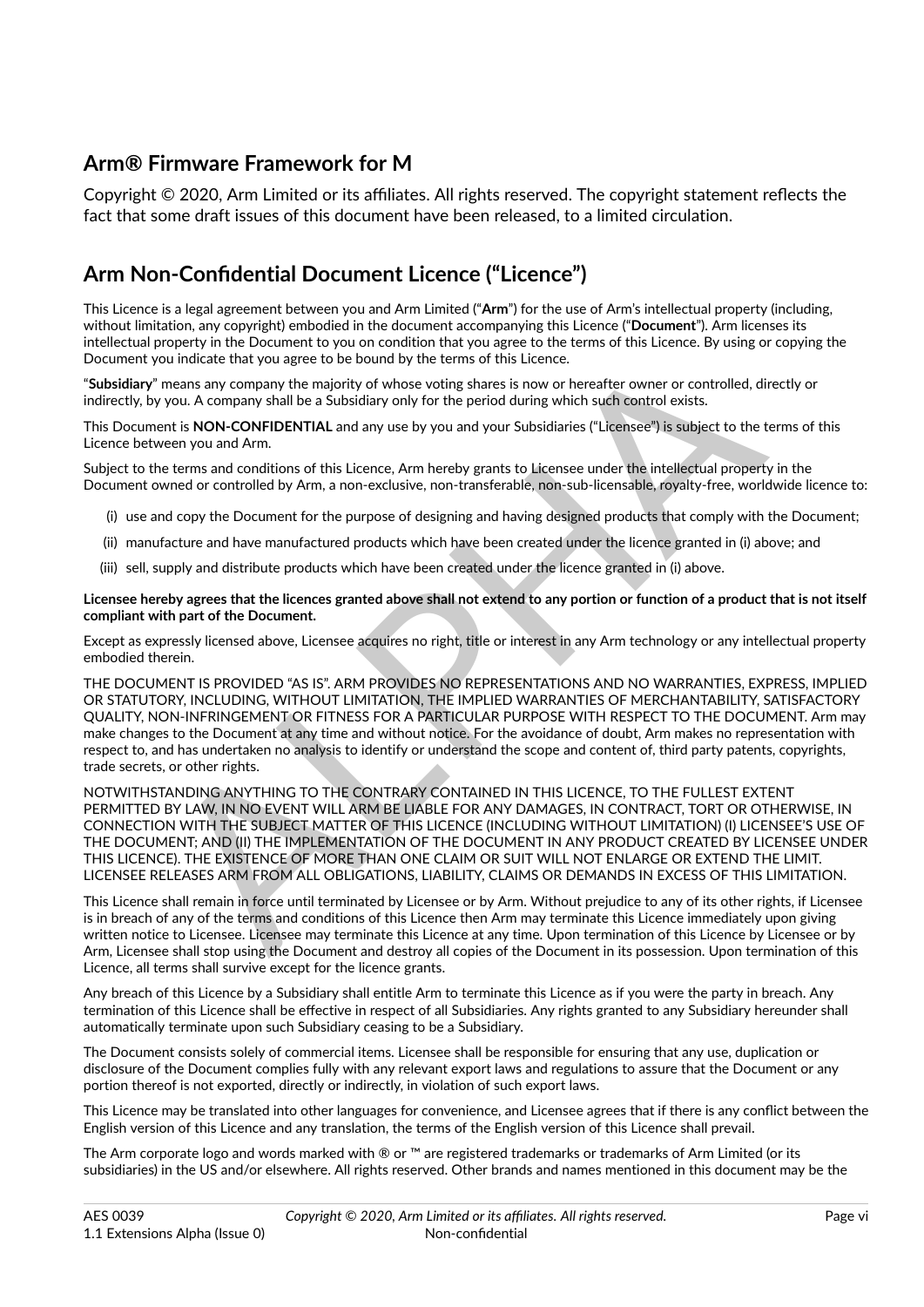trademarks of their respective owners. No licence, express, implied or otherwise, is granted to Licensee under this Licence, to use the Arm trade marks in connection with the Document or any products based thereon. Visit Arm's website at <https://www.arm.com/company/policies/trademarks> for more information about Arm's trademarks.

The validity, construction and performance of this Licence shall be governed by English Law.

Copyright © 2020, Arm Limited or its affiliates. All rights reserved.

Arm Limited. Company 02557590 registered in England. 110 Fulbourn Road, Cambridge, England CB1 9NJ.

Arm document reference: LES-PRE-21585 version 4.0

ent reference: LES-PRE-21585 version 4.0<br>
ALPHA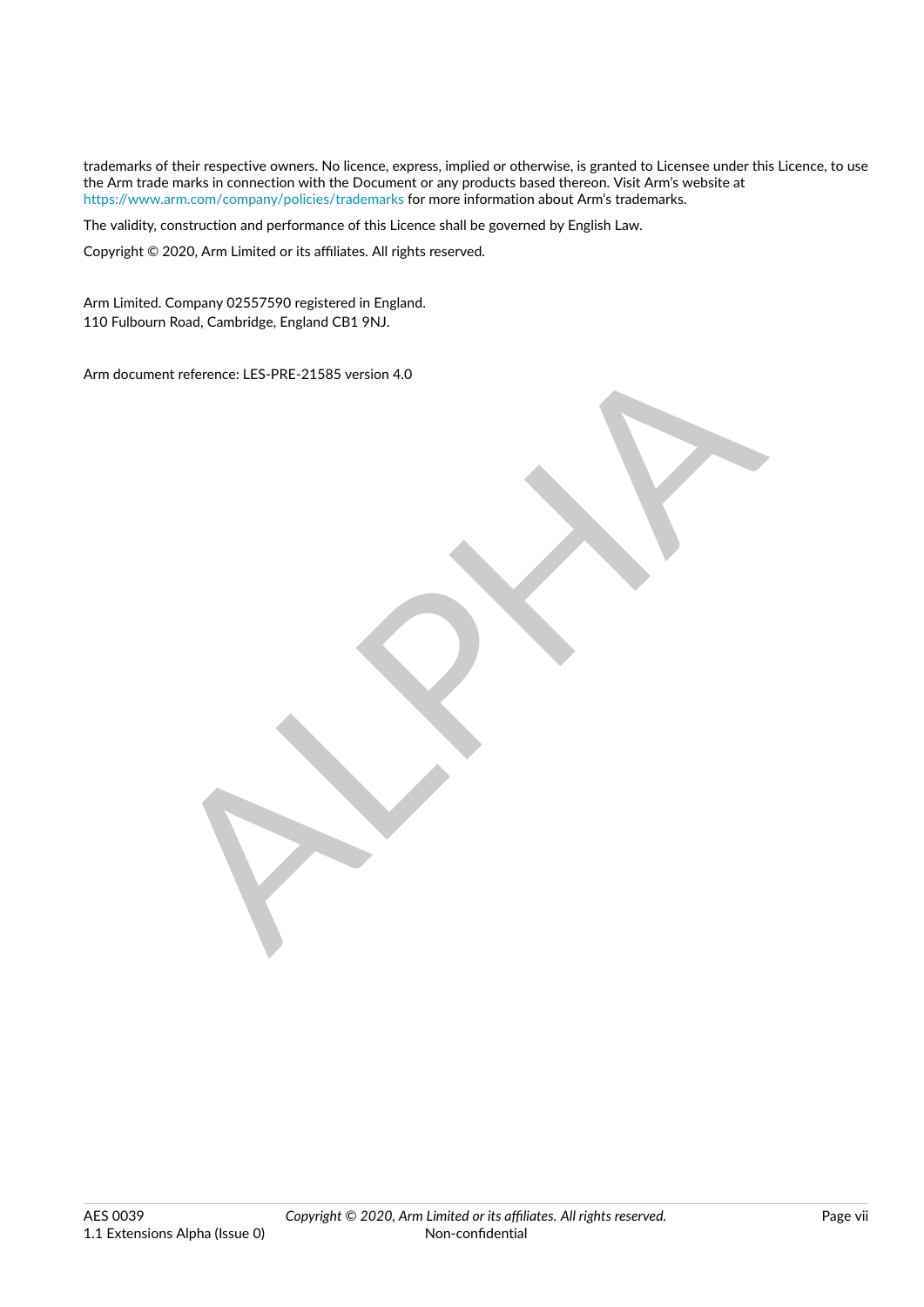## <span id="page-8-0"></span>**References**

This document refers to the following documents.

<span id="page-8-9"></span><span id="page-8-6"></span><span id="page-8-5"></span><span id="page-8-2"></span>

| Ref                                 | <b>Document Number</b> |                | <b>Title</b>                                                                                                                                                                                                       |
|-------------------------------------|------------------------|----------------|--------------------------------------------------------------------------------------------------------------------------------------------------------------------------------------------------------------------|
| $[FF-M]$                            | <b>DEN 0063</b>        |                | Arm® Platform Security Architecture Firmware Framework.<br>https://pages.arm.com/psa-resources-ff.html                                                                                                             |
| [PSA-SM]                            | <b>DEN 0079</b>        |                | PSA Security Model. https://pages.arm.com/psa-resources-sm.html                                                                                                                                                    |
| $[PSA-TB]$                          | <b>DEN 0072</b>        |                | PSA Trusted Boot and Firmware Update.<br>https://pages.arm.com/psa-resources-tbfu.html                                                                                                                             |
| $[TF-M]$                            |                        |                | trustedfirmware.org, Trusted Firmware-M.<br>https://git.trustedfirmware.org/trusted-firmware-m.git/about/                                                                                                          |
| [GP-ROT]                            |                        |                | GlobalPlatform, Root of Trust Definitions and Requirements, v1.1,<br>June 2018. https://globalplatform.org/wp-content/uploads/<br>2018/07/GP_RoT_Definitions_and_Requirements_v1.1<br>PublicRelease-2018-06-28.pdf |
| $[PSA-ITS]$                         | <b>IHI 0087</b>        |                | PSA Storage API. https://pages.arm.com/psa-apis.html                                                                                                                                                               |
| [PSA-<br>CRYPT]                     | <b>IHI 0086</b>        |                | PSA Cryptography API. https://pages.arm.com/psa-apis.html                                                                                                                                                          |
| <b>Terms and abbreviations</b>      |                        |                | This document uses the following terms and abbreviations.                                                                                                                                                          |
| <b>Term</b>                         |                        | <b>Meaning</b> |                                                                                                                                                                                                                    |
| Application firmware                |                        |                | The main application firmware for the platform, typically comprising a<br>Real-Time OS (RTOS) and application tasks.                                                                                               |
| <b>Application Root of</b><br>Trust |                        |                | This is the security domain in which additional security services are<br>implemented. See PSA Security Model [PSA-SM] for details.                                                                                 |
| <b>Application RoT Service</b>      |                        | domain.        | This is a Secure Partition RoT Service within the Application Root of Trust                                                                                                                                        |

# <span id="page-8-10"></span><span id="page-8-7"></span><span id="page-8-1"></span>**Terms and abbreviations**

<span id="page-8-8"></span><span id="page-8-4"></span><span id="page-8-3"></span>

| Term                            | <b>Meaning</b>                                                                                                                                                                                                                                                            |
|---------------------------------|---------------------------------------------------------------------------------------------------------------------------------------------------------------------------------------------------------------------------------------------------------------------------|
| Application firmware            | The main application firmware for the platform, typically comprising a<br>Real-Time OS (RTOS) and application tasks.                                                                                                                                                      |
| Application Root of<br>Trust    | This is the security domain in which additional security services are<br>implemented. See PSA Security Model [PSA-SM] for details.                                                                                                                                        |
| <b>Application RoT Service</b>  | This is a Secure Partition RoT Service within the Application Root of Trust<br>domain.                                                                                                                                                                                    |
| Confused deputy<br>attack       | This is a specific type of privilege escalation exploit, in which a privileged<br>component acts on behalf of an unprivileged attacker without correctly<br>validating the request.                                                                                       |
| Connection-based RoT<br>Service | This is the type of an <i>Secure Partition RoT Service</i> which uses a connection<br>when making requests. These provide a set of operations that have some<br>shared resources or state managed by the RoT Service. See Stateless Root of<br>Trust services on page 31. |
|                                 | In version 1.0, all Secure Partition RoT Services are connection-based.                                                                                                                                                                                                   |
|                                 | See also stateless RoT Service.                                                                                                                                                                                                                                           |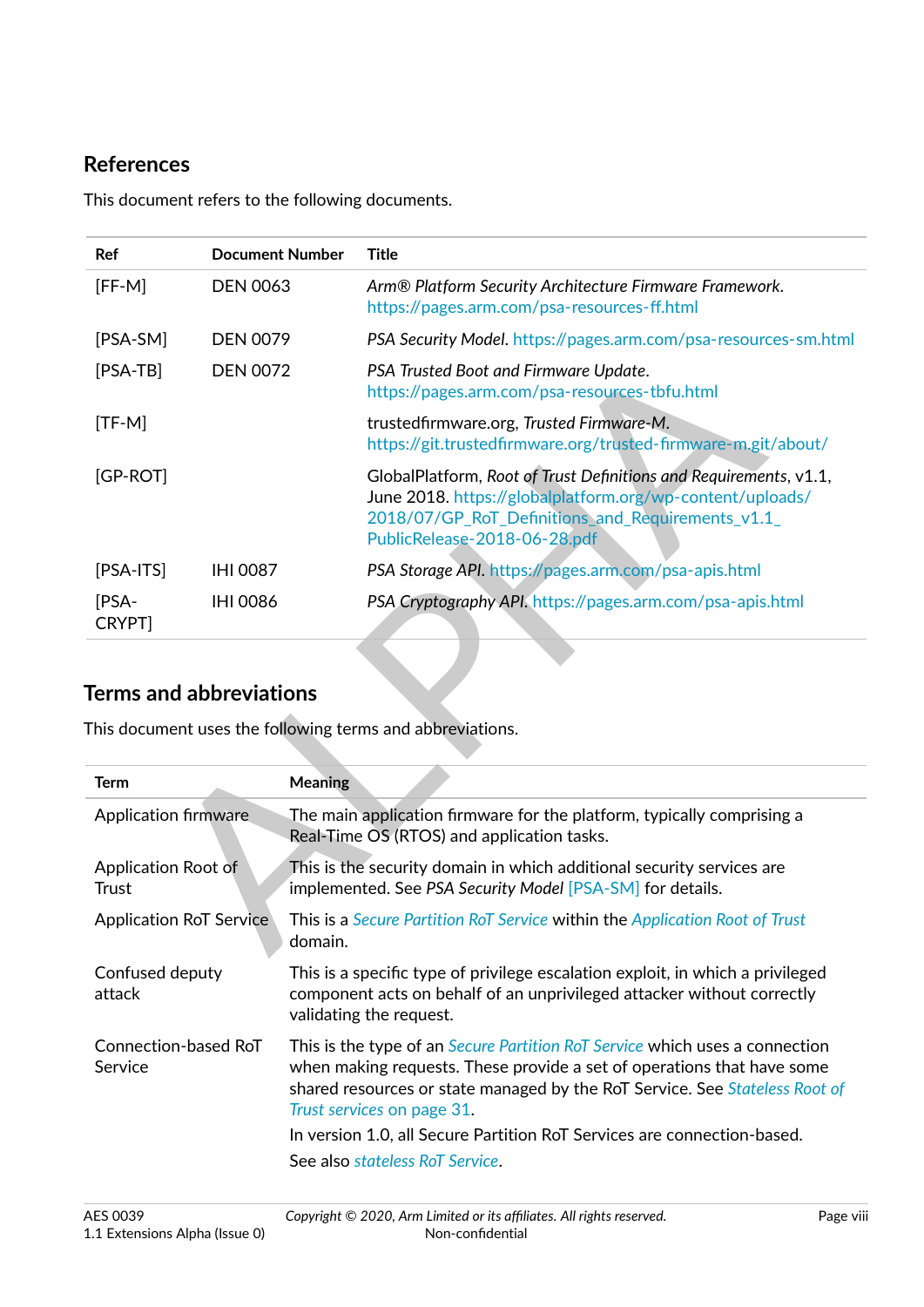<span id="page-9-9"></span><span id="page-9-8"></span><span id="page-9-7"></span><span id="page-9-6"></span><span id="page-9-5"></span><span id="page-9-4"></span><span id="page-9-3"></span><span id="page-9-2"></span><span id="page-9-1"></span><span id="page-9-0"></span>

| <b>Term</b>                                | <b>Meaning</b>                                                                                                                                                                                                                                                                                                                                          |
|--------------------------------------------|---------------------------------------------------------------------------------------------------------------------------------------------------------------------------------------------------------------------------------------------------------------------------------------------------------------------------------------------------------|
| connection handle                          | A handle that is used to make requests to a connection-based RoT Service.<br>The handle value is returned by a successful connection to a<br>connection-based RoT Service.<br>See also stateless handle.                                                                                                                                                |
| First-level interrupt<br>handling (FLIH)   | This is a form of interrupt handling that is carried out immediately when the<br>interrupt exception takes place.<br>This can be a traditional, privileged interrupt handler, or a deprivileged<br>interrupt handler.                                                                                                                                   |
| <b>FLIH</b>                                | See First-level interrupt handling.                                                                                                                                                                                                                                                                                                                     |
| <b>FLIH</b> context                        | The execution context within the <i>Secure Partition</i> that is used to run a FLIH<br>Functions. See also FLIH Execution model on page 54.                                                                                                                                                                                                             |
| <b>FLIH</b> function                       | A function that is used to perform First-level interrupt handling for an<br>interrupt. An FLIH function runs in FLIH context.                                                                                                                                                                                                                           |
| I/O vector (iovec)                         | An object that holds a memory reference. I/O vectors are used to pass<br>parameters from a client to a Secure Partition RoT Service. Input parameters<br>are passed as a psa_invec, and output parameters as a psa_outvec.                                                                                                                              |
| <b>IMPLEMENTATION DEFINED</b>              | Behavior that is not defined by the this specification, but is defined and<br>documented by individual implementations.                                                                                                                                                                                                                                 |
|                                            | Firmware developers can choose to depend on IMPLEMENTATION DEFINED<br>behavior, but must be aware that their code might not be portable to another<br>implementation.                                                                                                                                                                                   |
| <b>InterProcess</b><br>Communication (IPC) | The Firmware Framework for M specifies an IPC mechanism to provide a<br>communication channel for requests between isolated firmware partitions.                                                                                                                                                                                                        |
| jovec                                      | See I/O vector.                                                                                                                                                                                                                                                                                                                                         |
| <b>IPC</b>                                 | See InterProcess Communication.                                                                                                                                                                                                                                                                                                                         |
| IPC model                                  | The programming model and communication framework for Secure Partitions<br>that is defined in version 1.0 of Arm® Platform Security Architecture Firmware<br>Framework [FF-M]. Each Secure Partition is programmed like a C program to<br>poll for messages and other events, and respond to them.<br>See also Secure Function model and Library model. |
| <b>JOP</b>                                 | See Jump-oriented programming.                                                                                                                                                                                                                                                                                                                          |
| Jump-oriented<br>programming (JOP)         | This is a computer security exploit technique that allows an attacker to<br>execute code in the presence of security defenses, for example executable<br>space protection and code signing.                                                                                                                                                             |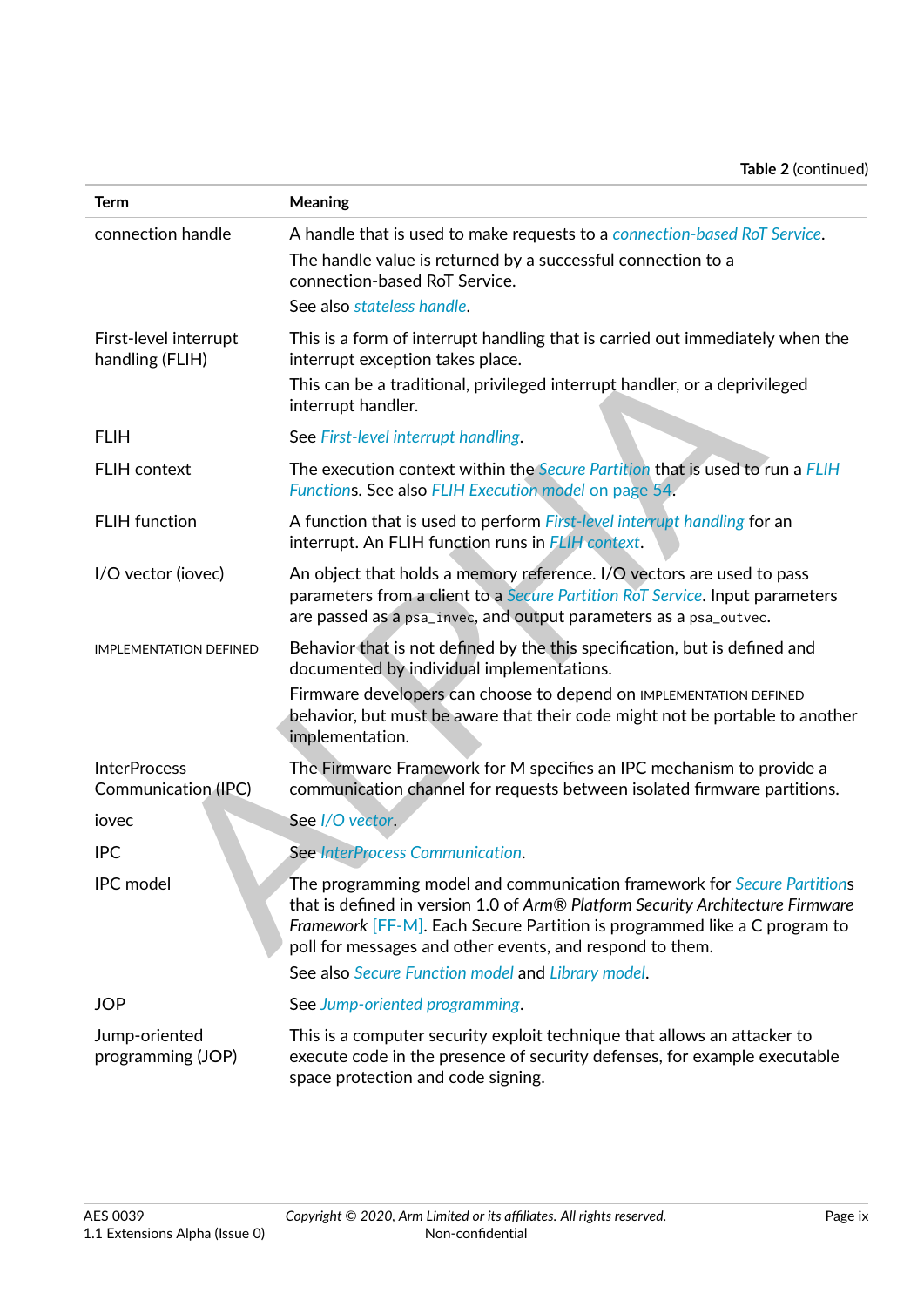<span id="page-10-5"></span><span id="page-10-4"></span><span id="page-10-3"></span><span id="page-10-2"></span><span id="page-10-1"></span><span id="page-10-0"></span>

| <b>Term</b>                                        | <b>Meaning</b>                                                                                                                                                                                                                                     |
|----------------------------------------------------|----------------------------------------------------------------------------------------------------------------------------------------------------------------------------------------------------------------------------------------------------|
| Library model                                      | This is a simple programming model and communication framework for<br>security services that is implemented in version 1.0 of the Trusted<br>Firmware-M [TF-M] project.                                                                            |
|                                                    | The Library model is not compliant with Arm® Platform Security Architecture<br>Firmware Framework [FF-M], but it has informed the extensions that are<br>proposed in this document. See Comparison between FF-M and TF-M<br>frameworks on page 85. |
|                                                    | See also IPC model and Secure Function model.                                                                                                                                                                                                      |
| <b>MPU</b>                                         | <b>Memory Protection Unit</b>                                                                                                                                                                                                                      |
| Non-secure Processing<br><b>Environment (NSPE)</b> | This is the security domain outside of the Secure Processing Environment. It is<br>the Application domain, typically containing the application firmware and<br>hardware.                                                                          |
| <b>NSPE</b>                                        | See Non-secure Processing Environment.                                                                                                                                                                                                             |
| Panic                                              | An abnormal termination of an execution context in response to the invalid<br>use of a programming interface.                                                                                                                                      |
| Partition manifest                                 | Metadata about a Partition describing the runtime resources and any<br>assignment of privilege.                                                                                                                                                    |
| PROGRAMMER ERROR                                   | An error that is caused by the misuse of a programming interface.<br>A PROGRAMMER ERROR is in the caller of the interface, but it is detected by the<br>implementer of the interface.                                                              |
| <b>PSA</b>                                         | <b>Platform Security Architecture</b>                                                                                                                                                                                                              |
| PSA Immutable Root of<br>Trust                     | The hardware, code and data that cannot be modified following<br>manufacturing. See PSA Security Model [PSA-SM] for details.                                                                                                                       |
| <b>PSA Root of Trust</b>                           | This defines the most trusted security domain within a PSA system. See PSA<br>Security Model [PSA-SM] for details.                                                                                                                                 |
| PSA RoT Service                                    | This is an RoT Service within the PSA Root of Trust domain.                                                                                                                                                                                        |
|                                                    | It is IMPLEMENTATION DEFINED whether a PSA RoT Service is a Secure Partition<br>RoT Service.                                                                                                                                                       |
| PSA Updatable Root of<br>Trust                     | The Root of Trust firmware that can be updated following manufacturing. See<br>PSA Security Model [PSA-SM] for details.                                                                                                                            |
| Return-oriented<br>programming (ROP)               | This is a computer security exploit technique that allows an attacker to<br>execute code in the presence of security defenses, for example executable<br>space protection and code signing.                                                        |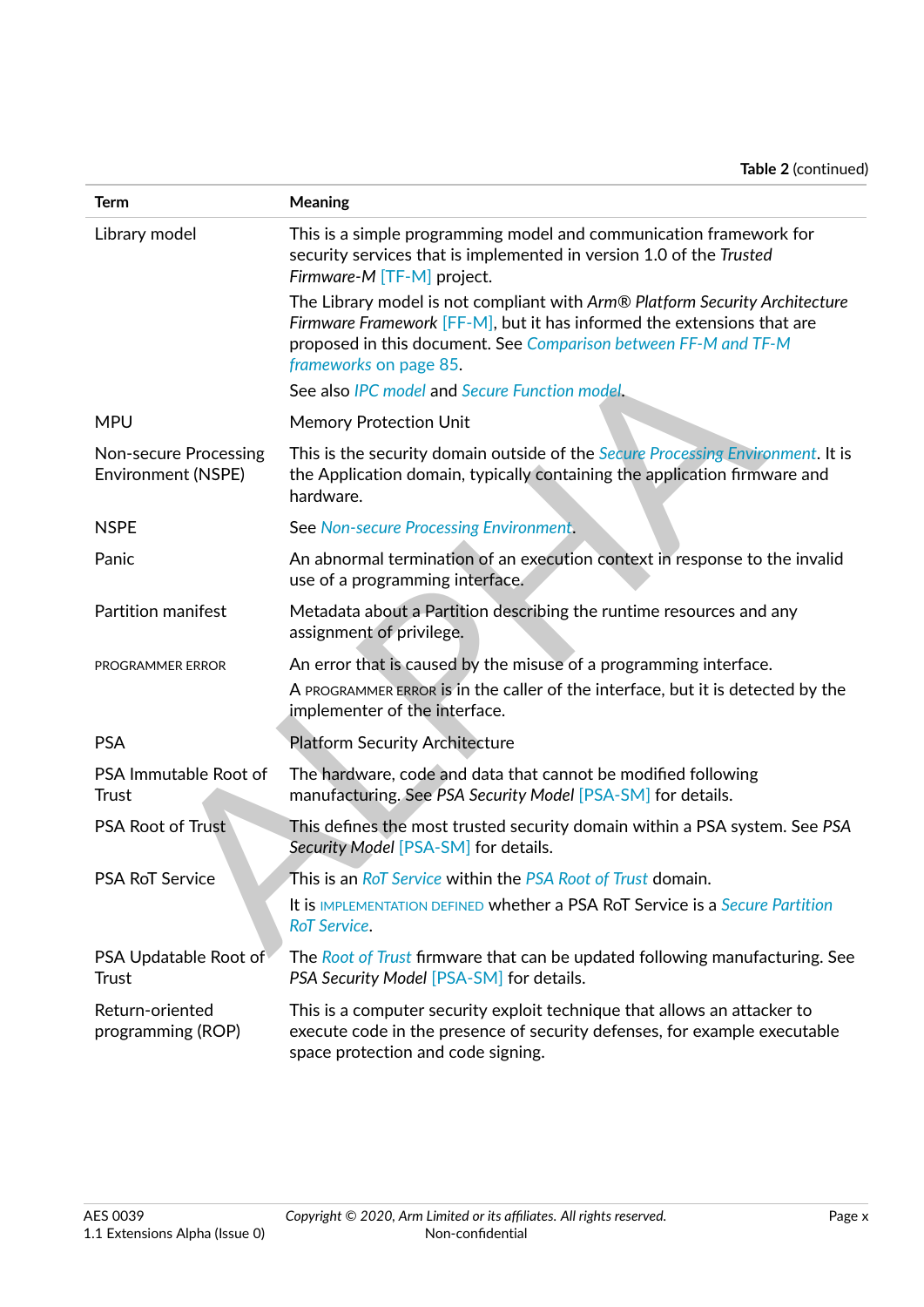<span id="page-11-8"></span><span id="page-11-7"></span><span id="page-11-6"></span><span id="page-11-5"></span><span id="page-11-4"></span><span id="page-11-3"></span><span id="page-11-2"></span><span id="page-11-1"></span><span id="page-11-0"></span>

| <b>Term</b>                                   | <b>Meaning</b>                                                                                                                                                                                                                                                                                                                                                                                       |
|-----------------------------------------------|------------------------------------------------------------------------------------------------------------------------------------------------------------------------------------------------------------------------------------------------------------------------------------------------------------------------------------------------------------------------------------------------------|
| rhandle                                       | A value that is associated with a specific Secure Partition RoT Service<br>connection by the RoT Service implementation. This value can be used to link<br>a client connection with data or resources managed by the Secure Partition.<br>In version 1.0, this was referred to as a reverse handle. See Replace the term<br>'reverse handle' with 'rhandle' on page 71.                              |
| Root of Trust (RoT)                           | This is the minimal set of software, hardware and data that is implicitly<br>trusted in the platform $-$ there is no software or hardware at a deeper level<br>that can verify that the Root of Trust is authentic and unmodified. See Root of<br>Trust Definitions and Requirements [GP-ROT].                                                                                                       |
| <b>Root of Trust Service</b><br>(RoT Service) | A set of related security operations that are provided and protected within a<br><b>Root of Trust.</b><br>See also Secure Partition Root of Trust Service.                                                                                                                                                                                                                                           |
| <b>ROP</b>                                    | See Return-oriented programming.                                                                                                                                                                                                                                                                                                                                                                     |
| RoT                                           | See Root of Trust.                                                                                                                                                                                                                                                                                                                                                                                   |
|                                               |                                                                                                                                                                                                                                                                                                                                                                                                      |
| <b>RoT Service</b>                            | See Root of Trust Service.                                                                                                                                                                                                                                                                                                                                                                           |
| Second-level interrupt<br>handling (SLIH)     | This is a form of interrupt handling that is deferred until after the interrupt<br>exception. This handling occurs within a thread context, and is subject to<br>normal scheduling.                                                                                                                                                                                                                  |
|                                               | See First-level interrupt handling.                                                                                                                                                                                                                                                                                                                                                                  |
| Secure Function (SFN)                         | A callback function in a Secure Partition that handles requests for a single<br>Root of Trust Service. SFNs are used to implement RoT Services for Secure<br>Partitions that are using the SFN model.                                                                                                                                                                                                |
| Secure Function model<br>(SFN model)          | The programming model and communication framework for Secure<br>Partitions that is defined in version 1.1 of Arm® Platform Security Architecture<br>Firmware Framework [FF-M]. Each security service is a C function that is<br>invoked as a callback from the framework, in response to a call from a client<br>function. See Secure Functions on page 22.<br>See also IPC model and Library model. |
| <b>Secure Partition</b>                       | An execution environment with protected runtime state within the Secure<br><b>Processing Environment.</b>                                                                                                                                                                                                                                                                                            |
|                                               | A Secure Partition is a container for the implementation of one or more<br>Secure Partition RoT Services or one or more secure peripheral drivers.<br>A Secure Partition must either use the IPC model or the SFN model for<br>implementation of RoT Services.                                                                                                                                       |
|                                               | Multiple Secure Partitions are allowed in a platform.                                                                                                                                                                                                                                                                                                                                                |
| <b>Secure Partition</b><br>Manager (SPM)      | Part of the Firmware Framework that is responsible for isolating software in<br>Partitions, managing the execution of software within Partitions, and<br>providing IPC between Partitions.                                                                                                                                                                                                           |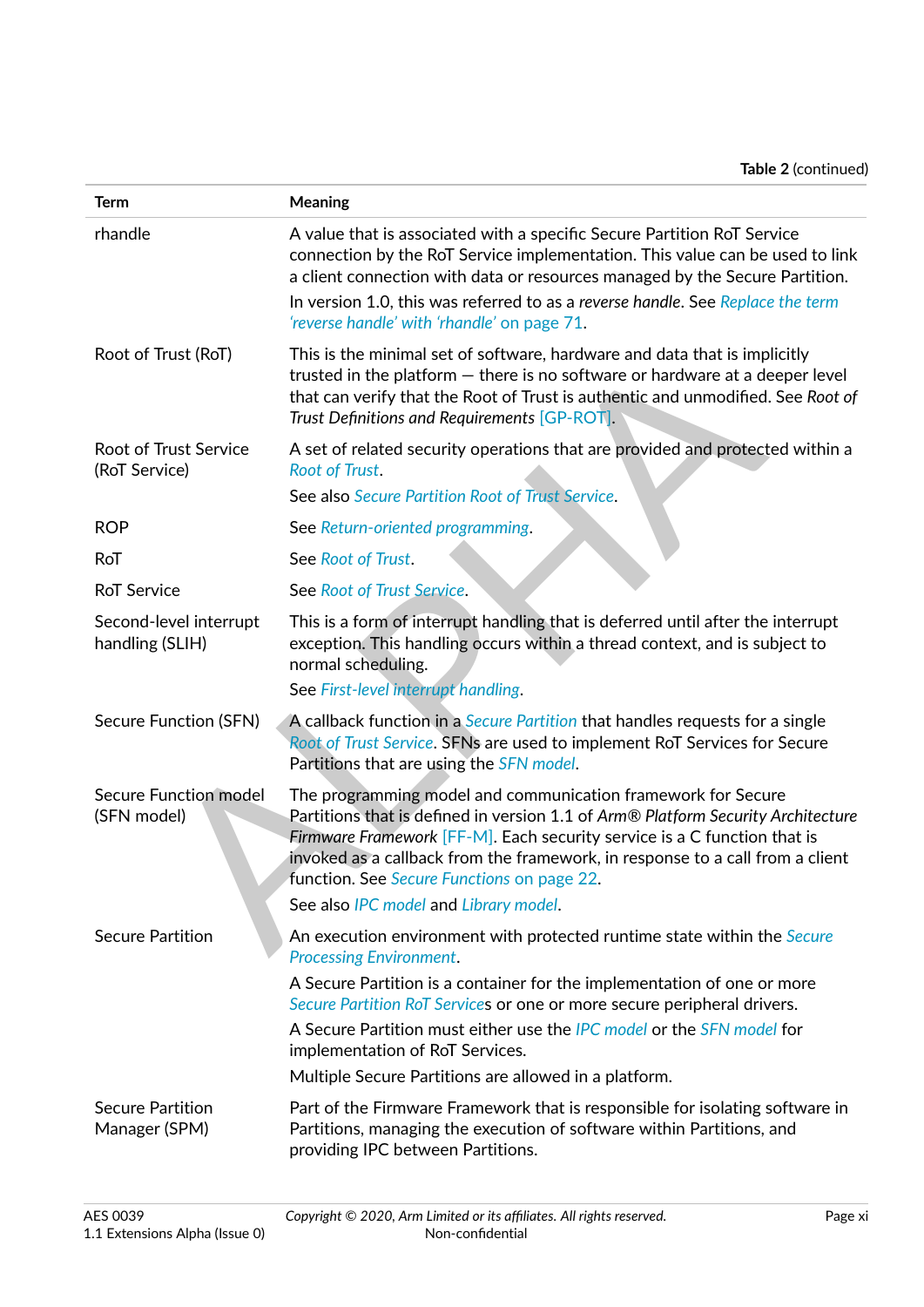<span id="page-12-6"></span><span id="page-12-5"></span><span id="page-12-4"></span><span id="page-12-3"></span><span id="page-12-2"></span><span id="page-12-1"></span><span id="page-12-0"></span>

| <b>Term</b>                                              | <b>Meaning</b>                                                                                                                                                                                                                                                                               |
|----------------------------------------------------------|----------------------------------------------------------------------------------------------------------------------------------------------------------------------------------------------------------------------------------------------------------------------------------------------|
| <b>Secure Partition Root</b><br>of Trust Service (Secure | A Root of Trust Service that is implemented in a Secure Partition. Multiple RoT<br>Services can coexist in a single Secure Partition.                                                                                                                                                        |
| Partition RoT Service)                                   | A Secure Partition RoT Service uses either the SFN model or IPC model<br>communication framework to receive service requests from clients.                                                                                                                                                   |
| Secure Partition RoT<br>Service                          | See Secure Partition Root of Trust Service.                                                                                                                                                                                                                                                  |
| Secure Partition thread                                  | The main execution context within the <i>Secure Partition</i> .                                                                                                                                                                                                                              |
| context                                                  | • For a Secure Partition that is using the IPC model, this is the Secure<br>Partition thread.                                                                                                                                                                                                |
|                                                          | • For a Secure Partition that is using the SFN model, this is any Secure<br><b>Function within the Secure Partition.</b>                                                                                                                                                                     |
| <b>Secure Processing</b><br>Environment (SPE)            | This is the security domain that includes the PSA Root of Trust and the<br><b>Application Root of Trust domains.</b>                                                                                                                                                                         |
| Service ID (SID)                                         | Service Identification. The identifier used for a PSA RoT Service or an<br><b>Application RoT Service.</b>                                                                                                                                                                                   |
| <b>SFN</b>                                               | See Secure Function.                                                                                                                                                                                                                                                                         |
| SFN model                                                | See Secure Function model.                                                                                                                                                                                                                                                                   |
| <b>SID</b>                                               | See Service ID.                                                                                                                                                                                                                                                                              |
| <b>SLIH</b>                                              | See Second-level interrupt handling.                                                                                                                                                                                                                                                         |
| <b>SPE</b>                                               | See Secure Processing Environment.                                                                                                                                                                                                                                                           |
| <b>SPM</b>                                               | See Secure Partition Manager.                                                                                                                                                                                                                                                                |
| stateless handle                                         | A handle that is used to make requests to a stateless RoT Service.<br>The handle value is a compile-time constant which is defined by the<br>framework implementation.                                                                                                                       |
|                                                          | See also connection handle.                                                                                                                                                                                                                                                                  |
| <b>Stateless RoT Service</b>                             | This a type of <i>Secure Partition RoT Service</i> which does not need connections.<br>These provide a set of standalone operations, and do not need a connection<br>to manage resources or state between separate RoT Service requests. See<br>Stateless Root of Trust services on page 31. |
|                                                          | See also connection-based RoT Service.                                                                                                                                                                                                                                                       |
| <b>Trusted Boot</b>                                      | Trusted Boot is technology to provide a chain of trust for all the components<br>during boot. See PSA Trusted Boot and Firmware Update [PSA-TB].                                                                                                                                             |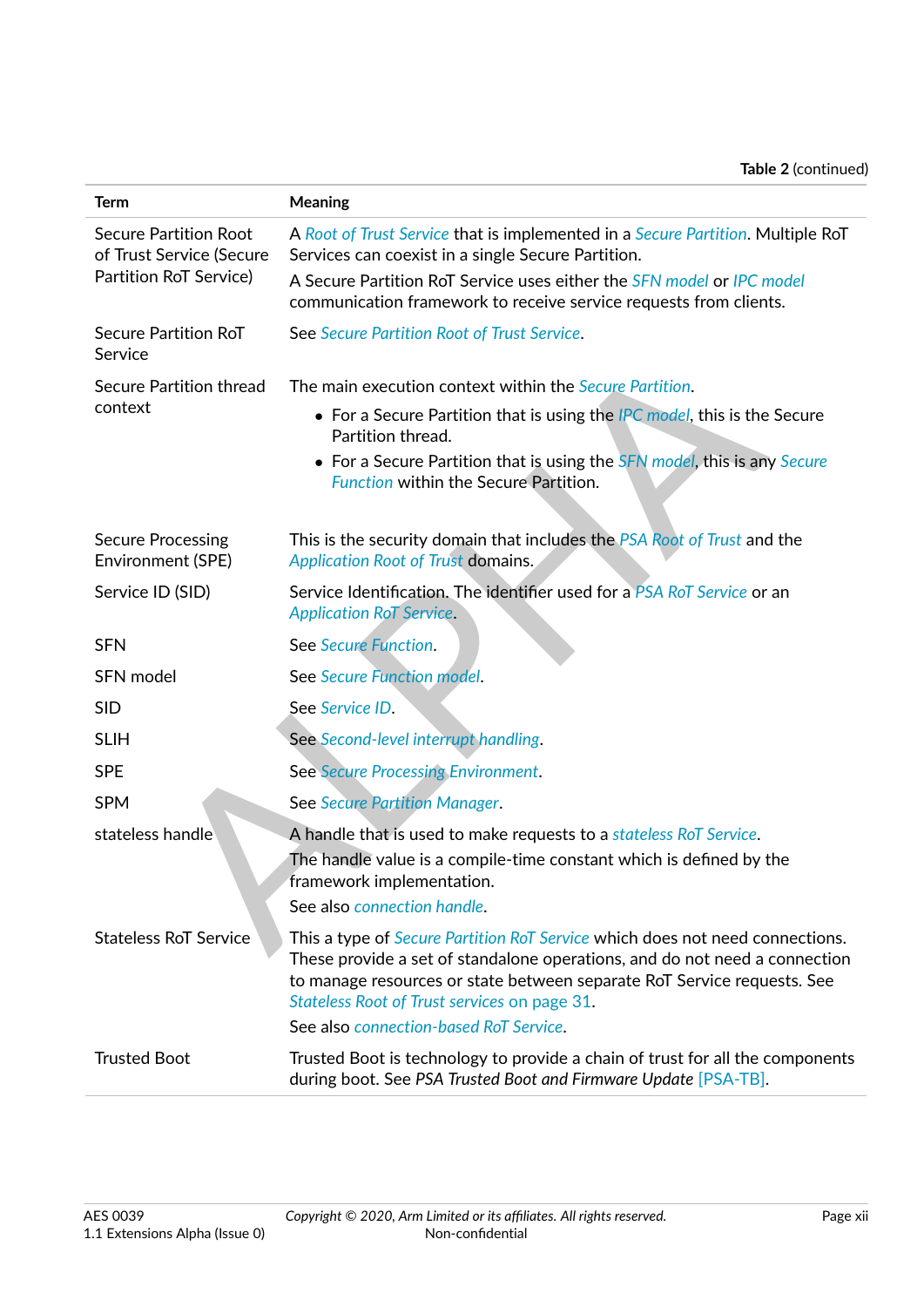# <span id="page-13-0"></span>**Conventions**

## <span id="page-13-1"></span>**Typographical conventions**

The typographical conventions are:

- *italic* Introduces special terminology, and denotes citations.
- monospace Used for assembler syntax descriptions, pseudocode, and source code examples. Also used in the main text for instruction mnemonics and for references to other items appearing in assembler syntax descriptions, pseudocode, and source code examples.

SMALL CAPITALS

Used for some common terms such as IMPLEMENTATION DEFINED.

Used for a few terms that have specific technical meanings, and are included in the *Terms and abbreviations*.

Red text Indicates an open issue.

Blue text Indicates a link. This can be

- ∙ A cross-reference to another location within the document
- ∙ A URL, for example http://infocenter.arm.com

## <span id="page-13-2"></span>**Numbers**

Numbers are normally written in decimal. Binary numbers are preceded by 0b, and hexadecimal numbers by 0x.

In both cases, the prefix and the associated value are written in a monospace font, for example 0xFFFF0000. To improve readability, long numbers can be written with an underscore separator between every four characters, for example 0xFFFF\_0000\_0000\_0000. Ignore any underscores when interpreting the value of a number.

# <span id="page-13-3"></span>**Current status and anticipated changes**

appearing in assembler syntax descriptions, pseudocode, and source code examples<br>
Used for some common terms such as IMPLEMENTATION DEFINED.<br>
Used for a few terms that have specific technical meanings, and are included in This document is at Alpha quality status which has a particular meaning to Arm of which the recipient must be aware. An Alpha quality specification is made for the purpose of consultation, review and obtaining partner feedback. All aspects of the architecture remain SUBJECT TO CHANGE and it is not committed for product development. In particular instruction encodings and register field positions and values are not final. Some features may be removed, and new features may be added, however new features of substantial complexity will not be added without prior consultation. In case of any apparent discrepancy or missing information, please contact Arm Limited.

# <span id="page-13-4"></span>**Feedback**

Arm welcomes feedback on its documentation.

## <span id="page-13-5"></span>**Feedback on this book**

If you have comments on the content of this book, send an e-mail to [arm.psa-feedback@arm.com.](mailto:arm.psa-feedback@arm.com) Give: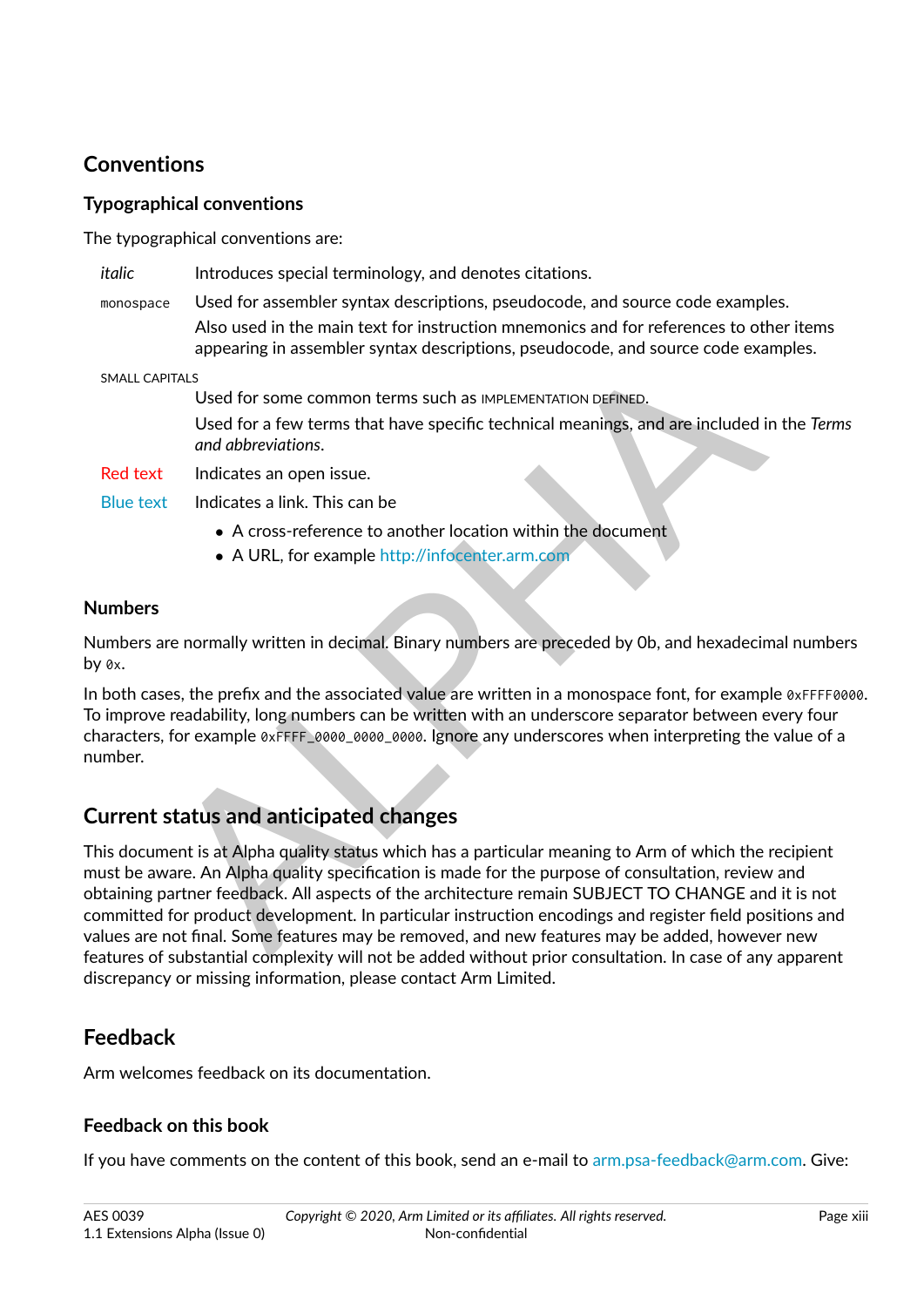- ∙ The title (Arm® Firmware Framework for M).
- ∙ The number and issue (AES 0039 1.1 Extensions Alpha (Issue 0)).
- ∙ The page numbers to which your comments apply.
- ∙ The rule identifiers to which your comments apply, if applicable.
- ∙ A concise explanation of your comments.

Arm also welcomes general suggestions for additions and improvements.

RIVE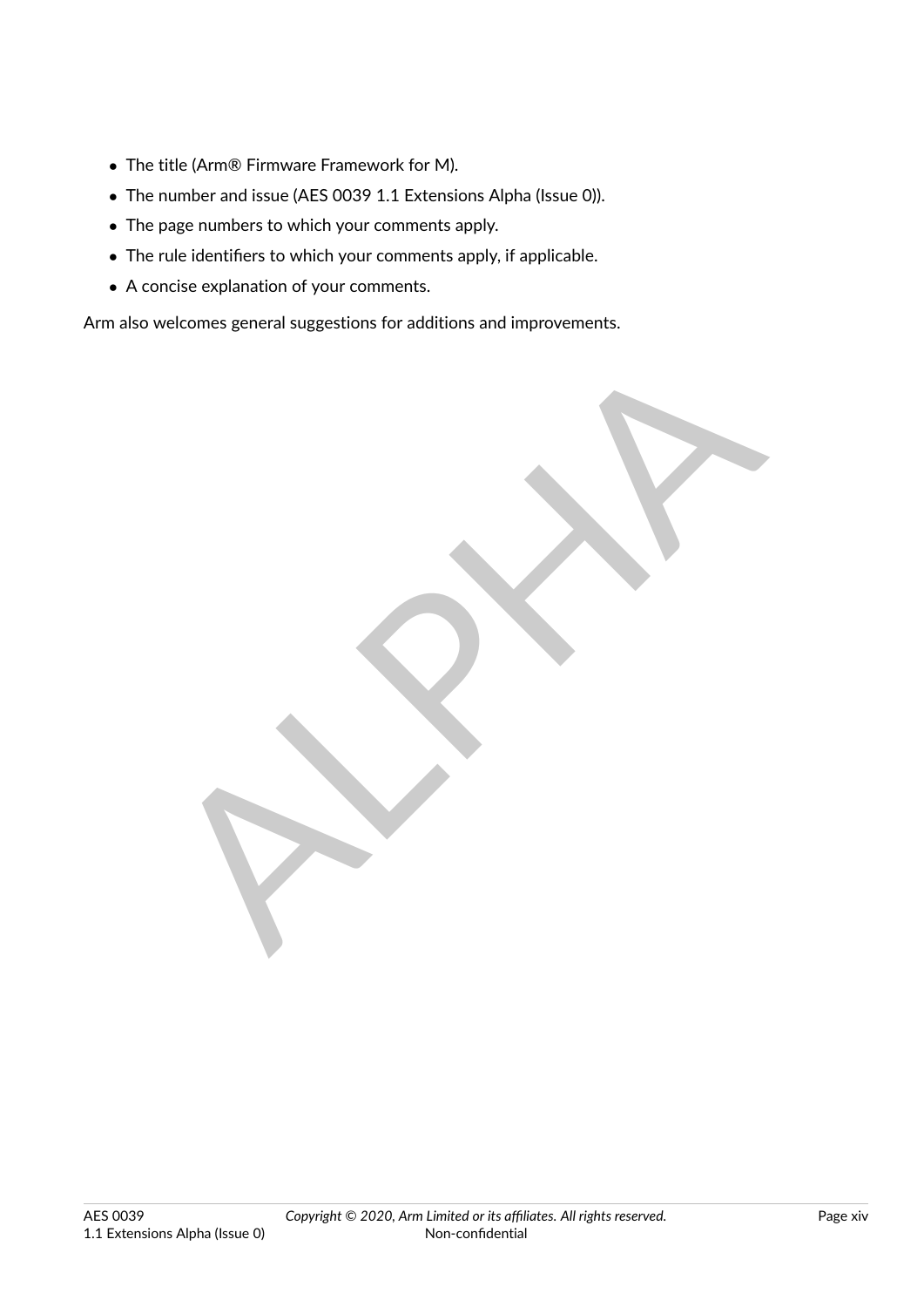# <span id="page-15-0"></span>**1 Introduction**

This document introduces a set of updates and extensions to the *Arm® Platform Security Architecture Firmware Framework* [\[FF-M\]](#page-8-5) specification, designed to build on the capabilities provided in version 1.0.

When the proposed extensions are sufficiently stable to be classed as Beta, they will be integrated into the FF-M version 1.1 specification.

These extensions have been developed in conjunction with the *Trusted Firmware-M* [TF-M] project, which is developing a reference implementation of the PSA firmware specifications.

A version 1.1 compliant implementation must include all features defined in FF-M version 1.1 that are not described as being optional. See *Framework features and permitted configurations* on page 19.

#### **Note**

This version of the document includes *Rationale* commentary that provides background information relating to the design decisions that led to the current set of proposals. This enables the reader to understand the wider context and alternative approaches that have been considered.

The rationale is presented in green boxes, as this note is.

# <span id="page-15-1"></span>**1.1 Objectives for version 1.1**

There are three primary drivers for providing an update to version 1.0 of [FF-M]:

ion 1.1 specification.<br>
emsions have been developed in conjunction with the *Tusted Firmware-M* [TF-M] project,<br>
emsions have been developed in conjunction with the *Tusted Firmware-M* [TF-M] project,<br>
1.1 compliant implem ∙ A need for a security framework specification that can target a smaller, simpler system architecture. This kind of framework is demonstrated by the *Library model* in the *Trusted Firmware-M* [\[TF-M\]](#page-8-6) project.

Ideally, there is continuity between this light-weight framework and the version 1.0 Firmware Framework, making it easier to migrate RoT Service code between the different types of framework.

∙ The development of *Secure Partition RoT Service*s using the version 1.0 Framework has highlighted some optimization challenges for individual services or entire systems.

Improving efficiency for these use cases involves some reduction in flexibility or security mitigation. The extensions to the Framework defined in this proposal allow these trade-offs to be made at the appropriate level by the service developers and system integrators.

∙ The mechanism for handling secure interrupts within a Secure Partition in [\[FF-M\]](#page-8-5) version 1.0 does not support low latency and bounded interrupt response time. Secure peripherals requiring this behavior can only be implemented within the SPM using an [IMPLEMENTATION DEFINED](#page-9-7) mechanism in version 1.0.

System robustness and security can be improved if low latency interrupt handling for these peripherals can execute within the Secure Partition context.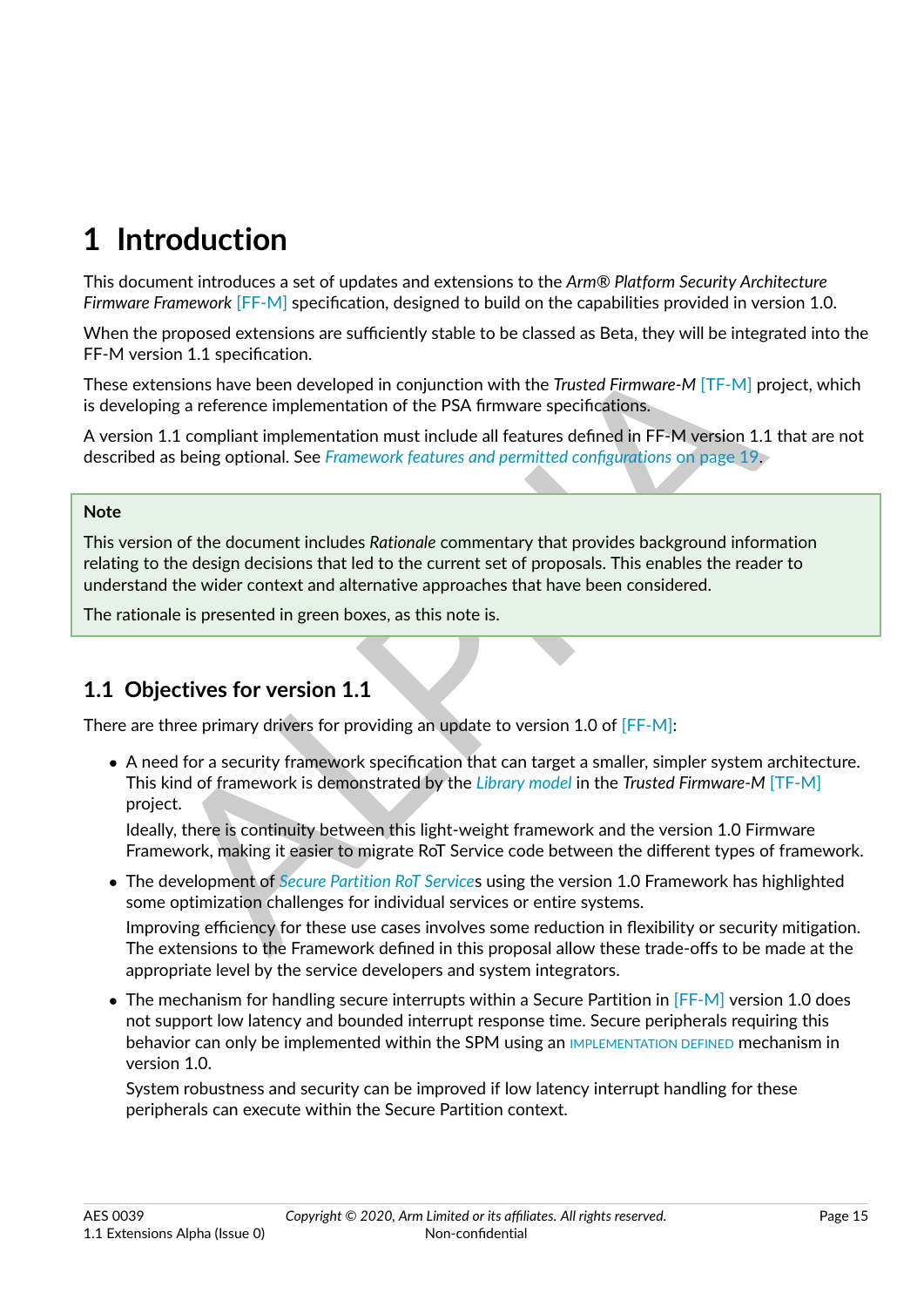# <span id="page-16-0"></span>**1.2 Compatibility**

We have considered adopting the existing [\[TF-M\]](#page-8-6) *[Library model](#page-10-0)* as the light-weight framework for this specification. However, the design of the Library model in TF-M is not compatible with the [\[FF-M\]](#page-8-5) interfaces, and is not compliant with all of the requirements for the Firmware Framework. A more detailed analysis of these two frameworks is provided in *[Comparison between FF-M and TF-M frameworks](#page-85-0)* [on](#page-85-0) [page](#page-85-0) [85.](#page-85-0)

Instead, this proposal provides a suite of extensions to [\[FF-M\]](#page-8-5) version 1.0 that together enable the creation of a framework implementation which shares the design and efficiency characteristics of the TF-M Library model. Some of these extensions also provide opportunities for improving the efficiency of Secure Partition RoT Services that use the version 1.0 framework interfaces.

The C language interfaces defined by version 1.1 of [FF-M] are backward compatible with version 1.0. Secure Partition source code that is written for version 1.0 will work on a version 1.1 framework that provides support for the *IPC model* defined in version 1.0. See also *[Framework features and permitted](#page-19-0) configurations* on page 19.

ary model. Some of these extensions also provide opportunities for improving the efficient<br>
rittion RoT Services that use the version 1.0 framework interfaces.<br>
Equage interfaces defined by version 1.1 of IFF-MI are backwa The JSON schema for the manifest source files for version 1.1 is not directly compatible with version 1.0. To use any of the version 1.1 features, a Secure Partition manifest file will need to declare "psa\_framework\_version": 1.1, and make the necessary changes required by the version 1.1 manifest definition. See *Migrating Secure Partitions to version 1.1* on page 79.

Framework implementations that support Secure Partitions using the IPC model must support Secure Partition manifest files that declare "psa\_framework\_version": 1.0, and implement these Secure Partitions as defined in version 1.0 of [FF-M].

# <span id="page-16-1"></span>**1.3 Overview of new features**

The definition of the new and updated features for the Firmware Framework assumes familiarity with version 1.0 of [FF-M].

## <span id="page-16-2"></span>**1.3.1 Secure Functions**

This extension introduces the *SFN model*, which is an additional programming model for Secure Partitions. The existing programming model in version 1.0 is now referred to as the *IPC model*.

When the SFN model is selected for a Secure Partition, each of the RoT Services within the Secure Partition provides a handler function, referred to as a *Secure Function* (SFN). The SFN is invoked by the framework to process messages for the RoT Service.

For this kind of Secure Partition, the developer does not provide a signal handling loop. Instead, the SFNs are called directly by the framework, with the message as a parameter. The message is completed using the return value from the SFN.

The framework does not have to provide a dedicated execution context i.e (thread/stack) for a partition using the SFN model, as long as the isolation rules are satisfied for the implemented isolation level.

See *[Secure Functions](#page-22-0)* [on page](#page-22-0) [22.](#page-22-0)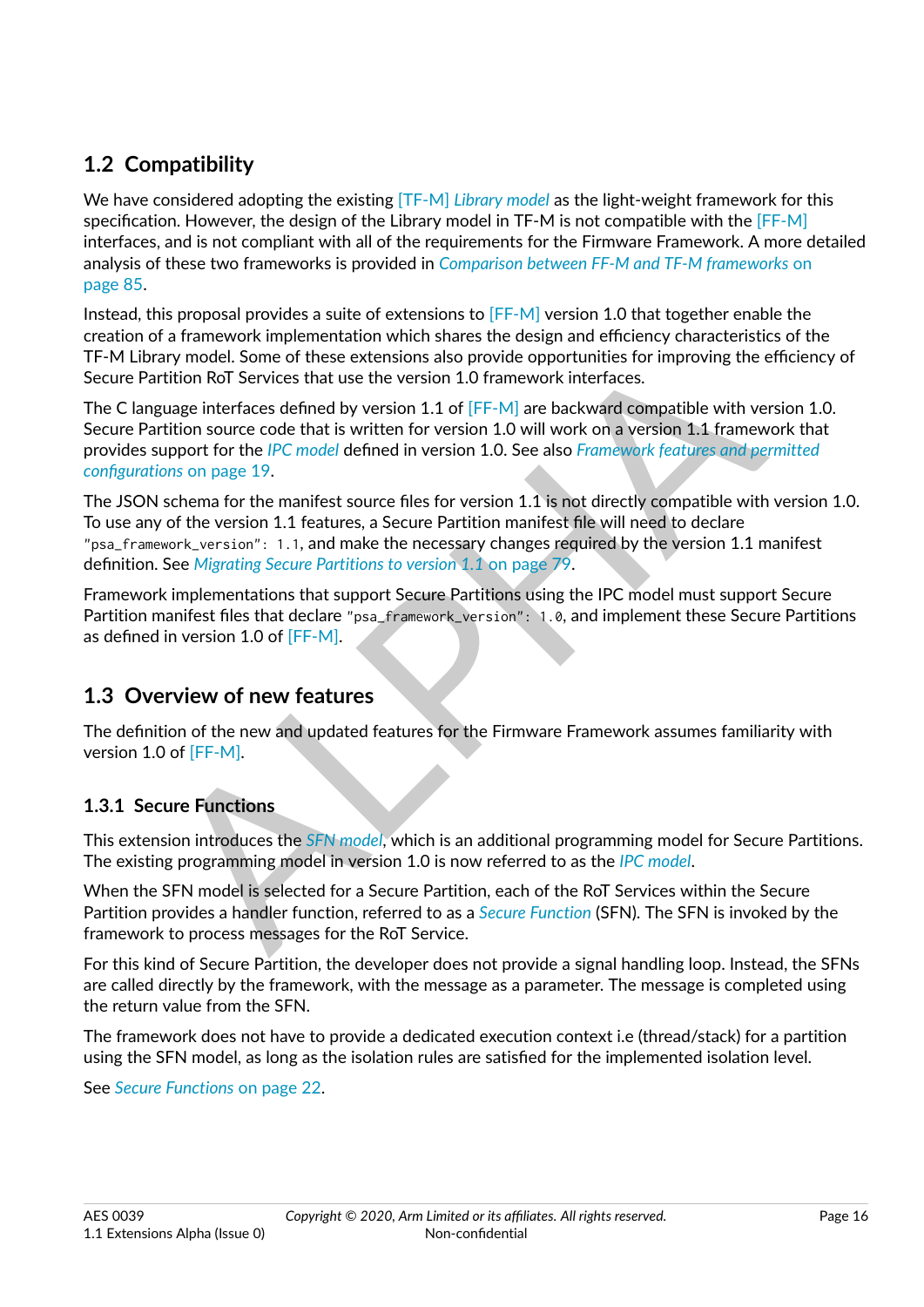## <span id="page-17-0"></span>**1.3.2 Stateless RoT Services**

This extension introduces the option for a *[Secure Partition RoT Service](#page-12-0)* to be a *[stateless RoT Service](#page-12-1)*, as an alternative to a *[connection-based RoT Service](#page-8-4)* which is defined in version 1.0. This enables a much more efficient implementation of RoT Services that do not make use of the connection-related features of the version 1.0 interface.

When a Secure Partition RoT service is declared to be stateless in a Secure Partition manifest, the RoT Service does not use connections:

- ∙ Clients cannot connect to the service using psa\_connect().
- ∙ The service does not receive any *connection* or *disconnection messages*.
- ∙ Client's invoke the service using a special handle value in a call to psa\_call(), which is received by the service as a *request message*.

Both connection-based RoT Services and stateless RoT Services can be used with either the IPC model or the SFN model.

See *Stateless Root of Trust services* on page 31.

## <span id="page-17-1"></span>**1.3.3 Memory-mapped IOVECS**

nts cannot connect to the service using  $p$ sa.connect().<br>
service does not receive any connection or disconnection messages.<br> [A](#page-39-0)lt's invoke the service using a special handle value in a call to  $p$ sa.ca11(), which is receiv This extension introduces the ability for Secure Partition RoT Service code to map client input and output buffer parameters into the Secure Partition, enabling direct access to the client memory. This is of particular efficiency concern in small systems where the following are true:

- ∙ The memory protection implemented in the framework already permits the SPE to access all of the client memory.
- ∙ The footprint/runtime cost of transferring the client data to the SPE is prohibitive for the use case. This might be because the RoT Service can operate on the data "in place" in the NSPE, or is implemented using hardware that can directly address the client memory.

However, direct access to client memory introduces security risks which the version 1.0 API prevents by design, and direct access to client memory may be complex on some systems, and impossible on others.

Support for this feature is optional, allowing each implementation to select a balance between efficiency, complexity and security that is appropriate for the system and use case.

See *Memory-mapped IOVECs* on page 39.

## <span id="page-17-2"></span>**1.3.4 Support for peripheral drivers**

This extension adds a number of improvements for implementing secure peripheral drivers in Secure Partitions:

- ∙ *[First-level interrupt handling](#page-9-0)* (FLIH) is a de-privileged, low-latency, interrupt handling capability for Secure Partitions. This enables Secure Partitions to be used for peripheral drivers that require secure interrupts to be handled within a bounded time.
- ∙ An API for managing interrupts supports FLIH and fills a gap in the version 1.0 API.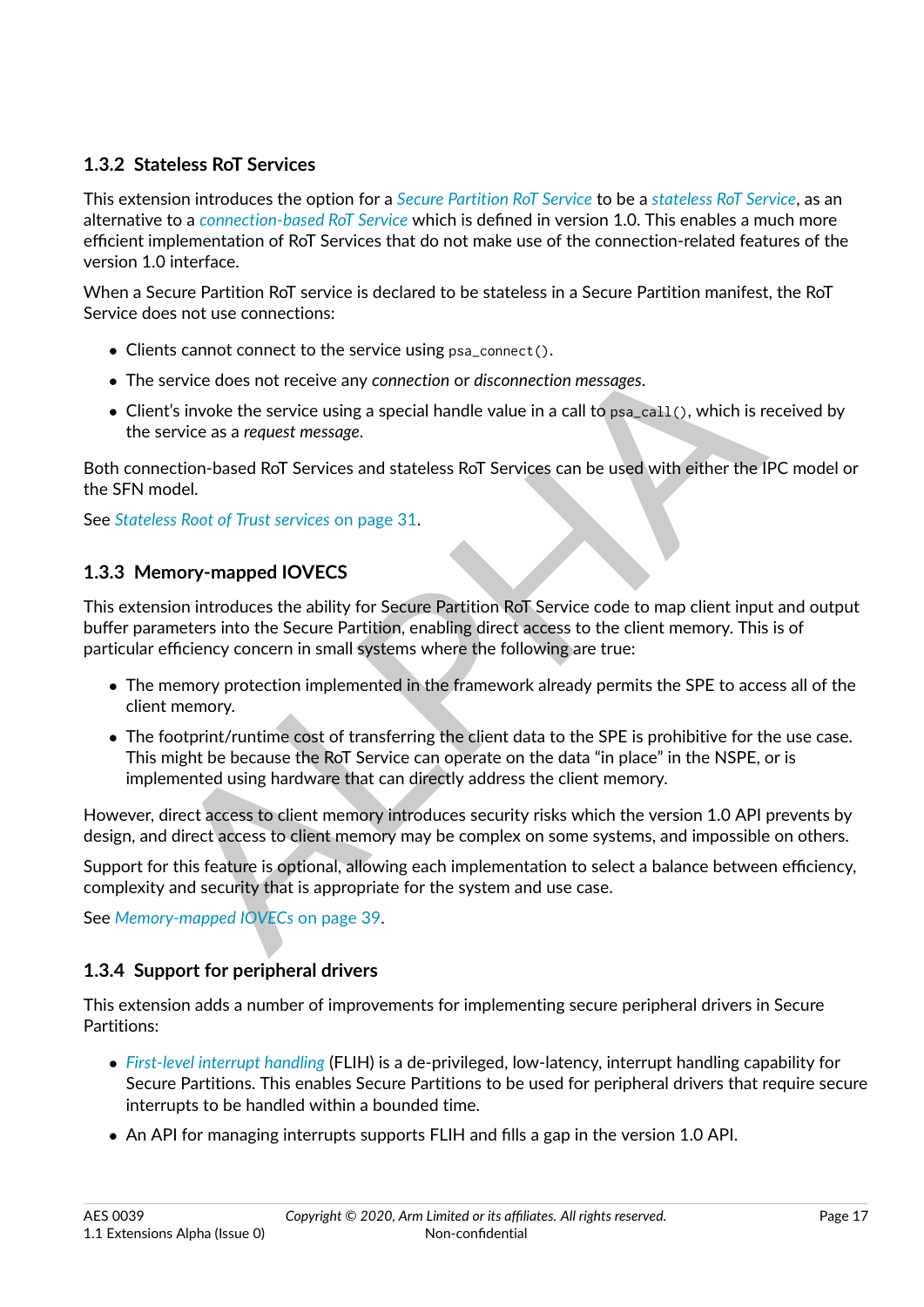∙ Accessors for MMIO registers ensure more portability between implementations and system architectures.

See *[Enhancements for Secure Partition peripheral drivers](#page-49-0)* [on page](#page-49-0) [49.](#page-49-0)

## <span id="page-18-0"></span>**1.3.5 Miscellaneous improvements**

This extension includes clarifications and relaxations to terminology and APIs in the version 1.0 specification as described in *[Miscellaneous changes](#page-67-0)* [on page](#page-67-0) [67.](#page-67-0)

RIVE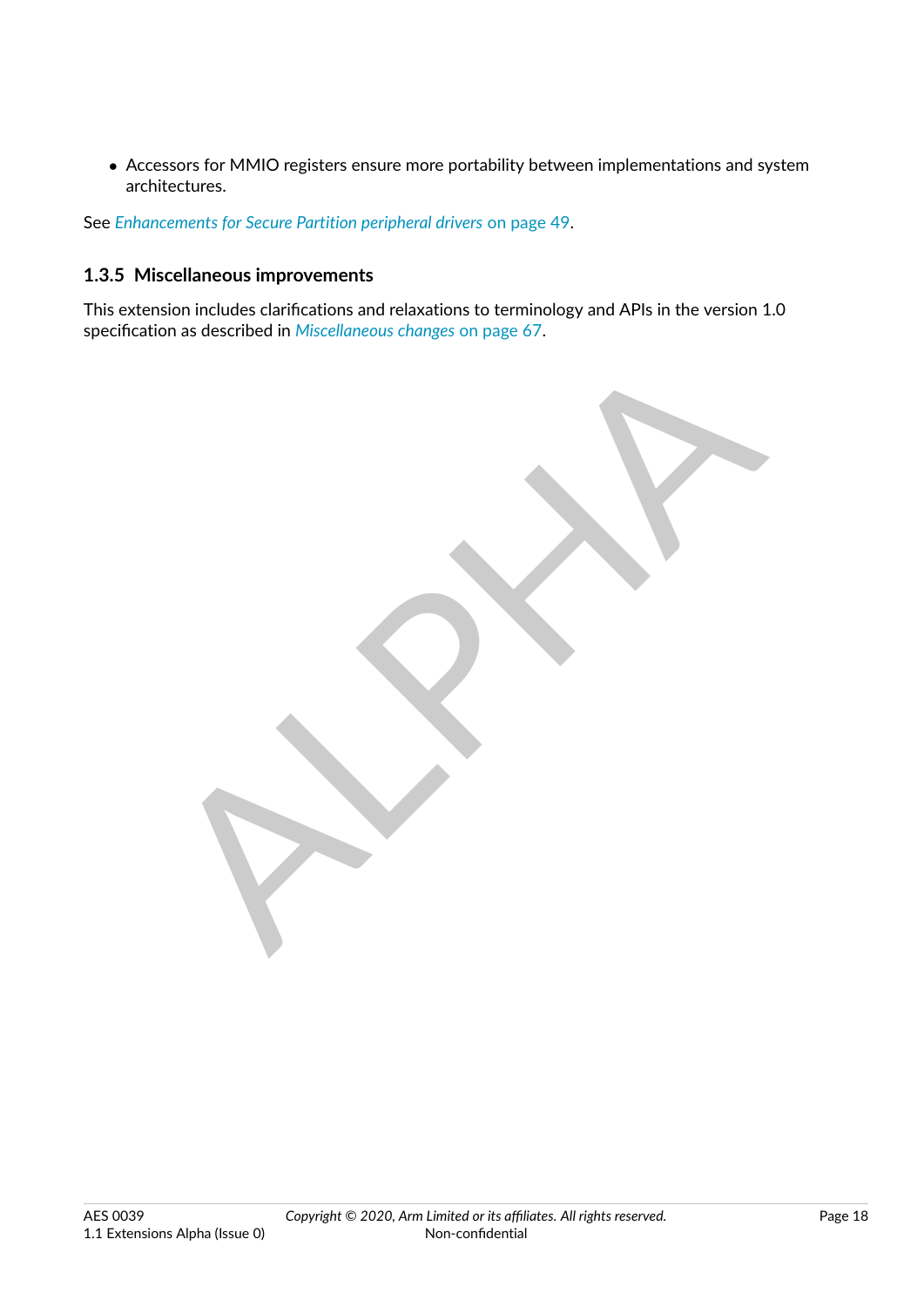# <span id="page-19-0"></span>**2 Framework features and permitted configurations**

The version 1.1 extensions defines some features that are optional for implementations of the framework, and also permits some of the original version 1.0 features to be optional.

To enable the development of portable code that uses this framework, some feature discovery APIs are defined. These make it possible for a Secure Partition RoT Service to select the appropriate API for the framework that it is being built for. See *Discovering framework feature availability*.

hese make it possible for a Secure Partition RoT Service to select the appropriate [A](#page-19-3)PI for<br>that it is being built for. See Discovering framework feature availability.<br>Faultains being that it is being that that it is derive Optional features and APIs provide flexibility, enabling a framework implementor to optimize the framework for the specific system and use case. However, a flexible feature-set increases the complexity of Secure Partition RoT Service code that is portable between different framework implementations.

This document defines a permitted set of framework configurations, to balance these competing requirements. A framework must match one of the permitted configurations to be compliant with version 1.1 of FF-M. See *Permitted configurations of FF-M version 1.1* on page 21.

## <span id="page-19-1"></span>**2.1 Changes to the Programming API**

## <span id="page-19-2"></span>**2.1.1 Firmware framework version**

#### **PSA\_FRAMEWORK\_VERSION (macro)**

This existing API is modified for version 1.1

An implementation of version 1.1 must report the value 0x0101.

#### **psa\_framework\_version (function)**

This existing API is modified for version 1.1

An implementation of version 1.1 must return the value 0x0101.

## <span id="page-19-3"></span>**2.1.2 Discovering framework feature availability**

Discovery mechanisms are introduced for optional features and features with varying levels of support. The discovery APIs are provided in a new header file psa/framework\_feature.h.

An implementation of version 1.1 must provide an instance of psa/framework\_feature.h, and include all required API elements.

The following pre-processor symbols are defined, to enable compile-time code variation:

- ∙ [PSA\\_FRAMEWORK\\_ISOLATION\\_LEVEL](#page-20-0)
- ∙ [PSA\\_FRAMEWORK\\_HAS\\_MM\\_IOVEC](#page-20-1)

To use these symbols in Secure Partition source code, include the psa/framework\_feature.h header file.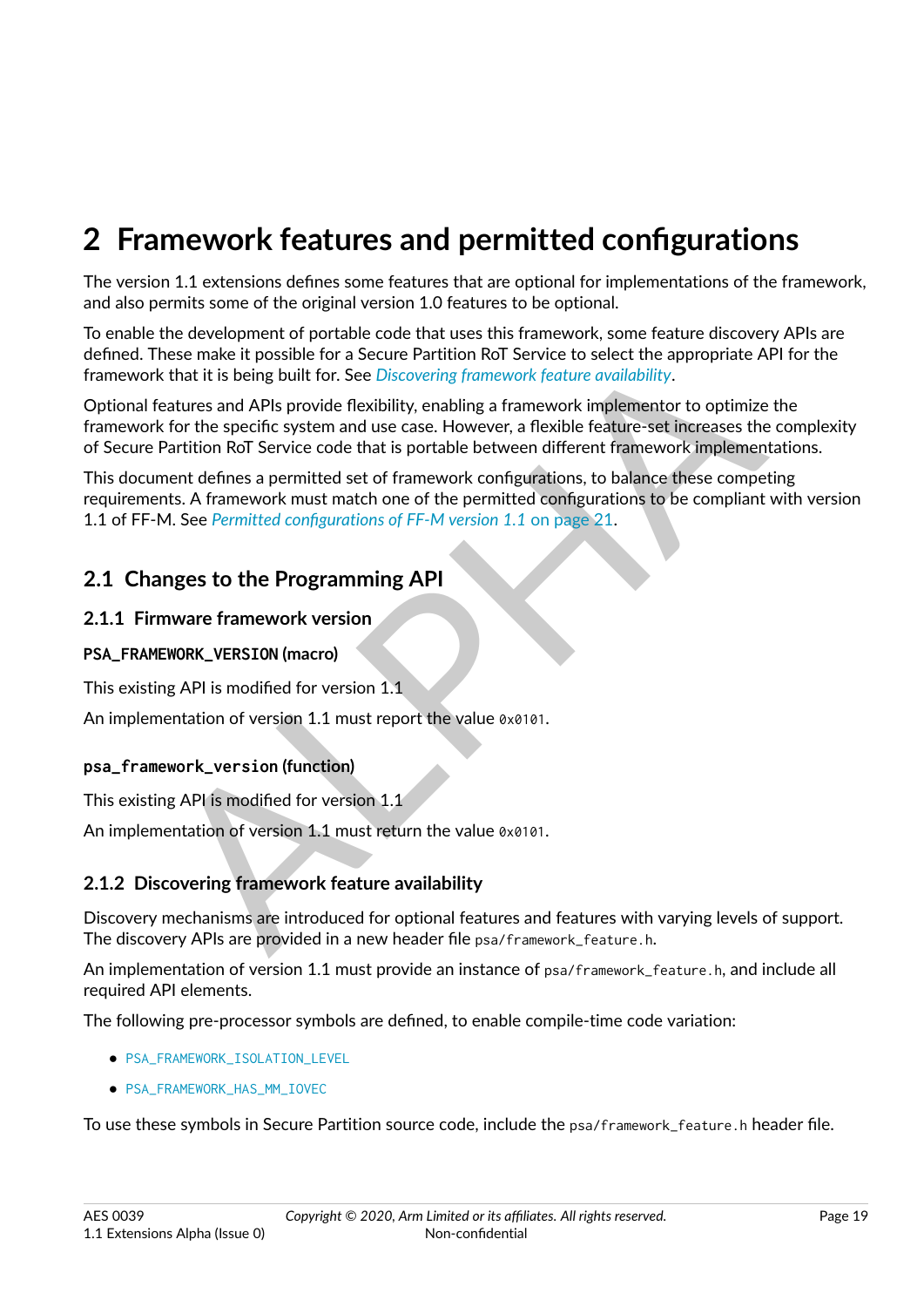#### **Note:**

Pre-processor symbols are also defined for each Secure Partition, which indicate the communication model specified in the Secure Partition manifest file. These value of these macros depends on the [model](#page-27-5) attribute in the Secure Partition manifest. See *[Secure Functions](#page-22-0)* [on page](#page-22-0) [22.](#page-22-0)

#### <span id="page-20-0"></span>**PSA\_FRAMEWORK\_ISOLATION\_LEVEL (macro)**

A pre-processor symbol that declares the isolation level implemented by the framework.

#define PSA\_FRAMEWORK\_ISOLATION\_LEVEL /\* implementation-defined value \*/

This macro must be defined by a version 1.1 implementation.

The IMPLEMENTATION DEFINED value of this macro indicates the isolation level, which is a value between 1 and 3.

See *Arm® Platform Security Architecture Firmware Framework* [FF-M] §3.1.3 *Protection Domains* for the definition of the three isolation levels.

#### <span id="page-20-1"></span>**PSA\_FRAMEWORK\_HAS\_MM\_IOVEC (macro)**

A pre-processor symbol that declares the compile-time availability of the MM-IOVEC API.

#define PSA\_FRAMEWORK\_HAS\_MM\_IOVEC /\* implementation-defined status \*/

This macro must be defined by a version 1.1 implementation that provides MM-IOVEC functionality.

ESSION TH[A](#page-39-0)T declares the isolation level implemented by the framework.<br>
SA\_FRAMEWORK\_ISO[L](#page-20-1)ATION\_LEVEL /\* implementation-defined value \*/<br>
o must be defined by a version 1.1 implementation-defined value \*/<br>
MENTATION DEFINED We recommend that this macro is defined as  $\theta$  by a version 1.1 implementation that does not provide MM-IOVEC functionality. This improves portability of Secure Partition RoT Service code which uses the feature.

The IMPLEMENTATION DEFINED value of this macro indicates the availability of the MM-IOVEC feature:

0 The MM-IOVEC API is not provided by the implementation 1 The MM-IOVEC API is provided by the implementation

See *Memory-mapped IOVECs* on page 39.

#### **Usage**

In portable code, [PSA\\_FRAMEWORK\\_HAS\\_MM\\_IOVEC](#page-20-1) is used to select code that uses the MM-IOVEC feature for parameter access, instead of the psa-read() and psa\_write() functions. For example:

```
#include "psa/framework_feature.h"
...
```

```
#if PSA_FRAMEWORK_HAS_MM_IOVEC
    // use psa_map_invec() and psa_map_outvec() to access parameters
```
(continues on next page)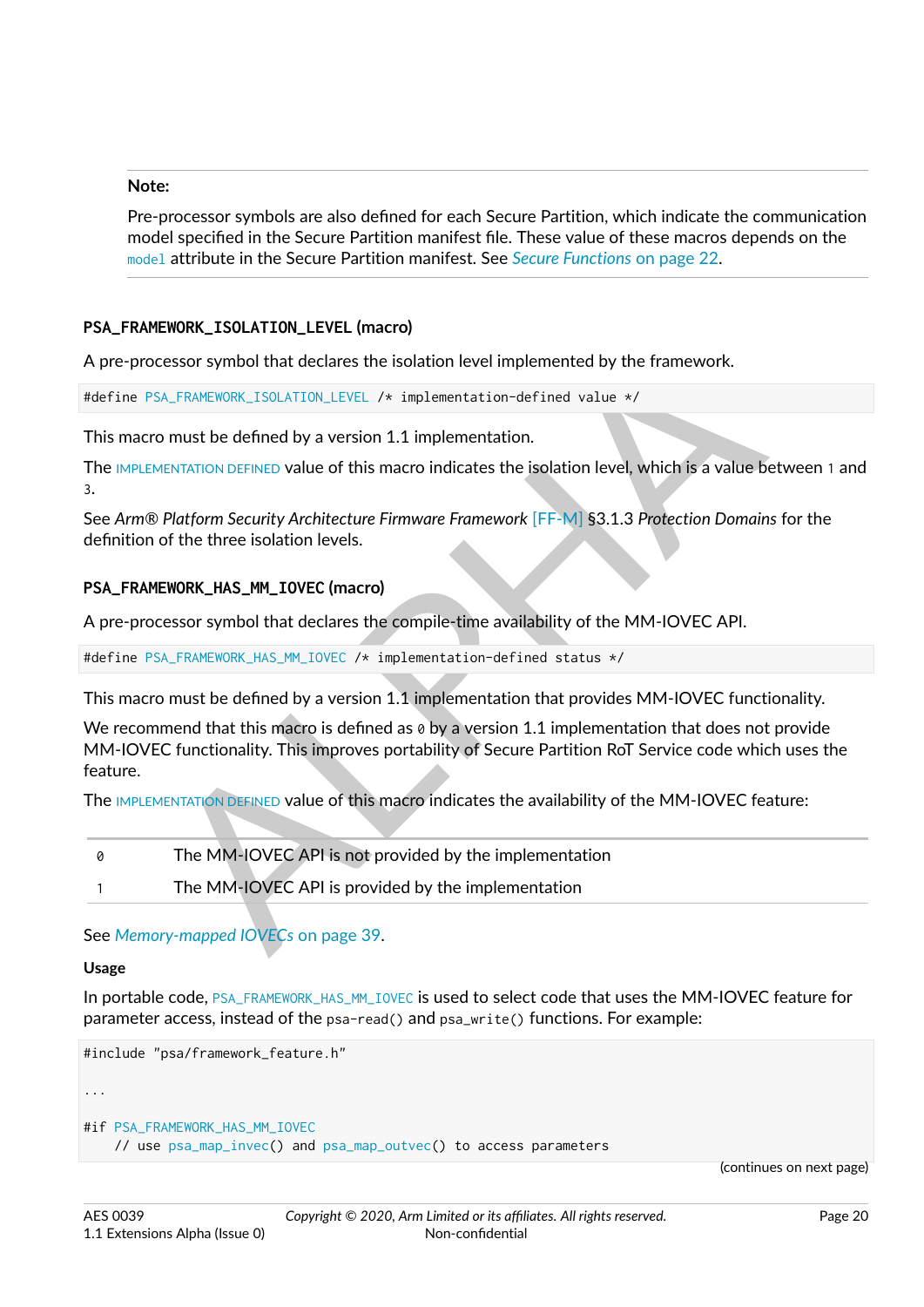```
#else
   // use psa_read() and psa_write() to access parameters
#endif
```
# <span id="page-21-0"></span>**2.2 Permitted configurations of FF-M version 1.1**

Version 1.1 introduces some optional features, and also makes a feature of version 1.0 optional for new implementations.

The following features are optional for a version 1.1 implementation:

- ∙ Support for the IPC model.
- ∙ Support for the SFN model.
- ∙ Support for MM-IOVEC.
- ∙ Support for Secure Partitions within the PSA Root of Trust.

See the following sections for more details on these features:

- ∙ *Secure Functions* on page 22
- ∙ *Memory-mapped IOVECs* on page 39
- ∙ *PSA RoT Services and Secure Partitions* on page 68

tations.<br>
Explores are optional for a version 1.1 implementation:<br>
Soort for the IPC model.<br>
Doort for Secure Partitions within the PSA Root of Trust.<br>
Explore for MM-IOVEC.<br>
Explore Partitions on page 22<br>
RoT Services and An implementation is compliant with version 1.1 of FF-M if it implements all of the required features and APIs, and meets the following constraints on the optional features and APIs:

- ∙ At least one of the SFN model and IPC model must be supported.
- ∙ If both of the SFN model and the IPC model are supported by the implementation, then the framework must support a hybrid system which includes Secure Partitions with different models.
- ∙ The framework support for MM-IOVEC is not constrained by this specification. Each implementation makes an appropriate decision based on technical and security criteria.
- ∙ The framework support for PSA RoT Secure Partitions is not constrained by this specification. Each implementation makes an appropriate decision based on technical and security criteria.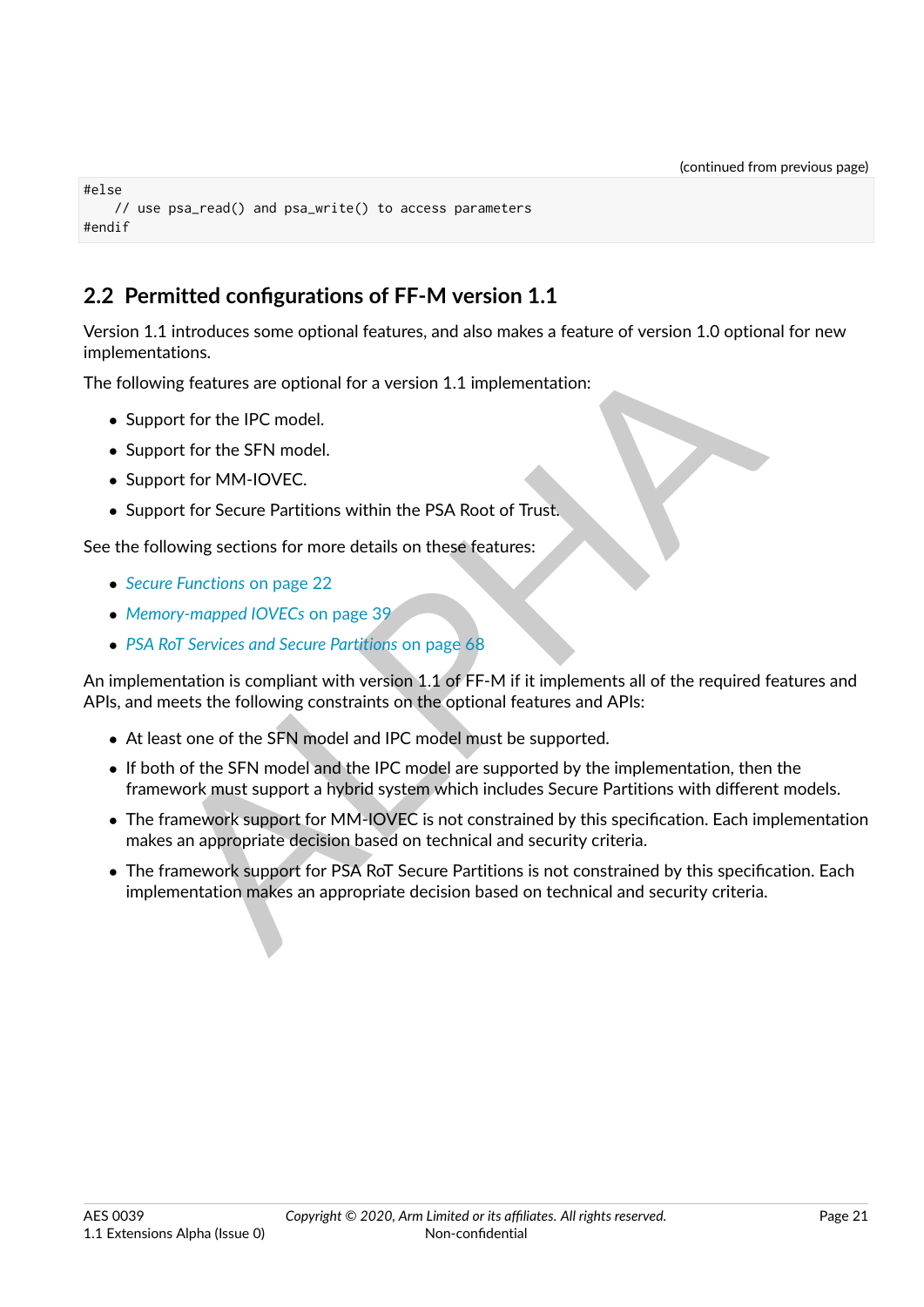# <span id="page-22-0"></span>**3 Secure Functions**

This extension introduces the *[SFN model](#page-12-5)*, which is an additional programming model for Secure Partitions. The existing programming model in version 1.0 is now referred to as the *[IPC model](#page-9-6)*.

# **3.1 Background & rationale**

The programming model in version 1.0 provides a significant level of control for the Secure Partition developer. The Secure Partition can process signals in any order, and can defer responding to a message while continuing to process other signals. To provide this control, the framework has to maintain a dedicated execution context for each Secure Partition.

Many RoT Services do not require this level of execution control. However, the programming model in version 1.0 prevents an implementation from reducing these overheads, even in constrained systems that only require limited isolation.

The *Trusted Firmware-M* [TF-M] project provides an implementation of [FF-M], and refers to this programming model as the *IPC model*.

<span id="page-22-1"></span>**Expround & rationale**<br> **Exprosime [A](#page-8-5)nd The Departmic Solution** can provides a significant level of control for the Secure Partition<br>
The Secure Partition can process signals in any order, and can defer responding to a meso TF-M also provides a much simpler abstraction for secure services. The programming model is based around a set of secure service functions, each of which handles requests from a corresponding client-side function. TF-M refers to this service programming model as the *Library model*. This programming model enables a very efficient framework implementation when the services all run within a single SPE protection domain.

The Secure Function model reuses the concept of RoT Service callback functions from the TF-M Library model, and integrates this into the FF-M Secure Partition architecture.

If all Secure Partitions use the SFN model, then the implementation is able to significantly reduce the framework overhead for systems that do not require high levels of isolation.

# <span id="page-22-2"></span>**3.2 The Secure Function model**

The *[Secure Function model](#page-11-1)* (SFN model) is introduced as an alternative programming model for code within a Secure Partition. Each Secure Partition must either use the *IPC model*, which has the APIs and programming model defined in [FF-M] version 1.0, or the Secure Function model, which uses a modified API and manifest definition as defined in version 1.1.

## <span id="page-22-3"></span>**3.2.1 Overview of the SFN model**

The SFN model is a simpler programming model for developing Secure Partition RoT Services, in comparison with the IPC model. However, it is still suitable for many types of RoT Service.

The SFN model impacts some of the interfaces used to implement the service within the Secure Partition, while the Client API is identical for both models.

In a Secure Partition using the SFN model: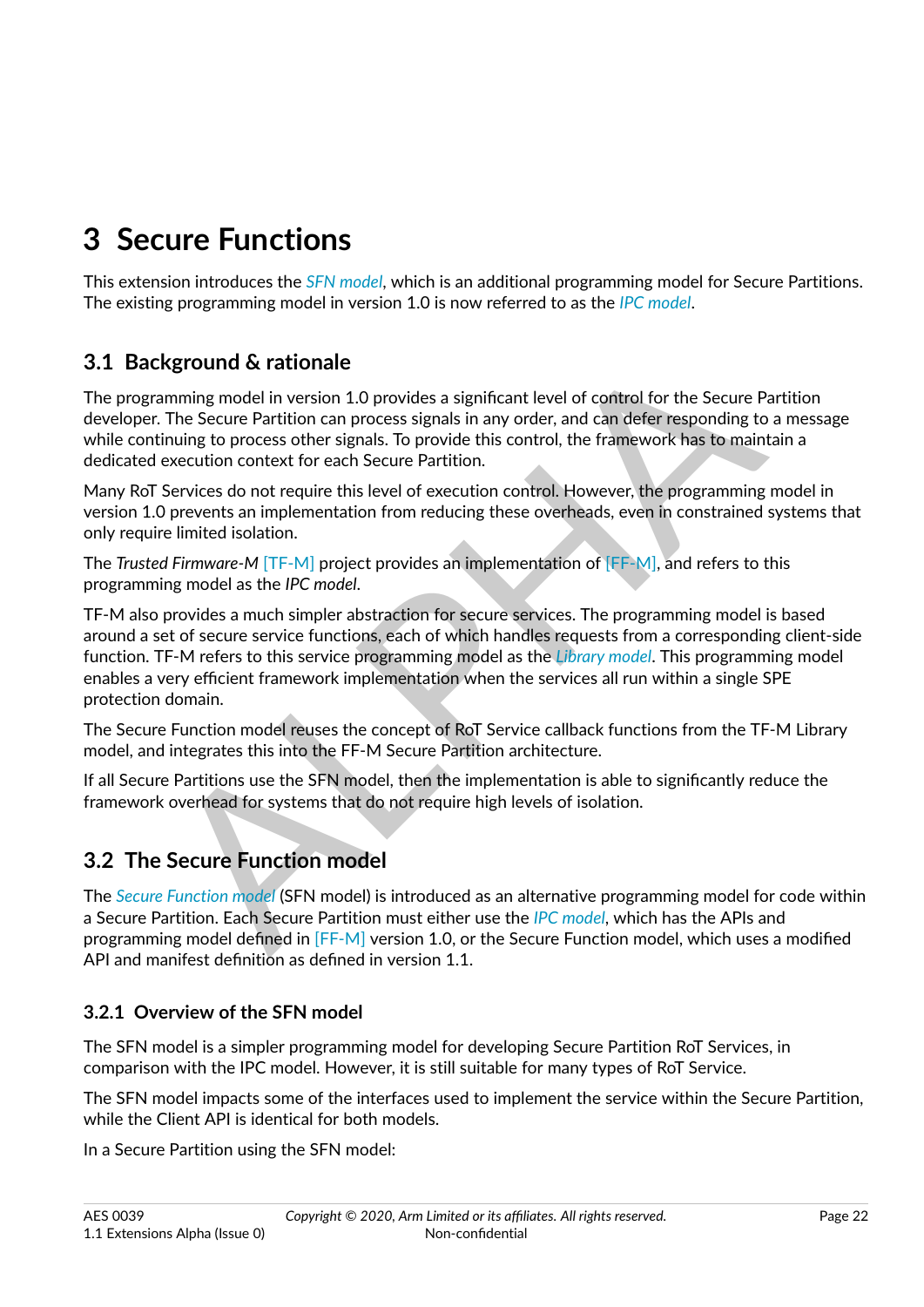- ∙ Secure services are implemented as *[Secure Function](#page-11-5)*s (SFN) that are called by the framework when the client makes a request to the service.
- ∙ Each RoT Service within the Secure Partition has its own SFN.
- ∙ The framework calls an SFN in response to a client call to psa\_connect(), psa\_call(), or psa\_close() for that RoT Service.
- ∙ The SFN is called with a psa\_msg\_t object that describes the client request, including the same information as this object provides in the IPC model.
- ∙ The SFN accesses client parameters in the same way as the IPC model, using the psa\_read() and psa\_write() APIs.
- The SFN return value is used as the response to the client message, instead of using psa\_reply().

The following sections provide more specific changes to the programming model that is described in [\[FF-M\]](#page-8-5) version 1.0 §3 *Secure Processing Environment programming model*.

## <span id="page-23-0"></span>**3.2.2 Secure Partition execution**

Execution of Secure Partitions for the IPC model is described in [FF-M] §3.2.3 *Secure Partition execution*.

In the SFN model, the Secure Partition is made up of a collection of callback functions:

- ∙ One optional initialization function, which is declared as the entry\_init symbol in the Secure Partition manifest. See *Secure Partition initialization function* on page 24.
- ∙ A set of Secure Functions (SFN), one for every RoT Service that is defined in the Secure Partition manifest. The name of each SFN is based on the RoT Service name attribute provided in the manifest.

The framework implementation is responsible for invoking these callback functions in response to system startup or client calls to psa\_connect(), psa\_call() and psa\_close() for an RoT Service within the Secure Partition.

SFN accesses client parameters in the same way as the IPC model, using the psa\_read() a<br>since section applies is used as the response to the client message, instead of using psa\_rept<br>since SFN return value is used as the r An SFN becomes *active* when the framework calls it in response to a client request, and remains active until the SFN returns. At most one SFN within a Secure Partition can be active at the same time. That is, while an SFN is active, no other SFN in the same Secure Partition will execute. This results in single-threaded behavior within the Secure Partition, which is also provided by the IPC model.

The SFN model still uses Secure Partition signals for interrupts and the Secure Partition doorbell feature. To query the signal state or block until a specific signal is asserted, an SFN calls psa\_wait(). If the SFN blocks while waiting, this prevents all other SFNs in that Secure Partition from running: see *[Scheduling](#page-24-0) Secure Partitions* on page 24. If there is no active SFN, an asserted interrupt or doorbell signal does not trigger code execution within the Secure Partition. The *[FLIH](#page-9-9)* extension provides an alternative mechanism for an interrupt to be handled within a Secure Partition using the SFN model, see *[Interrupts](#page-26-0)* [on page](#page-26-0) [26.](#page-26-0)

In the SFN model, the framework determines the order in which SFNs are called, when more than one has an outstanding message.

## **Implementation note**

The framework does not have to provide a dedicated execution context i.e (thread/stack) for a partition using the SFN model, as long as isolation rules are satisfied.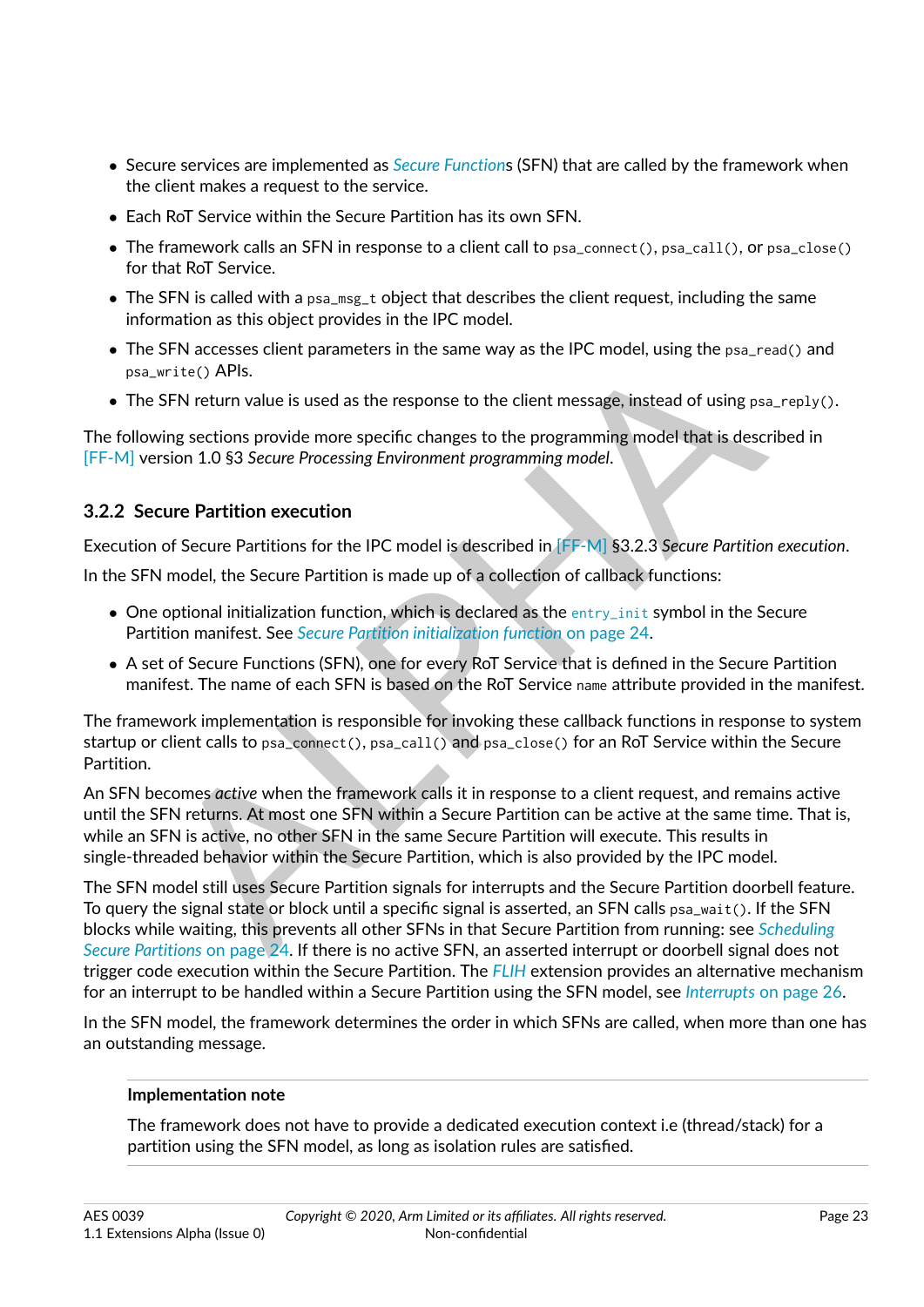## <span id="page-24-1"></span>**Secure Partition initialization function**

A Secure Partition using the SFN model can optionally provide an initialization function that is declared in the manifest file using the [entry\\_init](#page-28-0) attribute.

The initialization function has the following signature:

psa\_status\_t «entry\_init»(void);

where «entry\_init» is the value of the [entry\\_init](#page-28-0) attribute.

ion is called prior to any other function in the Secure [P](#page-28-1)artition, and can be used to perform<br>on that is required before requests are made to the Secure Partition RoT Services. The Secure<br>initialization function is permitt This function is called prior to any other function in the Secure Partition, and can be used to perform initialization that is required before requests are made to the Secure Partition RoT Services. The Secure Partition initialization function is permitted to use the client API to call RoT Services in other Secure Partitions.

If the initialization function returns PSA\_SUCCESS, the framework will enable all of the RoT Services for the Secure Partition.

If the initialization function returns any other status code, the framework will not call any Secure Function within the Secure Partition.

The effect on the system of an initialization function reporting an error is IMPLEMENTATION DEFINED. If the framework does not halt or restart the system, a client that attempts to connect or call to any RoT Service in the Secure Partition will receive the error PSA\_ERROR\_CONNECTION\_REFUSED.

## **Note:**

The initialization function must return, unlike entry\_point in a Secure Partition using the IPC model. If the Secure Partition initialization is partially successful, then the recommended approach is as follows:

- ∙ The initialization function returns PSA\_SUCCESS, which enables the RoT Service SFNs.
- ∙ Individual RoT Services that cannot operate can respond with an appropriate error status when clients try to connect to or use the RoT Service.

## **Rationale**

The choice to have the initialization function return an error status, rather than panic on a critical failure, allows the framework implementation more flexibility in how to handle Secure Partition initialization errors.

## <span id="page-24-0"></span>**3.2.3 Scheduling Secure Partitions**

The framework can allow different Secure Partitions to interleave execution. In particular, an SFN from one Secure Partition can run concurrently with an SFN from a different Secure Partition. This capability is [IMPLEMENTATION DEFINED](#page-9-7), as it is in version 1.0.

The definitions in [\[FF-M\]](#page-8-5) version 1.0 §3.2.4 *Scheduling Secure Partitions* are updated or extended as follows:

∙ An SFN is *pending* if a client has made a request to the RoT Service, but the framework has not yet called the SFN.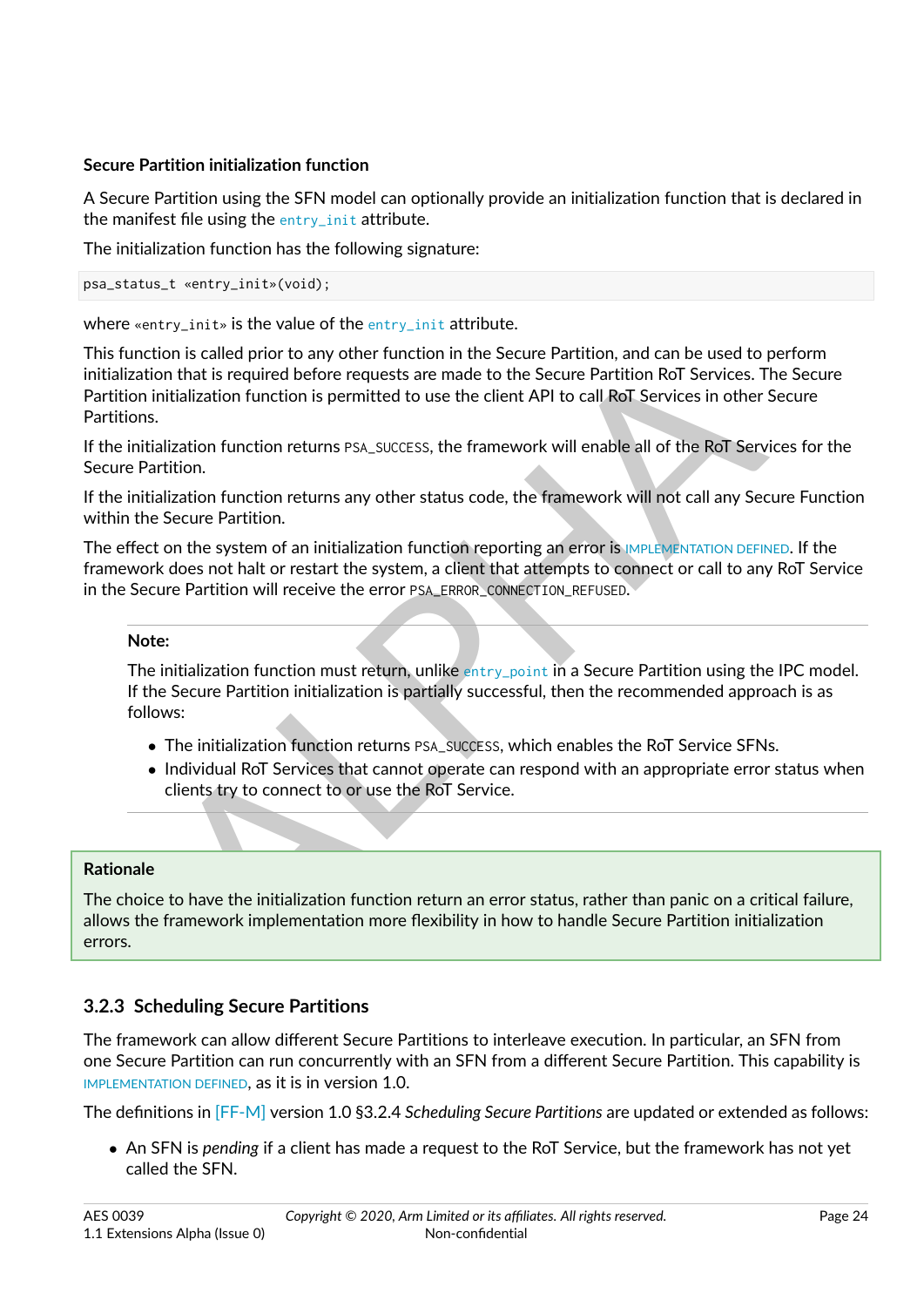- ∙ An SFN is *active* if the framework has called the SFN, but the SFN has not yet returned from the call.
- ∙ A Secure Partition using the SFN model is *idle* after the Secure Partition initialization function has been run and are no *active* or *pending* SFNs.
- ∙ A *running* Secure Partition using the SFN model becomes *idle* if the SFN returns and there are no *pending* SFNs.
- ∙ A *running* Secure Partition using the SFN model becomes *ready-to-run* if the SFN returns and there is at least one *pending* SFN. At this point the framework can select this Secure Partition to continue running or schedule a different *ready-to-run* Secure Partition.
- ∙ An *idle* Secure Partition becomes *ready-to-run* if one of the SFNs in the Secure Partition becomes *pending*.
- ∙ When a *ready-to-run* Secure Partition that is using the SFN model is selected for execution, it will either resume execution of an *active* SFN, if there is one, or the framework will select one of the *pending* SFNs to make *active* and start execution of that SFN.

## <span id="page-25-0"></span>**3.2.4 Processing RoT Service messages**

When a Secure Partition is using the SFN model, the *connection*, *disconnection* and *request messages* do not cause a Secure Partition signal to be asserted. Instead, the Secure Function (SFN) for the RoT Service is invoked by the framework, with the message details provided as a parameter to the SFN.

The SFN must have the following signature:

```
psa_status_t «name»_sfn(const psa_msg_t* msg);
```
where «name» is the name of the RoT Service defined in the Secure Partition manifest.

A SFN processes the delivered message using the psa\_read(), psa\_write(), psa\_skip(), and psa\_set\_rhandle() functions. These functions operate the same way in both the SFN and IPC models.

When processing is complete, the return value from the SFN is used as the reply status for the message.

A SFN cannot use the psa\_get() or psa\_reply() functions, as this functionality is performed by the framework.

The behavior of the framework is otherwise identical for both IPC and SFN models:

- dle Secure Partition becomes *ready-to-run* if one of the SFNs in the Secure Partition becoing<br>ing.<br>dle Secure Partition becomes *ready-to-run* Secure Partition that is using the SFN model is selected for execution, it<br>are ∙ The RoT Service will receive *connection*, *disconnection* and *request messages*. See *[Stateless Root of](#page-31-0) Trust services* on page 31 for an extension that eliminates *connection* and *disconnection messages* for services that do not need them.
- ∙ The handling of error responses, particularly PSA\_ERROR\_PROGRAMMER\_ERROR.
- ∙ The use of psa\_read(), psa\_write(), psa\_skip(), and psa\_set\_rhandle() functions to process messages.
- ∙ An SFN can use psa\_wait() to wait for interrupt signals that are defined in the manifest, or the Secure Partition doorbell signal.

#### **Implementation note**

Conceptually, for a single service named SERVICE1 in a Secure Partition manifest, the framework behaves *as if* it was the following IPC model entry point: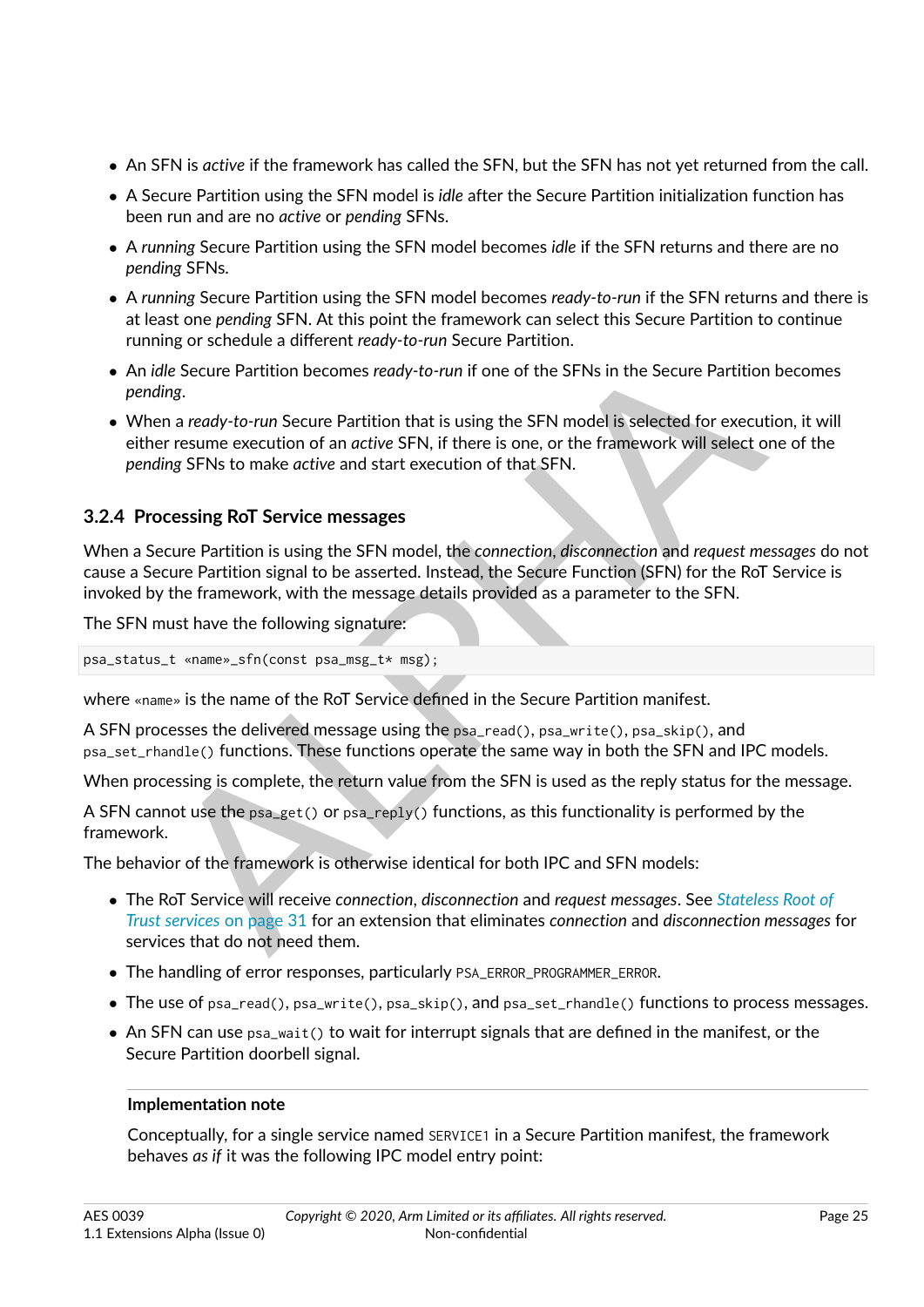```
void sp_main(void)
{
    psa_msg_t msg;
    for (;;)
    {
        psa_wait(SERVICE1_SIGNAL, PSA_BLOCK);
        if (psa_get(SERVICE1_SIGNAL, &msg) == PSA_SUCCESS)
            psa_reply(msg.handle, service1_sfn(&msg));
    }
}
```
This example can be extended in the obvious way for Secure Partitions with more than one RoT Service.

In practice, the framework can choose to implement this very differently. For example, by running service1\_sfn() directly on a common execution stack.

**Warning:** It is not recommended that an implementation copy this approach directly:

- ∙ It requires the RoT Services to have signals allocated that are visible to the Secure Partition.
- ∙ It requires that the Secure Partition is able to invoke the psa\_get() and psa\_reply() functions, which are defined to respond with a PROGRAMMER ERROR when used in a Secure Partition that is using the SFN model.

## <span id="page-26-0"></span>**3.2.5 Interrupts**

The definition of interrupts is the same for Secure Partitions using either the *IPC model* or the *[SFN model](#page-12-5)*.

example can be extended in the obvious way for Secure Partitions with more than one R<br>
ice.<br>
reactice, the framework can choose to implement this very differently. For example, by rur<br>
reisel\_sfri() directly on a common ex Interrupts in the SFN model behave the same way as interrupts sources in the IPC model, by allocating a signal value and causing a Secure Partition signal to be set when the interrupt occurs. To respond to an interrupt in the SFN model, an SFN must call psa\_wait() to query or block for the interrupt signal. The SFN must call psa\_eoi() to clear the signal when received, after interrupt processing is complete.

This permits an SFN to initiate a hardware operation and then wait for it to complete, without blocking the CPU.

#### **Note:**

Unlike the IPC model, a Secure Partition using the SFN model cannot respond to an interrupt signal unless it has an active SFN which calls psa\_wait().

The *[Enhancements for Secure Partition peripheral drivers](#page-49-0)* [on page](#page-49-0) [49](#page-49-0) extension in this update provides an additional mechanism for responding to interrupts.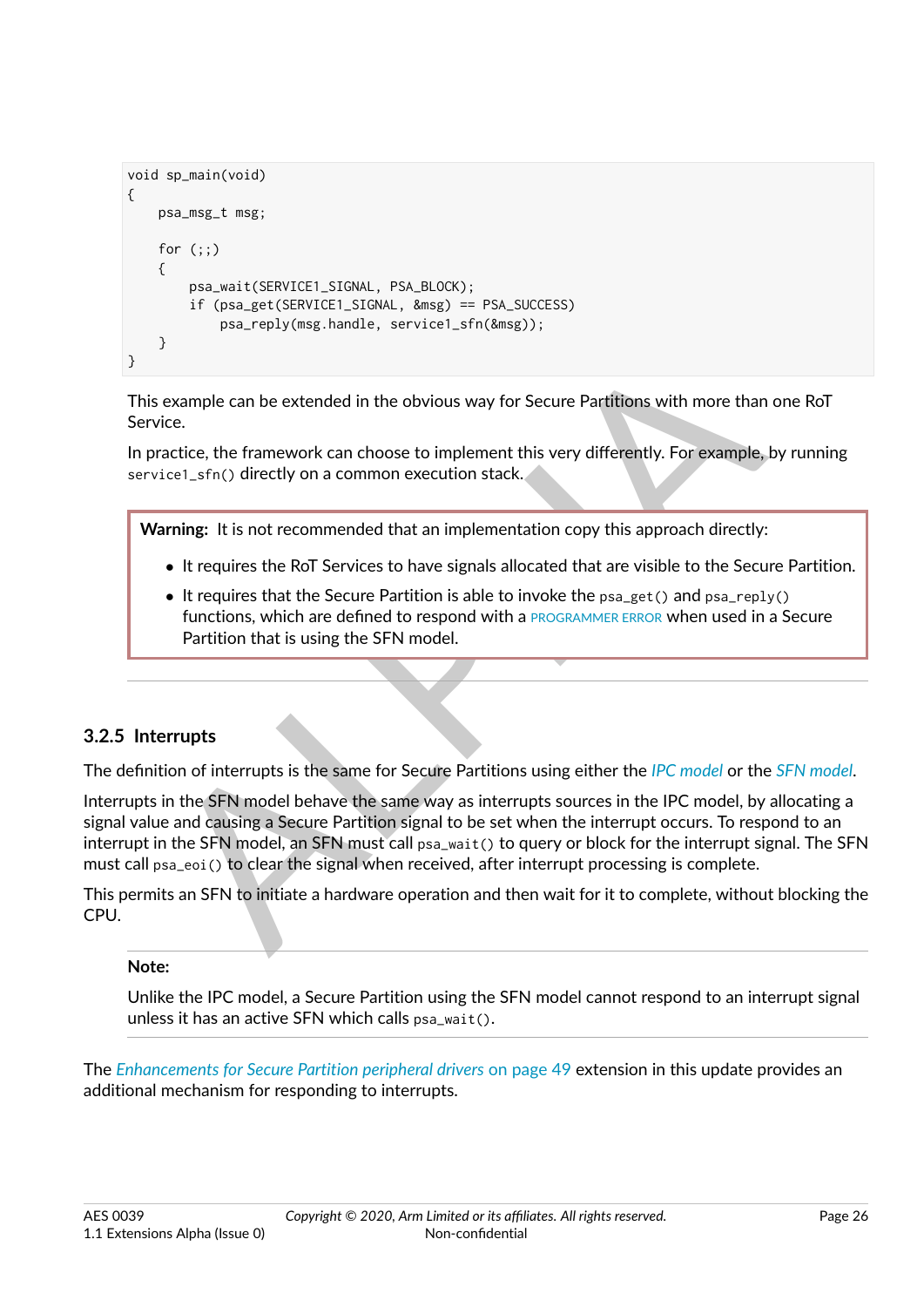## <span id="page-27-0"></span>**3.2.6 Doorbell**

The Secure Partition doorbell behaves the same way as in the IPC model, by causing the doorbell Secure Partition signal to be set when the notification is sent. The only way to respond to a doorbell in the SFN model is for an SFN to call psa\_wait() to poll or block for the doorbell signal. The SFN must call psa\_clear() to clear the signal.

## <span id="page-27-1"></span>**3.3 Implementation options**

Both the SFN model and the IPC model are optional in an implementation of version 1.1 of the Firmware Framework, but at least one of them must be supported.

See *Permitted configurations of FF-M version 1.1* on page 21 for the list of compliant configurations of all of the optional features in version 1.1.

If the framework supports Secure Partitions within the PSA Root of Trust, then the framework is permitted to only support a subset of the communication models for this type of Secure Partition. See also *[PSA RoT](#page-68-0) Services and Secure Partitions* on page 68.

SFN model and the IPC model are optional in an implementation of version 1.1 of the Firm<br>  $k$ , but at least one of them must be supported.<br>  $k$ , but at least one of them must be supported.<br>
Hotel configurations of FF-M ver The framework defines pre-processor symbols that enable code to determine the model that is used for a specific Secure Partition. This makes it simpler to develop RoT Service code that can be built into a Secure Partition using either the IPC model or the SFN model. See the Secure Partition manifest [model](#page-27-5) attribute.

## <span id="page-27-2"></span>**3.4 Selecting a Secure Partition model**

The SFN model is recommended for a Secure Partition unless you have any of the following requirements:

- 1. The ability to defer completion of an RoT Service message, while continuing to service other messages.
- 2. The ability to respond asynchronously to a doorbell or interrupt signal. This is often required in conjunction with requirement #1.
- 3. Control over the order in which RoT Service signals are processed.

Note that requirement 2 could be met instead using the *[Enhancements for Secure Partition peripheral drivers](#page-49-0)* [on page](#page-49-0) [49](#page-49-0) extension.

# <span id="page-27-3"></span>**3.5 Changes to the Programming API**

The changes to [\[FF-M\]](#page-8-5) §4 *Programming API* are described in the following sections:

- ∙ *[Manifest changes](#page-27-4)*
- ∙ *[Secure Partition API changes](#page-29-0)* [on page](#page-29-0) [29](#page-29-0)

## <span id="page-27-4"></span>**3.5.1 Manifest changes**

## <span id="page-27-5"></span>**model (attribute)**

New attribute at the top level of a Secure Partition manifest.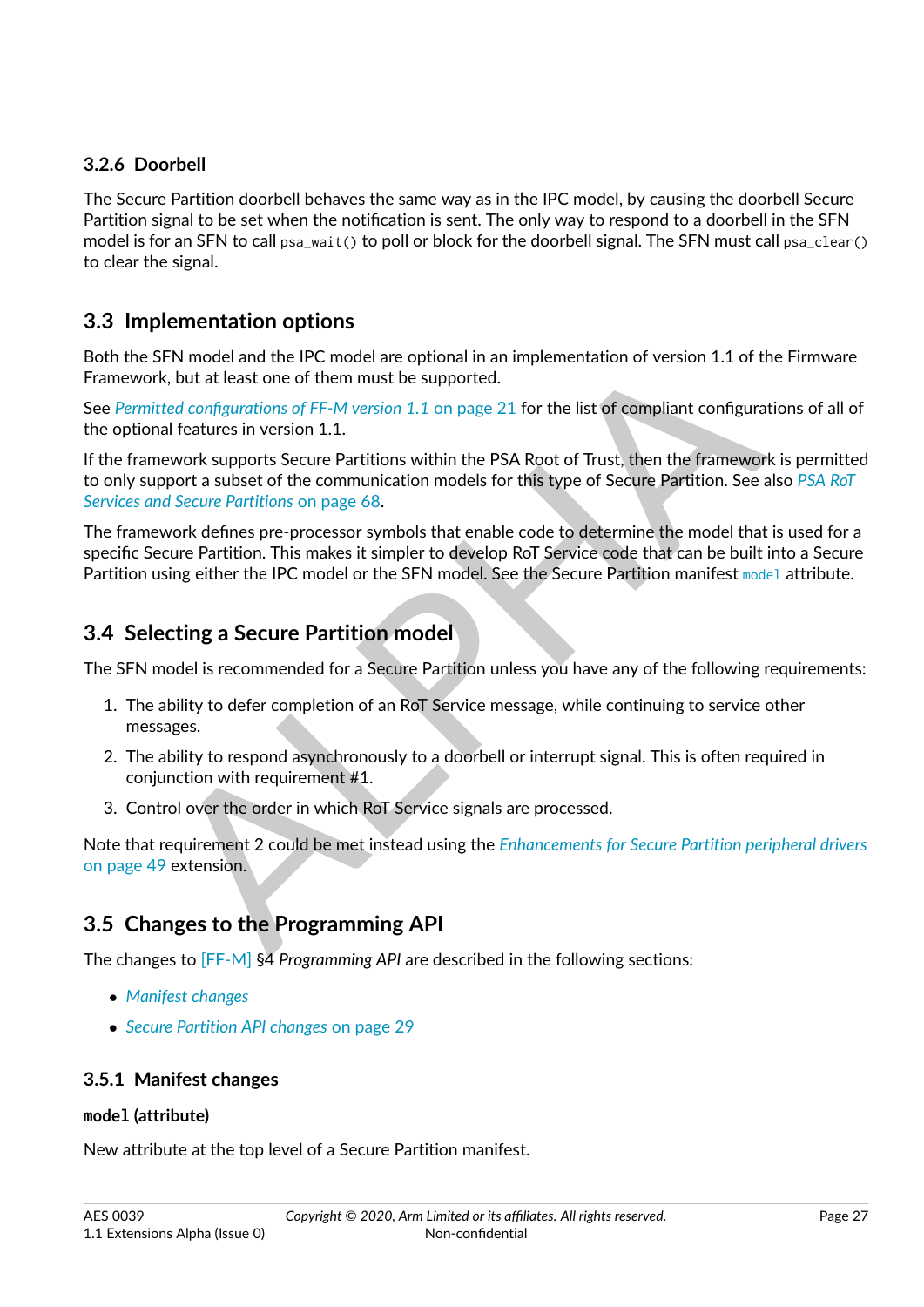Properties: Required, Unique.

This attribute declares which programming model is used in this Secure Partition. This attribute must take one fot eh following values:

> "IPC" The Secure Partition uses the IPC model "SFN" The Secure Partition uses the SFN model

A manifest file that defines "psa\_framework\_version": 1.0 is implicitly using the *IPC model*.

The implementation reports an error if the selected model is not support by the framework.

## **Rationale**

t file that defines "psa\_framework\_version": 1.8 is implicitly using the *IPC model*.<br>mentation reports an error if the selected model is not support by the framework.<br>mentation reports an error if the selected model is no Defining this as an optional attribute which defaults to "IPC" is a possible alternative. Although this would make migration of a manifest from  $v1.0$  to  $v1.1$  easier, it is better for the manifest to be explicit about the selection of programming model, and not depend on the reader knowing the default behavior.

The Secure Partition header file, psa\_manifest/«manifest-filename».h, must include the definitions of «name»\_MODEL\_IPC and «name»\_MODEL\_SFN, where «name» is the value of the name attribute in the Secure Partition manifest.

If the Secure Partition uses the IPC model, the following definitions are used:

#define «name»\_MODEL\_IPC 1 #define «name»\_MODEL\_SFN 0

If the Secure Partition uses the SFN model, the following definitions are used:

#define «name»\_MODEL\_IPC 0 #define «name»\_MODEL\_SFN 1

## <span id="page-28-1"></span>**entry\_point (attribute)**

This existing attribute is only required for a Secure Partition using the *IPC model*. It must not be present in a Secure Partition using the *SFN model*, which uses the optional entry\_init attribute instead.

## <span id="page-28-0"></span>**entry\_init (attribute)**

New attribute at the top level of a Secure Partition manifest.

Properties: Optional, Unique.

This attribute indicates an optional entry point for an initialization function within a Secure Partition that is using the *[SFN model](#page-12-5)*. This attribute must not be present in a Secure Partition using the *[IPC model](#page-9-6)*, see [entry\\_point](#page-28-1).

If defined, the value of entry\_init must be the C identifier of a function with the signature: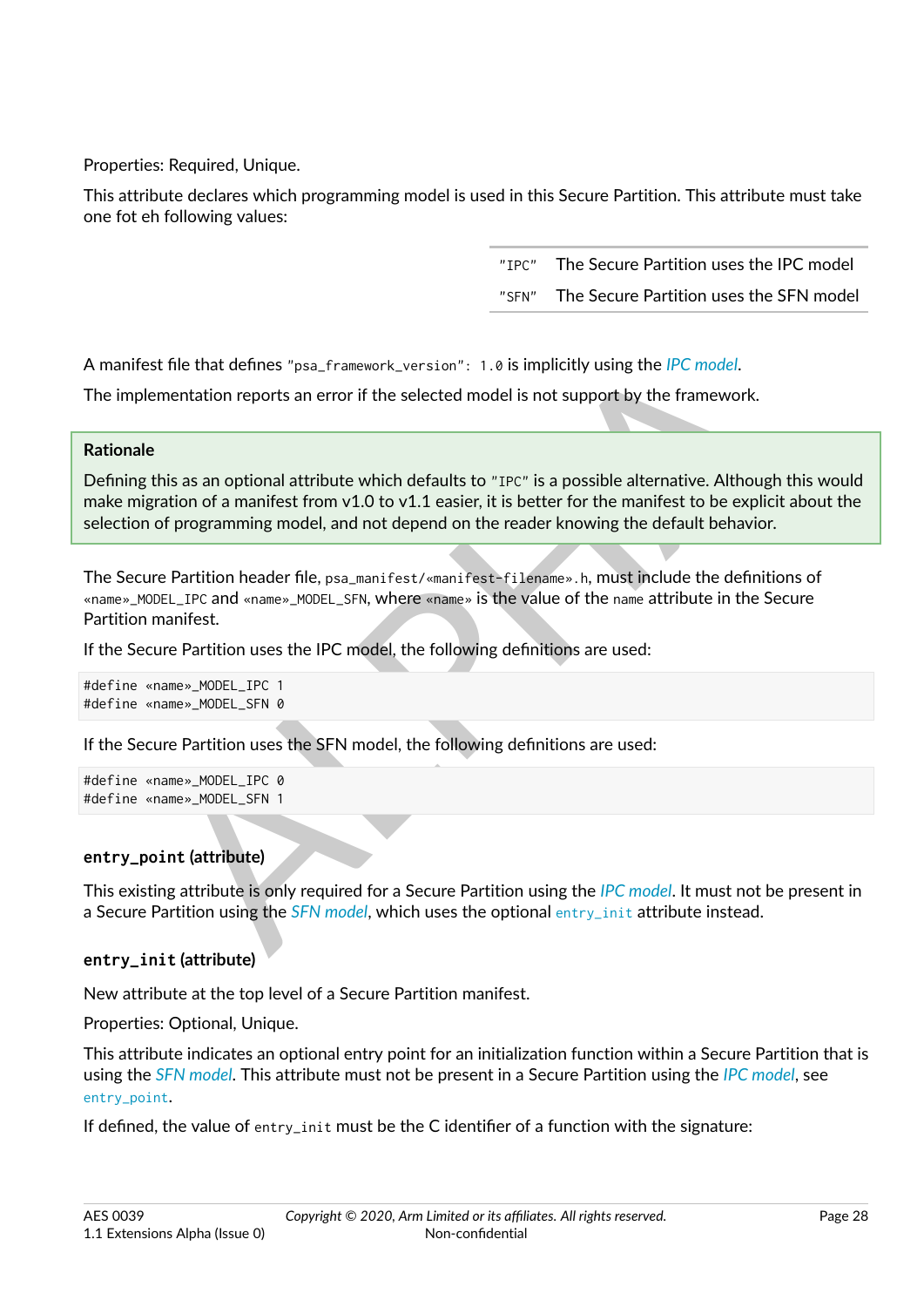psa\_status\_t «entry\_init»(void);

C++ source files must use the extern "C" keyword if necessary.

#### **Rationale**

Reusing the existing [entry\\_point](#page-28-1) attribute is not ideal, because these functions have different properties: [entry\\_init](#page-28-0) is **optional**, and it **must return**.

#### **services (attribute)**

The definition of RoT Services in the manifest is modified for the *SFN model*.

#### **Service signals**

In the SFN model, the implementation **does not** allocate a Secure Partition signal for each service, and **does not** define the identifier «name» SIGNAL in the psa\_manifest/«manifest-filename».h header file.

#### **Service handlers**

For a Secure Partition that uses the SFN model, each RoT Service has a Secure Function that implements the service. This function has the following prototype:

```
psa_status_t «name»_sfn(const psa_msg_t* msg);
```
The C identifier used for an SFN is constructed by adding the suffix \_sfn to a lowercase version of the RoT Service's name attribute.

The Secure Partition header file, psa\_manifest/«manifest-filename».h, must include the prototype definition of each RoT Service SFN.

The service developer defines the SFN using this identifier in their source code.

## <span id="page-29-0"></span>**3.5.2 Secure Partition API changes**

(attribute)<br>
ition of RoT Services in the manifest is modified for the *SFN* model.<br>
Imadel, the implementation does not allocate a Secure Partition signal for each service,<br>
alefine the identifier «name»...STGNL in the ps In a Secure Partition using the *SFN model*, there are no RoT Service signal identifiers defined by the framework in the Secure Partition header file.

#### **psa\_get (function)**

This existing function is constrained to be used only in Secure Partitions using the IPC model.

It is a [PROGRAMMER ERROR](#page-10-5) to call psa\_get() in a Secure Partition that is using the SFN model.

#### **Implementation note**

This behavior naturally results from the existing requirement that the caller provides the signal value for exactly one RoT Service, and signal values are not defined for RoT Services in a Secure Partition using the SFN model.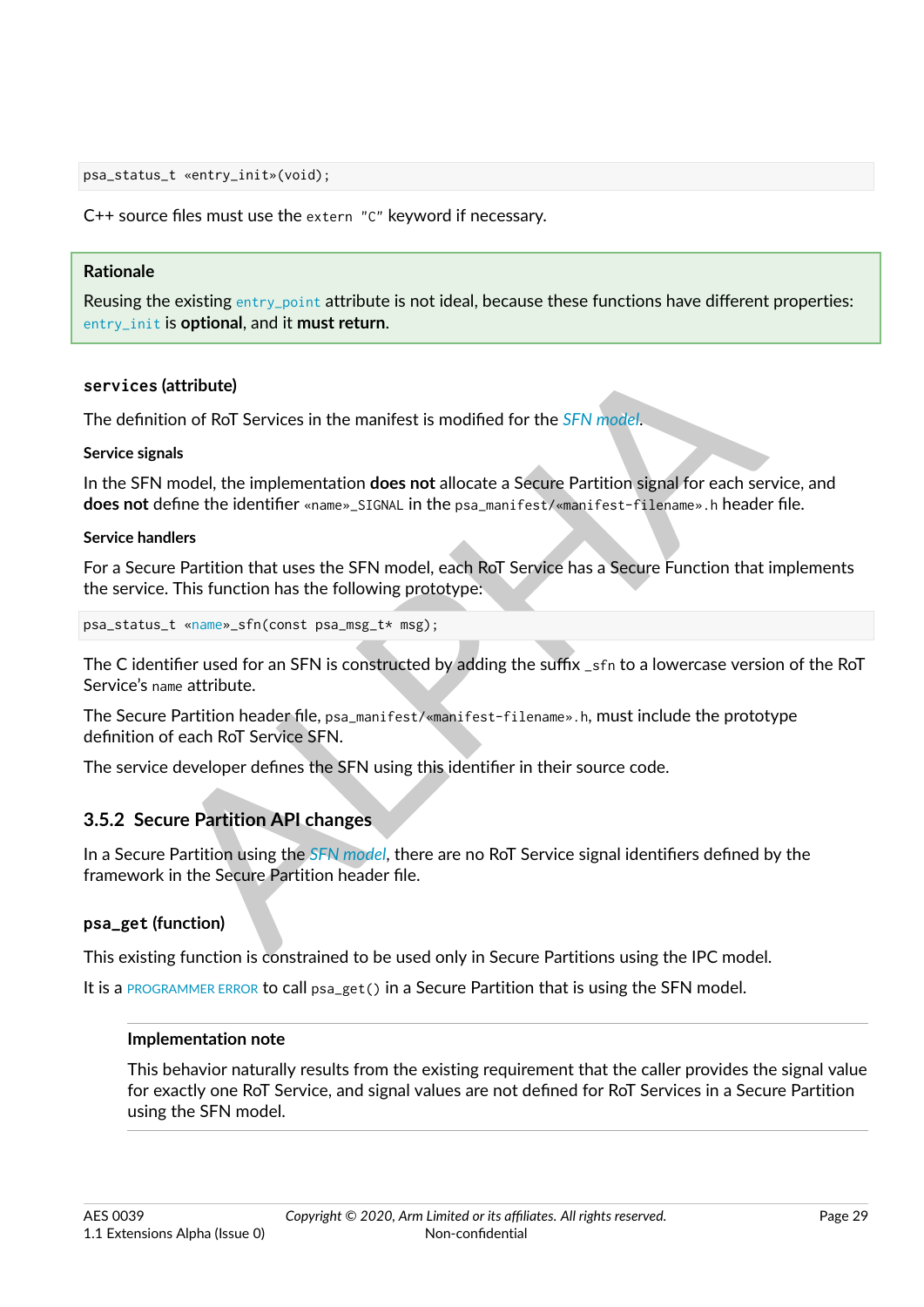## **psa\_reply (function)**

This existing function is constrained to be used only in Secure Partitions using the IPC model.

It is a [PROGRAMMER ERROR](#page-10-5) to call psa\_reply() in a Secure Partition that is using the SFN model.

Instead, the message response status is provided to the framework as the return value from the Secure Function.

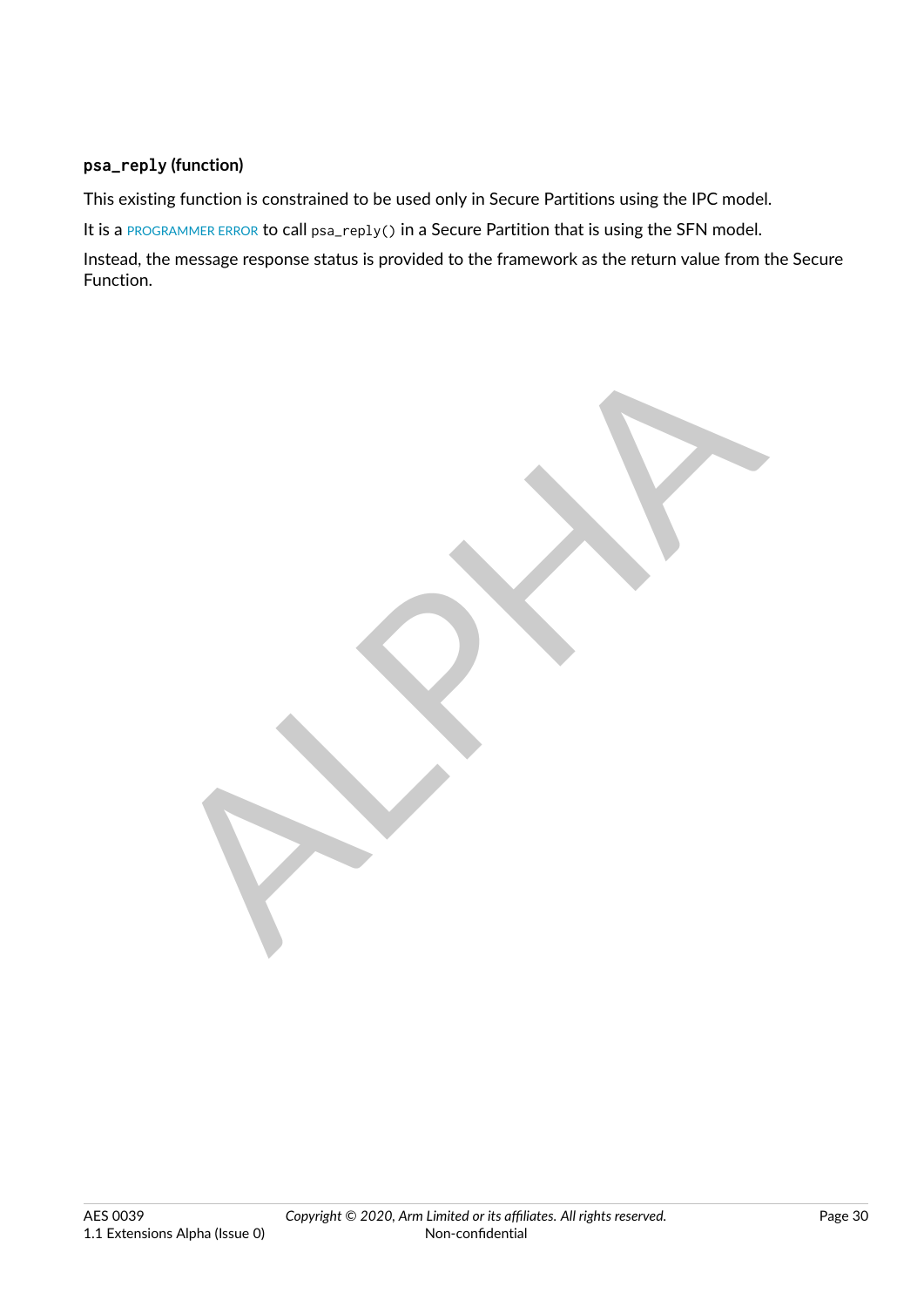# <span id="page-31-0"></span>**4 Stateless Root of Trust services**

This extension introduces the option for a *[Secure Partition RoT Service](#page-12-0)* to be a *[stateless RoT Service](#page-12-1)*, as an alternative to a *[connection-based RoT Service](#page-8-4)* which is defined in version 1.0. This enables much more efficient implementation of Secure Partition RoT Services that do not make use of the connection-related features of the version 1.0 interface.

Stateless RoT Services are a required feature in an implementation of version 1.1.

# <span id="page-31-1"></span>**4.1 Background and rationale**

Roll Services are a required feature in an implementation of version 1.1.<br>
Roll Services are a required feature in an implementation of version 1.1.<br>
Reground and rationale<br>
Service APIs provide standalone operations that Many RoT Service APIs provide standalone operations that do not require any non-volatile state or resources to be maintained by the RoT Service itself, or do not expose any kind of context or session to the caller of the API. For example, each function in the *PSA Storage API* [PSA-ITS] works atomically on the stored data.

To implement these functions as a Secure Partition RoT Service using the [FF-M] version 1.0 API, the client side implementation of the service must use one of the following techniques:

- 1. In every function, use psa\_connect() to connect to the RoT Service, use psa\_call() to request the operation, and then use psa\_close() to release the connection handle.
- 2. Use psa\_connect() to create a connection to the RoT Service once, and then store the connection handle for reuse by all the other service functions.

The first technique has a significant runtime overhead as it requires three calls to the SPM and the RoT Service for every operation.

The second technique removes that overhead, but requires a reliable way for the client code to use a global or static variable to hold the connection handle.

The client code for an RoT Service might be used in an NSPE application, or in a Secure Partition. In many instances, the RoT Service will have multiple clients within a single system. Separate clients should not share a single connection, as this conflicts with client identification and with client isolation requirements.

The result is that using a shared connection variable will not always have the right isolation and security properties for the service, depending on the framework implementation.

This analysis indicates that the version 1.0 framework is not sufficient to enable portable and efficient implementation of standalone RoT Service operations.

The appendix, *[Implementing session-less RoT Services](#page-89-0)* [on page](#page-89-0) [89,](#page-89-0) provides a more detailed analysis of this challenge, and the approach to solving it for version 1.1.

# <span id="page-31-2"></span>**4.2 Programming model**

In version 1.1, each Secure Partition RoT Service is either *connection-based* or *stateless*.

All Secure Partition RoT Services in version 1.0 were connection-based, the description in this chapter focusses on the definition and behavior of stateless RoT Services.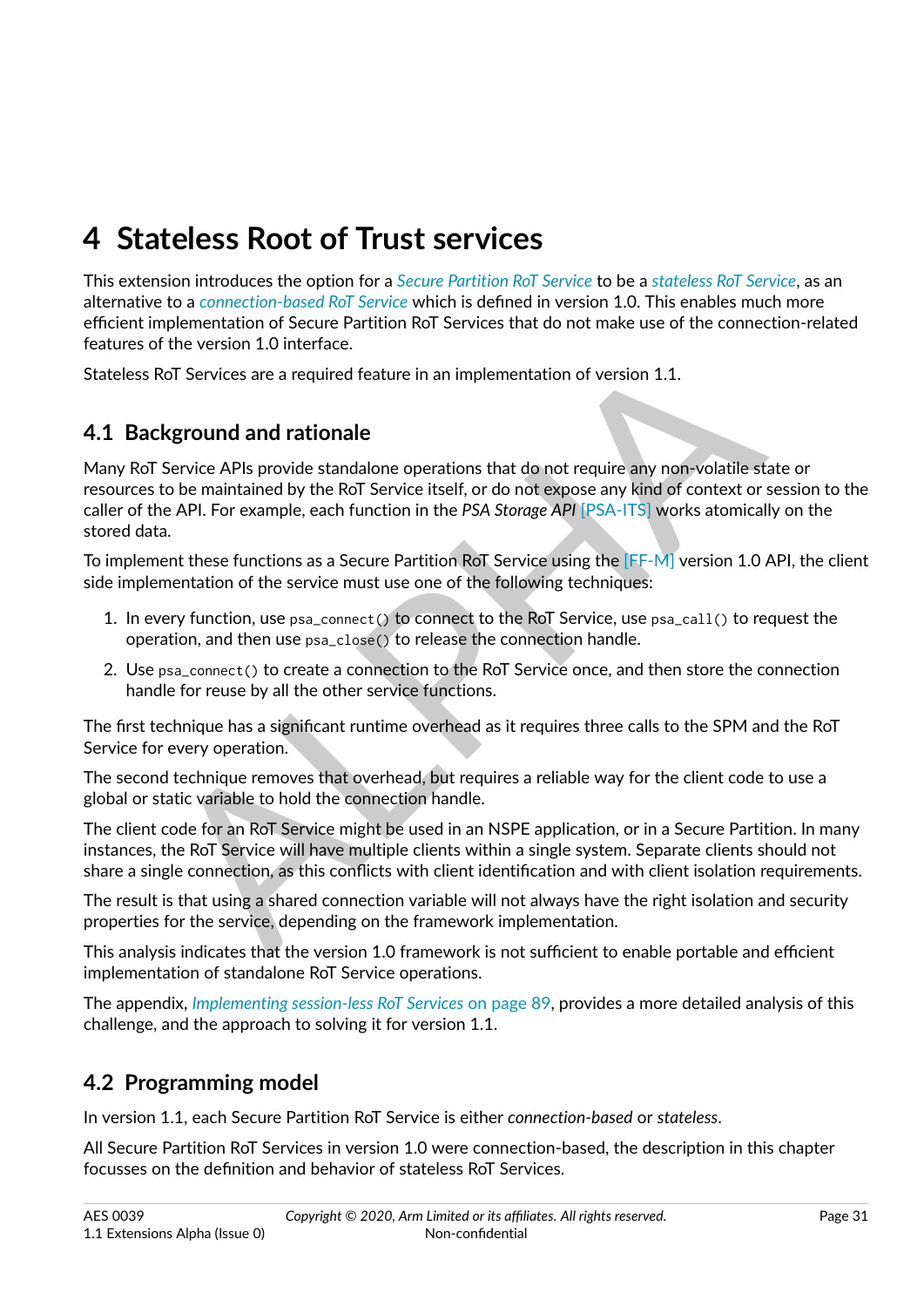## <span id="page-32-0"></span>**4.2.1 Overview of stateless RoT Services**

The service type is defined in the Secure Partition manifest file when defining the RoT Service. A single Secure Partition can contain both types of RoT Service.

Stateless RoT Services do not use connections:

- ∙ There is no call to psa\_connect() or psa\_close() by the client.
- ∙ There is no corresponding *connection* and *disconnection message* delivered to the RoT Service.
- ∙ The RoT Service cannot use the *[rhandle](#page-11-8)* functionality.

Requests to the service are made by calling psa\_call() using a fixed handle value for the RoT Service. The identifier name for the stateless RoT Service handle is defined by this specification, but the value of that handle is IMPLEMENTATION DEFINED.

## <span id="page-32-1"></span>**4.2.2 RoT Service identification**

A connection-based RoT Service defines an RoT *Service ID* (SID). A client of the service uses this SID in a call to  $psa\_connect()$ , before issuing requests to the service using the handle returned by  $psa-connect()$ . See the services attribute in [FF-M] §4.1.1.

Not be service cannot by ealing psa\_call () using a fixed handle value for the RoT Service<br>to the service are made by calling psa\_call () using a fixed handle value for the RoT Service<br>than the form the stateless RoT Servi A stateless RoT Service does not require a client to call to psa\_connect(), and the client does not use the SID to identify the service. Instead the client uses a special *stateless handle* for the RoT Service in the call to psa\_call().

The stateless handle is declared by the framework in the psa\_manifest/sid.h manifest header file, alongside the SID. The stateless handle value is constructed by the framework in an IMPLEMENTATION DEFINED way.

The SID must still be defined for a stateless RoT Service. The SID can be used in a call to psa\_version().

#### **Rationale**

The use of an IMPLEMENTATION DEFINED value for the stateless handle permits the framework to optimize the routing of the request to the Rot Service, and also incorporate information to validate the version of the RoT Service.

The alternative approach would be to define a different function that includes the SID, RoT Service version and all of the request parameters. This cannot be optimized as effectively, because the SID value is defined by the RoT Service developer.

See [stateless\\_handle](#page-36-1) for details on the specification and definition of the stateless handle for a stateless RoT Service.

## <span id="page-32-2"></span>**4.2.3 RoT Service versioning**

The version policy must still be enforced by the implementation when clients use a stateless handle to send a request to a stateless RoT Service.

The mechanism used to validate the version of a stateless RoT Service is [IMPLEMENTATION DEFINED](#page-9-7).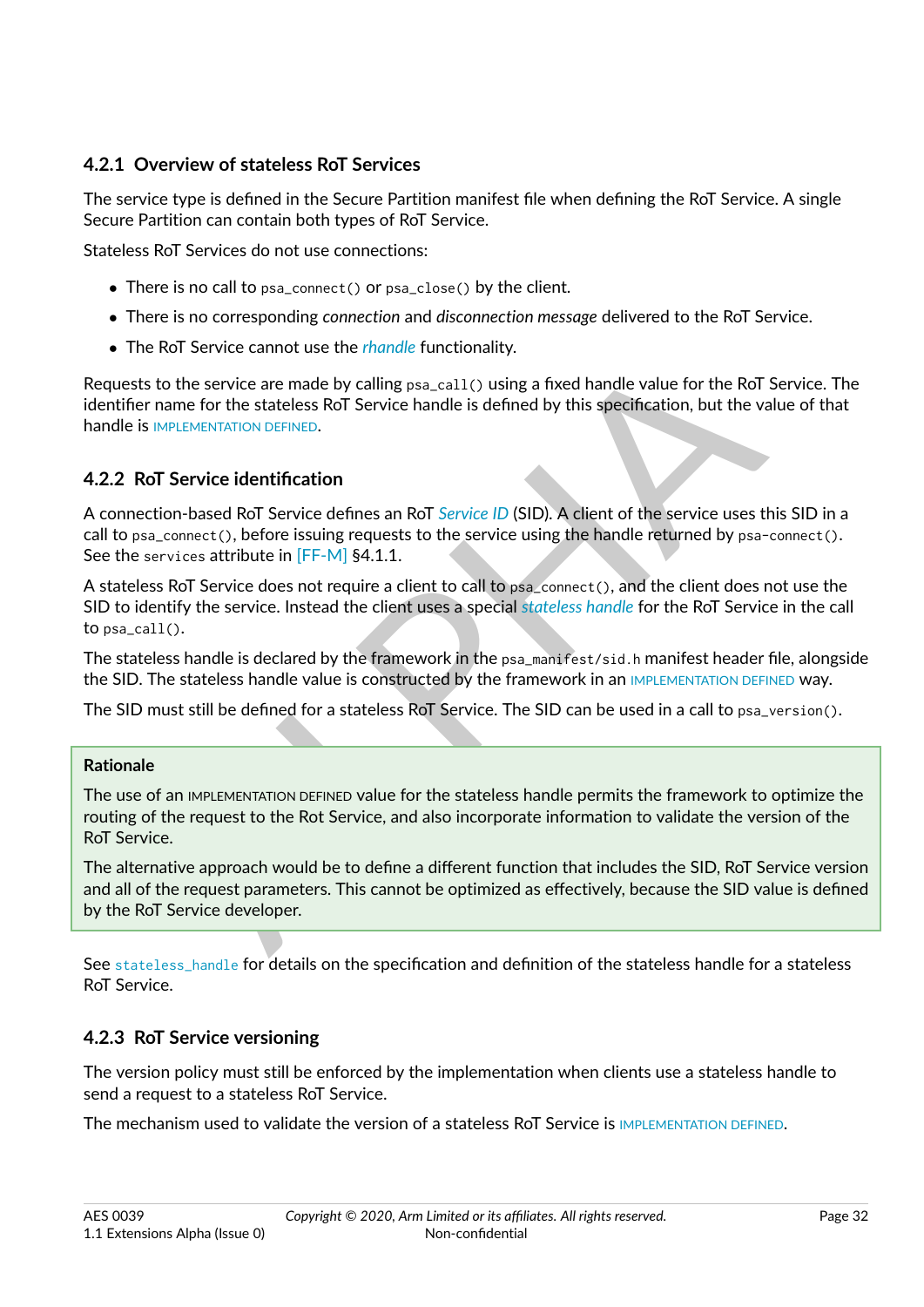#### **Implementation note**

For example, the following techniques can be used, depending on the implementation design:

- ∙ If the implementation builds all of the clients, services and frameworks together, then the version is assumed to match between the RoT Service client code and the RoT Service implementation code.
- ∙ The framework encodes the service version into the stateless handle value, along with the stateless handle index.

This enables the version expected by the client, which is compiled into the stateless han value when the client was built, to be checked against the version running in the stateless hand implementation when psa\_ca11() is i This enables the version expected by the client, which is compiled into the stateless handle value when the client was built, to be checked against the version running in the implementation when psa\_call() is invoked. The implementation might cache the last stateless handle value used in order to elide the version checking on every call using a stateless handle.

## <span id="page-33-0"></span>**4.2.4 Requesting stateless RoT Services**

A client sends a request to a stateless RoT Service by using the *stateless handle*, defined in the psa\_manifest/sid.h manifest header file, with the psa\_call() function.

All other parameters to a stateless RoT Service request are identical to the connection-based RoT Services defined in version 1.0. See *Requesting Services* in [FF-M] §3.3.2. *Using RoT Services*.

## <span id="page-33-1"></span>**4.2.5 Processing RoT Service messages**

Processing messages for connection-based RoT Services is described in [FF-M] §3.3.3. *Processing RoT Service messages*.

A stateless RoT Service does not receive a *connection* or *disconnection message* for any client.

## **Note:**

A stateless RoT Service has no direct means to detect that a client has terminated or restarted.

In comparison, a connection-based RoT Service will receive a *disconnection message* from the framework if a client exits without explicitly closing the connection, or if the framework terminates the connection due to PROGRAMMER ERROR.

A stateless RoT Service only receives *request messages* from the framework, that correspond to a client calling  $psa_{cal}($ ). The message type value is always  $>=0$ .

A stateless RoT Service cannot use the *[rhandle](#page-11-8)* functionality that is available to connection-based RoT Services. The rhandle value in the message is always NULL, and the RoT Service must not call psa\_set\_rhandle().

Except for the unavailable rhandle functionality, a stateless RoT Service processes the *request message* in the same way as a connection-based RoT Service.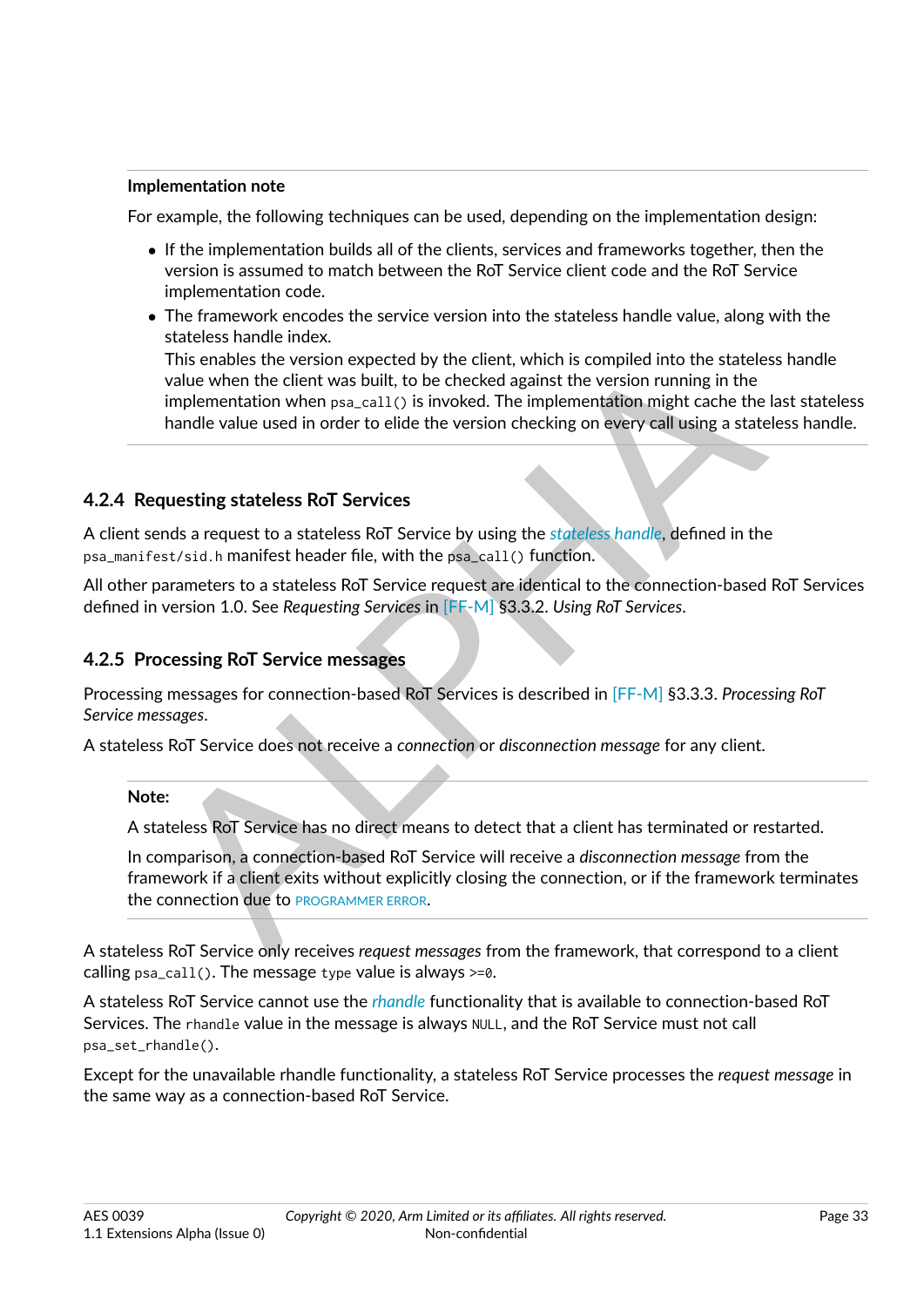#### **Rationale**

The main use case for a stateless RoT Service is to replace the use of temporary connections in every request to the RoT Service.

One side effect of using a temporary connection for these use cases, is that the RoT Service cannot effectively use the connection's rhandle, because the connection itself is transient.

This makes the rhandle functionality redundant for this type of RoT Service.

## **4.2.6 Programmer Error**

- ∙ If the source of the PROGRAMMER ERROR is a Secure Partition, the SPM must panic the Secure Partition in response to a PROGRAMMER ERROR.
- ∙ If the source of the PROGRAMMER ERROR is in the NSPE, the NSPE implementation of the Client API must implement one of the following behaviors:
	- Terminate the NSPE task or execution context that is the source of the PROGRAMMER ERROR.
	- Return PSA\_ERROR\_PROGRAMMER\_ERROR to the NSPE task that called psa\_call().

<span id="page-34-0"></span>

| 4.2.6 Programmer Error    |                                                                                                                                                                                                                           |                                                                                                                                  |
|---------------------------|---------------------------------------------------------------------------------------------------------------------------------------------------------------------------------------------------------------------------|----------------------------------------------------------------------------------------------------------------------------------|
|                           | If a PROGRAMMER ERROR OCCUrs when a request is sent to a stateless RoT Service, or during processing of the<br>request, there is no connection to terminate.                                                              |                                                                                                                                  |
|                           | However, the response to the caller is the same as defined in $[FF-M]$ §3.5.2. Programmer error:                                                                                                                          |                                                                                                                                  |
|                           | • If the source of the PROGRAMMER ERROR is a Secure Partition, the SPM must panic the Secure Partition<br>in response to a PROGRAMMER ERROR.                                                                              |                                                                                                                                  |
|                           | • If the source of the PROGRAMMER ERROR is in the NSPE, the NSPE implementation of the Client API<br>must implement one of the following behaviors:                                                                       |                                                                                                                                  |
|                           | - Terminate the NSPE task or execution context that is the source of the PROGRAMMER ERROR.<br>- Return PSA_ERROR_PROGRAMMER_ERROR to the NSPE task that called psa_call().                                                |                                                                                                                                  |
|                           | If client execution continues after a <code>programmer</code> <code>error</code> , the client can make another call to the same<br>stateless RoT Service using the stateless handle.<br>4.2.7 Comparison of service types |                                                                                                                                  |
|                           |                                                                                                                                                                                                                           | Table 4 Comparison of connection-based and stateless services                                                                    |
| Action/item<br>Connection | <b>Connection-based RoT Service</b><br>Explicit call to psa_connect() with the<br>service SID and version from<br>psa_manifest/sid.h.                                                                                     | <b>Stateless RoT Service</b><br>Implicit.<br>Calling psa_connect() with a stateless<br>service SID is a PROGRAMMER ERROR.        |
| Connection<br>message     | Delivered to the service for each call to<br>psa_connect(). The service can accept or<br>refuse the connection.                                                                                                           | Not used.                                                                                                                        |
| rhandle                   | Calling psa_set_rhandle() on a connection<br>or request message will set the rhandle<br>value, which will be returned in the rhandle<br>member of any future messages received<br>on that connection.                     | Calling psa_set_rhandle() is a PROGRAMMER<br>ERROR.<br>The rhandle value in a received message is<br>always NULL.                |
| Making<br>requests        | Call psa-call() using a connection handle<br>that was returned by a successful call to<br>psa_connect().                                                                                                                  | Call psa_ca11() using a stateless handle that<br>is defined by the framework in the<br>generated psa_manifest/sid.h header file. |

## <span id="page-34-1"></span>**4.2.7 Comparison of service types**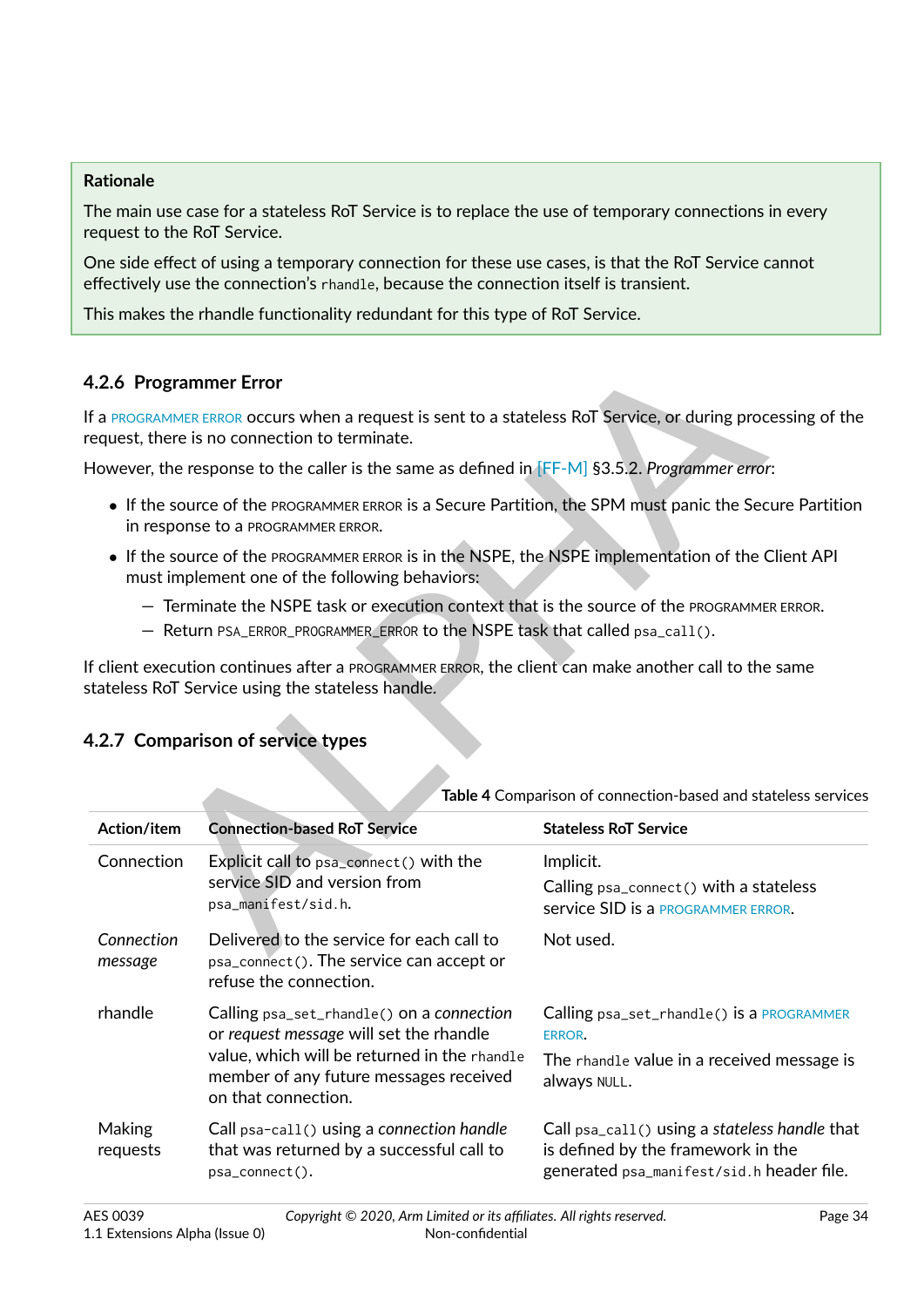**Table 4** (continued)

| Action/item                       | <b>Connection-based RoT Service</b>                                                                                                                                                                                                                                                                                  | <b>Stateless RoT Service</b>                                                                                                           |
|-----------------------------------|----------------------------------------------------------------------------------------------------------------------------------------------------------------------------------------------------------------------------------------------------------------------------------------------------------------------|----------------------------------------------------------------------------------------------------------------------------------------|
| Request<br>messages               | Delivered to service with type and iovecs<br>from client, and rhandle value from a call<br>to psa_set_rhandle() on a prior message.                                                                                                                                                                                  | Delivered to service with type and iovecs<br>from client, and rhandle is NULL.                                                         |
| <b>PROGRAMMER</b><br><b>ERROR</b> | Replying to a message with<br>PSA_ERROR_PROGRAMMER_ERROR will terminate<br>the connection, causing a disconnection<br>message to be received.<br>The client call might not return, or might<br>return the error code leaving the<br>connection in an error state.                                                    | A client call which is replied with<br>PSA_ERROR_PROGRAMMER_ERROR might not<br>return, or might return the error code.                 |
|                                   | Disconnection Calling psa_close() with a connection<br>handle will explicitly disconnect the<br>connection.<br>Connections can be disconnected by the<br>service by responding to a message with<br>PSA_ERROR_PROGRAMMER_ERROR.<br>Connections might be disconnected by the<br>framework when the client terminates. | Calling psa_close() with a stateless handle<br><b>is a PROGRAMMER ERROR.</b><br>The service is not informed if a client<br>terminates. |
| messages                          | Disconnection Delivered to the service when the<br>connection is closed for any reason.                                                                                                                                                                                                                              | Not used.                                                                                                                              |
|                                   | 4.3 Selecting the RoT Service type                                                                                                                                                                                                                                                                                   |                                                                                                                                        |
|                                   | Both connection-based RoT Services and stateless RoT Services can be used with either the IPC model or<br>he SFN model. See Secure Functions on page 22.                                                                                                                                                             |                                                                                                                                        |
|                                   | t is recommended to define a Secure Partition RoT Service as stateless, if it consists entirely of stand-alone<br>unctions. This avoids the need for transient connections, and the performance overhead that these incur.                                                                                           |                                                                                                                                        |
|                                   | f the API exposes some form of context to the client, and this can be used to manage a connection<br>iandle, it is recommended that the RoT Service is connection-based. Using a connection does not require<br>one of the limited number of stateless handle indexes in the framework.                              |                                                                                                                                        |
|                                   | f the RoT Service manages volatile state for the client, it is recommended that the RoT Service is<br>and the change of the collection that DeT Constantine there existent are not then the collection of a Constitution of                                                                                          |                                                                                                                                        |

# <span id="page-35-0"></span>**4.3 Selecting the RoT Service type**

If the RoT Service manages volatile state for the client, it is recommended that the RoT Service is *connection-based*. This allows the RoT Service implementation to utilise the *[rhandle](#page-11-8)* functionality to manage resources for the client.

# <span id="page-35-1"></span>**4.4 Changes to the Programming API**

The changes to [\[FF-M\]](#page-8-5) §4 *Programming API* are described in the following sections:

- ∙ *[Manifest changes](#page-36-0)* [on page](#page-36-0) [36](#page-36-0)
- ∙ *[Client API changes](#page-37-0)* [on page](#page-37-0) [37](#page-37-0)
- ∙ *[Secure Partition API changes](#page-37-1)* [on page](#page-37-1) [37](#page-37-1)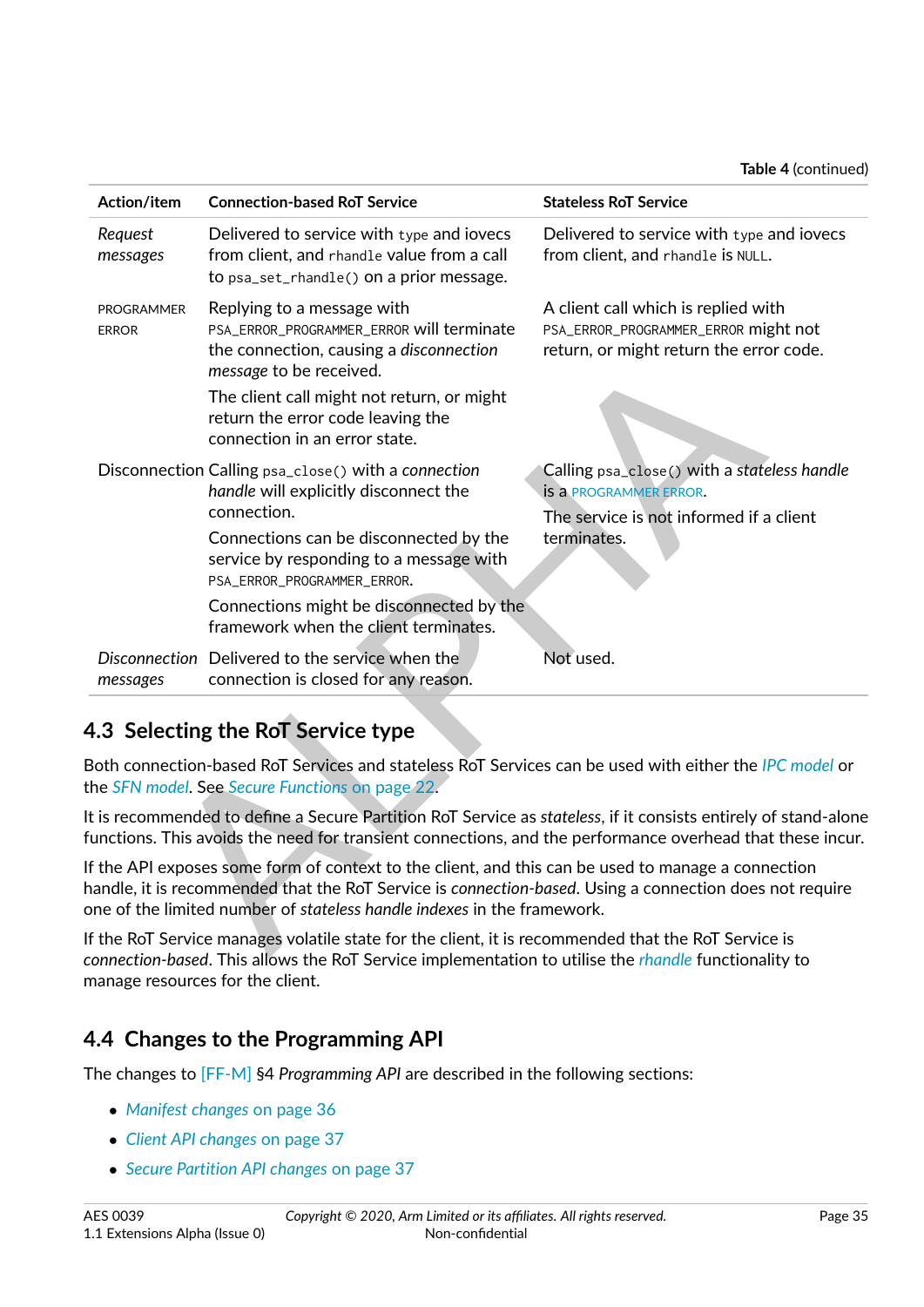## **4.4.1 Manifest changes**

## **connection\_based (attribute)**

This is a required attribute for service definitions in a Secure Partition manifest that is using "psa\_framework\_version": 1.1.

connection\_based is a boolean attribute, and can take the value true or false:

true The service is a *connection-based* service false The service is *stateless* service

## **stateless\_handle (attribute)**

This is an optional attribute for service definitions in the Secure Partition manifest which define a stateless RoT Service. A connection-based RoT Service must not have a stateless handle attribute.

If specified, stateless\_handle must either be "auto" or a small positive number between 1 and an [IMPLEMENTATION DEFINED](#page-9-0) maximum value.

The stateless\_handle specifies a *stateless handle index*, which is used by the implementation to construct the *stateless handle value* for this RoT Service.

false The service is stateless service<br>
s\_handle (attribute)<br>
optional attribute)<br>
optional attribute for service definitions in the Secure Partition manifest which define a s<br>
d, stateless\_handle must either be "auto" or If the manifest defines a stateless handle to be "auto", the implementation allocates a stateless handle index for this service. This is also the default behavior if there is no stateless\_handle attribute specified for a stateless RoT Service.

The implementation must support at least 32 stateless handle indexes.

The stateless handle index for a stateless RoT Service must be unique within the system, whether the index is defined in the manifest or allocated by the implementation.

The implementation defines a macro for the stateless handle in psa\_manifest/sid.h, of the following form:

#define «name»\_HANDLE ((psa\_handle\_t) «stateless\_handle\_value» )

where «name» is the name of the service and the «stateless\_handle\_value» is constructed by the implementation, using the stateless handle index.

This stateless handle is used by a client when making requests to the service.

#### **Implementation note**

The stateless\_handle attribute has the following JSON definition:

```
"stateless_handle": {
    "description": "Optional: The index for a stateless handle for this service.",
    "anyOf": [
    { "$ref": "#/definitions/positive_integer_or_hex_string" },
    { "const": "auto" }
    ]
}
```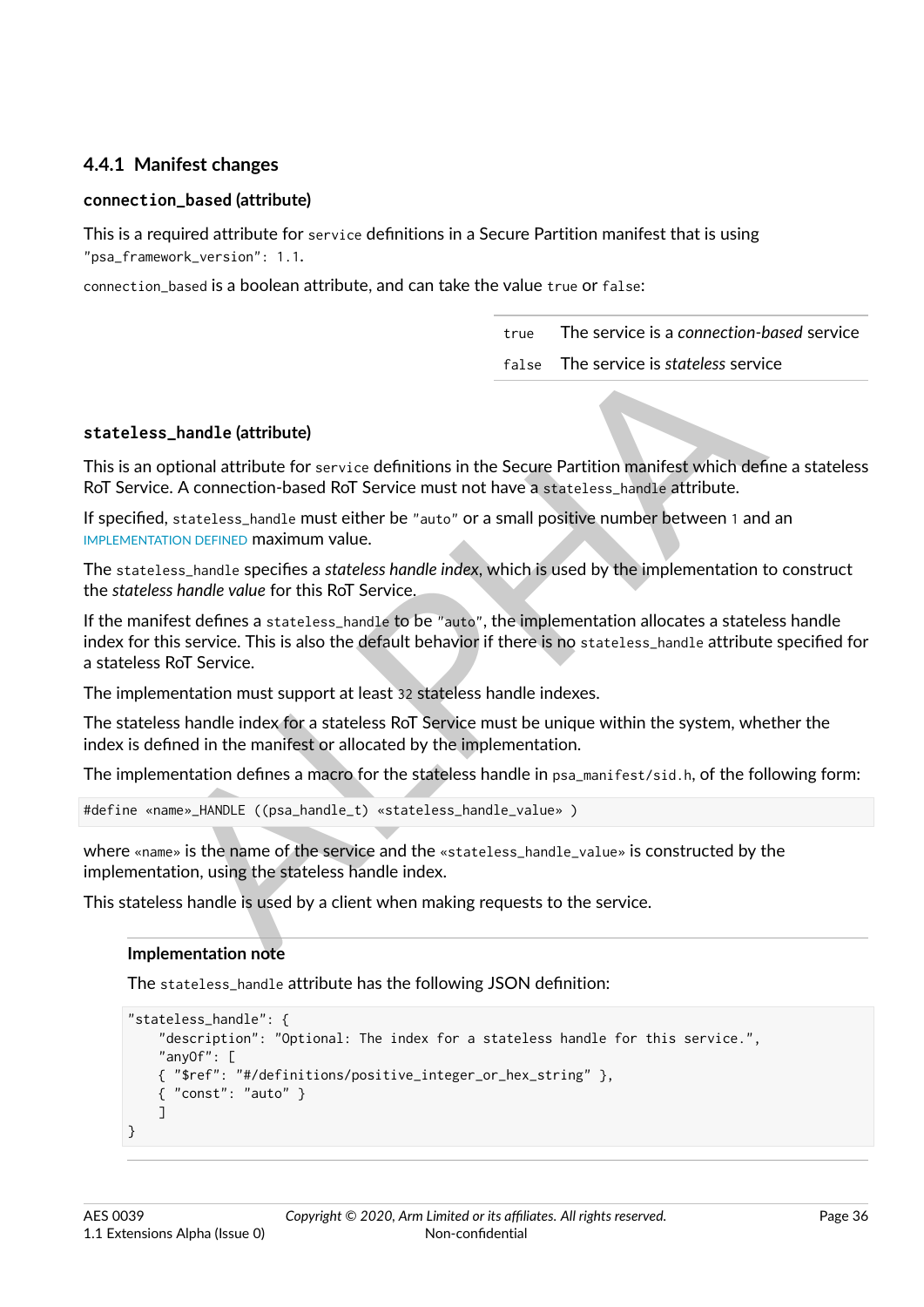# **4.4.2 Client API changes**

## **psa\_connect (function)**

This existing function is constrained to be used only for connection-based RoT Services.

The sid passed to psa\_connect() must be the SID of a connection-based RoT Service.

Calling psa\_connect() with the SID of a stateless RoT Service is a [PROGRAMMER ERROR](#page-10-0).

The handle returned by a successful call to psa\_connect() is a *connection handle*.

## **psa\_call (function)**

This existing function works with both stateless and connection-based RoT Services.

The type of handle passed to psa\_call() depends on the type of RoT Service being requested:

- ∙ For a stateless RoT Service, handle must be a *stateless handle* that is defined in the **psa\_manifest/sid.h** file.
- (function)<br>
Ing function works with both stateless and connection-based RoT Services.<br>
Differences of handle passed to psa<sub>c</sub>call() depends on the type of RoT Service being requested:<br>
a stateless RoT Service, handle must ∙ For a connection-based RoT Service, handle must be a *connection handle* that was returned by a previous call to psa\_connect().

## **psa\_close (function)**

This existing function is constrained to be used only for connection-based RoT Services.

The handle passed to psa\_close() must either be the *null handle*, or a *connection handle* returned by a previous call to psa\_connect().

Passing a *stateless handle* to psa\_close() is a PROGRAMMER ERROR.

# **4.4.3 Secure Partition API changes**

## **psa\_msg\_t (type)**

This existing type behaves differently for stateless RoT Services.

The rhandle member of the psa\_msg\_t object received by a stateless RoT Service is always NULL.

## **psa\_set\_rhandle (function)**

This existing function is constrained to be used only for connection-based RoT Services.

Calling psa\_set\_rhandle() on a message for a stateless RoT Service is a [PROGRAMMER ERROR](#page-10-0) and will not return.

## **Replying to a request message with PSA\_ERROR\_PROGRAMMER\_ERROR**

Replying to a message for a stateless RoT Service with PSA\_ERROR\_PROGRAMMER\_ERROR has no effect on the service, as there is no connection to terminate abnormally. This has the same effect on the client as for a connection-based service.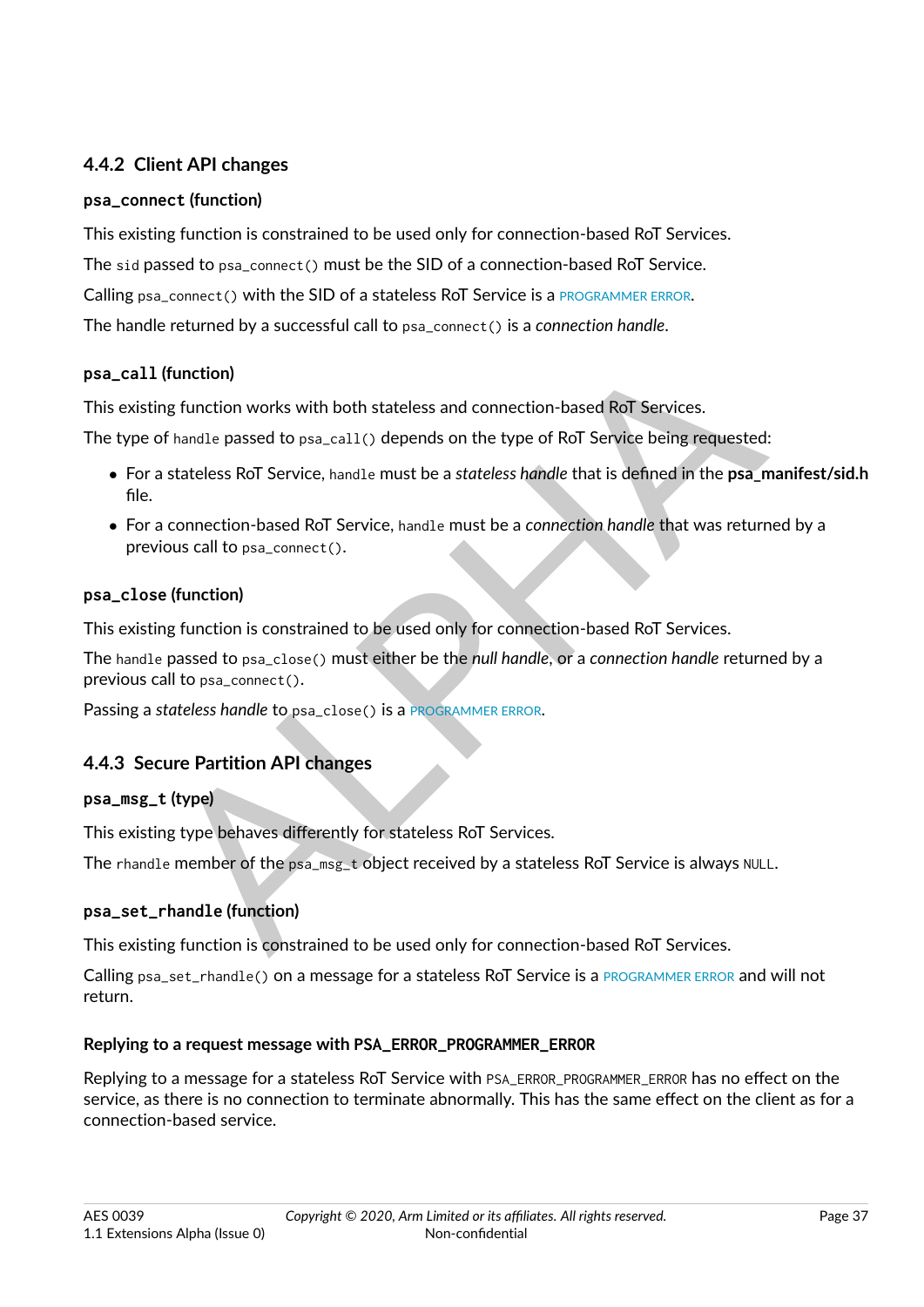#### **Note:**

The API for replying to a message depends on the Secure Partition model:

- ∙ In a Secure Partition that is using the *[IPC model](#page-9-1)*, call psa\_reply() with the message status.
- ∙ In a Secure Partition that is using the *[SFN model](#page-12-0)*, return from the *[Secure Function](#page-11-0)* with the message status.

See *[Secure Functions](#page-22-0)* [on page](#page-22-0) [22.](#page-22-0)

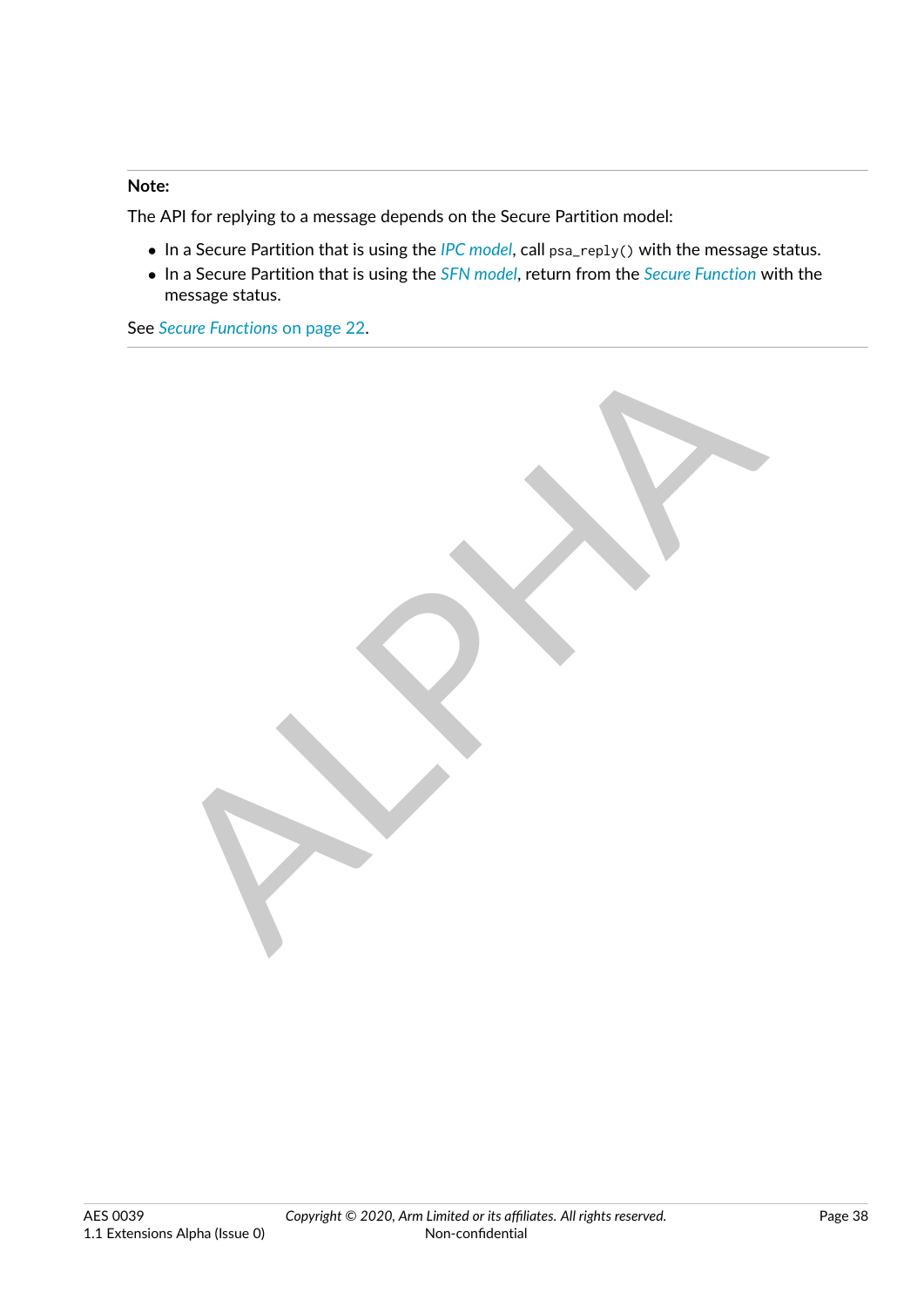# **5 Memory-mapped IOVECs**

This extension introduces the ability for *[Secure Partition RoT Service](#page-12-1)* code to map the client input and output buffer parameters into the Secure Partition, enabling direct access to the buffer memory in the client.

Direct access to parameter data in the client is of value, especially in small systems, where the overhead of copying buffers of data into the Secure Processing Environment could be prohibitive.

This extension is called *Memory mapped iovecs* (MM-IOVEC), in reference to the input and output vectors used to pass parameters to an RoT Service.

The new APIs defined in this section are optional in an implementation of version 1.1. The new feature discovery APIs enable portable Secure Partition RoT Service code to use the MM-IOVEC functionality in systems that support MM-IOVEC. See *Discovering framework feature availability* on page 19.

# **5.1 Background and rationale**

uffers of data into the Secure Processing Environment could be prohibitive.<br>
Sison is called M*emory mappel oivecs* (MM-IQVEC), in reference to the input and output v<br>
Sison straineters to an RoT Service.<br>
APIs defined in The Secure Partition API in *Arm® Platform Security Architecture Firmware Framework* [FF-M] provides no direct access from a Secure Partition RoT Service to the client input and output vectors. Instead, RoT Services have to read from an input vector into their own memory, and write to an output vector from their own memory, using the provided Secure Partition API.

This approach is aligned with the design goals for version 1.0:

- ∙ It enables the framework to be implemented on systems where the SPE cannot directly access some or all of the NSPE memory. For example, in a System-on-Chip where the NSPE is using a 40-bit physical address space and the SPE is running on a 32-bit CPU that can only address a 32-bit address space.
- ∙ It prevents many common errors in secure service implementation, that frequently lead to exploitable vulnerabilities. The API design prevents services from introducing double-fetch, buffer overflow, alignment and access validation failure vulnerabilities — mitigating these is done by the framework implementation.
- ∙ It discourages passing a pointer within the input vector, which then points to other data in the client. This technique will not work if the SPE cannot access NSPE memory, or if the client and the RoT Service are configured with different memory address translation.

The *[Library model](#page-10-1)* in the *Trusted Firmware-M* [\[TF-M\]](#page-8-1) project provides a much simpler framework for developing security services, in which a security service is provided with pointers to the client parameters. This is better suited to constrained devices, as directly accessing client memory does not require the service to copy an input vector into the security service memory before using it.

The threat model that is used by FF-M assumes that the attacker can execute arbitrary code in the NSPE. This requires that the service developer consider the threats that are posed by the attacker being in control of the location and content of the client input and output vectors passed to the service:

∙ The memory location of the vector might not be within the client's accessible memory.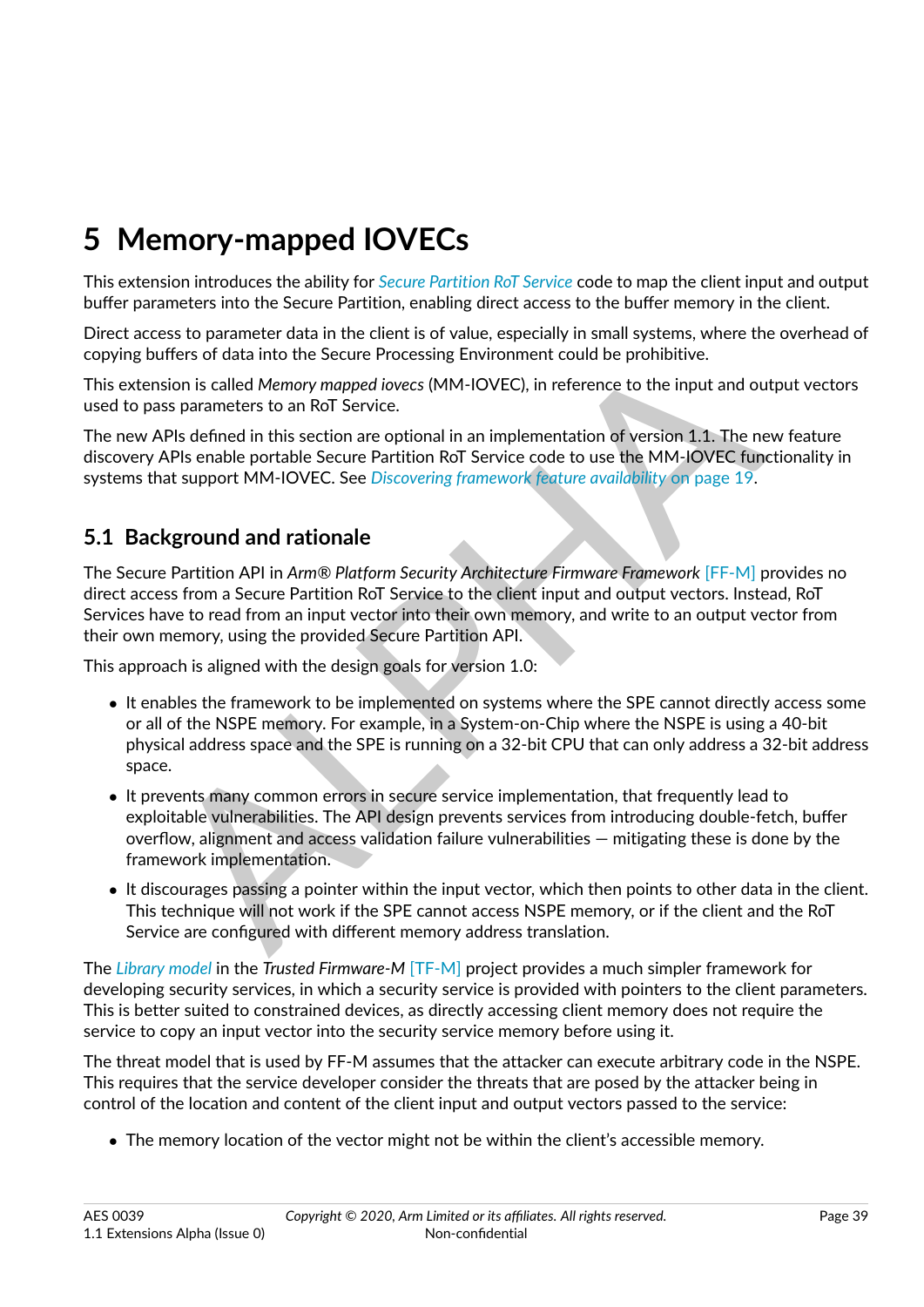- ∙ The memory location of the vector might not be accessible by the RoT Service, or have the correct access permissions.
- ∙ Reading the same memory address twice might not produce the same result.
- ∙ The pointer might not be aligned in the expected way, that is, the natural structure alignment provided by the C compiler.
- ∙ Incorrect service code can cause a read or write outside of the supplied buffer.

In practice, writing services securely in the Library model requires that the developers copy most input vectors from the client into their own memory to mitigate these risks — eliminating the apparent benefit of direct access to the memory.

However, The following use cases can benefit significantly from being able to directly read input vectors and write output vectors in the client memory:

- ∙ Processing of large data buffers, for example, by cryptographic algorithms.
- ∙ Transferring data through multiple Secure Partitions, potentially processed at each step. Direct client memory access would avoid the need to have additional copies of data at each stage in the chain.

# **5.2 Programming model**

The version 1.0 APIs for accessing client input and output vectors, psa\_read() and psa\_write(), are required for a version 1.1 implementation.

om the client into their own memory to mitigate these risks — eliminating the apparent be<br>sess to the memory.<br>The following use cases can benefit significantly from being able to directly read input ve<br>output vectors in th MM-IOVEC is an additional mechanism for accessing the content of client input and output vectors to the Secure Partition RoT Service. Direct mapping of client input and output vectors into the Secure Partition provides a memory and runtime optimization for larger buffers, but reduces mitigation for common security vulnerabilities, and can reduce the effective isolation provided by the framework.

A Secure Partition RoT Service cannot mix the use of the existing read and write functions with the MM-IOVEC functions when accessing an input or output vector. This avoids complex interactions between these different access mechanisms, and simplifies the implementation.

# **5.2.1 Implementation flexibility**

Support for MM-IOVEC is optional in an implementation of the framework. There are various reasons for an implementation to exclude support for MM-IOVEC, for example:

- ∙ Direct mapping of client memory can be inefficient, or even impossible, for otherwise compliant implementations of [\[FF-M\].](#page-8-0)
- ∙ Direct access to client memory might be denied by the security requirements for the system.

The MM-IOVEC discovery API provides a mechanism for Secure Partition RoT Service developers to determine if the implementation supports MM-IOVEC. This enables compile-time variation of RoT Service code to select the best access mechanism. See *[Discovering framework feature availability](#page-19-0)* [on page](#page-19-0) [19.](#page-19-0)

# **5.2.2 Typical deployment scenarios**

The MM-IOVEC API and the discovery API is designed to support the following framework implementation scenarios: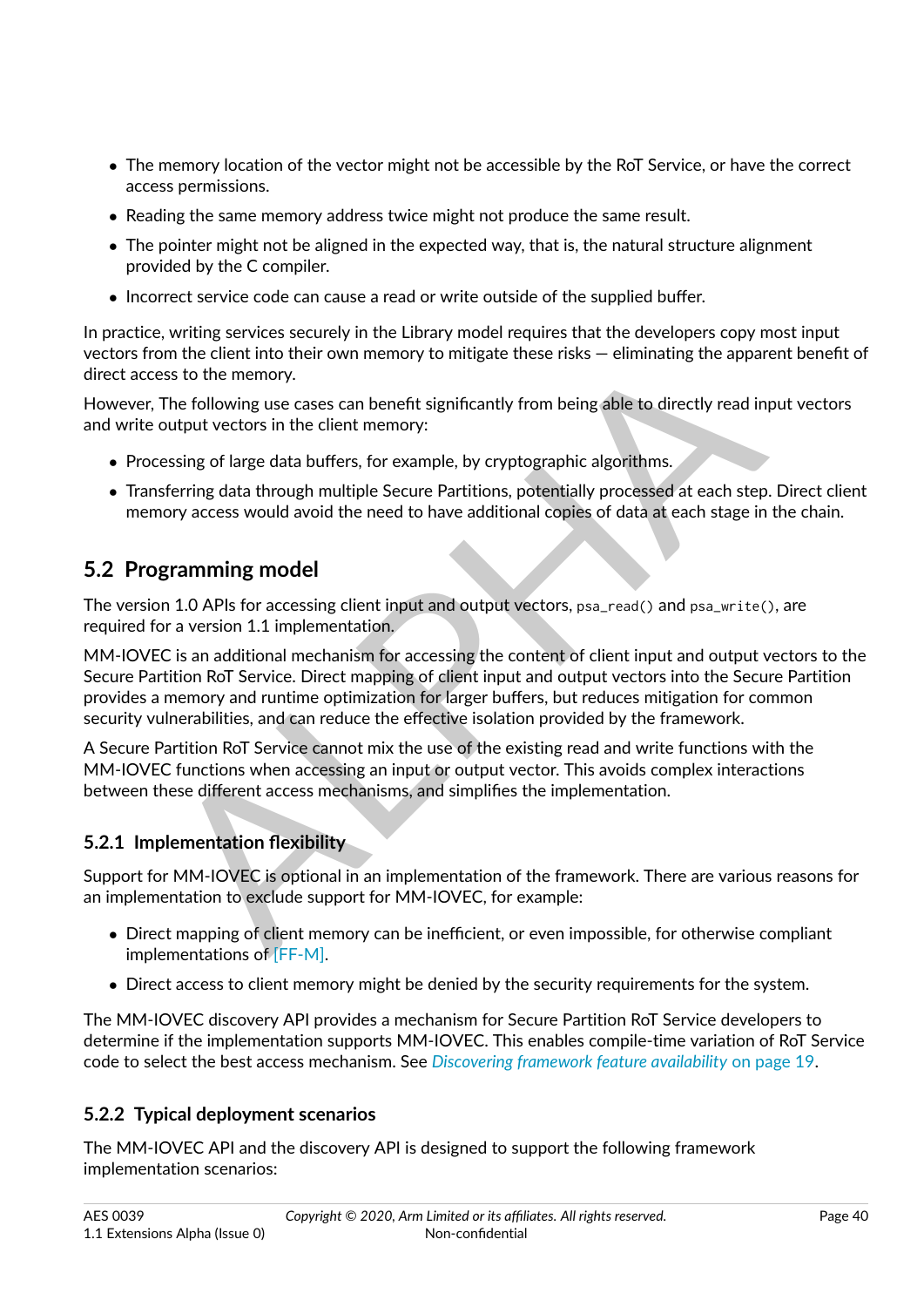- 1. A system that cannot or must not permit security services to have direct access to client memory. This can be a result of technical limitations of the platform, or security requirements for the product. The framework implementation reports that the MM-IOVEC functionality is not present, and the MM-IOVEC APIs are not provided by the implementation.
- 2. A constrained system that uses isolation level 1, where all code within the SPE can access data in the SPE and NSPE.

The framework implementation provides an implementation of the MM-IOVEC functionality. There is little cost to the framework to provide direct access to client input and output vectors,

because the memory access is already permitted. The MM-IOVEC interface is simple to implement and has no runtime failure modes.

3. A more complex system that can dynamically create mappings for client input and output vectors when requested through the MM-IOVEC API.

The framework implementation can provide an implementation of the MM-IOVEC functionality, if it guarantees that any mapping request will succeed.

If it is not possible to guarantee that the mapping can be created for a valid MM-IOVE request, then the implementation does not provide MM-IOVEC functionality. For example, if the mapping would require dynamic allocation of memory, or the use of another limited, shared resource.

# **5.2.3 RoT Service configuration**

also in curting failure modes.<br>
thas no curting failure modes.<br>
thas no curting failure modes or cannoted through the parameteristic are a procedure of complex system that can dynamically create mappings for elient input a Direct access to client memory can provide a powerful way to escalate an attack against an RoT Service. To reduce the attack surface for Secure Partition RoT Services that do not use MM-IOVEC, a Secure Partition RoT Service must explicitly enable the functionality using the  $mm$  jovec attribute within the service specification in the Secure Partition manifest file. See *Enabling the MM-IOVEC API* on page 42.

The [mm\\_iovec](#page-42-0) attribute has no effect if the framework does not support MM-IOVEC.

# **5.2.4 Accessing client input and output vectors**

If the implementation supports MM-IOVEC, a Secure Partition RoT Service which has enabled MM-IOVEC can use either MM-IOVEC or the existing psa\_read() and psa\_write() functions to access each input or output vector.

Once an input or output vector has been accessed using the psa\_read(), psa-skip(), or psa\_skip() function, the vector cannot be mapped using MM-IOVEC functions.

Similarly, once an input or output vector has been mapped using an MM-IOVEC function, the vector cannot be accessed using the psa\_read(), psa\_skip(), or psa\_write() functions.

It is a [PROGRAMMER ERROR](#page-10-0) to try and map a zero-length input or output vector.

The framework unmaps an input or output vector either in response to an unmapping call from the RoT Service, or automatically when message processing is completed.

An explicit unmapping call is required for output vectors when the RoT Service has written data into the output vector, to report the number of bytes written to the client. If no unmapping call is made, output vectors will report that no data has been written to the client.

Explicitly unmapping other input and output vectors is optional. In some framework implementations, this can release framework resources that are required to create the mapping.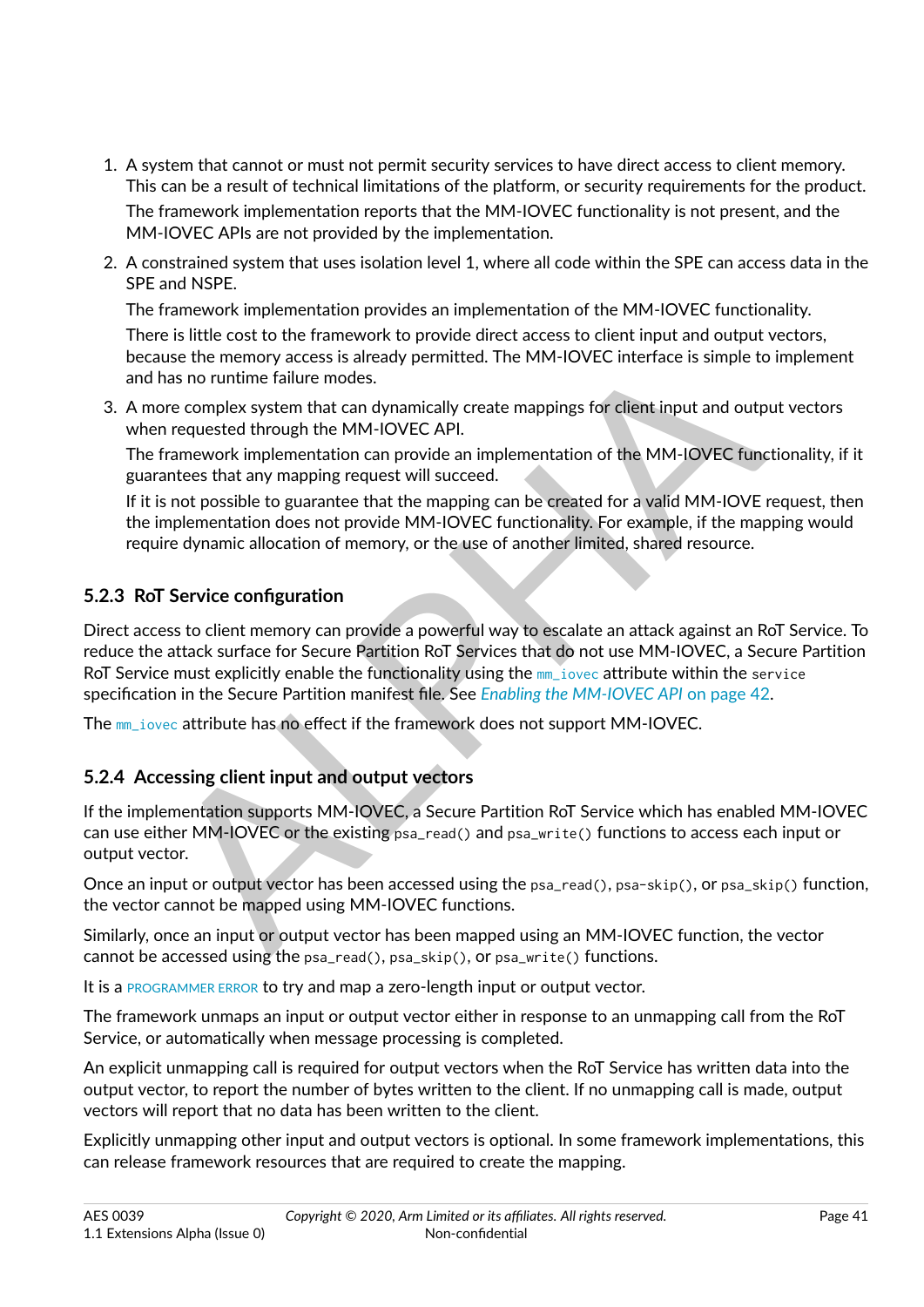# **5.2.5 Interaction with the isolation model**

In an implementation that provides a high level of isolation, MM-IOVEC provides a mechanism that can conflict with the isolation rules. For example:

- ∙ In a system using isolation level 3, a Secure Partitions is not permitted to access another Secure Partition's Private data. MM-IOVEC can provide a mechanism for one Secure Partition to access the other's Private data.
- ∙ In a system that implements isolation rule **I6** (see [\[FF-M\]](#page-8-0) §3.1.5), only the SPM is permitted to access memory in another protection domain when required. MM-IOVEC can provide access from a Secure Partition directly to client memory.

In or more protection domain when required. MM-IOVEC can provide access from a<br>
idion directly to client memory.<br>
an input or output vector's buffer for the duration of the call is expected by the client, so<br>
steelf presen Access to an input or output vector's buffer for the duration of the call is expected by the client, so this does not itself present a new attack surface. However, the mechanisms that an implementation uses to map input and output vectors can be imprecise. That is, the mapping mechanism can provide more access than is strictly required. Hardware limitations that can impact mapping precision include the following examples:

- ∙ The Memory Protection Unit (MPU) used to control access has size and alignment constraints, so that all regions must start and end on 32-byte boundaries. Other memory mapping techniques can have much larger alignment requirements, such as the 4096-byte pages in the Armv7-A virtual memory architecture.
- ∙ The MPU used to control access cannot provide write-only permission, so any existing data in an output vector can be read by the RoT Service.

It is IMPLEMENTATION DEFINED how such imprecise mappings are handled by the implementation. The decision to permit imprecise mappings depends on the security requirements for the system, and the nature of the additional access.

An implementation that provides MM-IOVEC functionality must document its behavior when an input or output vector mapping is imprecise.

# **5.3 Changes to the Programming API**

# **5.3.1 Discovering MM-IOVEC availability**

See *Discovering framework feature availability* on page 19.

## <span id="page-42-1"></span>**5.3.2 Enabling the MM-IOVEC API**

A new manifest attribute is introduced in version 1.1 manifest files. The implementation must accept this attribute in a manifest file, whether or not the framework implements MM\_IOVEC.

To use this API in a Secure Partition RoT Service, the service definition in the Secure Partition manifest file must include the attribute [mm\\_iovec](#page-42-0), with the value "enable".

#### <span id="page-42-0"></span>**mm\_iovec (attribute)**

This is an optional attribute for service definitions in a Secure Partition manifest that is using "psa\_framework\_version": 1.1.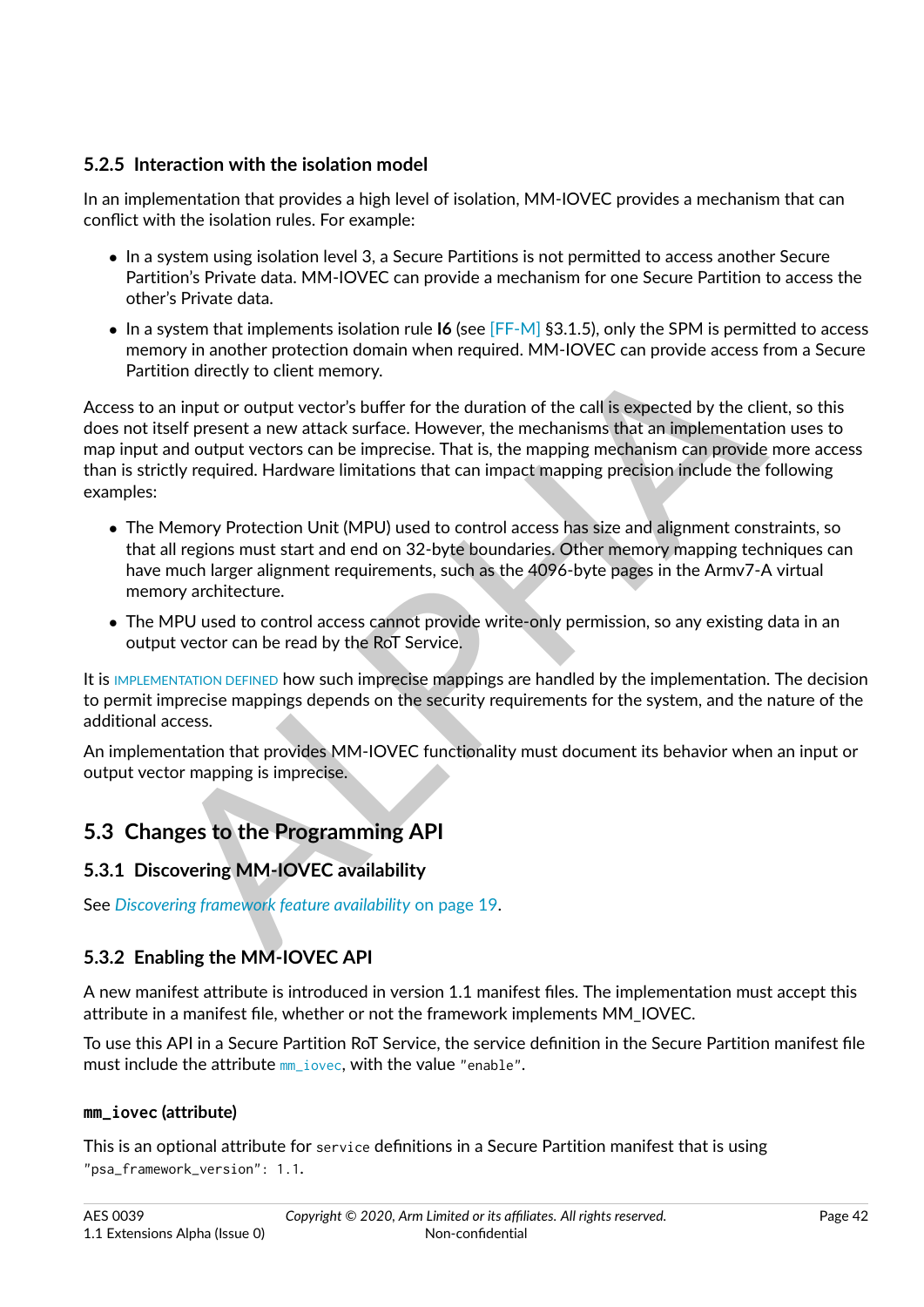mm\_iovec takes one of the following values:

| "enable"  | If the framework supports MM-IOVEC, then the MM-IOVEC APIs are enabled for<br>messages to the RoT Service.                 |
|-----------|----------------------------------------------------------------------------------------------------------------------------|
| "disable" | If the framework supports MM-IOVEC, then using the MM-IOVEC APIs for messages to<br>the RoT Service is a PROGRAMMER ERROR. |
|           | This is the default value if the mm_iovec attributes is not specified.                                                     |

## **5.3.3 Mapping RoT Service IO vectors**

The MM-IOVEC Secure Partition API, for mapping and unmapping Secure Partition RoT Service input and output vectors. The following API elements are added to psa/service.h:

- ∙ [psa\\_map\\_invec\(\)](#page-43-0)
- ∙ [psa\\_unmap\\_invec\(\)](#page-44-0)
- ∙ [psa\\_map\\_outvec\(\)](#page-45-0)
- ∙ [psa\\_unmap\\_outvec\(\)](#page-46-0)

## <span id="page-43-0"></span>**psa\_map\_invec (function)**

Map a client input vector for direct access by a Secure Partition RoT Service.

```
const void * psa_map_invec(psa_handle_t msg_handle,
                           uint32_t invec_idx);
```
#### **Parameters**

**alphony RoT Service IO vectors**<br>
COVEC Secure Partition [A](#page-10-0)PI, for mapping and unmapping Secure Partition RoT Service into<br>
the following API elements are added to psa/service.html<br>
map\_invec()<br>
unmap\_sutvec()<br>
imap\_sutvec( msg\_handle **Handle For the client's message.** invec\_idx Index of the input vector to map. Must be less than PSA\_MAX\_IOVEC.

**Returns:** const void \*

A pointer to the input vector data.

## **Programmer Error**

The call is a PROGRAMMER ERROR if one or more of the following are true:

- ∙ MM-IOVEC has not been enabled for the RoT Service that received the message.
- ∙ msg\_handle is invalid.
- ∙ msg\_handle does not refer to a *request message*.
- ∙ invec\_idx >= PSA\_MAX\_IOVEC
- ∙ The input vector has length zero.
- ∙ The input vector has already been mapped using [psa\\_map\\_invec\(\)](#page-43-0).
- ∙ The input vector has already been accessed using psa\_read() or psa\_skip().

A PROGRAMMER ERROR will panic the caller.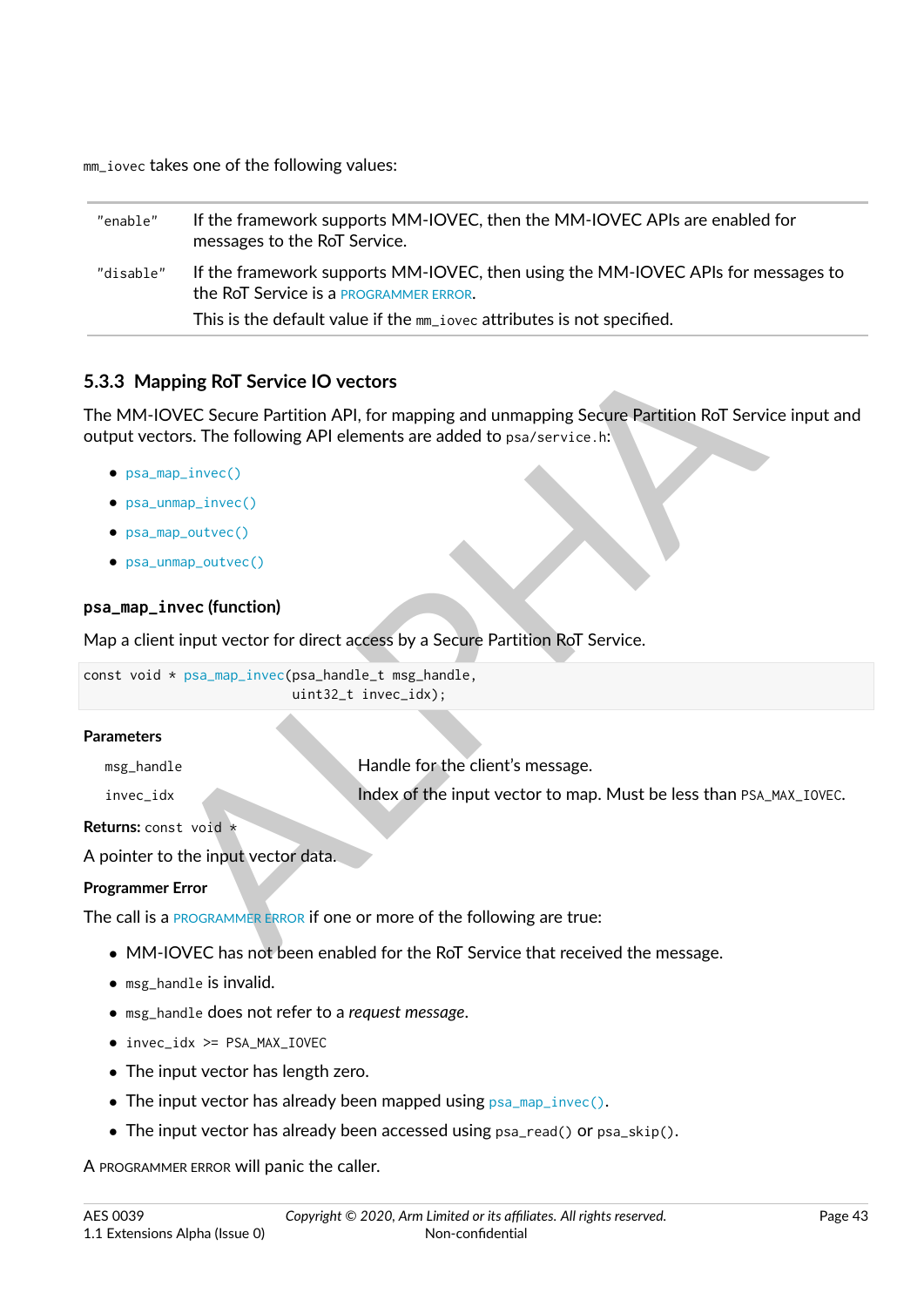#### **Availability**

The API is optional in version 1.1. Use [PSA\\_FRAMEWORK\\_HAS\\_MM\\_IOVEC](#page-20-0) to determine the availability of this function.

To call this function, the MM-IOVEC functionality must be enabled for the RoT Service using the [mm\\_iovec](#page-42-0) attribute in the Secure Partition manifest file.

#### **Description**

This function will provide a mapping of a non-zero length client input vector in the RoT Service address context, allowing the service to read the vector data directly.

Ilowing the service to read the vector data directly.<br>
1. Using this API exposes the RoT Service to vulnerabilities caused by invalid assumptions<br>
ie input vector data, or errors in the RoT Service code. For example:<br>
adin **Warning:** Using this API exposes the RoT Service to vulnerabilities caused by invalid assumptions about the input vector data, or errors in the RoT Service code. For example:

- ∙ Reading the same memory address twice can produce different results.
- ∙ The pointer can be incorrectly aligned for the data type being accessed.
- ∙ Incorrect RoT Service code can cause an undetected read outside of the client input vector.

It is a PROGRAMMER ERROR to call this function if the length of the input vector is zero.

The RoT Service must not read more data than specified by the input vector size. The input vector size is provided in the corresponding in\_size[] element in the request's psa\_msg\_t object.

When the RoT Service has finished processing the input vector, it can remove the mapping by calling [psa\\_unmap\\_invec\(\)](#page-44-0) with the same message handle and input vector index.

When the message processing is completed, the framework removes all input vector mappings for that message.

#### <span id="page-44-0"></span>**psa\_unmap\_invec (function)**

Unmap a previously mapped client input vector from a Secure Partition RoT Service.

| void psa_unmap_invec(psa_handle_t msg_handle, |
|-----------------------------------------------|
| $uint32_t$ invec_idx);                        |

#### **Parameters**

msg\_handle **Handle for the client's message.** 

invec\_idx **Index of the input vector to unmap. Must be less than PSA\_MAX\_IOVEC.** 

#### **Returns:** void

#### **Programmer Error**

The call is a [PROGRAMMER ERROR](#page-10-0) if one or more of the following are true:

- ∙ msg\_handle is invalid.
- ∙ msg\_handle does not refer to a *request message*.
- ∙ invec\_idx >= PSA\_MAX\_IOVEC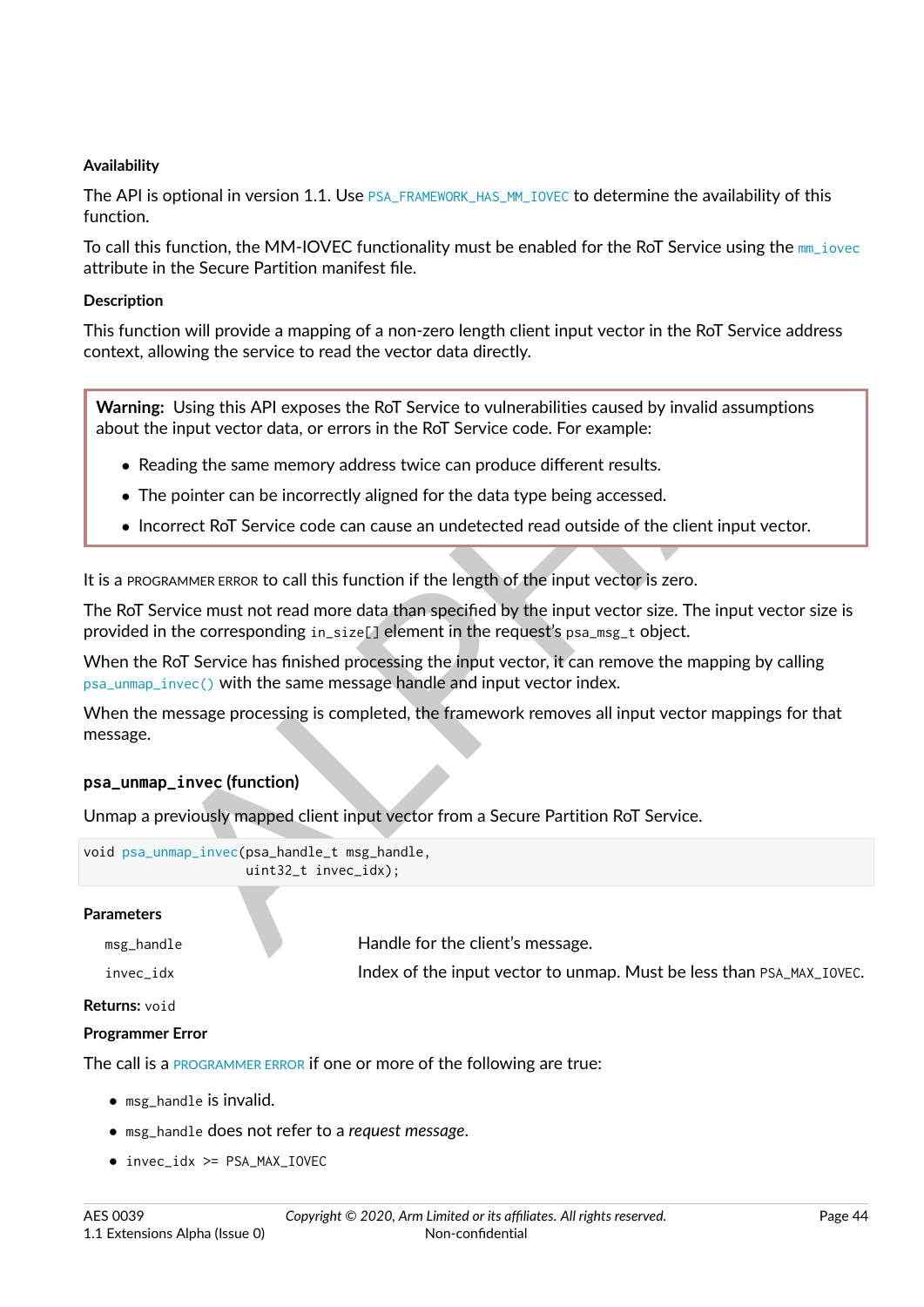- ∙ The input vector has not been mapped by a call to [psa\\_map\\_invec\(\)](#page-43-0).
- ∙ The input vector has already been unmapped by a call to [psa\\_unmap\\_invec\(\)](#page-44-0).

A PROGRAMMER ERROR will panic the caller.

## **Availability**

The API is optional in version 1.1. Use [PSA\\_FRAMEWORK\\_HAS\\_MM\\_IOVEC](#page-20-0) to determine the availability of this function.

To call this function, the MM-IOVEC functionality must be enabled for the RoT Service using the [mm\\_iovec](#page-42-0) attribute in the Secure Partition manifest file.

## **Description**

## <span id="page-45-0"></span>**psa\_map\_outvec (function)**

void \* psa\_map\_outvec(psa\_handle\_t msg\_handle, uint32\_t outvec\_idx);

#### **Parameters**

| ribute in the Secure Partition manifest file.                        | Call this function, the MIM-TOVEC functionality must be enabled for the ROT 3ervice using the init_fovec |
|----------------------------------------------------------------------|----------------------------------------------------------------------------------------------------------|
| scription                                                            |                                                                                                          |
| dress context.                                                       | is function will remove a previously successful mapping of a client input vector from the RoT Service    |
|                                                                      | lowing this call, the RoT Service must not read from the input vector memory.                            |
| pping automatically when the message is completed.                   | sa_unmap_invec() is not called for an input vector that has been mapped, the framework will remove th    |
| a_map_outvec(function)                                               |                                                                                                          |
|                                                                      | p a client output vector for direct access by a Secure Partition RoT Service.                            |
| d * psa_map_outvec(psa_handle_t msg_handle,<br>uint32_t outvec_idx); |                                                                                                          |
| <b>ameters</b>                                                       |                                                                                                          |
| msg_handle                                                           | Handle for the client's message.                                                                         |
| outvec_idx                                                           | Index of the output vector to map. Must be less than PSA_MAX_IOVEC.                                      |
| :urns: void *                                                        |                                                                                                          |
| oointer to the output vector data.                                   |                                                                                                          |
| grammer Error                                                        |                                                                                                          |
|                                                                      | e call is a PROGRAMMER ERROR if one or more of the following are true:                                   |
|                                                                      | • MM-IOVEC has not been enabled for the RoT Service that received the message.                           |
|                                                                      |                                                                                                          |

**Returns:** void \*

A pointer to the output vector data.

## **Programmer Error**

- ∙ MM-IOVEC has not been enabled for the RoT Service that received the message.
- ∙ msg\_handle is invalid.
- ∙ msg\_handle does not refer to a *request message*.
- ∙ outvec\_idx >= PSA\_MAX\_IOVEC
- ∙ The output vector has length zero.
- ∙ The output vector has already been mapped using [psa\\_map\\_outvec\(\)](#page-45-0).
- ∙ The output vector has already been accessed using psa\_write().

A PROGRAMMER ERROR will panic the caller.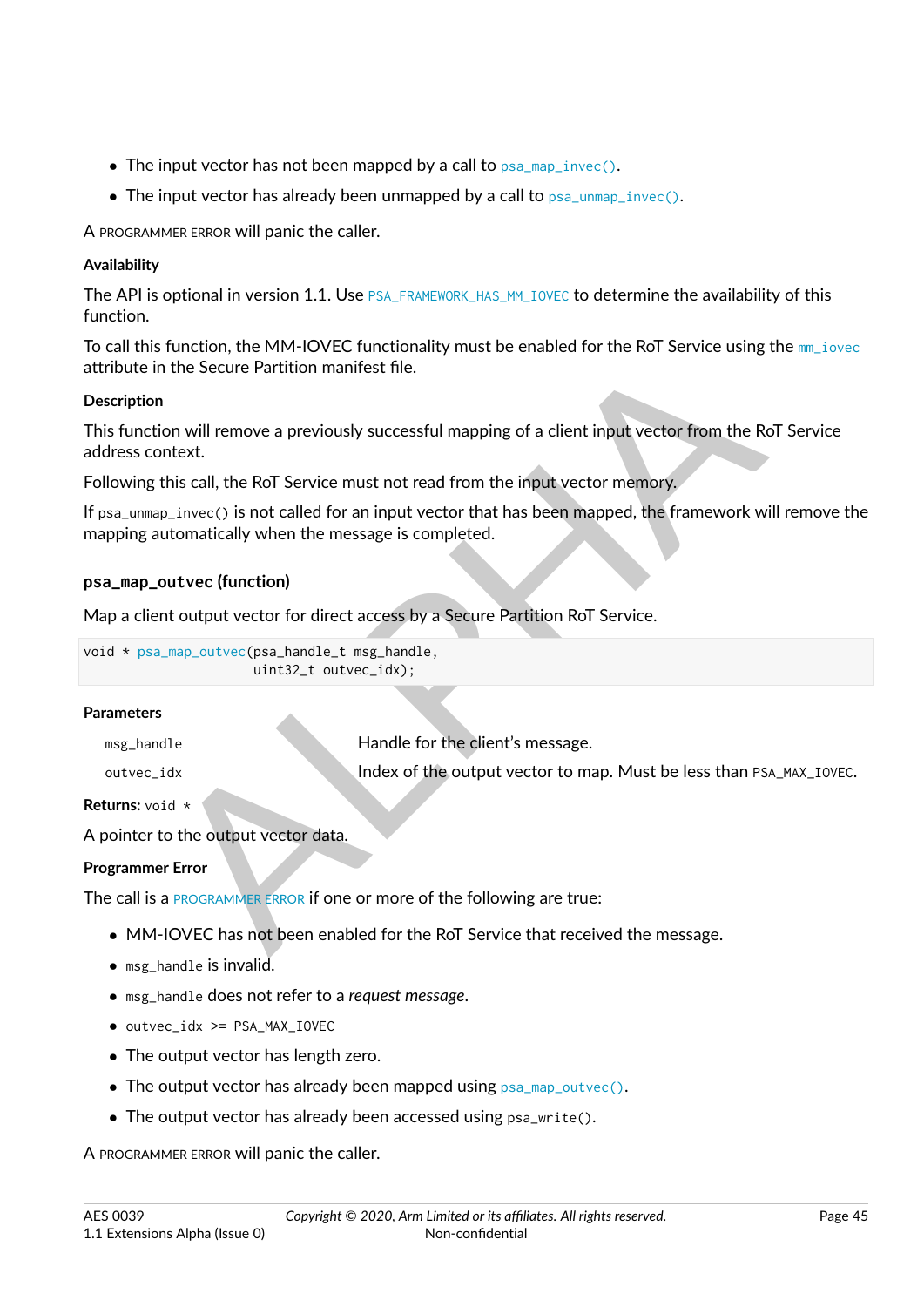#### **Availability**

The API is optional in version 1.1. Use [PSA\\_FRAMEWORK\\_HAS\\_MM\\_IOVEC](#page-20-0) to determine the availability of this function.

To call this function, the MM-IOVEC functionality must be enabled for the RoT Service using the [mm\\_iovec](#page-42-0) attribute in the Secure Partition manifest file.

#### **Description**

This function will provide a mapping of a non-zero length client output vector in the RoT Service address context, allowing the service to write the output vector data directly.

**Warning:** Using this API exposes the RoT Service to vulnerabilities caused by invalid assumptions about the output vector data, or errors in the RoT Service code. For example:

- ∙ Reading the same memory address twice can produce different results.
- ∙ The pointer can be incorrectly aligned for the data type being accessed.
- ∙ Incorrect RoT Service code can cause an undetected read or write outside of the client output vector.

It is a PROGRAMMER ERROR to call this function if the length of the output vector is zero.

The RoT Service must not write more data than specified by the output vector size. The output vector size is provided in the corresponding  $out\_size[$ ] element in the request's  $psa\_msg_t$  object.

Ilowing the service to write the output vector data directly.<br>
1. Using this API exposes the RoT Service to vulnerabilities caused by invalid assumptions<br>
e output vector data, or errors in the RoT Service code. For exampl When the RoT Service has finished processing the output vector, it can remove the mapping and report the number of bytes written by calling  $psa_l$  unmap outvec() with the same message handle, output vector index, and the number of bytes written.

When the message processing is completed, the framework removes all output vector mappings for that message. Any output vectors that are still mapped will report that zero bytes have been written.

#### <span id="page-46-0"></span>**psa\_unmap\_outvec (function)**

Unmap a previously mapped client output vector from a Secure Partition RoT Service.

```
void psa_unmap_outvec(psa_handle_t msg_handle,
                      uint32_t outvec_idx,
                      size_t len);
```
**Parameters**

| msg_handle | Handle for the client's message.                                                                                       |
|------------|------------------------------------------------------------------------------------------------------------------------|
| outvec_idx | Index of the output vector to unmap. Must be less than<br>PSA MAX IOVEC.                                               |
| len        | The number of bytes written to the output vector. This must be less<br>than or equal to the size of the output vector. |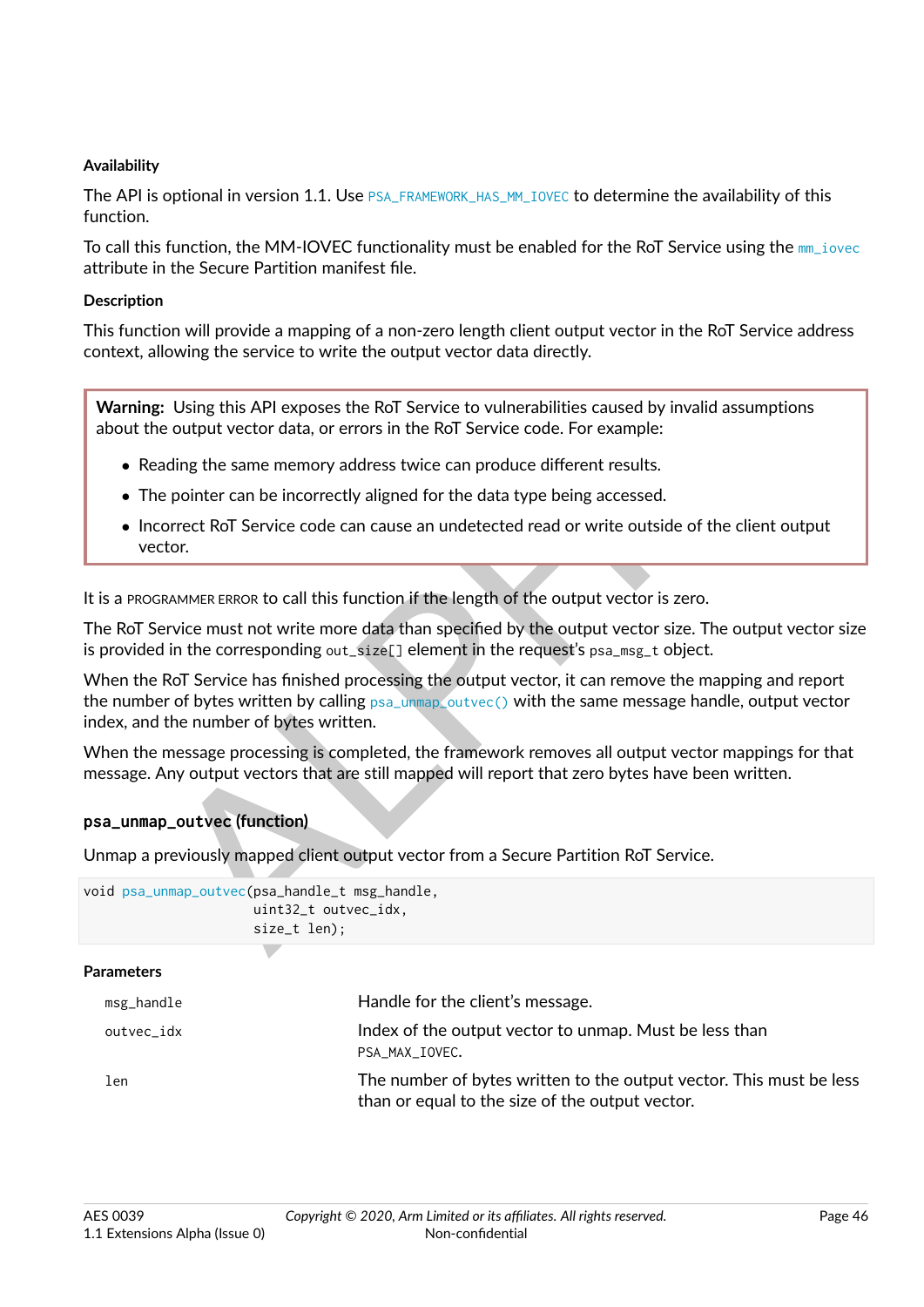#### **Returns:** void

#### **Programmer Error**

The call is a [PROGRAMMER ERROR](#page-10-0) if one or more of the following are true:

- ∙ msg\_handle is invalid.
- ∙ msg\_handle does not refer to a *request message*.
- ∙ outvec\_idx >= PSA\_MAX\_IOVEC
- ∙ len is greater than the output vector size.
- ∙ The output vector has not been mapped by a successful call to psa\_map\_outvec().
- ∙ The output vector has already been unmapped by a call to psa\_unmap\_outvec().

A PROGRAMMER ERROR will panic the caller.

#### **Availability**

The API is optional in version 1.1. Use PSA\_FRAMEWORK\_HAS\_MM\_IOVEC to determine the availability of this function.

To call this function, the MM-IOVEC functionality must be enabled for the RoT Service using the [mm\\_iovec](#page-42-0) attribute in the Secure Partition manifest file.

#### **Description**

This function will remove a previously successful mapping of a client output vector from the RoT Service address context, and update the caller's psa\_outvec structure with the number of bytes written to the output vector.

Following this call, the service must not write to the output vector memory.

If psa\_unmap\_outvec() is not called for an output vector that has been mapped, the framework will remove the mapping automatically when the message is completed. In this situation, the caller's psa\_outvec structure is updated to state that zero bytes have been written to the output vector.

#### **Note:**

Sylectic than the output vector size.<br>
output vector has not been mapped by a successful call to psa\_map\_outvec().<br>
output vector has already been unrapped by a call to psa\_map\_outvec().<br>
soutput vector has already been un The API makes it possible for the RoT Service to write more bytes to the mapped output vector than it claims in the call to psa\_unmap\_outvec(), or to write less bytes than reported. When using psa\_write(), the bytes in the buffer up to the number reported in the caller's psa\_outvec are written by the RoT Service, and those after that point are typically unmodified.

However, [\[FF-M\]](#page-8-0) makes no guarantee that buffer contents after psa\_outvec::len are unmodified by psa\_call(). *PSA Cryptography API* [\[PSA-CRYPT\]](#page-8-2) §5.2.3 specifically says this region content is "unspecified".

## **5.3.4 Changes to existing Secure Partition APIs**

#### **psa\_read (function)**

This existing function cannot be used after an input vector has been mapped using MM-IOVEC.

It is a [PROGRAMMER ERROR](#page-10-0) to call psa\_read() for an input vector that has been mapped using  $psa_{\text{map\_invec}}()$ .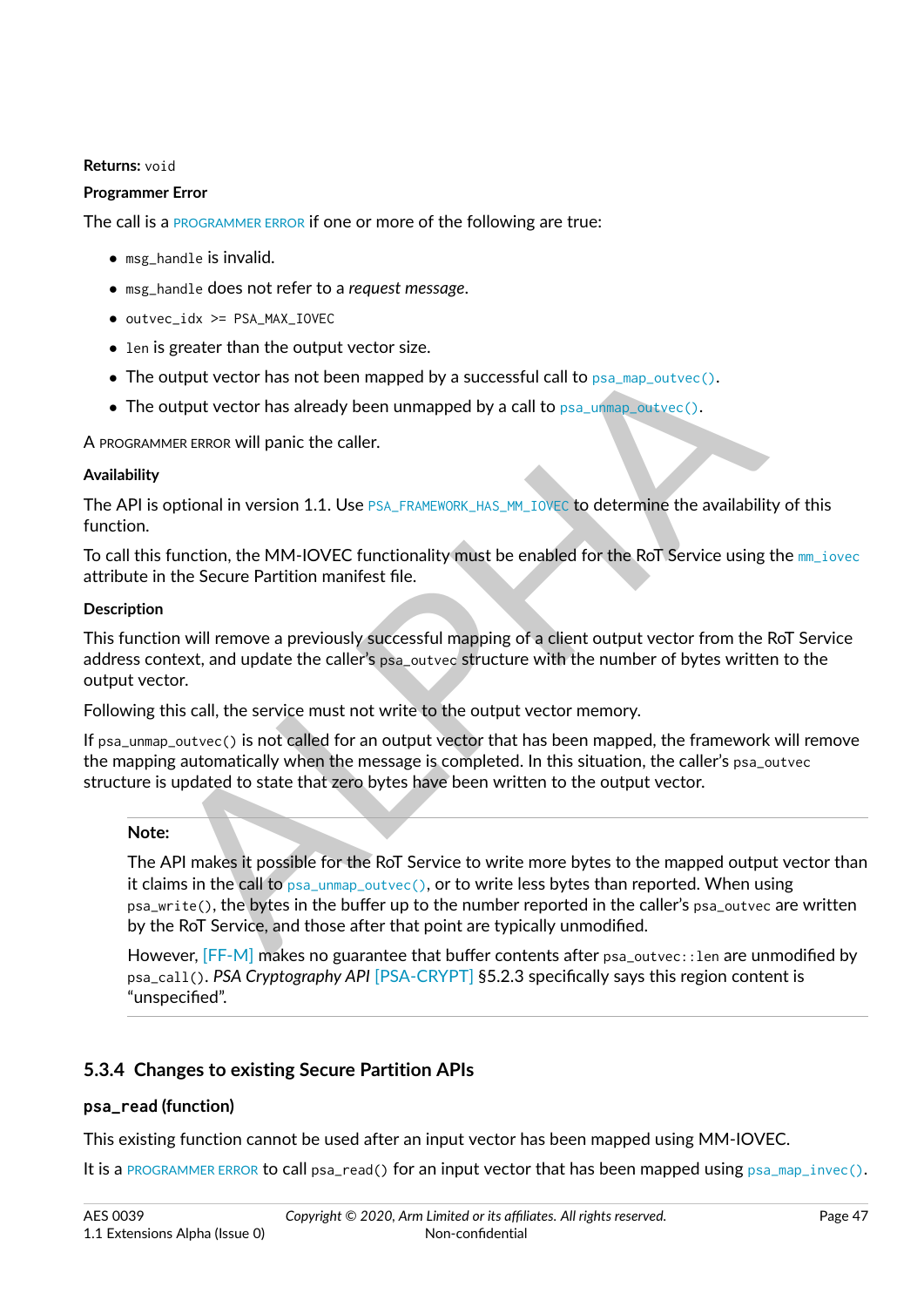## **psa\_skip (function)**

This existing function cannot be used after an input vector has been mapped using MM-IOVEC. It is a [PROGRAMMER ERROR](#page-10-0) to call psa\_skip() for an input vector that has been mapped using [psa\\_map\\_invec\(\)](#page-43-0).

## **psa\_write (function)**

This existing function cannot be used after an output vector has been mapped using MM-IOVEC.

It is a [PROGRAMMER ERROR](#page-10-0) to call psa\_write() for an output vector that has been mapped using [psa\\_map\\_outvec\(\)](#page-45-0).

RAND PROPERTY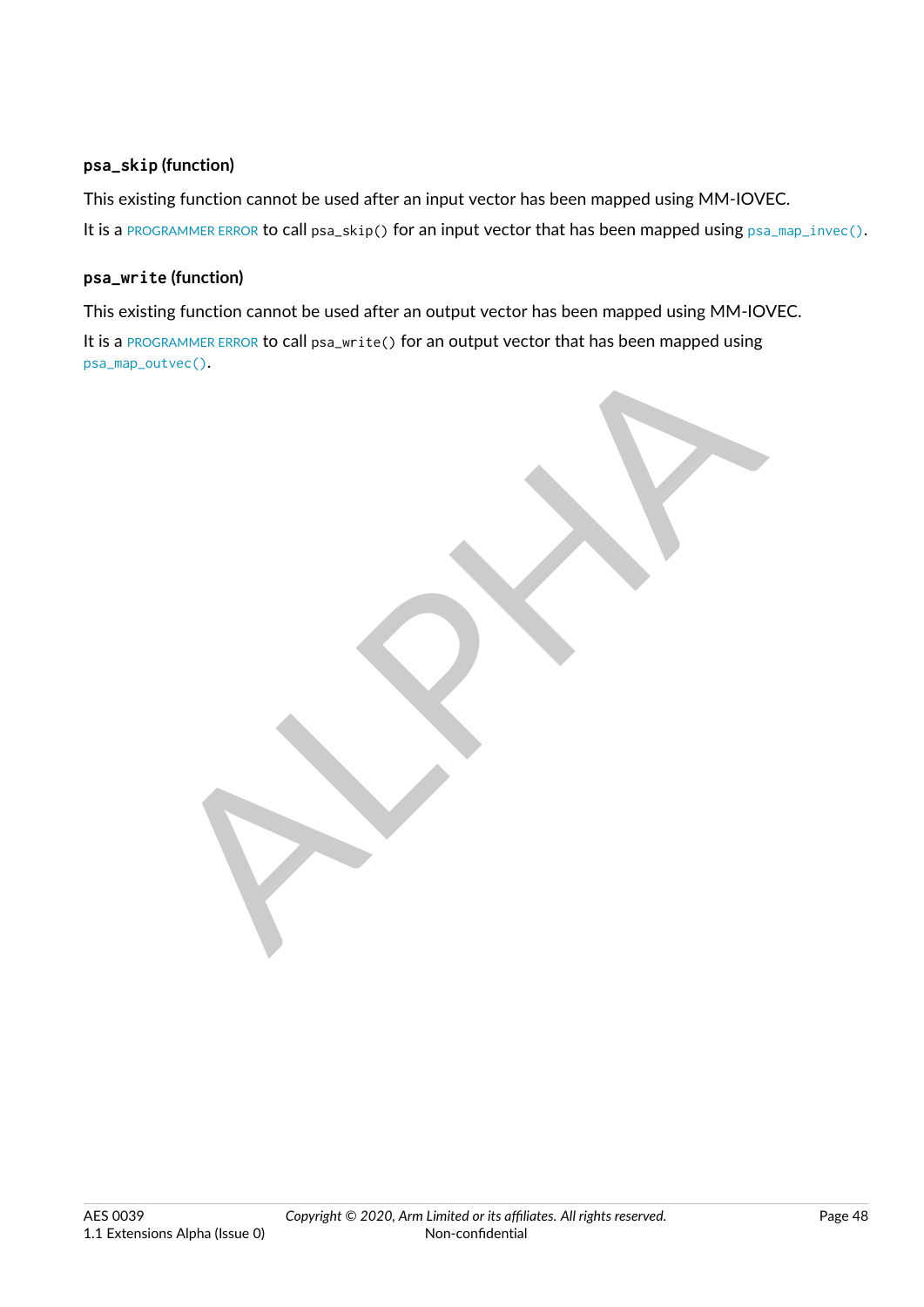# **6 Enhancements for Secure Partition peripheral drivers**

This extension adds the following support for implementing secure peripheral drivers in Secure Partitions:

- ∙ *[First-level interrupt handling](#page-9-2)* (FLIH) is a de-privileged, low-latency, interrupt handling capability for Secure Partitions. This enables Secure Partitions to be used for peripheral drivers that require secure interrupts to be handled within a bounded time.
- ∙ An API for managing interrupts supports FLIH and fills a gap in the version 1.0 API.
- ∙ Accessors for MMIO registers ensure more portability between implementations and system architectures.

These features are required in an implementation of version 1.1 of FF-M.

#### **Note:**

This extension does not provide a standard framework for running secure interrupt handlers in privileged modes - this remains an implementation-specific option, and is not recommended in general for systems that provide high levels of isolation.

# **6.1 Background and rationale**

*Arm® Platform Security Architecture Firmware Framework* [FF-M] version 1.0 provides some support for handling interrupts within a Secure Partition.

However, the API presents two significant issues for implementing peripheral drivers in many use cases:

- rrupts to be handled within a bounded time.<br>
A[P](#page-8-0)I for managing interrupts supports FLIH and fills a gap in the version 1.0 API.<br>
API for managing interrupts supports FLIH and fills a gap in the version 1.0 API.<br>
Intervalsio ∙ The signal-based mechanism in version 1.0 makes it difficult to write drivers that need interrupts to be handled in a bounded time. Interrupt handling code runs within a Secure Partition thread, which is subject to delays due to scheduling of other threads and due to completion of current activity within the Secure Partition thread.
- ∙ The simple interface in v1.0 assumes that the Secure Partition will not need to manage the interrupt, except via the peripheral's own memory-mapped register interface. This assumption is not always valid, and requires the framework implementation to provide an implementation specific API for this.

## **6.1.1 Bounded interrupt response time**

The [\[FF-M\]](#page-8-0) version 1.0 API was designed to be simple and easy to use securely. It avoided concurrent execution within the Secure Partition by requiring the interrupt handling to run within the execution thread of the Secure Partition.

Working around the limitations of this API for lower-latency and bounded response time interrupt requirements is painful, complex, and error-prone.

Framework support for handling interrupts within a bounded response time is necessary to enable drivers for such peripherals to be written as Secure Partitions. This would enable more peripheral driver code to be run in a Secure Partition, reducing the risk of vulnerabilities in the PSA Root of Trust.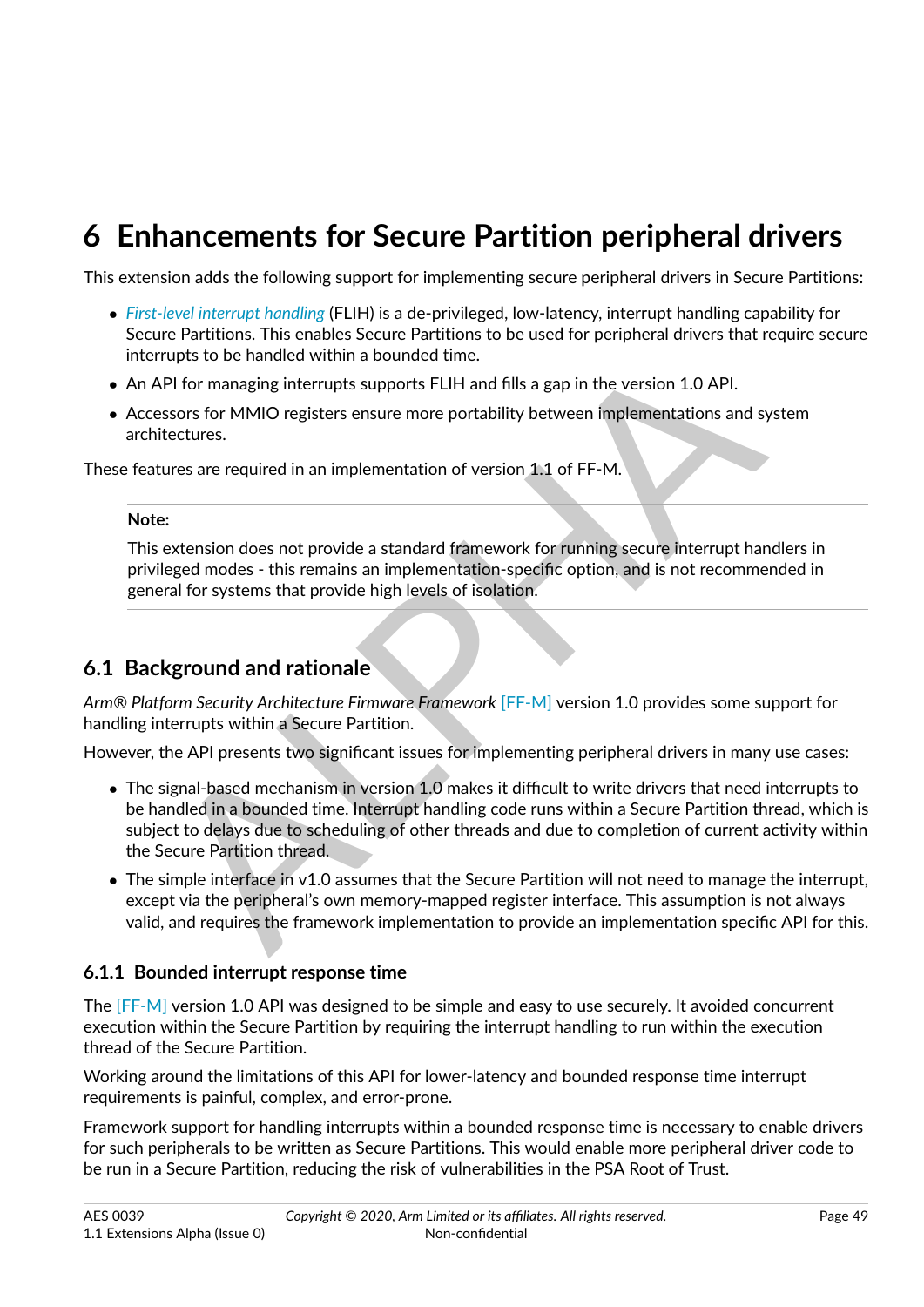# **6.1.2 Managing interrupts**

The [\[FF-M\]](#page-8-0) version 1.0 API made assumptions about how peripherals behaved with respect to generation of interrupts. Specifically, for each interrupt that can be generated by the peripheral:

- ∙ There is a mechanism which can be used to disable and enable the interrupt at source. Typically, this is a control register provided by the peripheral.
- ∙ The peripheral resets with the interrupt disabled.

Together these requirements would allow a Secure Partition to manage an interrupt source with just the MMIO register interface to the device, without needing any way to control the interrupt's handling at the Interrupt Controller.

means requirements wou anow a secure ration to missing an interting source wirry as the state interface to the device, without needing any way to control the interrupt's handling<br>Controller.<br>The mentation defects that can In reality, not all peripherals meet these requirements at design time, and sometimes peripheral hardware has implementation defects that can generate spurious interrupts. FF-M needs to accommodate real peripherals - this requires changes to the interrupt model, and the addition of interfaces to support managing the interrupts within the framework.

# **6.1.3 Accessing MMIO registers**

In some systems, accessing a memory-mapped peripheral register is not possible using normal memory read and write operations. For example:

- ∙ The alignment requirements for access to a memory-mapped peripheral register can be stricter than those for access to normal memory locations.
- ∙ The system cannot provide direct access to all requested MMIO regions due to limitations of the memory protection hardware.

To ensure correctness and code portability for drivers that access MMIO registers, the framework needs to provide access functions that implement any system-specific requirements related to the register access.

# **6.2 Programming model**

## **6.2.1 Definitions**

To distinguish between different approaches to handling interrupts, the following terms are used within this document:

## *[First-level interrupt handling](#page-9-2)* (FLIH):

A type of interrupt handling which is carried immediately when an interrupt exception takes place. The handling occurs within an exception context, and might be privileged or deprivileged.

## *[Second-level interrupt handling](#page-11-1)* (SLIH):

A type of interrupt handling that is deferred until after the interrupt exception. This handling occurs within a thread context, and is subject to normal scheduling.

## *[FLIH function](#page-9-3)*:

A function that is used to perform *[First-level interrupt handling](#page-9-2)* for a specific interrupt within a Secure Partition. An FLIH function runs in an *[FLIH context](#page-9-4)*.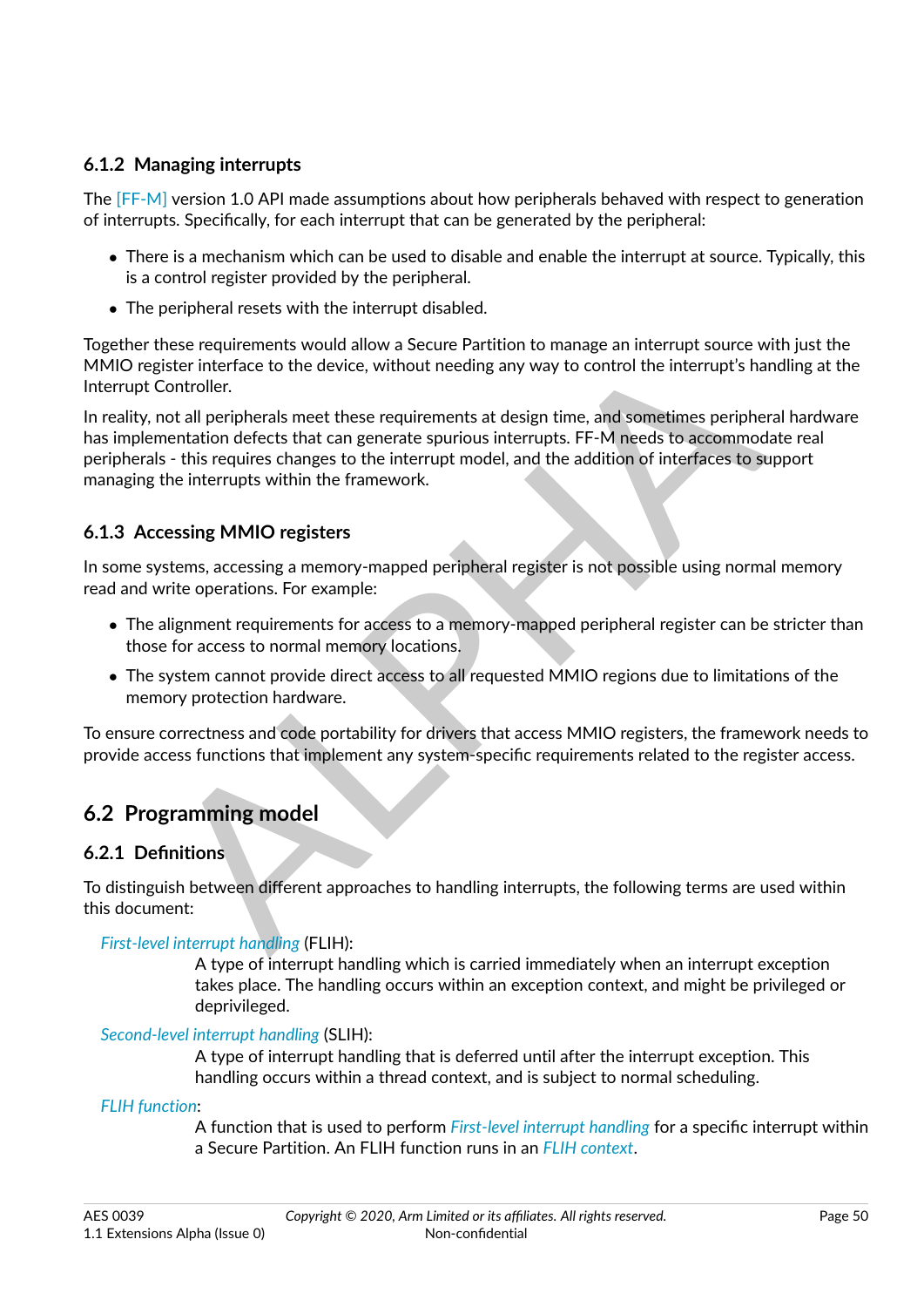## *[Secure Partition thread context](#page-12-2)*:

The main execution context within a Secure Partition.

- ∙ For a Secure Partition that is using the *[IPC model](#page-9-1)*, this is the Secure Partition thread.
- ∙ For a Secure Partition that is using the *[SFN model](#page-12-0)*, this is any *[Secure Function](#page-11-0)* within the Secure Partition.

*[FLIH context](#page-9-4)*:

The execution context within a Secure Partition that is used to run a *[FLIH Function](#page-9-3)*s. See also *[FLIH Execution model](#page-54-0)* [on page](#page-54-0) [54.](#page-54-0)

The interrupt model in [FF-M] version 1.0 is equivalent to Second-level interrupt handling as defined in the version 1.1 Extensions.

This extension to the framework enables a Secure Partition developer to provide First-level interrupt handling code within the Secure Partition.

# **6.2.2 Impact of Isolation**

If a Secure Partition developer is able to provide code that runs as part of FLIH, then the isolation principles of *PSA Security Model* [PSA-SM] and [FF-M] require that this code runs with the same access to resources as the other code within the Secure Partition. That is, the FLIH function must execute within the same *protection domain* as the Secure Partition to which it belongs.

At isolation levels 2 or 3, this can require a context switch to run the FLIH function in a deprivileged state, outside of the protection domain containing the SPM.

Although bounded, the latency of a deprivileged FLIH function can still be inadequate for some use cases, which require that the interrupt is handled inside the SPM to meet very strict latency requirements. A vulnerability in this type of interrupt handler would put the entire PSA Root of Trust at risk.

This document does not define a standard framework for interrupt handling within the SPM. Provision of support for this is IMPLEMENTATION DEFINED.

# **6.2.3 Impact of Concurrency**

upt model in [FF-M] version 1.0 is equivalent to Second-level interrupt handling as define<br>1 Extensions.<br>1 Extensions.<br>1 Extensions.<br>2 Extensions to the framework enables a Secure Partition developer to provide First-level FLIH functions, even when run within the Secure Partition protection domain, can run concurrently or interleaved with the execution of the *Secure Partition thread context*. This introduces the possibility of a data-race when two execution contexts access the same Secure Partition private data. For example, these two contexts can be the Secure Partition thread context and an FLIH function, or two FLIH functions with different priorities.

FLIH functions must be written to be data-race free in relation to other FLIH functions and code running in the Secure Partition thread context. Preventing data races requires support from the framework, either in the form of atomic data access functions or a mechanism that enables the developer to construct critical sections within the code.

# **6.2.4 Interrupt model**

This section defines the interrupt model that is provided by the framework for Secure Partition device drivers. The model supports the provision of both FLIH and SLIH within a Secure Partition.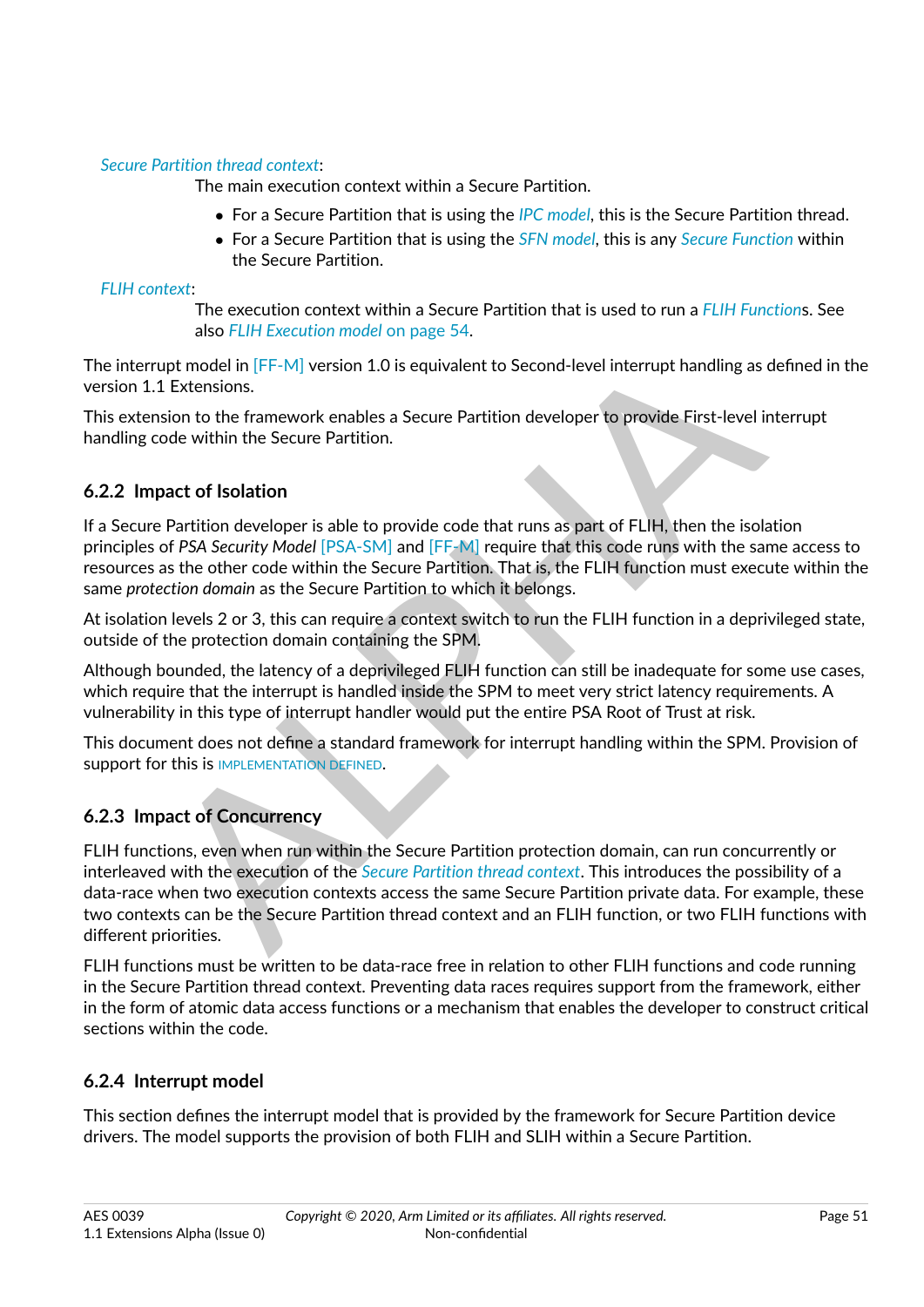#### **Rationale**

This interrupt model is defined so that framework implementers and Secure Partition driver developers have a common understanding of the interfaces that support interrupt management and handling. This platform-independent model can ensure that the behavior is consistent across different hardware systems and implemented isolation levels.

#### **Note:**

This interrupt model borrows terminology from real system architectures. However, this is an abstract model, and the elements, states and transitions described with these terms will not necessarily align with the same concepts as used in a real system implementation.

Each interrupt that might be handled by a Secure Partition is identified by a *source* - which is specified in the Secure Partition manifest. This identifies the logical origin of the interrupt. The interrupt source is identified by a number or a name, and this is resolved in an IMPLEMENTATION DEFINED manner.

The interrupt source can generate an interrupt at any time, usually subject to configuration and operational programming of the source peripheral. An interrupt is *asserted* if its source is generating the interrupt.

Interrupts arrive at the Interrupt Controller (IC), typically attached to (or part of) the CPU. The IC is responsible for filtering the interrupt inputs, determining if the CPU should be interrupted, triggering an appropriate exception and identifying which interrupt the CPU should process.

The interrupt model borrows terminology from real system architectures. However, this is an interrupt model, and the elements, states and transitions described with these terms will not essailly align with the same concept Each interrupt has an associated *enabled* status, maintained by the IC. This enabled status is independent of any configuration control on the source peripheral. An asserted interrupt will have no effect if it is not also enabled. The Secure Partition API provides functions for setting and clearing the enabled status of an interrupt, see *Secure Partition API changes for interrupt control* on page 58.

When an enabled and asserted interrupt is selected for handling by the CPU following an interrupt exception, the interrupt becomes *active* and interrupt handling begins immediately. An active interrupt cannot cause another interrupt exception until the interrupt has been deactivated by *end of interrupt* (EOI) processing, which also marks the end of interrupt handling.

After system reset, on initial entry into *Secure Partition thread context*, the Secure Partition interrupts are all inactive. The initial interrupt enabled status is determined by the psa\_framework\_version attribute in the Secure Partition manifest file. See *Secure Partition execution model* on page 55.

The two mechanisms available for handling an interrupt in a Secure Partition are *[First-level interrupt](#page-9-2) [handling](#page-9-2)* (FLIH) or *Second-level interrupt handling* (SLIH).

## **First-level interrupt handling**

This type of interrupt handling is suitable for use cases where the response to the interrupt has a latency requirement that cannot be met using SLIH.

FLIH uses a callback function in the Secure Partition for the FLIH. The *[FLIH function](#page-9-3)* runs in a special execution context:

- ∙ An FLIH function can interrupt the *[Secure Partition thread context](#page-12-2)*.
- ∙ Higher priority interrupts can preempt an FLIH function.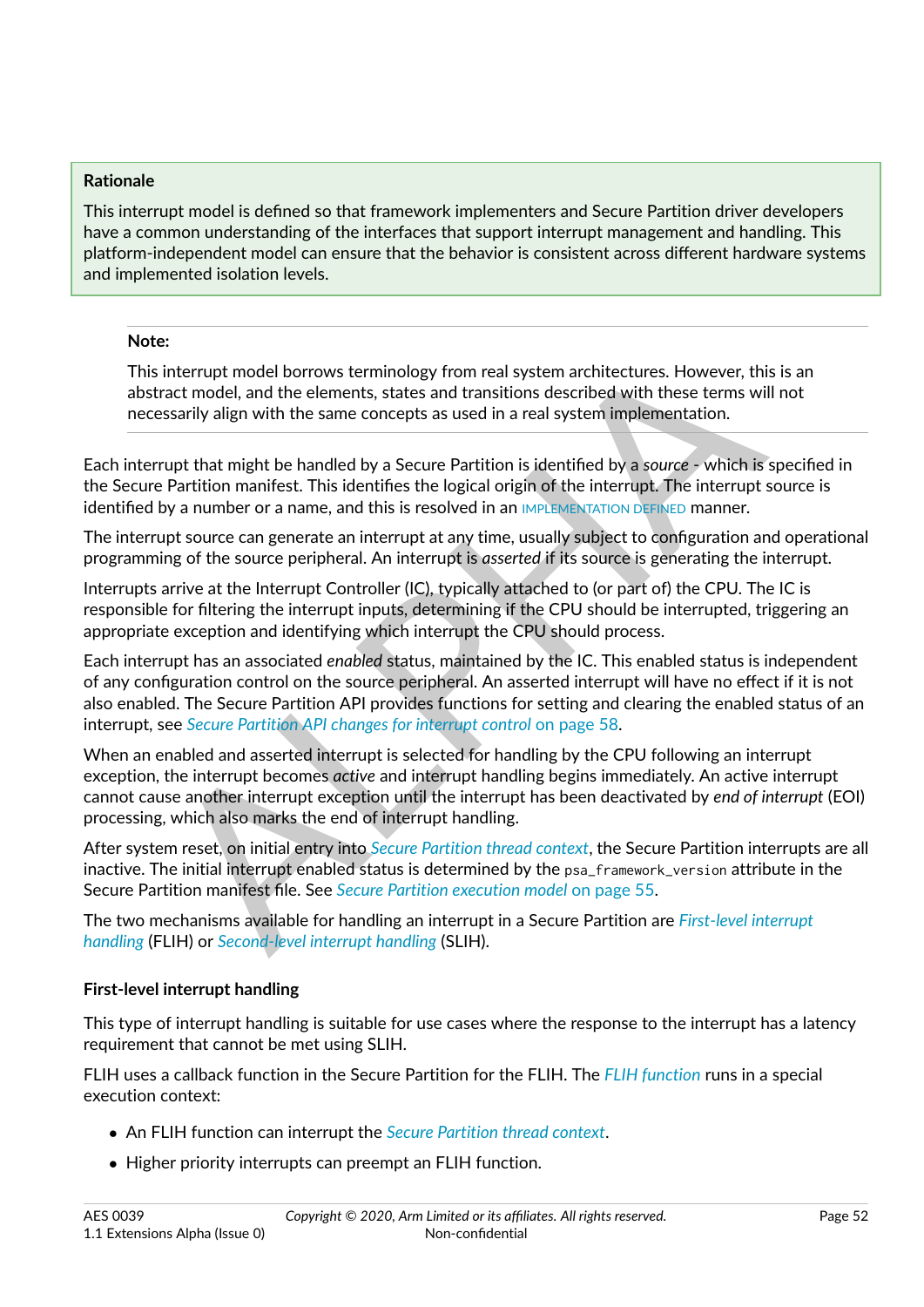∙ An FLIH function can only use a small subset of the Secure Partition APIs.

# See *[FLIH Execution model](#page-54-0)* [on page](#page-54-0) [54.](#page-54-0)

On return from the FLIH function, the interrupt handling is finished and the interrupt is deactivated.

The framework will also set the Secure Partition interrupt signal, depending on the value returned by the FLIH function. The Secure Partition signal will then result in the scheduling of the Secure Partition thread context. When the Secure Partition thread context runs in response to the signal, it must clear the signal by calling [psa\\_reset\\_signal\(\)](#page-57-0). Some example usage patterns for FLIH are described in *[Programming](#page-64-0) [patterns using FLIH](#page-64-0)* on page [64.](#page-64-0)

## **Rationale**

A distinct API is proposed for clearing the signal when using FLIH for the following reasons:

- ∙ This is not end-of-interrupt processing, as that already occurred at the end of the FLIH function.
- ∙ The programming pattern for clearing the signal when using FLIH is different from the pattern when using SLIH. Using a distinct API name makes it easier to review and maintain the code correctly.
- ∙ The required behavior is most like clearing the doorbell signal, which currently uses the API psa\_clear().

## **Second-level interrupt handling**

This type of interrupt handling is suitable for use cases where there is no time limit for both responding to the interrupt, and for processing the related data.

 $\mathcal{L}_{\text{H}}$  and  $\mathcal{L}_{\text{H}}$  on page ost,<br>API is proposed for clearing the signal when using FLIH for the following reasons:<br>is not end-of-interrupt processing, as that already occurred at the end of the FLIH function<br> SLIH defers all interrupt handling to the *Secure Partition thread context*. This is achieved by the framework setting the Secure Partition interrupt signal during the interrupt exception and then returning to normal scheduling operation.

The end-of-interrupt occurs when the Secure Partition thread context calls psa\_eoi(), which clears the interrupt signal and deactivates the interrupt.

The SLIH runs within the Secure Partition thread context:

- ∙ The SLIH can use all Secure Partition APIs, including calls that can block or complete messages.
- ∙ The SLIH is sequential with respect to other code within the same Secure Partition.
- ∙ The SLIH runs at the Secure Partition execution priority, and can be interrupted or preempted.

Second-level interrupt handling is the only mechanism available in the [\[FF-M\]](#page-8-0) version 1.0 API.

## **Implementation note**

In this model, the interrupt remains *active* until the Secure Partition calls psa\_eoi(). In many systems, this does not map directly onto the underlying interrupt state:

∙ The SLIH runs within the Secure Partition thread context at a normal scheduling priority, rather than in an interrupt context at elevated execution priority.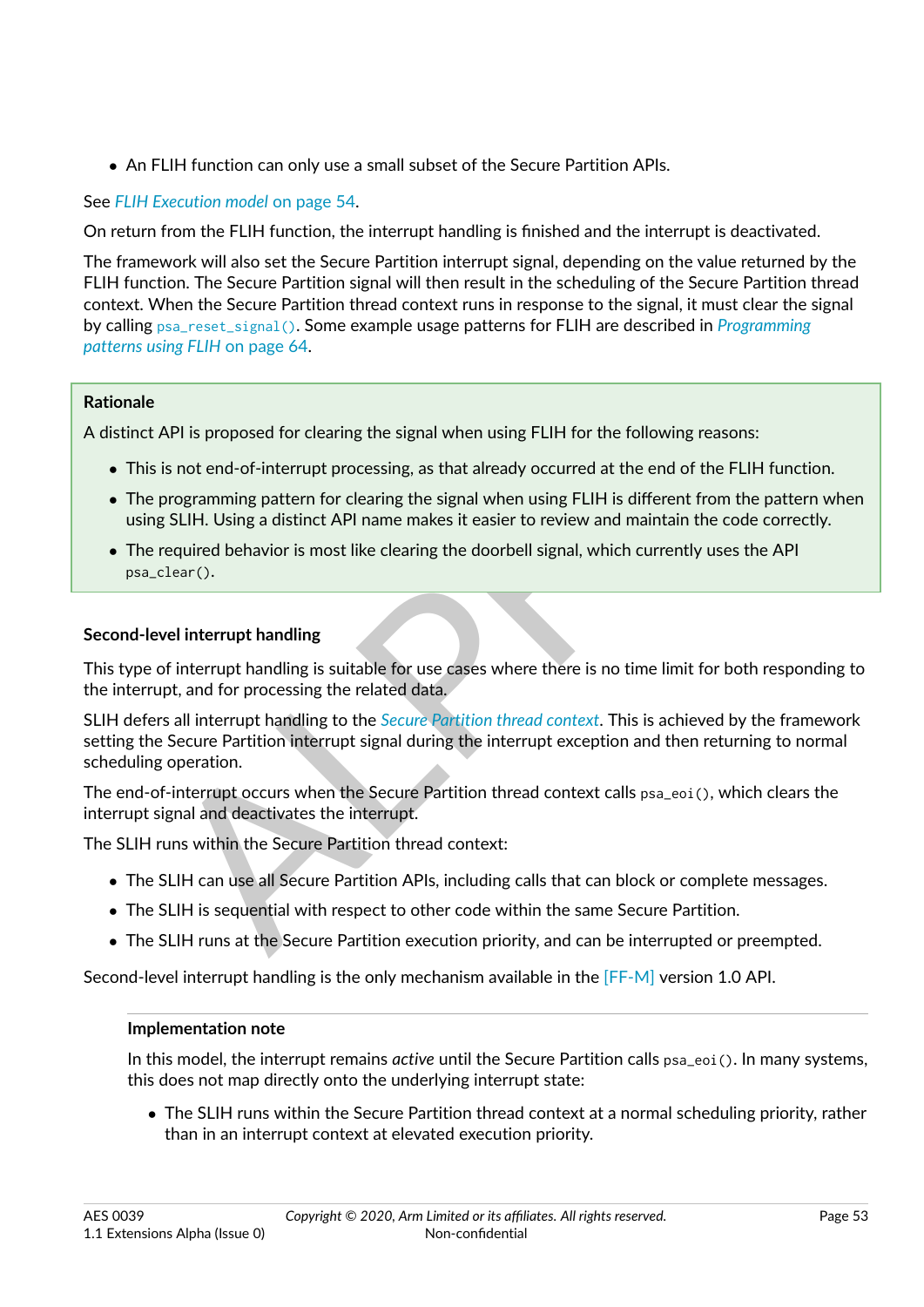∙ Interrupt exceptions are not masked when executing in Secure Partition thread context. However, until the SLIH runs, the source peripheral can continue to assert the interrupt. The framework must ensure that this does not result in continuous interrupt exceptions.

In some systems, the behavior required by SLIH might be supported by the interrupt controller. In other systems, the behavior can be implemented by the framework disabling the interrupt before exiting the interrupt exception, and then enabling the interrupt again when  $psa_eoi()$  is called.

# <span id="page-54-0"></span>**6.2.5 FLIH Execution model**

The *[FLIH function](#page-9-3)* is executed as soon as possible after the interrupt occurs, only being delayed by higher priority exceptions and interrupts. This contrasts with the detection of an interrupt signal in Secure Partition thread context when using SLIH.

The FLIH function preempts any existing *Secure Partition thread context*, as well as any lower priority FLIH functions.

IH Execution model<br>
"Unrefon is executed as soon as possible after the interrupt occurs, only being delayed by<br>
"Uncerbions and interrupts. This contrasts with the detection of an interrupt signal in Secure<br>
thered context An FLIH function can be preempted by a higher priority exception, including other Secure Partition interrupts and FLIH functions. FLIH functions can nest, with handling completed in LIFO order, but not interleave in an arbitrary manner. An FLIH function cannot be preempted by a Secure Partition thread context. Interrupt priorities are not defined in this specification, but can be provided by an [IMPLEMENTATION](#page-9-0) [DEFINED](#page-9-0) interface.

The FLIH function executes within the target Secure Partition *protection domain* and memory context. That is, the FLIH function has the same access to memory resources as the other code in its Secure Partition.

The execution stack and context on which the FLIH function runs is IMPLMENTATION DEFINED.

## **Implementation note**

The possible implementation options for the FLIH execution context depend on the isolation level and Secure Partition model:

- ∙ If the Secure Partition is in the same protection domain as the SPM, then the FLIH function can run directly on the processor's interrupt stack, as it is not necessary to deprivilege the FLIH.
- ∙ If the FLIH function cannot run on the SPM stack, the implementation can run the FLIH function on the Secure Partition's main stack or on a dedicated FLIH stack.

The FLIH function must follow the appropriate procedure call standard (ABI) for the system's architecture. This permits the framework to invoke the the FLIH function as a standard C function without special register state management.

An FLIH function has access to a very limited subset of the Secure Partition API:

- ∙ The interrupt control functions, see *[Secure Partition API changes for interrupt control](#page-58-0)* [on page](#page-58-0) [58.](#page-58-0)
- ∙ The MMIO accessor functions, see *[Register access functions for MMIO](#page-61-0)* [on page](#page-61-0) [61.](#page-61-0)
- ∙ psa\_panic()

Attempting to call any other Secure Partition function from within an FLIH function is a [PROGRAMMER ERROR](#page-10-0). Responding to request messages can only happen in the Secure Partition thread context. End-of-interrupt processing occurs on return from the FLIH function, prior to resuming the interrupted execution.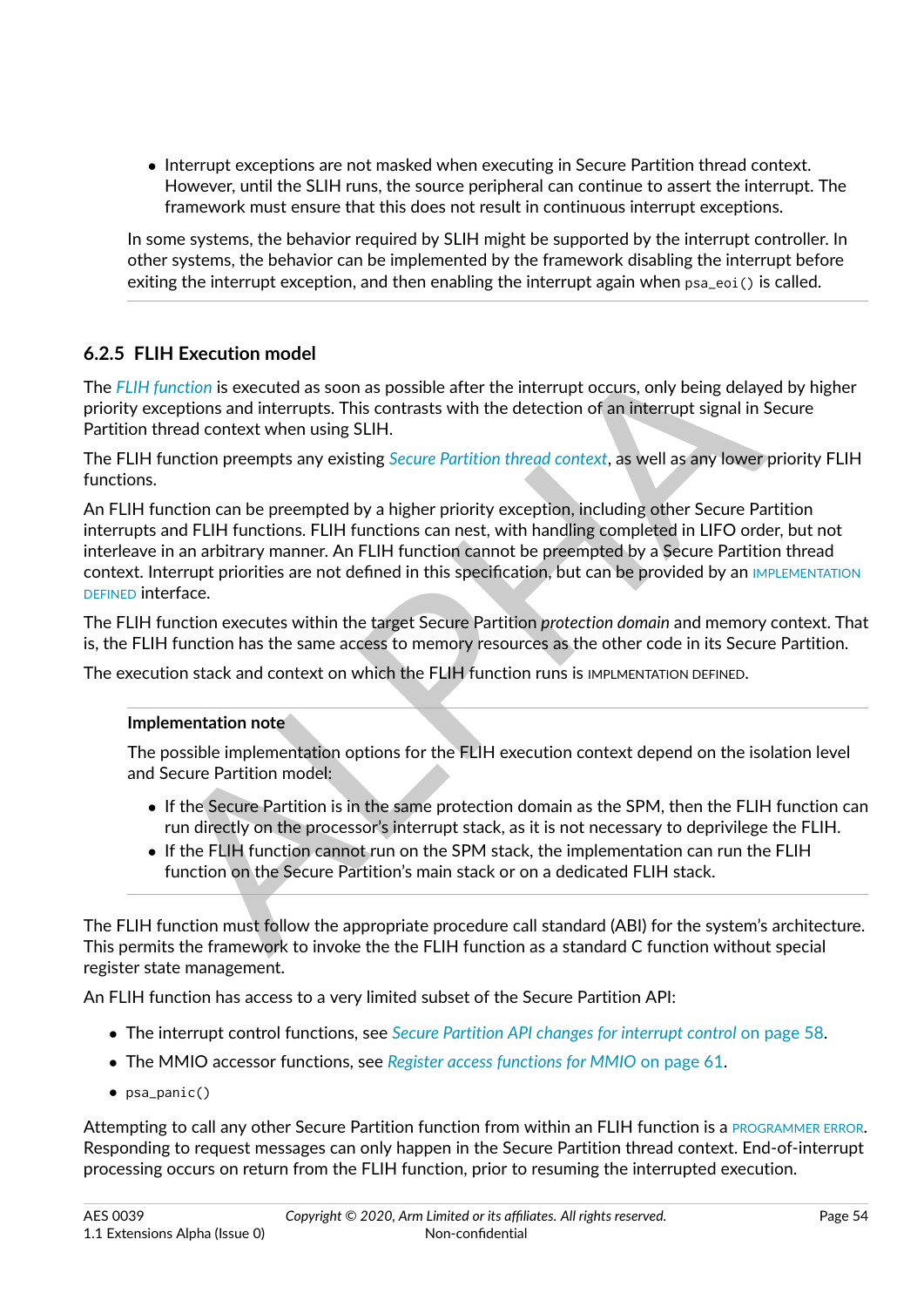An FLIH function uses its return value to indicate to the SPM how to complete the FLIH processing:

| PSA FLIH NO SIGNAL     | The framework does not set the interrupt signal |
|------------------------|-------------------------------------------------|
| <b>PSA FLIH SIGNAL</b> | The framework sets the interrupt signal         |

## <span id="page-55-0"></span>**6.2.6 Secure Partition execution model**

In [\[FF-M\]](#page-8-0) version 1.0, the framework enables all Secure Partition interrupts before first entry to the Secure Partition code.

For version 1.1, the initial state of interrupts depends on the framework version that is specified in the Secure Partition manifest file:

| ode.                                                               | version 1.0, the framework enables all Secure Partition interrupts before first entry to the Secure                                                                                                                                              |
|--------------------------------------------------------------------|--------------------------------------------------------------------------------------------------------------------------------------------------------------------------------------------------------------------------------------------------|
| rtition manifest file:                                             | n 1.1, the initial state of interrupts depends on the framework version that is specified in the                                                                                                                                                 |
| <b>Framework version</b>                                           | Initial interrupt state                                                                                                                                                                                                                          |
| "psa_framework_version": 1.0                                       | The framework enables all interrupts in the Secure Partition                                                                                                                                                                                     |
| "psa_framework_version": 1.1                                       | The framework disables all interrupts in the Secure Partition                                                                                                                                                                                    |
|                                                                    |                                                                                                                                                                                                                                                  |
| lizing the interrupt's source peripheral.                          | errupt that is initially disabled, the Secure Partition enables the interrupt explicitly with a call to<br>$\mathsf{table}()$ . For example, this can be done in the Secure Partition $\mathsf{entry\_point}$ or $\mathsf{entry\_init}$ function |
| rtition code can be built for different versions of the framework. | RAMEWORK_VERSION pre-processor macro can be used to identify the framework version, if the                                                                                                                                                       |
|                                                                    |                                                                                                                                                                                                                                                  |
| <b>nges to the Programming API</b>                                 |                                                                                                                                                                                                                                                  |
|                                                                    | res to [FF-M] §4 Programming API are described in the following sections:                                                                                                                                                                        |
| <i>ifest changes</i>                                               |                                                                                                                                                                                                                                                  |
| Ire Partition API changes for FLIH on page 56                      |                                                                                                                                                                                                                                                  |
| Ire Partition API changes for interrupt control on page 58         |                                                                                                                                                                                                                                                  |
|                                                                    |                                                                                                                                                                                                                                                  |
| nifest changes                                                     |                                                                                                                                                                                                                                                  |

For an interrupt that is initially disabled, the Secure Partition enables the interrupt explicitly with a call to psa\_irg\_enable(). For example, this can be done in the Secure Partition entry\_point or [entry\\_init](#page-28-0) function after initializing the interrupt's source peripheral.

The PSA\_FRAMEWORK\_VERSION pre-processor macro can be used to identify the framework version, if the Secure Partition code can be built for different versions of the framework.

# **6.3 Changes to the Programming API**

The changes to [FF-M] §4 *Programming API* are described in the following sections:

- ∙ *[Manifest changes](#page-55-1)*
- ∙ *Secure Partition API changes for FLIH* on page 56
- ∙ *Secure Partition API changes for interrupt control* on page 58

# <span id="page-55-1"></span>**6.3.1 Manifest changes**

The irq Secure Partition manifest attribute is redefined to align its approach to naming with the service attributes, and to specify the type of interrupt handler.

## <span id="page-55-2"></span>**name (attribute)**

This is a required attribute for irq definitions in a Secure Partition manifest that is using "psa\_framework\_version": 1.1.

This attribute replaces the use of the signal attribute.

The name attribute is use to construct the C identifiers for API elements used in managing the interrupt.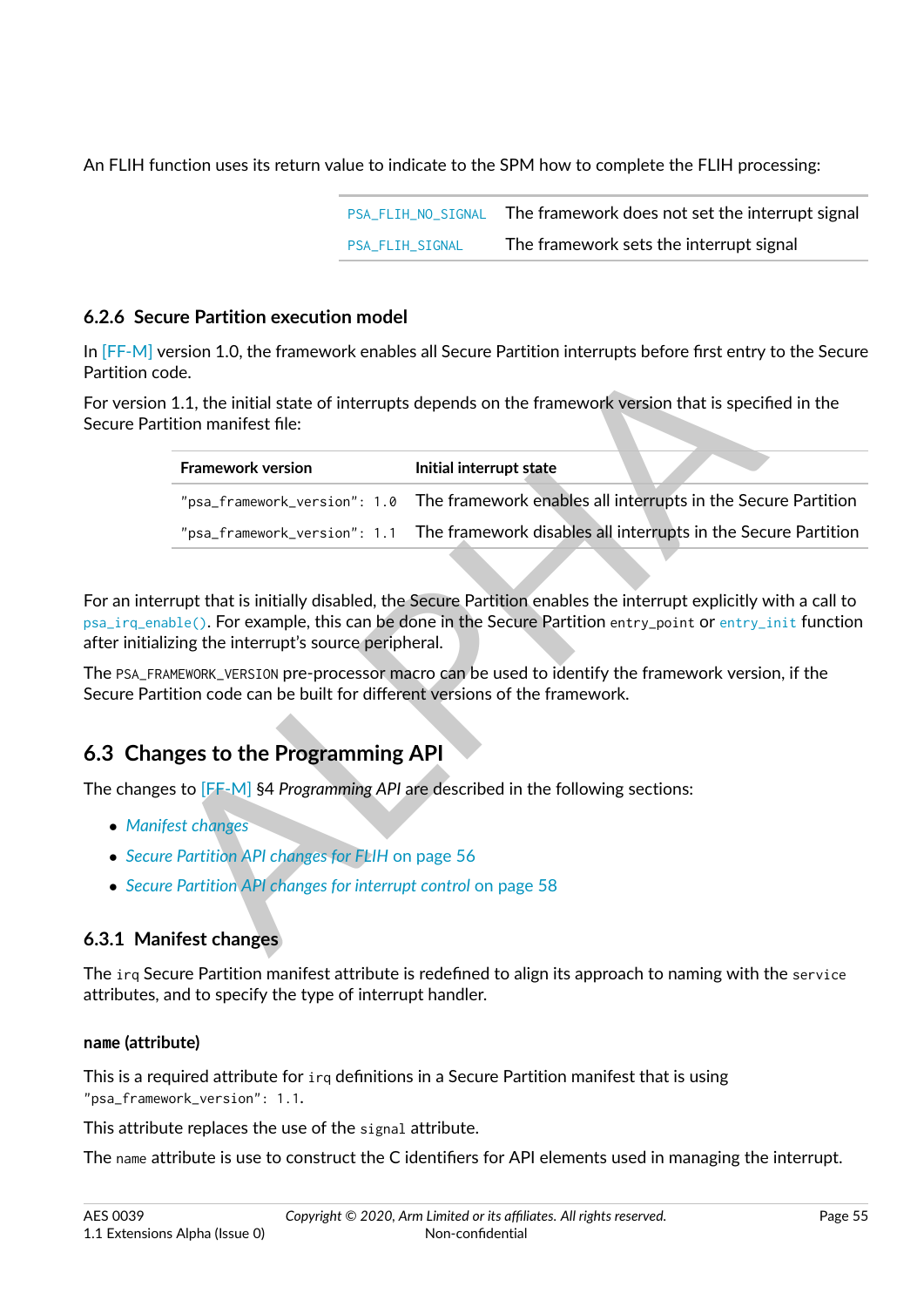The implementation defines a macro for the interrupt signal in psa\_manifest/«manifest-filename».h, of the following form:

```
#define «name»_SIGNAL /* implementation-defined value */
```
For an interrupt that specifies the [handling](#page-56-1) attribute as "FLIH", a *[FLIH function](#page-9-3)* must be provided in the Secure Partition. This function has the following prototype:

```
psa_flih_result_t «name»_flih(void);
```
The C identifier used for an FLIH function is constructed by adding the suffix \_flih to a lowercase version of the interrupt's name attribute.

## <span id="page-56-1"></span>**handling (attribute)**

This attribute specifies the interrupt handling mechanism that is used for the interrupt. It must have one of the following values:

| of the interrupt's name attribute. | The C identifier used for an FLIH function is constructed by adding the suffix $\_$ f $\,$ i $\,$ h to a lowercase ve                                                              |
|------------------------------------|------------------------------------------------------------------------------------------------------------------------------------------------------------------------------------|
| definition of each FLIH function.  | The Secure Partition header file, psa_manifest/«manifest-filename».h, must include the prototype                                                                                   |
| handling (attribute)               |                                                                                                                                                                                    |
| "psa_framework_version": 1.1.      | This is a required attribute for irq definitions in a Secure Partition manifest that is using                                                                                      |
| the following values:              | This attribute specifies the interrupt handling mechanism that is used for the interrupt. It must have o                                                                           |
| "SLIH"                             | Select the SLIH mechanism. This is the v1.0 interrupt handling model.                                                                                                              |
| "FLIH"                             | Select the FLIH mechanism.                                                                                                                                                         |
|                                    |                                                                                                                                                                                    |
| <b>Rationale</b>                   |                                                                                                                                                                                    |
|                                    | Making the selection of interrupt handling mechanism explicit in the manifest source file is beneficial<br>long term understanding and maintenance of the Secure Partition source. |
|                                    | The proposed definition is preferred over one that supports a default value which is compatible with<br>version 1.0, or using a boolean attribute to specify the FLIH mechanism.   |
|                                    |                                                                                                                                                                                    |
|                                    | 6.3.2 Secure Partition API changes for FLIH                                                                                                                                        |
|                                    | The following API elements are added to psa/service.h:                                                                                                                             |

#### **Rationale**

# <span id="page-56-0"></span>**6.3.2 Secure Partition API changes for FLIH**

- ∙ [psa\\_flih\\_result\\_t](#page-56-2)
- ∙ [PSA\\_FLIH\\_NO\\_SIGNAL](#page-57-1)
- ∙ [PSA\\_FLIH\\_SIGNAL](#page-57-2)
- ∙ [psa\\_reset\\_signal\(\)](#page-57-0)

## <span id="page-56-2"></span>**psa\_flih\_result\_t (type)**

The type of the return value from an *[FLIH function](#page-9-3)*.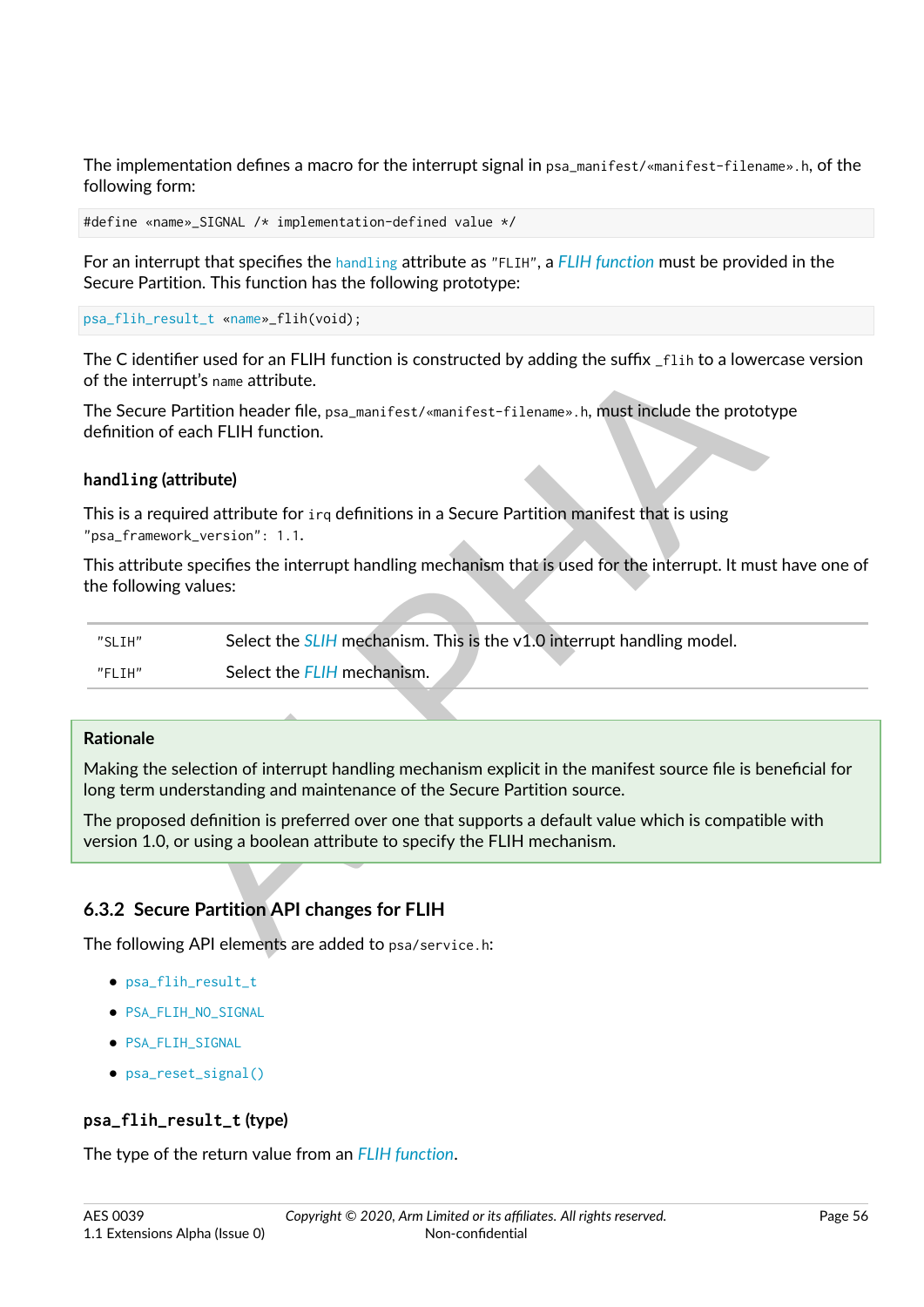typedef uint32\_t [psa\\_flih\\_result\\_t;](#page-56-2)

## <span id="page-57-1"></span>**PSA\_FLIH\_NO\_SIGNAL (macro)**

Following an *[FLIH function](#page-9-3)*, do not set the interrupt signal.

#define [PSA\\_FLIH\\_NO\\_SIGNAL](#page-57-1) ([\(psa\\_flih\\_result\\_t\)](#page-56-2) 0)

#### <span id="page-57-2"></span>**PSA\_FLIH\_SIGNAL (macro)**

Following an *FLIH function*, set the interrupt signal.

#define PSA\_FLIH\_SIGNAL ((psa\_flih\_result\_t) 1)

#### <span id="page-57-0"></span>**psa\_reset\_signal (function)**

Reset the signal for an interrupt that is using *FLIH* handling.

```
void psa_reset_signal(psa_signal_t irq_signal);
```
#### **Parameters**

irq\_signal The interrupt signal to be reset.

This must have a single bit set, corresponding to a currently asserted signal for an interrupt that is defined to use FLIH handling.

#### **Returns:** void

#### **Programmer Error**

The call is a PROGRAMMER ERROR If one or more of the following are true:

- LSTGN[AL](#page-10-0) (macro)<br>
an FLI[H](#page-9-5) function, set the interrupt signal.<br>
EXELTH\_STGNAL ((psa\_flih\_result\_t) 1)<br>
1. signal (function)<br>
signal for an interrupt that is using FLIH handling.<br>
s<br>
s<br>
anal<br>
The interrupt signal to be reset. ∙ irq\_signal is not a signal for an interrupt that is specified with FLIH handling in the Secure Partition manifest.
- ∙ irq\_signal indicates more than one signal.
- ∙ irq\_signal is not currently asserted.

A PROGRAMMER ERROR will panic the caller.

#### **Description**

For an interrupt that is using the FLIH mechanism, the *[Secure Partition thread context](#page-12-2)* calls psa\_reset\_signal() to clear a signal that was set by an *[FLIH Function](#page-9-3)* returning [PSA\\_FLIH\\_SIGNAL](#page-57-2).

To avoid the risk of missing a subsequent signal from the FLIH, the Secure Partition thread context should call psa\_reset\_signal() before processing the data provided by the FLIH. See *[Programming patterns using](#page-64-0) FLIH* [on page](#page-64-0) [64](#page-64-0) for examples of how this function can be used.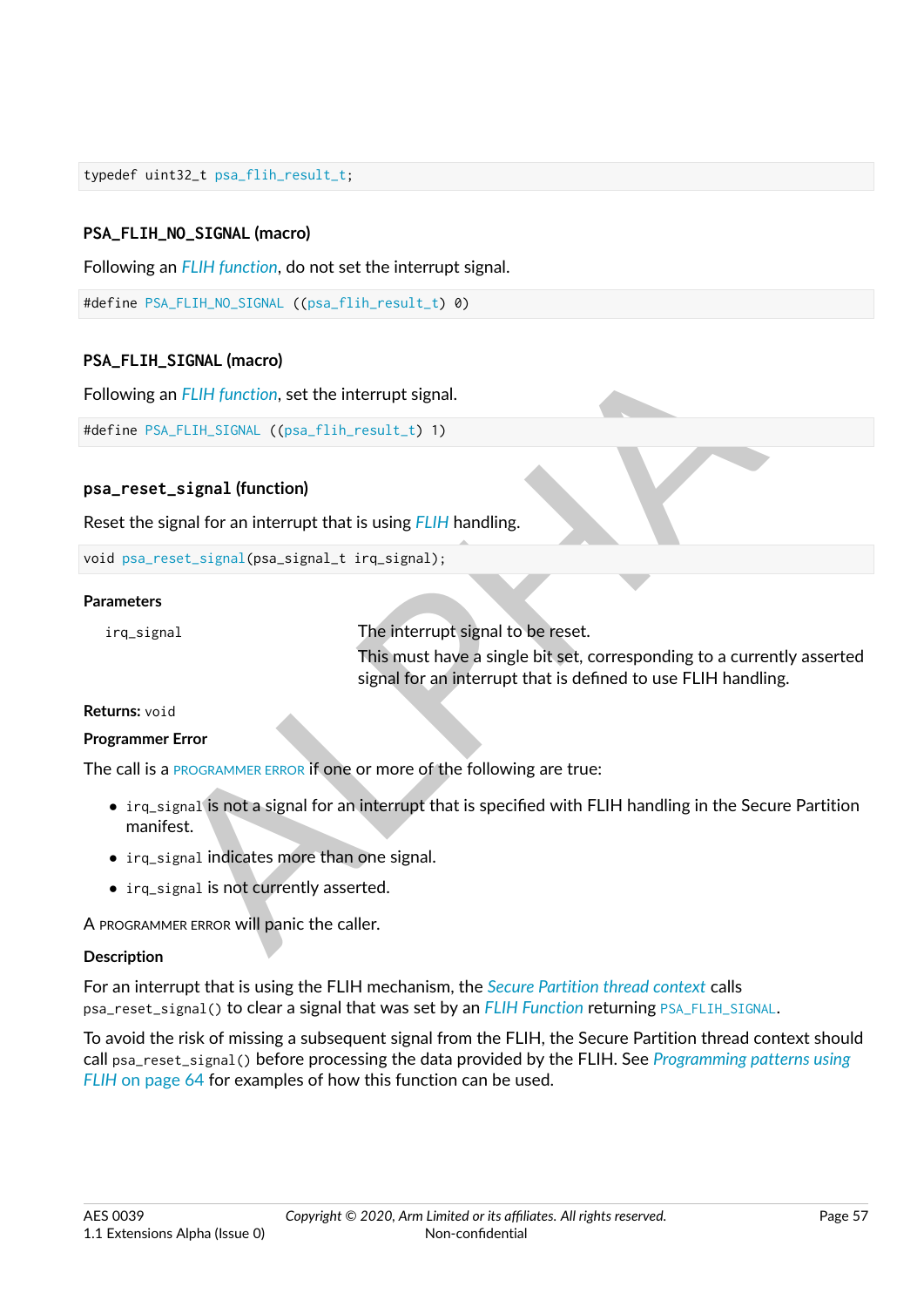#### **psa\_eoi (function)**

This existing function is constrained to be used only for interrupts that are using *[SLIH](#page-12-3)* handling.

The irq\_signal passed to psa\_eoi() must be the signal for an interrupt that was specified with SLIH handling in the Secure Partition manifest.

Calling psa\_eoi() with the signal of an interrupt with FLIH handling is a [PROGRAMMER ERROR](#page-10-0).

## <span id="page-58-0"></span>**6.3.3 Secure Partition API changes for interrupt control**

The following API elements are added to psa/service.h:

- ∙ [psa\\_irq\\_status\\_t](#page-58-1)
- ∙ [psa\\_irq\\_is\\_enabled\(\)](#page-58-2)
- ∙ [psa\\_irq\\_enable\(\)](#page-59-0)
- ∙ [psa\\_irq\\_disable\(\)](#page-59-1)
- ∙ [psa\\_irq\\_restore\(\)](#page-60-0)

## <span id="page-58-1"></span>**psa\_irq\_status\_t (type)**

A type used to temporarily store a previous interrupt state.

typedef /\* implementation-defined type \*/ psa\_irq\_status\_t;

This is an unsigned integral type, of IMPLEMENTATION DEFINED width.

wing [A](#page-58-2)PI elements are added to psa/service.h:<br>
irq.status\_t<br>
irq.status\_t<br>
irq.status\_t (type)<br>
at to temporarily store a previous interrupt state,<br>  $\begin{array}{r} \mbox{implementation-defined type + / psa_i ira_sstatus.t;} \\\\ \mbox{implementation-defined type + / psa_i ira_sstatus.t;} \\\\ \mbox{unsigned integral type, of IMPLEMENENDVEFINED$  $\begin{array}{r} \mbox{implementation-defined type + / psa_i ira_sstatus.t;} \\\\ \mbox{implementation-defined type + / psa_i ira_sstatus.t;} \\\\ \mbox{unsigned integral type, of IMPLEMENENDVEFINED$  $\begin{array}{r} \mbox{implementation-defined type + / psa_i ira_sstatus.t;} \\\\ \mbox{implementation-defined type + / psa_i ira_sstatus.t;} \\\\ \mbox{unsigned integral type, of IMPLEMENENDVEFINED$ A value of type psa\_irq\_status\_t is used in the psa\_irq\_restore() function to restore a previous interrupt state returned by psa\_irq\_disable().

## <span id="page-58-2"></span>**psa\_irq\_is\_enabled (function)**

Query the enabled status of an interrupt.

```
uint32_t psa_irq_is_enabled(psa_signal_t irq_signal);
```
## **Parameters**

irq\_signal The signal for the interrupt to be queried.

This must have a single bit set, which must be the signal value for an interrupt in the calling Secure Partition.

#### **Returns:** uint32\_t

0 The interrupt is disabled. 1 The interrupt is enabled.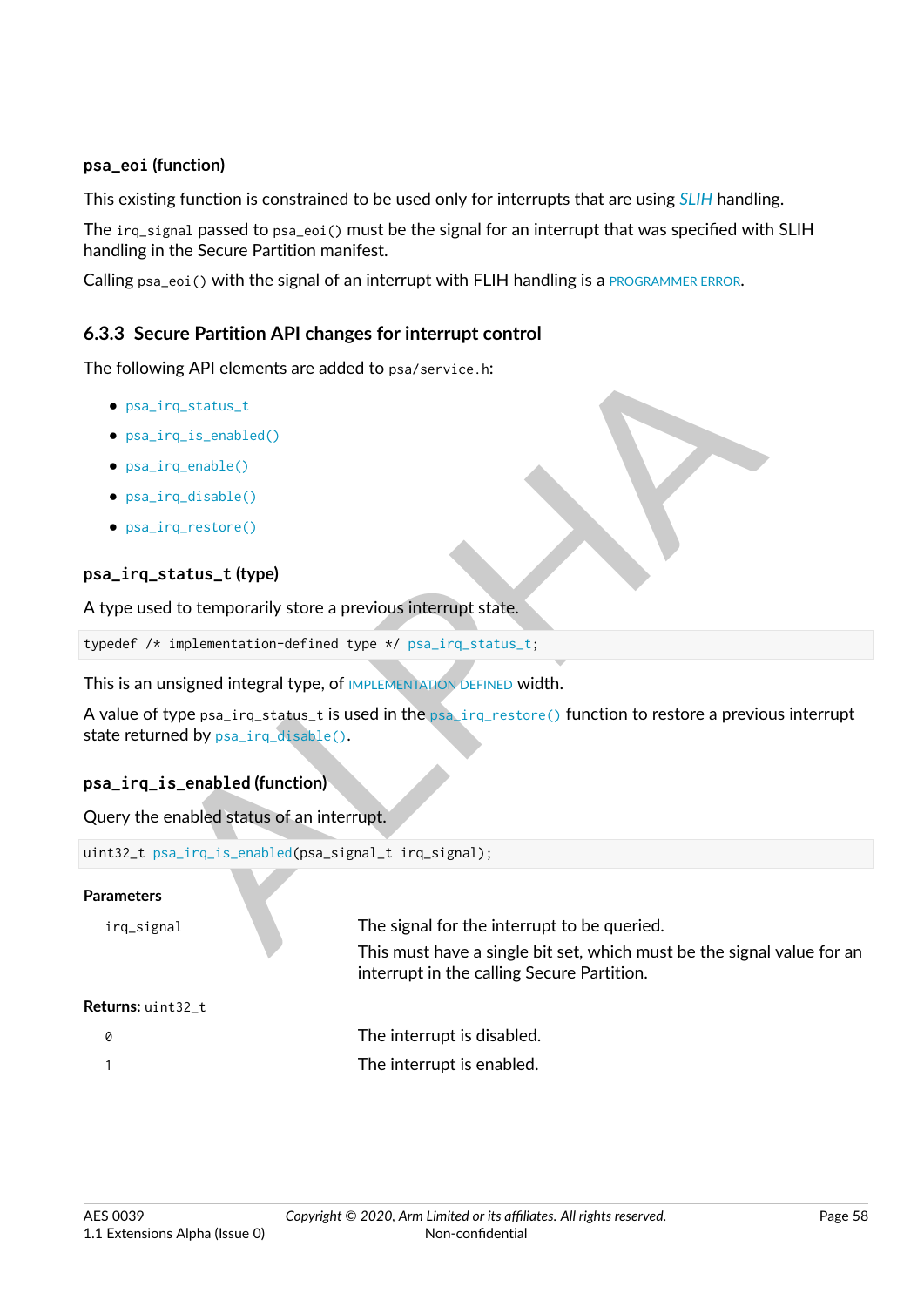#### **Programmer Error**

The call is a :[PROGRAMMER ERROR](#page-10-0) if one or more of the following are true:

- irg signal is not an interrupt signal.
- ∙ irq\_signal indicates more than one signal.

A PROGRAMMER ERROR will panic the caller.

#### <span id="page-59-0"></span>**psa\_irq\_enable (function)**

#### Enable an interrupt.

void [psa\\_irq\\_enable\(](#page-59-0)psa\_signal\_t irq\_signal);

#### **Parameters**

enable (pac.signal\_t irq\_signal);<br>
Interrupt.<br>
This must have a single bit set, which must be the signal value<br>
This must have a single bit set, which must be the signal value<br>
interrupt in the calling Secure Partition.<br>
S irq\_signal The signal for the interrupt to be enabled. This must have a single bit set, which must be the signal value for an interrupt in the calling Secure Partition.

#### **Returns:** void

#### **Programmer Error**

The call is a :PROGRAMMER ERROR if one or more of the following are true:

- ∙ irq\_signal is not an interrupt signal.
- ∙ irq\_signal indicates more than one signal.

A PROGRAMMER ERROR will panic the caller.

#### **Description**

#### **Note:**

Each interrupt must be explicitly enabled in a Secure Partition that specifies "psa\_framework\_version": 1.1 in the manifest file. See *Secure Partition execution model* [on page](#page-55-0) [55.](#page-55-0)

## <span id="page-59-1"></span>**psa\_irq\_disable (function)**

#### Disable an interrupt.

[psa\\_irq\\_status\\_t](#page-58-1) [psa\\_irq\\_disable\(](#page-59-1)psa\_signal\_t irq\_signal);

#### **Parameters**

irq\_signal The signal for the interrupt to be disabled.

This must have a single bit set, which must be the signal value for an interrupt in the calling Secure Partition.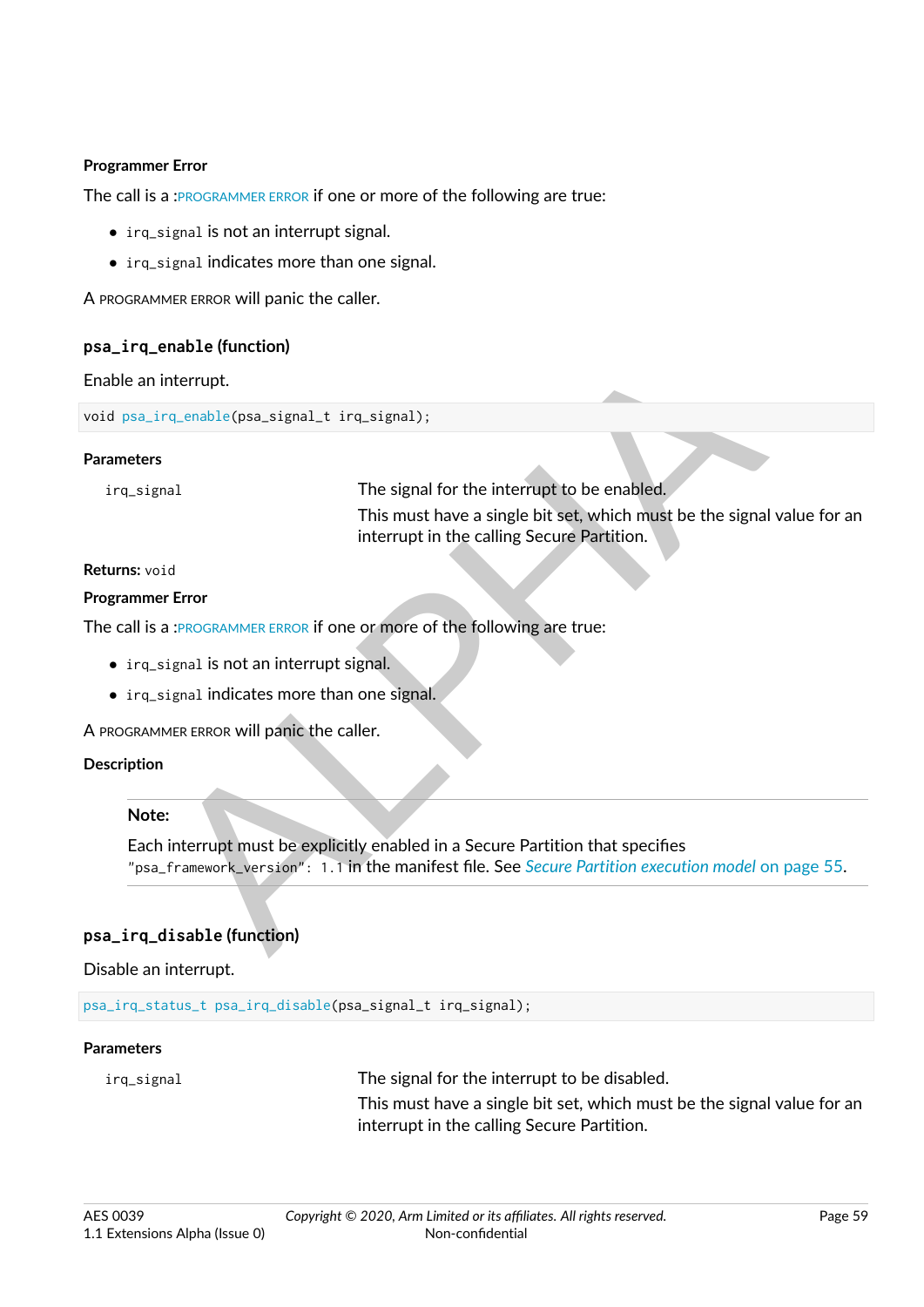**Returns:** psa\_irq\_status\_t

The state of the interrupt prior to being disabled by this call.

The value of the saved interrupt state is [IMPLEMENTATION DEFINED](#page-9-0).

#### **Programmer Error**

The call is a :[PROGRAMMER ERROR](#page-10-0) if one or more of the following are true:

- ∙ irq\_signal is not an interrupt signal.
- ∙ irq\_signal indicates more than one signal.

A PROGRAMMER ERROR will panic the caller.

#### **Description**

The return value from this call records the state of the interrupt prior to the call in an [IMPLEMENTATION](#page-9-0) [DEFINED](#page-9-0) value. This can be used by the caller to restore the previous interrupt state by passing this value in a call to psa\_irq\_restore().

#### **Usage**

In Secure Partitions that use *FLIH function*s, the developer can use the interrupt control functions to implement critical sections for code which accesses shared data.

In the simpler case where data is shared between the *Secure Partition thread context* and the FLIH function for an interrupt, the thread context can surround the critical code with calls to disable and enabled the interrupt. For example, for an interrupt named IRQ1:

```
psa_irq_disable(IRQ1_SIGNAL);
// manipulate data shared with IRQ1 ...
psa_irq_enable(IRQ1_SIGNAL);
```
signal indicates more than one signal.<br>
IMER ERROR Will panic the caller.<br> **n**<br>
VAMER ERROR Will panic the caller to restore the previous interrupt state by passing this value from this call tecords the state of the interr In a more complex Secure Partition device driver, there can be more than one FLIH function of different priorities. As the Secure Partition thread context and two FLIH functions can all execute concurrently, the critical sections can nest, and an inner critical section must not enable an interrupt before the outer critical section finishes. The psa\_irq\_restore() function can be used to implemented nested critical sections.

For example, to allow both the Secure Partition thread context and the FLIH function for IR01 to mask IRQ2, the following code can be used:

```
psa_irq_status_t irq2_state = psa_irq_disable(IRQ2_SIGNAL);
// manipulate data shared with IRQ2 ...
psa_irq_restore(IRQ2_SIGNAL, irq2_state);
```
## <span id="page-60-0"></span>**psa\_irq\_restore (function)**

Restore an interrupt to a previously saved state.

```
void psa_irq_restore(psa_signal_t irq_signal,
                     psa_irq_status_t saved_status);
```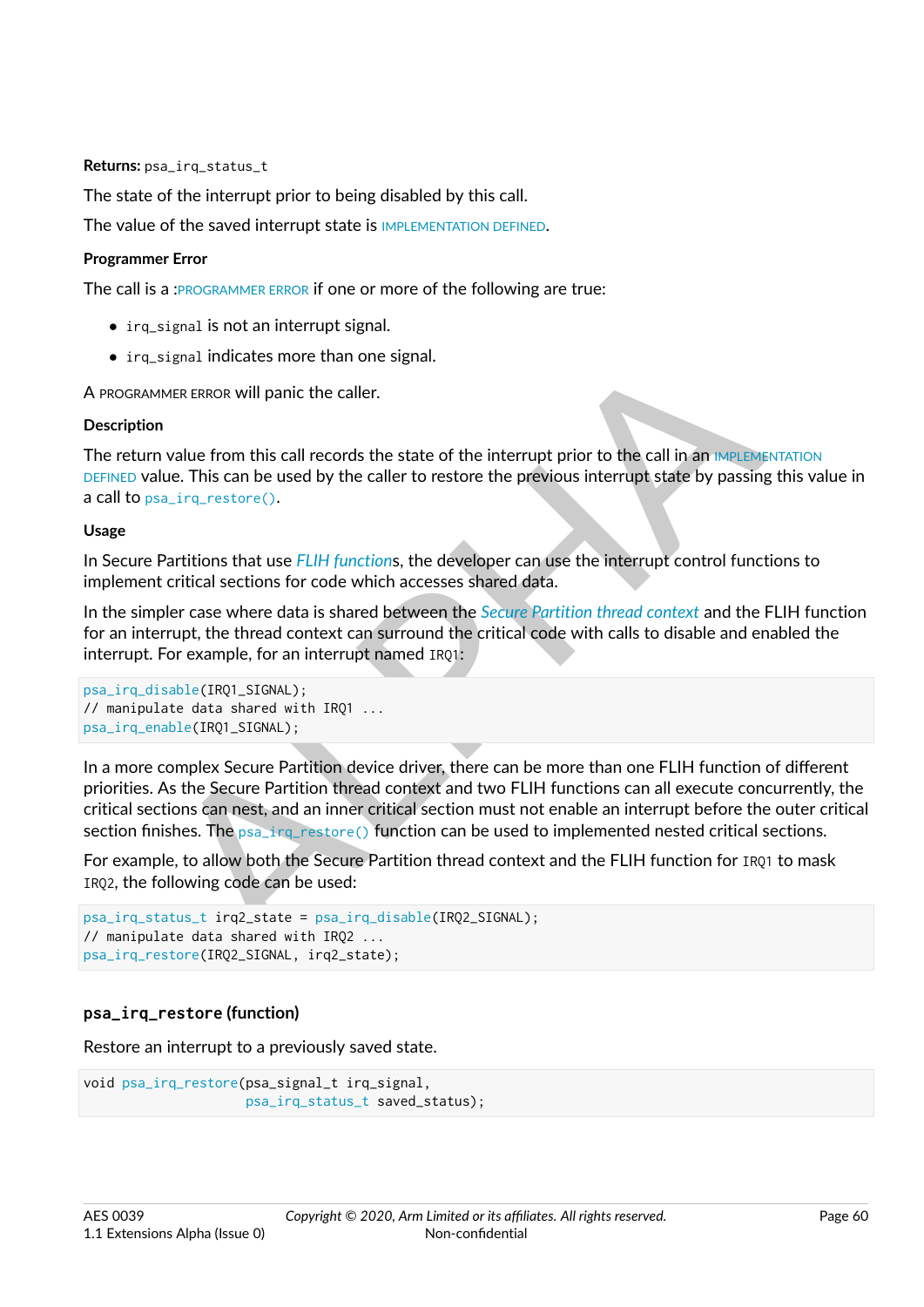#### **Parameters**

| irq_signal   | The signal for the interrupt to restore.                                                                             |
|--------------|----------------------------------------------------------------------------------------------------------------------|
|              | This must have a single bit set, which must be the signal value for an<br>interrupt in the calling Secure Partition. |
| saved_status | The previously saved state for the interrupt.                                                                        |

#### **Returns:** void

#### **Programmer Error**

The call is a :PROGRAMMER ERROR if one or more of the following are true:

- ∙ irq\_signal is not an interrupt signal.
- ∙ irq\_signal indicates more than one signal.
- ∙ saved\_status is not recognized by the implementation as a valid interrupt status.

A PROGRAMMER ERROR will panic the caller.

#### **Description**

a PROGR[A](#page-12-2)MMER ERROR IT one or more of the following are true:<br>
signal is not an interrupt signal.<br>
signal indicates more than one signal.<br>
d\_status is not recognized by the implementation as a valid interrupt status.<br>
MER E psa\_irq\_restore() is used in conjunction with psa\_irq\_disable() to implemented critical sections of code where a specific interrupt must be disabled. See  $psa$  irg disable() for an example of how it can be used.

## <span id="page-61-0"></span>**6.3.4 Register access functions for MMIO**

The following API elements are added to psa/service.h:

- ∙ [psa\\_mmio\\_read8\(\)](#page-61-1)
- ∙ [psa\\_mmio\\_read16\(\)](#page-62-0)
- ∙ [psa\\_mmio\\_read32\(\)](#page-62-1)
- ∙ [psa\\_mmio\\_write8\(\)](#page-62-2)
- ∙ [psa\\_mmio\\_write16\(\)](#page-63-0)
- ∙ [psa\\_mmio\\_write32\(\)](#page-63-1)

These functions can all be used in *Secure Partition thread context* and in *FLIH context*.

#### <span id="page-61-1"></span>**psa\_mmio\_read8 (function)**

Read an 8-bit memory-mapped peripheral register.

```
uint8_t psa_mmio_read8(uintptr_t addr);
```
## **Parameters**

addr and The memory address of the MMIO register to read.

**Returns:** uint8\_t

The value of the register at addr.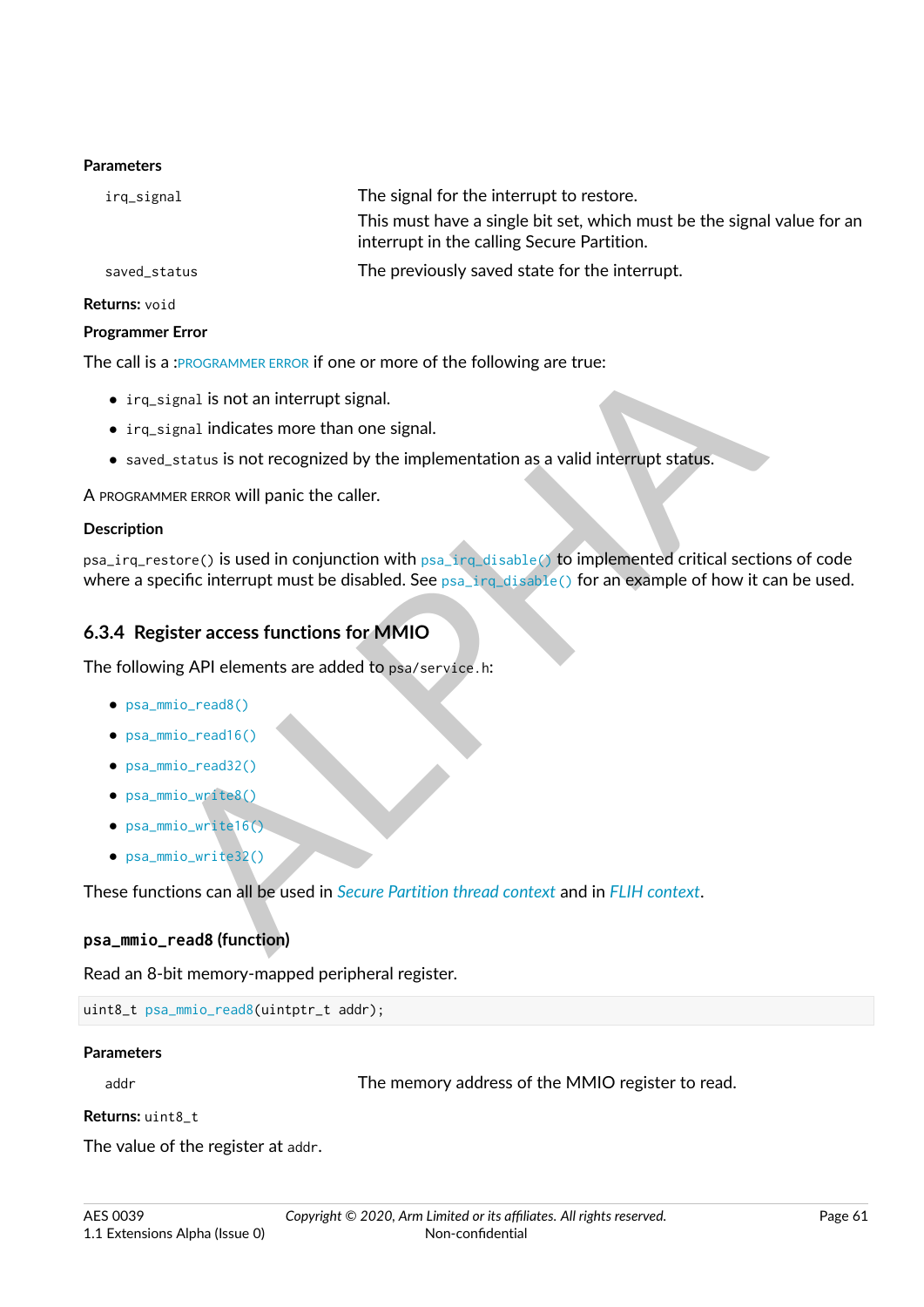#### **Programmer Error**

It is a [PROGRAMMER ERROR](#page-10-0) to call this API if addr refers to a memory location that is not accessible to the Secure Partition.

If the framework implementation detects a PROGRAMMER ERROR, this function will not return.

#### <span id="page-62-0"></span>**psa\_mmio\_read16 (function)**

Read a 16-bit memory-mapped peripheral register.

```
uint16_t psa_mmio_read16(uintptr_t addr);
```
#### **Parameters**

addr and the memory address of the MMIO register to read.

**Returns:** uint16\_t

The value of the register at addr.

#### **Programmer Error**

Sa\_milio\_read16(uintptr\_t addr);<br>
The memory address of the MMIO register to read.<br>
Int16\_t<br>
of the register at addr.<br>
The memory address to a memory location that is not accessible to thition.<br>
Lead32 (function)<br>
Literary It is a PROGRAMMER ERROR to call this API if addr refers to a memory location that is not accessible to the Secure Partition.

If the framework implementation detects a PROGRAMMER ERROR, this function will not return.

#### <span id="page-62-1"></span>**psa\_mmio\_read32 (function)**

Read a 32-bit memory-mapped peripheral register.

uint32\_t psa\_mmio\_read32(uintptr\_t addr);

#### **Parameters**

addr and The memory address of the MMIO register to read.

**Returns:** uint32\_t

The value of the register at addr.

#### **Programmer Error**

It is a PROGRAMMER ERROR to call this API if addr refers to a memory location that is not accessible to the Secure Partition.

If the framework implementation detects a PROGRAMMER ERROR, this function will not return.

#### <span id="page-62-2"></span>**psa\_mmio\_write8 (function)**

Write to an 8-bit memory-mapped peripheral register.

```
void psa_mmio_write8(uintptr_t addr,
                     uint8_t value);
```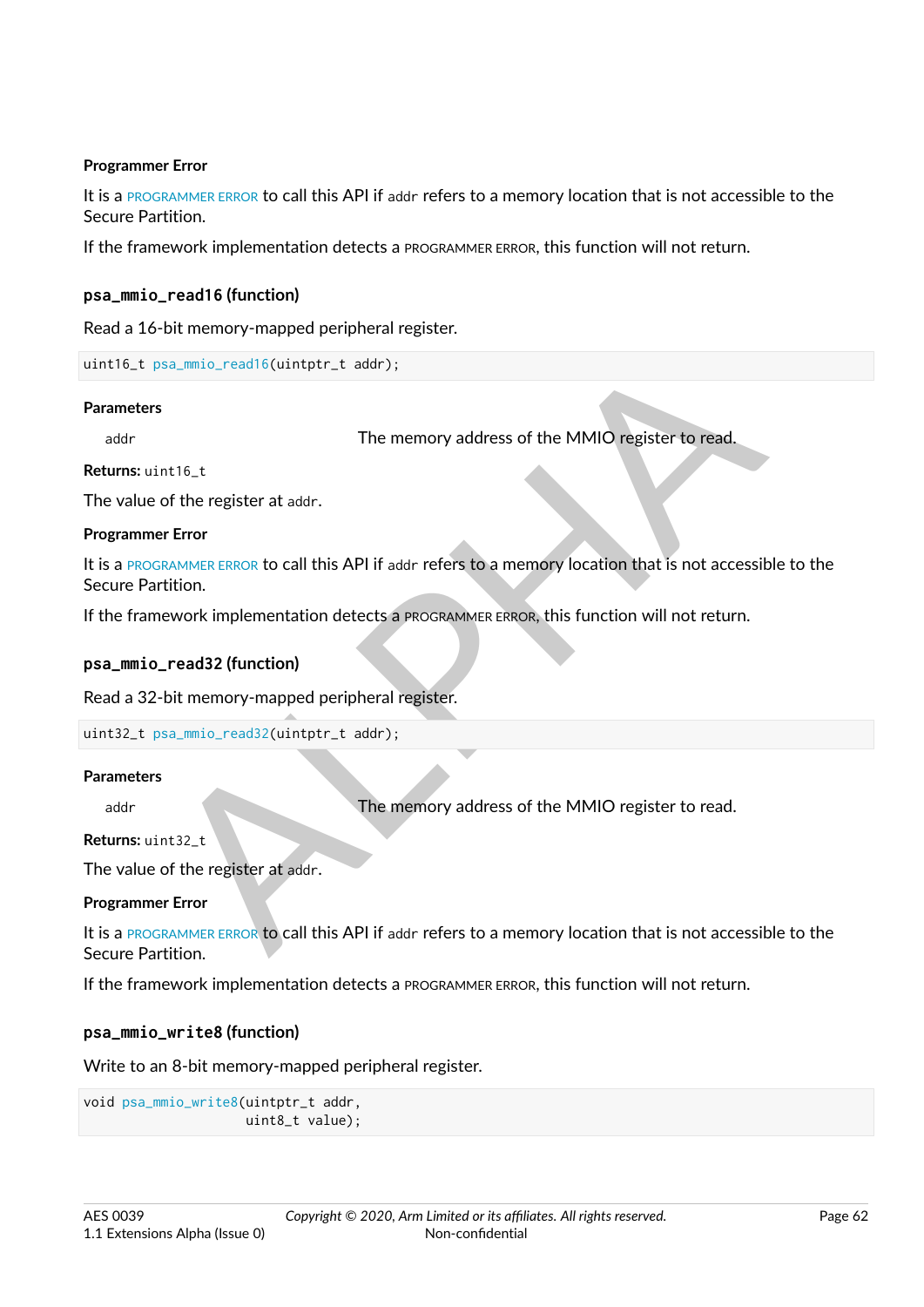#### **Parameters**

| addr  | The memory address of the MMIO register to write. |
|-------|---------------------------------------------------|
| value | The value to write to the register at addr.       |

**Returns:** void

#### **Programmer Error**

It is a [PROGRAMMER ERROR](#page-10-0) to call this API if addr refers to a memory location that is not accessible to the Secure Partition.

#### <span id="page-63-0"></span>**psa\_mmio\_write16 (function)**

```
void psa_mmio_write16(uintptr_t addr,
                      uint16_t value);
```
#### **Parameters**

|                                                           | the framework implementation detects a PROGRAMMER ERROR, this function will not return.                |
|-----------------------------------------------------------|--------------------------------------------------------------------------------------------------------|
| sa_mmio_write16(function)                                 |                                                                                                        |
| rite to a 16-bit memory-mapped peripheral register.       |                                                                                                        |
| id psa_mmio_write16(uintptr_t addr,<br>uint16_t value);   |                                                                                                        |
| arameters                                                 |                                                                                                        |
| addr                                                      | The memory address of the MMIO register to write.                                                      |
| value                                                     | The value to write to the register at addr.                                                            |
| eturns: void                                              |                                                                                                        |
| ogrammer Error                                            |                                                                                                        |
| ecure Partition.                                          | is a PROGRAMMER ERROR to call this API if addr refers to a memory location that is not accessible to t |
|                                                           | the framework implementation detects a PROGRAMMER ERROR, this function will not return.                |
| sa_mmio_write32(function)                                 |                                                                                                        |
| rite to a 32-bit memory-mapped peripheral register.       |                                                                                                        |
| id psa_mmio_write32(uintptr_t addr,<br>$uint32_t value);$ |                                                                                                        |
| arameters                                                 |                                                                                                        |
| addr                                                      | The memory address of the MMIO register to write                                                       |

**Returns:** void

#### **Programmer Error**

It is a PROGRAMMER ERROR to call this API if addr refers to a memory location that is not accessible to the Secure Partition.

#### <span id="page-63-1"></span>**psa\_mmio\_write32 (function)**

```
void psa_mmio_write32(uintptr_t addr,
                      uint32_t value);
```
#### **Parameters**

addr **The memory address of the MMIO register to write.** 

value value The value to write to the register at addr.

#### **Returns:** void

#### **Programmer Error**

It is a [PROGRAMMER ERROR](#page-10-0) to call this API if addr refers to a memory location that is not accessible to the Secure Partition.

If the framework implementation detects a PROGRAMMER ERROR, this function will not return.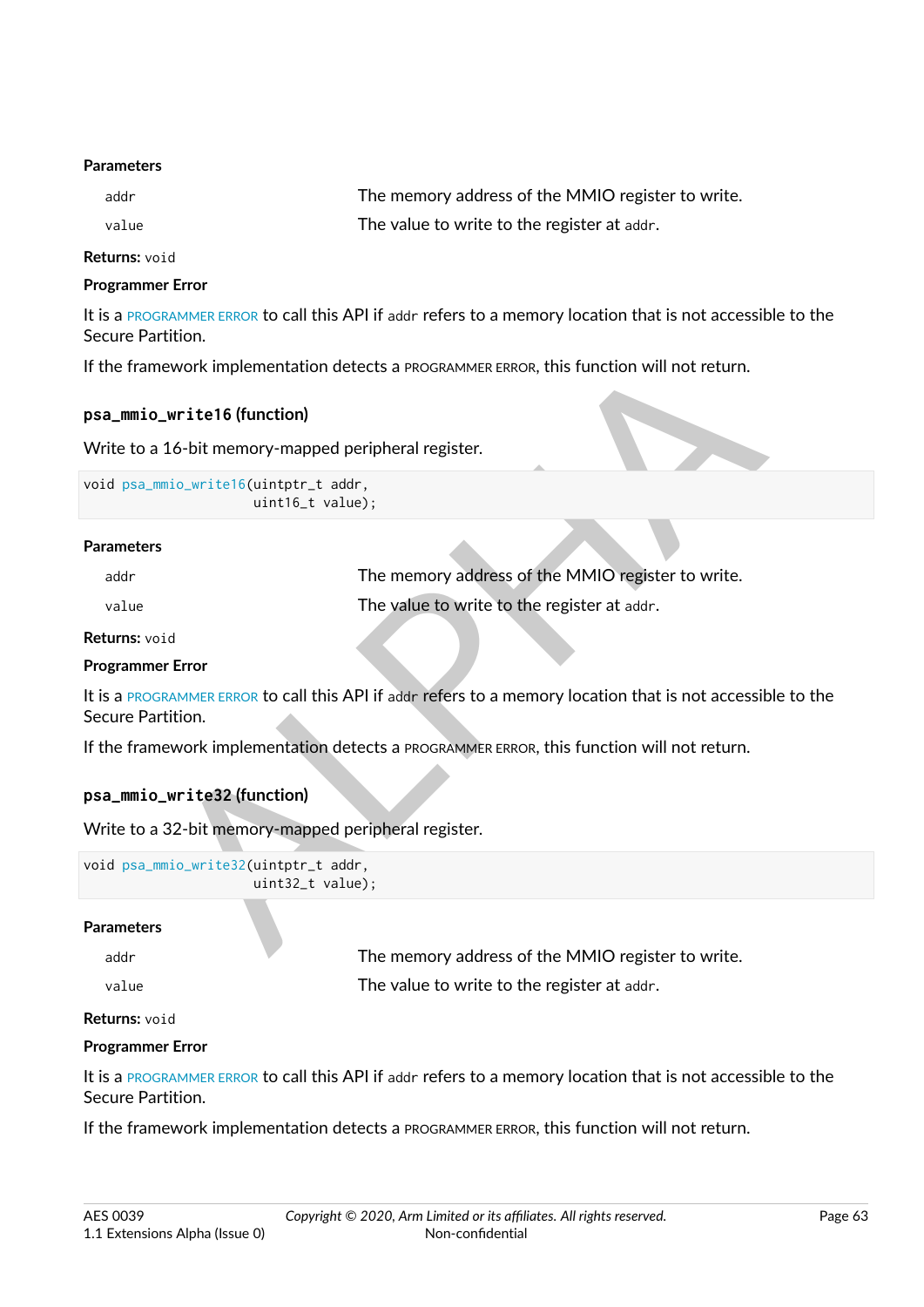# **6.4 Writing Secure Partition peripheral drivers**

It is recommended that SLIH is used for handling interrupts, if there is no time bound for both responding to the interrupt, and for processing the related data.

This is for the following reasons:

- 1. FLIH adds concurrent execution to the Secure Partition. Concurrent execution introduces a category of programming risks that are otherwise absent, and this demands more effort from the developer to ensure correctness.
- 2. The FLIH function cannot use most of the Secure Partition API. To manage a request message following an FLIH function, the interrupt signal must be used to hand-over execution to the *[Secure](#page-12-2) [Partition thread context](#page-12-2)*. This splitting of the interrupt response adds further complexity to the Secure Partition.

FLIH can be used when there is a requirement for interrupt response that cannot be met using SLIH. In this case, the developer has to mitigate the additional risks that arise from concurrent execution of the FLIH function and the Secure Partition thread context.

There are two distinct patterns that can be used when an FLIH function sets the interrupt signal to hand over to the Secure Partition thread context, depending on whether the FLIH function must be available to run again immediately or not.

# <span id="page-64-0"></span>**6.4.1 Programming patterns using FLIH**

FLIH supports two use case scenarios:

- ∙ *[Continuous FLIH execution](#page-64-1)*
- ∙ *Hand-off between FLIH and Secure Partition thread context* on page 65

## <span id="page-64-1"></span>**Continuous FLIH execution**

The FLIH function needs to be able to run continuously, even after signalling the Secure Partition thread context to process some data. For example, a peripheral that is producing a continuous stream of output.

FLIH function cannot use most of the Secure Partition API. To manage a request message<br>wiving an FLIH function, the interrupt signal must be used to hand-over execution to the Secure<br>mitorion thread context. This splitting In this case, the interrupt must remain enabled when the FLIH function returns which allows the FLIH to run again immediately. In particular, the FLIH can interrupt the Secure Partition thread context which is responding to the signal. The interaction between the FLIH and Secure Partition thread contexts requires careful design, as these contexts can run concurrently and there must be no race conditions on shared data.

To demonstrate this pattern, here is an example of the FLIH function and associated Secure Partition thread code, for an interrupt which is defined with "name": "IRQ2". Shared data is handled carefully to avoid race conditions. In this simple example, only the FLIH writes to the shared irq 2 status variable, which is sized and aligned to ensure atomic reads and writes.

```
static uint32_t irq2_status;
psa_flih_result_t irq2_flih(void)
{
    // Process the interrupt
```
(continues on next page)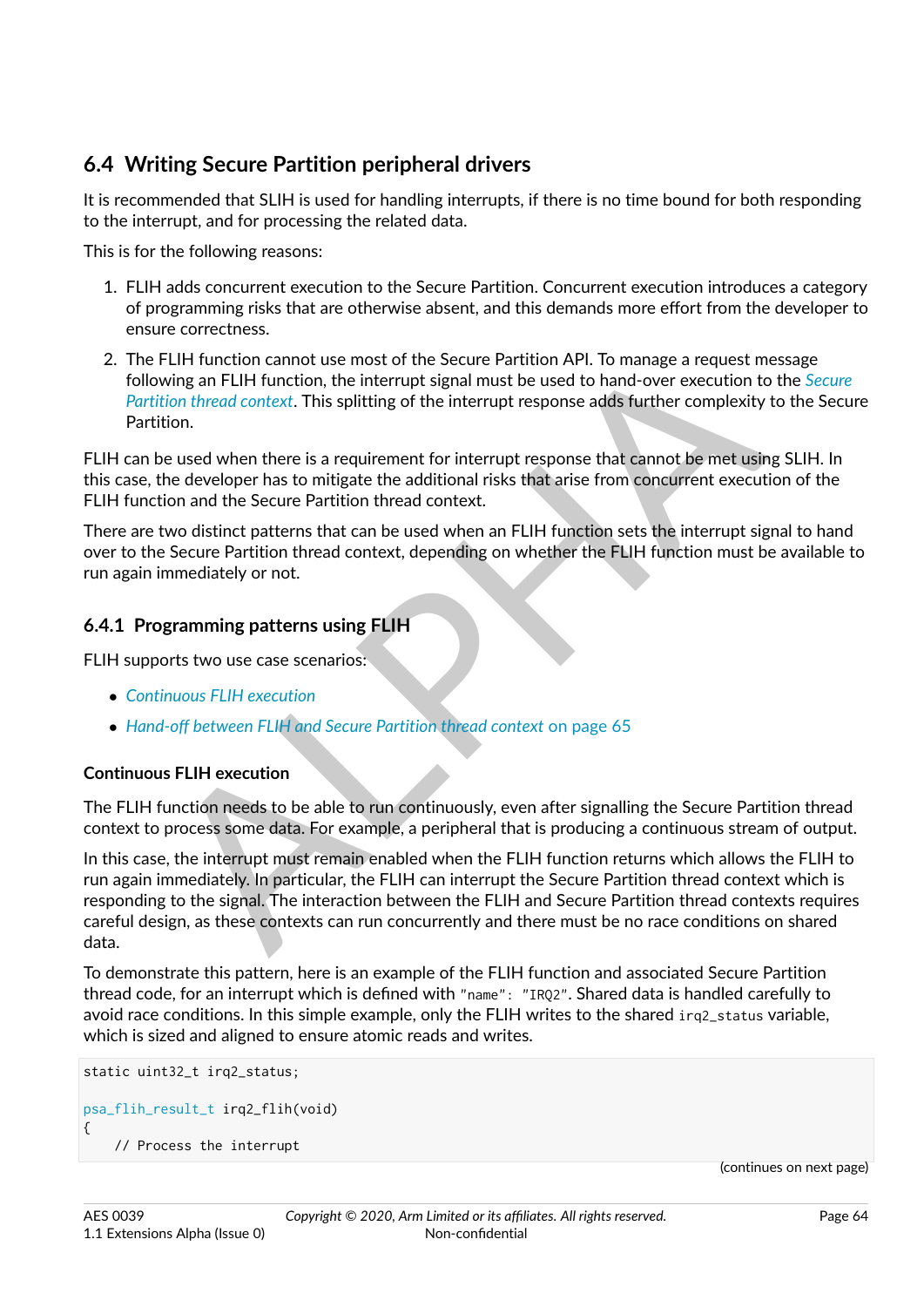```
// and update the status value
irq2_status = \dots;return PSA_FLIH_SIGNAL;
```
}

...

The Secure Partition thread context responds to the signal and can report the current counter value:

```
L.t s = psa.,wait(PSA_WAIT_ANY, PSA_BLOCK);<br>
02_SIGNAL)<br>
segt. signal before reading the shared data to avoid<br>
sising a status update<br>
signal (IRN2_SIGNAL);<br>
d the FLIH result data<br>
denter Fault data<br>
denter Fault data<br>
fo
psa_signal_t s = psa_wait(PSA_WAIT_ANY, PSA_BLOCK);
if (s & IRQ2_SIGNAL)
{
     // Reset the signal before reading the shared data to avoid
      // missing a status update
      psa_reset_signal(IRQ2_SIGNAL);
      // Read the FLIH result data
     handle_status_change(irq2_status);
}
...
```
In this pattern, the signal is reset before the shared data is processed. This prevents the following race condition:

- 1. The FLIH runs, updates the shared data, and sets the signal.
- 2. The Secure Partition thread context detects the signal, and reads the shared data.
- 3. The FLIH interrupts the thread context, updates the shared data, and sets the signal.
- 4. The thread context resumes, and resets the signal.

At this point, the signal is clear, but the last update of the shared data #3 by the FLIH function has not been read by the Secure Partition thread context because the signal was cleared at #4.

## <span id="page-65-0"></span>**Hand-off between FLIH and Secure Partition thread context**

A low latency interrupt response is not required once the Secure Partition thread context has been signalled. For example, at the end of a sequence of write operations to a peripheral.

In this case, the interrupt can be disabled, either at source or using the Secure Partition API, at the end of the FLIH function. This allows the Secure Partition thread context to process the result of the FLIH function without being interrupted by the FLIH, avoiding data races. The Secure Partition thread context must enable the interrupt again to allow the FLIH function to run again.

To demonstrate this pattern, here is an example of the FLIH function and associated Secure Partition thread code, for an interrupt which is defined with "name": "IRQ1". The FLIH function should end by disabling the interrupt and signalling the Secure Partition:

```
static uint32_t irq1_status;
psa_flih_result_t irq1_flih(void)
{
```
(continues on next page)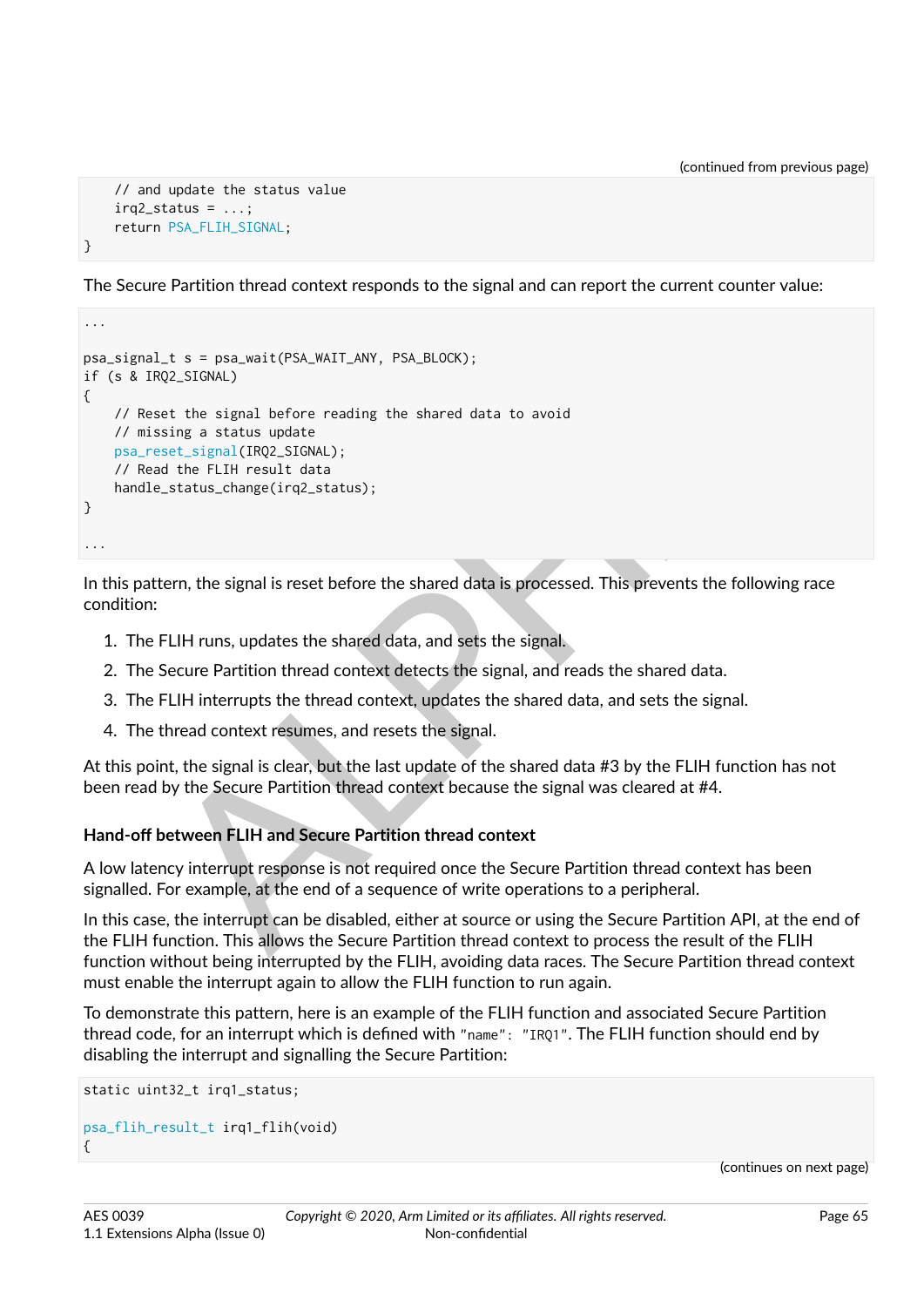(continued from previous page)

```
// Process the interrupt
    // and write the result to Secure Partition memory
   irq1_status = \dots;psa_irq_disable(IRQ1_SIGNAL);
    return PSA_FLIH_SIGNAL;
}
```
The Secure Partition thread context responds to the signal and re-enables the interrupt if required:

```
Lt s = psa_wait(PSA_WAIT_ANY, PSA_BLOCK);<br>ROL_5IGNAL)<br>and the FLIH result data.<br>s_status_chang(irq1_status);<br>ast_status_chang(irq1_status);<br>consider (IRQ1_SIGNAL);<br>for-q_chable(IRQ1_SIGNAL);<br>term, the signal must be reset 
...
psa_signal_t s = psa_wait(PSA_WAIT_ANY, PSA_BLOCK);
if (s & IRQ1_SIGNAL)
{
     // Read the FLIH result data.
     // There is no race condition as the interrupt is disabled
     handle_status_change(irq1_status);
     // Reset signal before enabling the interrupt
     psa_reset_signal(IRQ1_SIGNAL);
     psa_irq_enable(IRQ1_SIGNAL);
}
...
```
In this pattern, the signal must be reset before the interrupt is re-enabled, but there is no race condition on access to the shared data because the FLIH function cannot run again while the interrupt is disabled.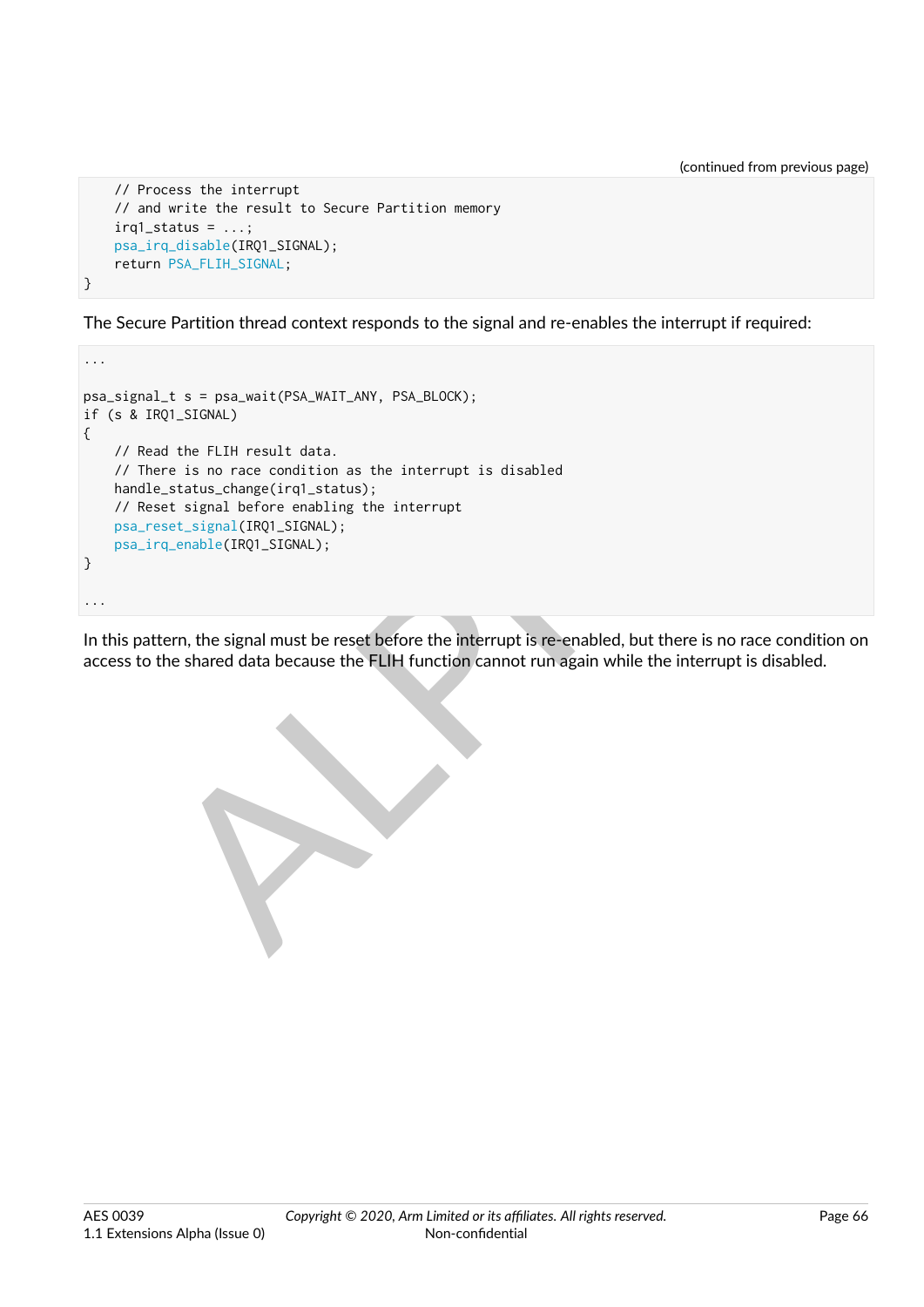# **7 Miscellaneous changes**

The following additional relaxations and clarifications are made for version 1.1:

- ∙ *[RoT Service terminology and requirements](#page-67-0)*
- ∙ *[Availability of the PSA Lifecycle API in NSPE](#page-70-0)* [on page](#page-70-0) [70](#page-70-0)
- ∙ *Relaxation of memory access rules for Constant data* on page 70
- ∙ *Replace the term 'reverse handle' with 'rhandle'* on page 71
- ∙ *Symbolic definition of Secure Partition resources* on page 72

# <span id="page-67-0"></span>**7.1 RoT Service terminology and requirements**

watiny of memory access rules for Constant data on page 70<br>wation of memory access rules for Constant data on page 70<br>ace the term reverse handle' with 'rhandle' on page 71<br>Boblic definition of Secure [P](#page-10-2)artition resources o In *Arm® Platform Security Architecture Firmware Framework* [FF-M] version 1.0, the term *[Root of Trust](#page-11-2) [Service](#page-11-2)* (RoT Service) is not consistently used to mean precisely the same thing. This leads to some confusion within the specification, in particular, there are conflicting statements about the requirements for the deployment and isolation of *PSA RoT Service*s.

The following changes are made for version 1.1:

- ∙ Distinct terminology introduced and used for the different meanings of 'RoT Service'.
- ∙ Resolve the inconsistent description of PSA RoT Services.
- ∙ Provide clear rules for the deployment and isolation of PSA RoT Services and the use of Secure Partitions within the PSA Root of Trust.

# **7.1.1 The meaning of 'Root of Trust Service'**

When 'Root of Trust Service' is used in version 1.0 text it could mean one of the following:

- 1. The general concept of a security service within a Root of Trust. This is the concept described in *Root of Trust Definitions and Requirements* [GP-ROT] as a *Root of Trust Security Service*.
- 2. A security service within the *PSA Root of Trust* or *Application Root of Trust*, as defined in FF-M.
- 3. A *[PSA RoT Service](#page-10-2)* or *Application RoT Service*, which is implemented within a Secure Partition using the APIs defined in FF-M.

## **Changes to the specification**

- ∙ Definition 1 is infrequently used. In version 1.1, any use of 'RoT Service' with this intended meaning will be referenced to its definition in [\[GP-ROT\].](#page-8-4)
- ∙ Definition 3 is a subset of definition 2. For example, PSA RoT Services that are implemented directly within the *[Secure Partition Manager](#page-11-3)* (SPM) would match definition 2, but not definition 3.

In version 1.1, the term 'RoT Service' is used for definition 2, and the term *[Secure Partition RoT Service](#page-12-1)* is introduced for definition 3. The term 'RoT Service' can be used for definition 3 if the context is clearly related to a Secure Partition RoT Service.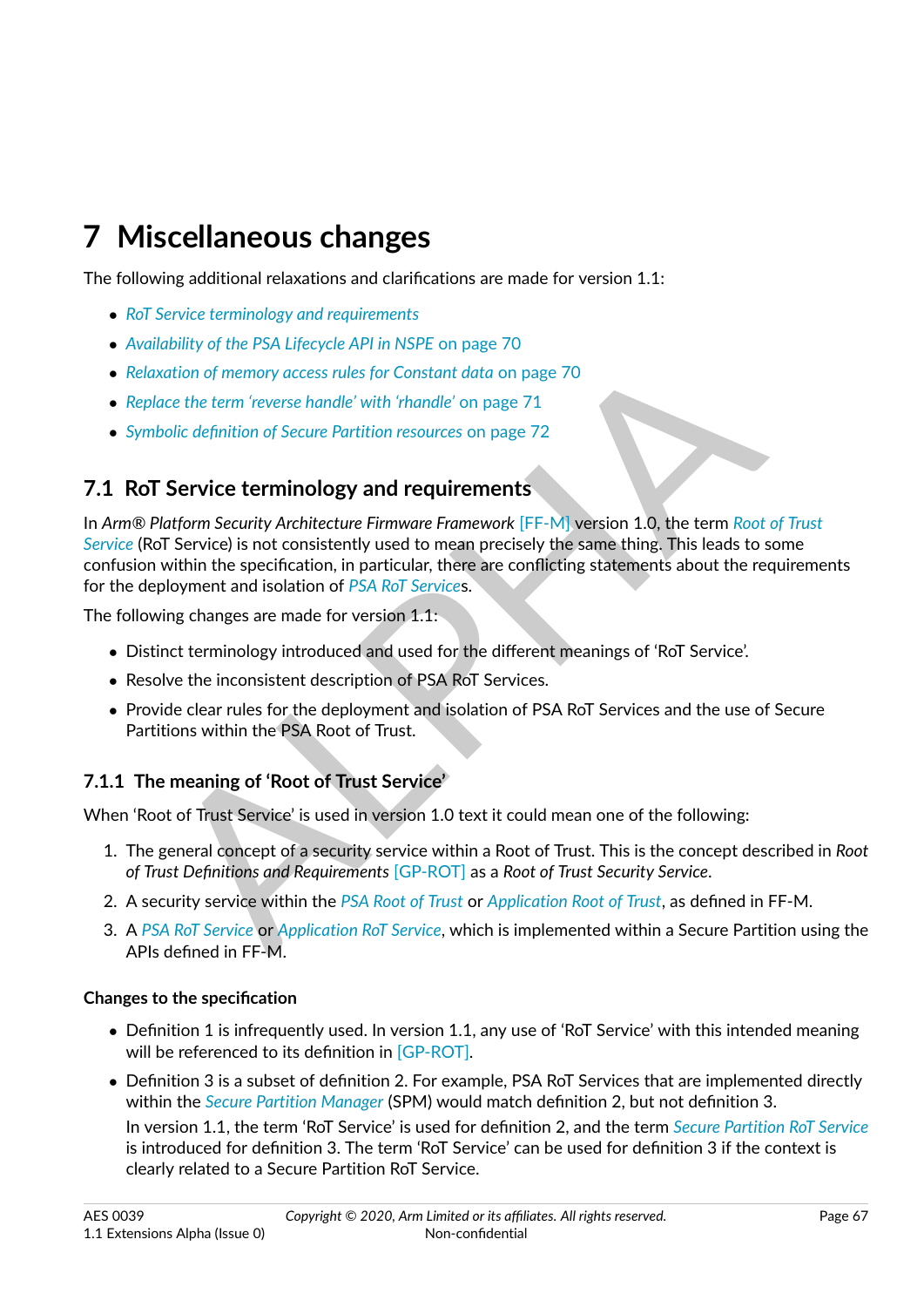# **7.1.2 PSA RoT Services and Secure Partitions**

The purpose of FF-M is to provide a common programming and runtime model for writing isolated security services, which can be deployed into different implementations of the framework, on different types of underlying system architecture. This programming model is provided in FF-M in the definition of Secure Partitions and the APIs for communication between a client and a Secure Partition RoT Service.

The Secure Partition programming model is essential for RoT Services that are not provided by the implementation of the framework. When an RoT Service is provided by the framework implementation, there is more flexibility in how it is deployed. For example:

- ∙ A PSA RoT Service, such as *PSA Cryptography API* [PSA-CRYPT], is defined as a C programming API. Although the service implementation must be protected within the PSA Root of Trust, the service is not required to be implemented within a Secure Partition using the FF-M framework APIs. This is illustrated in Figure 4 of [FF-M] §3, where the PSA RoT Services are shown within the PSA Root of Trust, with an IMPLEMENTATION DEFINED interface to the SPM.
- S[A](#page-8-2) RoT Service, such as PSA Cryptography API [PSA-CRYPT], is defined as a C programmin<br>ough the service implementation must be protected within the PSA Root of Trust, the ser<br>required to be implemented within a Secure Part ∙ A PSA RoT Service does not need to be isolated from the SPM, which is required for Application RoT Services at isolation level 2 or 3. Application RoT Services must be deployed in a Secure Partition. Isolation level 3, defined in [FF-M] §3.1.3, places the PSA RoT Services within the same PSA Root of Trust protection domain as the SPM. Secure Partitions within the Application Root of Trust must be protected from each other and isolated from the SPM.

A framework is still permitted to use the Secure Partition model and interfaces for PSA RoT Services, where this is advantageous for the implementation. In this case, the implementation retains the following flexibility for these PSA RoT Secure Partitions:

- ∙ The framework is permitted to restrict the communication models to a subset of those available for Application RoT Secure Partitions.
- ∙ The framework is not required to isolate a PSA RoT Secure Partition from the SPM by using a Secure Partition protection domain.

## **Changes to the specification**

## **Clarifying the scope of the isolation architecture**

In §2.1, the following paragraph:

Each Secure Partition is a single thread of execution and is the smallest unit of isolation. If the strongest isolation level is implemented, every Secure Partition is isolated from every other Secure Partition.

This is modified to the following:

Each Secure Partition is a single thread of execution and is the smallest unit of isolation defined by this specification. If the strongest isolation level is implemented, every Secure Partition is isolated from every other Secure Partition.

Additional text will be added to §2.3 to describe the flexibility for frameworks to implement isolation within the protection domains defined by FF-M. This matches with the recommendation to use isolation within the NSPE to provide increased robustness and resilience.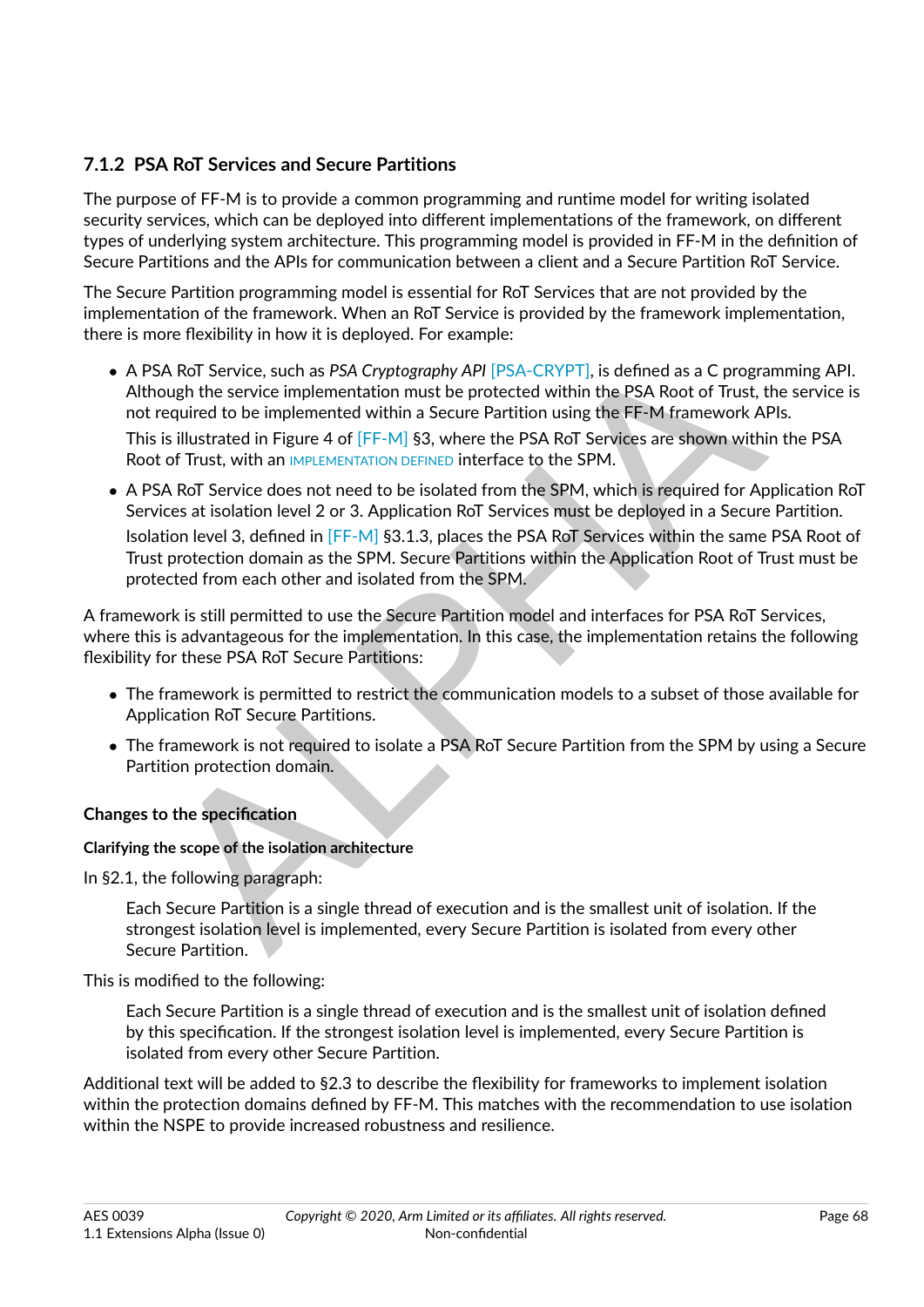## **Clarifying the RoT Service definition**

In §2.4, the following text describes the deployment of RoT Services:

PSA RoT Services that permit access from the NSPE, and all Application RoT Services, must be implemented in a Secure Partition. These services must be accessed using the PSA Secure IPC framework that is defined in this specification. This provides a consistent and portable mechanism for implementing and accessing the service from both Secure Partitions and from the NSPE.

PSA RoT Services that are only available to the SPE can either be implemented using the IPC framework as already described, or in an implementation defined manner within the SPM and PSA Root of Trust.

This is replaced with the following text:

Application RoT Services must be implemented in a Secure Partition within the Application Root of Trust.

The framework is permitted to implement PSA RoT Services either within a Secure Partition, or in an IMPLEMENTATION DEFINED way. At Isolation level 2 or 3, the PSA RoT Services must be implemented within the PSA Root of Trust protection domain.

Revork as already described, or in an implementation defined manner within the SPM and<br>Root of Trust.<br>However, all addicated with the following text:<br>lication RoT Services must be implemented in a Secure Partition within t An RoT Service implemented within a Secure Partition must be accessed using the FF-M communication API that is defined in this specification. This provides a consistent and portable mechanism for implementing and accessing the service from both Secure Partitions and from the NSPE.

PSA RoT Services that are only available to the SPE can either be implemented using the IPC framework as already described, or in an IMPLEMENTATION DEFINED manner within the SPM and PSA Root of Trust.

#### **Clarifying the protection domains definition**

In §3.1.3, in the definition of *Isolation level 3*, references to 'Secure Partition' are replaced by 'Application RoT Secure Partition'.

This clarifies that the Secure Partition protection domains at isolation level 3 do not include Secure Partitions that the framework can optionally use within the PSA Root of Trust.

## **Relaxation of the Secure Partition** type **attribute**

The type attribute in the Secure Partition manifest is relaxed. Support for the "PSA-ROT" value is optional in version 1.1.

If the implementation does not support Secure Partitions within the PSA Root of Trust, then the following rules apply:

- ∙ PSA RoT Services are integrated into the PSA Root of Trust in an IMPLEMENTATION DEFINED manner.
- ∙ The implementation reports an error if a Secure Partition manifest specifies type: "PSA-ROT". The type attribute is still required in manifests for a Secure Partitions in the Application Root of Trust.

If the implementation permits Secure Partitions within the PSA Root of Trust, then the following rules apply:

∙ PSA RoT Services can be integrated into the PSA Root of Trust using a combination of Secure Partitions and IMPLEMENTATION DEFINED mechanisms.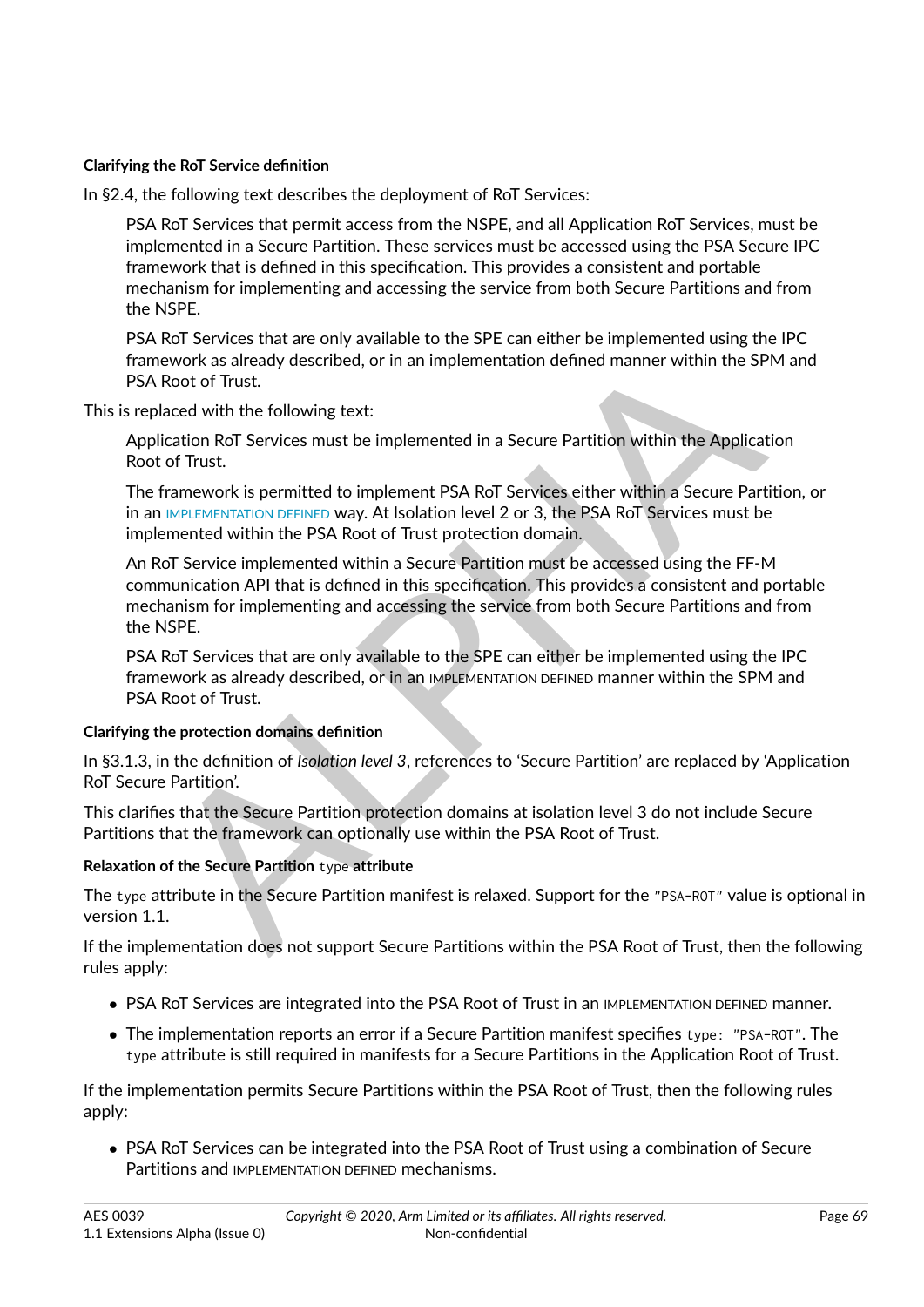- ∙ PSA RoT Services that are deployed in a Secure Partition must use the FF-M communication framework.
- ∙ For Secure Partitions in the PSA Root of Trust, the implementation is permitted to support a different set of communication models than for Secure Partitions in the Application Root of Trust. For example, the framework might require the use of the SFN model for a PSA RoT Secure Partition, but support both models for an Application RoT Secure Partition.

# <span id="page-70-0"></span>**7.2 Availability of the PSA Lifecycle API in NSPE**

In [\[FF-M\]](#page-8-0) version 1.0, Table 15 in §4 *Programming API* specifies the availability of the APIs defined in that specification and by the PSA RoT Service API specifications.

In version 1.0, the RoT Lifecycle API is only available to callers in the SPE.

For version 1.1, this API is also available to the NSPE.

This information provided by this API is not difficult to provide to the NSPE, and disclosing the information does not pose a security risk.

# <span id="page-70-1"></span>**7.3 Relaxation of memory access rules for Constant data**

The memory access rules in [FF-M] version 1.0, §3.1.2 prohibit an implementation from making *Constant data* executable. From rule **I1** in Table 3:

|                                                                                        | version 1.0, Table 15 in §4 Programming API specifies the availability of the APIs defined in that<br>on and by the PSA RoT Service API specifications.              |
|----------------------------------------------------------------------------------------|----------------------------------------------------------------------------------------------------------------------------------------------------------------------|
|                                                                                        | 1.0, the RoT Lifecycle API is only available to callers in the SPE.                                                                                                  |
| n 1.1, this API is also available to the NSPE.                                         |                                                                                                                                                                      |
| oose a security risk.                                                                  | mation provided by this API is not difficult to provide to the NSPE, and disclosing the information                                                                  |
|                                                                                        | axation of memory access rules for Constant data                                                                                                                     |
| utable. From rule $\bm{\mathsf{11}}$ in Table 3:                                       | ory access rules in $[FF-M]$ version 1.0, §3.1.2 prohibit an implementation from making Constant                                                                     |
|                                                                                        | Table 7 Excerpt from Permitted access methods for memory assets in version 1.0                                                                                       |
| <b>ID Access rule</b>                                                                  | <b>Rationale</b>                                                                                                                                                     |
| 11 Only Code is<br>executable                                                          | Preventing execution of writable data mitigates the primary<br>buffer-overrun attack vector.                                                                         |
|                                                                                        | Preventing execution of read-only data reduces the attack surface<br>available for Return-Oriented Programming (ROP) and Jump-Oriented<br>Programming (JOP) attacks. |
|                                                                                        |                                                                                                                                                                      |
| domains, such as the optional rule I4 or I6 from §3.1.5. These implementations require | Illenging for systems that implement higher levels of isolation, and increased isolation between                                                                     |

This is challenging for systems that implement higher levels of isolation, and increased isolation between protection domains, such as the optional rule **I4** or **I6** from §3.1.5. These implementations require significantly more resources in the memory protection hardware for an increased number of different asset memory regions that require different access permissions.

However, isolation rules like **I4** and **I6** significantly reduce or eliminate the visibility of *Constant data* assets across protection domains. This provides a significant mitigation against using the data for ROP or JOP attacks, by reducing the availability of suitable executable gadgets for the attack. As a consequence, the prohibition on allowing execute access to *Constant data* adds only a small additional mitigation for systems that implement stronger isolation rules.

For version 1.1:

∙ Isolation rule **I1** is relaxed to only cover execution of *Private Data*.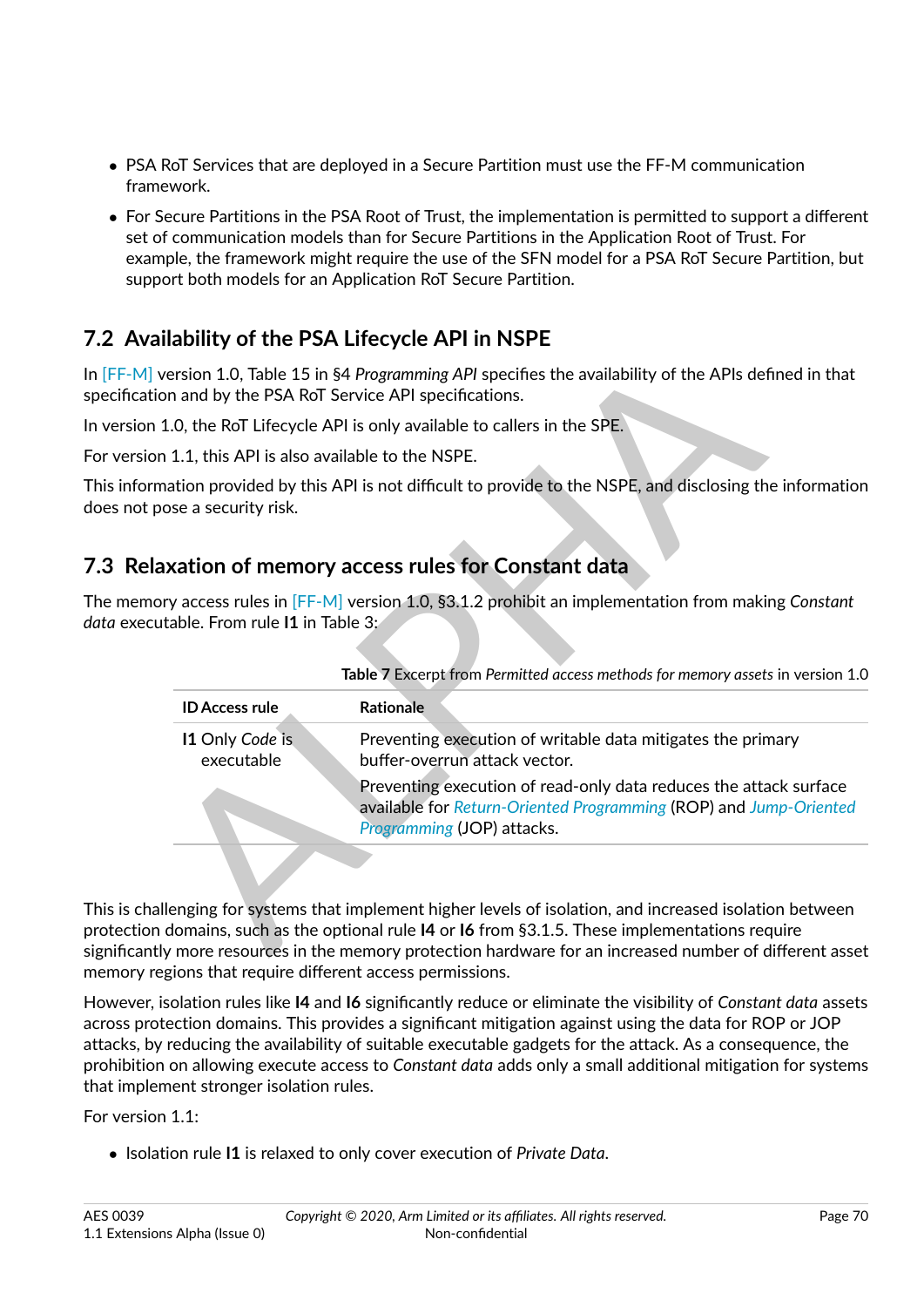∙ A new, optional isolation rule **I7** is introduced to cover execution of *Constant data*.

# **7.3.1 Changes to the specification**

Rule **I1** in Table 3 is changed to the following:

| Preventing execution of writable data mitigates the primary buffer-overrun |
|----------------------------------------------------------------------------|
|                                                                            |

| Table 9 Updated Summary of asset access rules in version 1.1 |             |                                           |              |  |  |  |  |
|--------------------------------------------------------------|-------------|-------------------------------------------|--------------|--|--|--|--|
|                                                              | Asset class |                                           |              |  |  |  |  |
| <b>Access method</b>                                         | Code        | <b>Constant data</b>                      | Private data |  |  |  |  |
| Read                                                         | Yes         | Yes                                       | Yes          |  |  |  |  |
| Write                                                        | No          | No                                        | Yes          |  |  |  |  |
| Execute                                                      | Yes         | <b>IMPLEMENTATION DEFINED<sup>a</sup></b> | N٥           |  |  |  |  |
|                                                              |             |                                           |              |  |  |  |  |

| 11 Private data is not<br>executable    | Preventing execution of writable data mitigates the primary buffer-overrun<br>attack vector.                                                                                                 |                                                                                                                                                                                                                                         |                                                                                                                                                    |              |  |  |
|-----------------------------------------|----------------------------------------------------------------------------------------------------------------------------------------------------------------------------------------------|-----------------------------------------------------------------------------------------------------------------------------------------------------------------------------------------------------------------------------------------|----------------------------------------------------------------------------------------------------------------------------------------------------|--------------|--|--|
|                                         | The summary table that follows Table 3 is also updated:                                                                                                                                      |                                                                                                                                                                                                                                         |                                                                                                                                                    |              |  |  |
|                                         |                                                                                                                                                                                              |                                                                                                                                                                                                                                         | Table 9 Updated Summary of asset access rules in version 1.1                                                                                       |              |  |  |
|                                         |                                                                                                                                                                                              | <b>Asset class</b>                                                                                                                                                                                                                      |                                                                                                                                                    |              |  |  |
|                                         | <b>Access method</b>                                                                                                                                                                         | Code                                                                                                                                                                                                                                    | <b>Constant data</b>                                                                                                                               | Private data |  |  |
|                                         | Read                                                                                                                                                                                         | Yes                                                                                                                                                                                                                                     | Yes                                                                                                                                                | Yes          |  |  |
|                                         | Write                                                                                                                                                                                        | No                                                                                                                                                                                                                                      | No                                                                                                                                                 | Yes          |  |  |
|                                         | <b>Execute</b>                                                                                                                                                                               | Yes                                                                                                                                                                                                                                     | IMPLEMENTATION DEFINED <sup>a</sup>                                                                                                                | <b>No</b>    |  |  |
| Rule I7 is added to Table 5 as follows: |                                                                                                                                                                                              |                                                                                                                                                                                                                                         | Table 10 Addition to Optional isolation rules in version 1.1                                                                                       |              |  |  |
| <b>ID Optional isolation rule</b>       | <b>Rationale</b>                                                                                                                                                                             |                                                                                                                                                                                                                                         |                                                                                                                                                    |              |  |  |
| 17 Constant data is not<br>executable   | (JOP) attacks.                                                                                                                                                                               |                                                                                                                                                                                                                                         | Preventing execution of read-only data reduces the attack surface available<br>for Return-Oriented Programming (ROP) and Jump-Oriented Programming |              |  |  |
|                                         | This rule is recommended for an implementation that has a lower level of<br>isolation. In particular, for systems where the Code and Constant data are<br>visible to all protection domains. |                                                                                                                                                                                                                                         |                                                                                                                                                    |              |  |  |
|                                         |                                                                                                                                                                                              | This rule provides less benefit in an implementation that already restricts<br>the visibility of Constant data between protection domains. For example,<br>rule I4 or I6 already provide most of the mitigation that is provided by I7. |                                                                                                                                                    |              |  |  |

# <span id="page-71-0"></span>**7.4 Replace the term 'reverse handle' with 'rhandle'**

In version 1.1, the new terms *[stateless handle](#page-12-4)* and *[connection handle](#page-9-7)* specify handles for different types of RoT Service. The existing term *null handle* also defines a specific value of the same psa\_handle\_t type.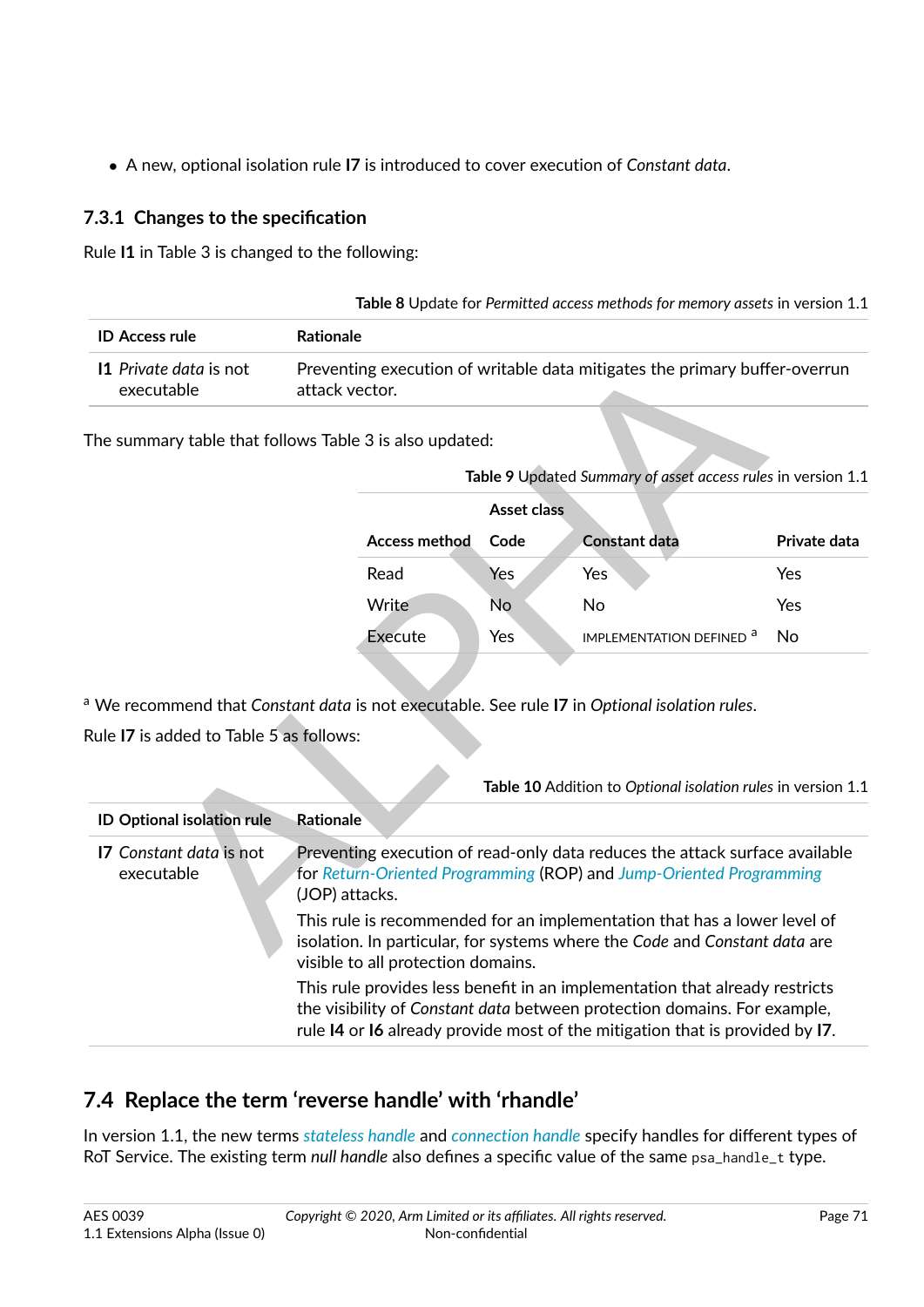However, the version 1.0 term 'reverse handle' is not an RoT Service handle or a message handle. This similarity in naming is misleading, and the *[rhandle](#page-11-0)* feature does not require the value to be treated like a handle.

In this document, and in future FF-M specifications, the 'reverse handle' functionality will be referred to as the *[rhandle](#page-11-0)* feature.

# **7.5 Symbolic definition of Secure Partition resources**

## **7.5.1 stack\_size (attribute)**

This existing attribute has an extended definition for  $v1.1$ .

The value of stack\_size must indicate the stack memory usage of the Secure Partition.

If the value of the stack\_size attribute is a decimal or hexadecimal value, this is used as the stack requirement in bytes.

In version 1.0, no other type of value is permitted.

In version 1.1, a non-numerical value is resolved in in IMPLEMENTATION DEFINED manner. This permits an implementation to support the use of symbolic constants that reference an external definition.

#### **Implementation note:**

The implementation of the framework is not required to provide dedicated stack in situations where the isolation rules do not require this.

ng attribute has an extended definition for v1.1.<br>
of stack, size must indicate the stack memory usage of the Secure Partition.<br>
of stack, size must indicate the stack memory usage of the Secure Partition.<br>
1.0, no other t For example, in a system providing isolation level 1, the framework can use a single execution stack for all Secure Partitions that are using the *SFN model*. This stack would have to be large enough for the deepest chain of calls between these Secure Partitions.

## **7.5.2 heap\_size (attribute)**

This existing attribute has an extended definition for v1.1.

The value of heap\_size must indicate the heap memory usage of the Secure Partition.

If the value of the heap\_size attribute is a decimal or hexadecimal value, this is used as the heap requirement in bytes.

In version 1.0, no other type of value is permitted.

In version 1.1, a non-numerical value is resolved in in [IMPLEMENTATION DEFINED](#page-9-0) manner. This permits an implementation to support the use of symbolic constants that reference an external definition.

#### **Implementation note:**

The implementation of the framework is not required to provide dedicated heap resources in situations where the isolation rules do not require this.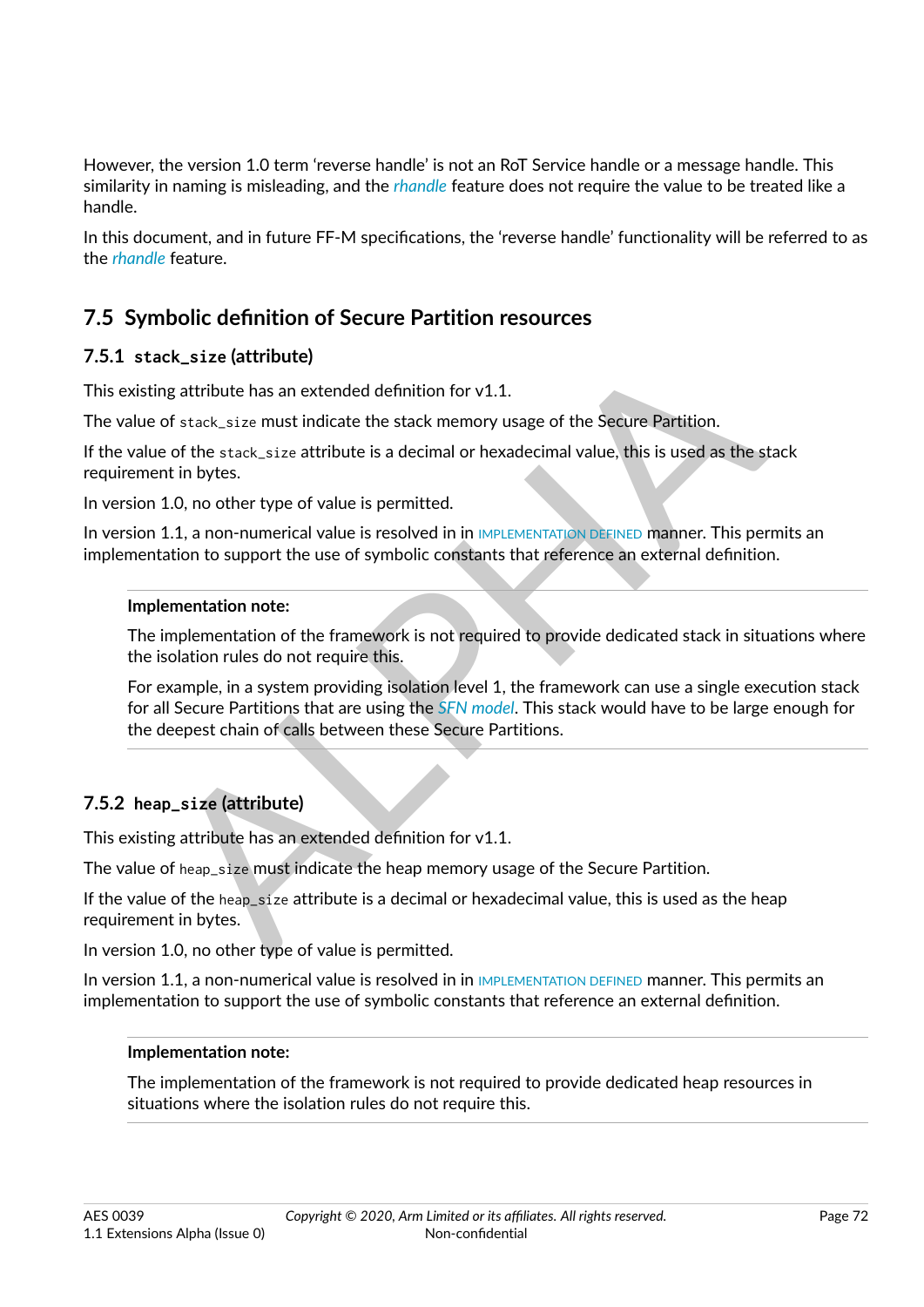# **Appendix A: Summary of manifest attributes**

This appendix is a summary of objects and attributes used in the Secure Partition manifest file. The Secure Partition manifest file is a JSON file consisting of a single [Secure Partition](#page-73-0) object.

## **A.1 Secure Partition object**

## **A.1.1 Required attributes**

<span id="page-73-0"></span>

| <b>Type</b><br>psa_framework_version enum: 1.0 or 1.1 | Description<br>Version of the Firmware Framework for M specification<br>this manifest conforms to.                          |
|-------------------------------------------------------|-----------------------------------------------------------------------------------------------------------------------------|
|                                                       |                                                                                                                             |
|                                                       |                                                                                                                             |
| string: c_macro                                       | Alphanumeric C macro for referring to a partition.                                                                          |
| enum:<br>"APPLICATION-ROT" or<br>"PSA-ROT"            | Whether the partition is unprivileged or part of the<br>trusted computing base.<br>v1.1: support for "PSA-ROT" is optional. |
| enum: "LOW",<br>"NORMAL", Or "HIGH"                   | Partition task priority.                                                                                                    |
| enum: "IPC" or "SFN"                                  | The communication model that this Secure Partition<br>uses.<br>New in $v1.1$ .                                              |
| string: c_symbol                                      | C symbol name of an IPC model partition's entry point.                                                                      |
|                                                       | $v1.0$ : required<br>v1.1: required for IPC model.                                                                          |
| integer or string                                     | Secure Partition thread context's stack size.                                                                               |
|                                                       | $v1.0$ : integer or hex_string<br>$v1.1$ : integer, hex_string, or symbolic string                                          |
|                                                       |                                                                                                                             |

## **A.1.2 Optional attributes**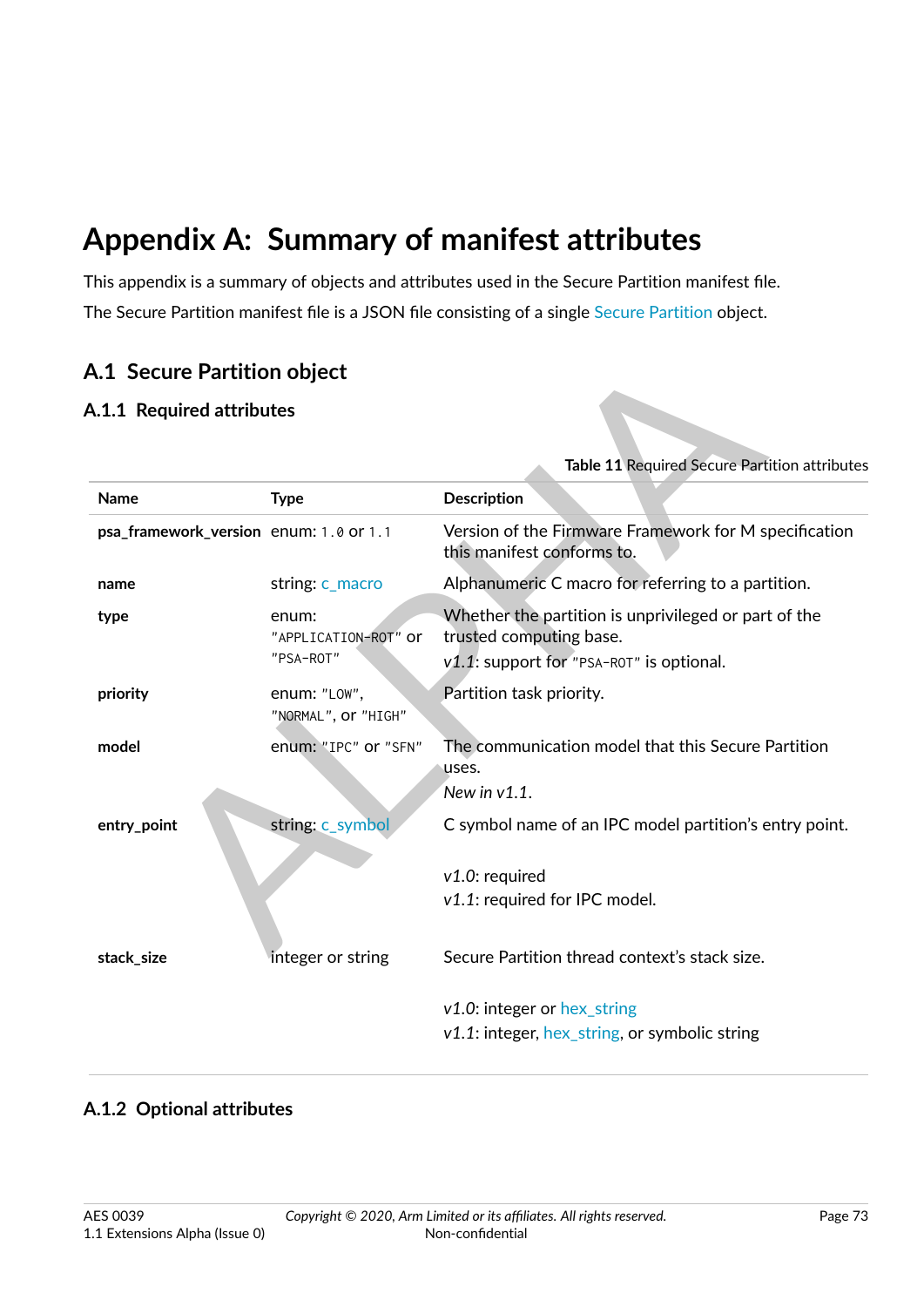#### **Table 12** Optional Secure Partition attributes

| <b>Name</b>                                                                                                                                                          | <b>Type</b>                                                              | <b>Description</b>                                                                                                    | <b>Default</b> |
|----------------------------------------------------------------------------------------------------------------------------------------------------------------------|--------------------------------------------------------------------------|-----------------------------------------------------------------------------------------------------------------------|----------------|
| description                                                                                                                                                          | string                                                                   | Human readable description.                                                                                           | null           |
| entry_init                                                                                                                                                           | string: c_symbol                                                         | C symbol name of an SFN model partition's<br>optional initialization function.<br>New in v1.1: optional for SFN model | null           |
| heap_size                                                                                                                                                            | integer or string                                                        | Secure Partition's heap size.                                                                                         | 0              |
|                                                                                                                                                                      |                                                                          | $v1.0$ : integer or hex string<br>v1.1: integer, hex_string, or symbolic string                                       |                |
| mmio_regions                                                                                                                                                         | array of Named<br><b>Region and</b><br><b>Numbered Region</b><br>objects | List of Memory-Mapped IO region objects<br>which the partition has access to.                                         | null           |
| services                                                                                                                                                             | array of Service<br>objects                                              | List of RoT Service objects which the<br>partition implements.                                                        | null           |
| irgs                                                                                                                                                                 | array of IRQ objects                                                     | List of IRQ objects which the partition<br>implements.                                                                | null           |
| dependencies                                                                                                                                                         | array of string                                                          | List of RoT Service names which the<br>partition code depends on and is permitted<br>to access.                       | null           |
| A.1.3 Example                                                                                                                                                        |                                                                          |                                                                                                                       |                |
|                                                                                                                                                                      |                                                                          | This is an example Secure Partition object for a SFN model Secure Partition:                                          |                |
| "description": "My Secure Partition",<br>"psa_framework_version": 1.1,<br>"name": "MY_SP",<br>"type": "APPLICATION-ROT",<br>"priority": "NORMAL",<br>"model": "SFN", |                                                                          |                                                                                                                       |                |

## **A.1.3 Example**

```
{
    "description": "My Secure Partition",
    "psa_framework_version": 1.1,
    "name": "MY_SP",
    "type": "APPLICATION-ROT",
    "priority": "NORMAL",
    "model": "SFN",
    "entry_init": "my_sp_init",
    "stack_size": "0x800",
    "services": [
        {
            "description": "My example stateless RoT Service",
            "name": "MY_ROT_SERVICE",
            "sid": "0x00022001",
            "version": 2,
            "version_policy": "RELAXED",
            "non_secure_clients": true,
            "connection_based": false,
```
(continues on next page)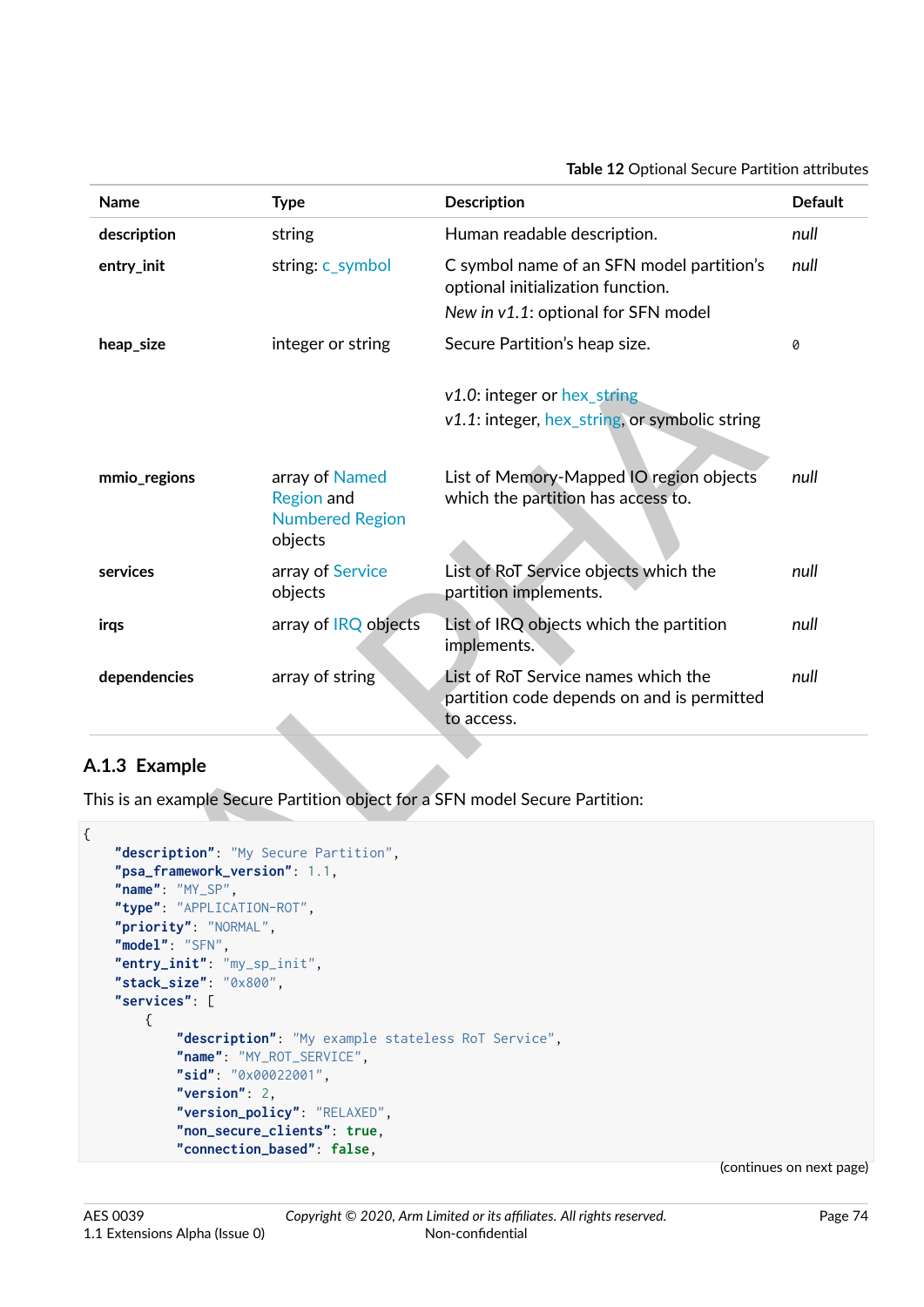```
"stateless_handle": "auto",
            "mm_iovec": "disable"
       },
        {
            "description": "My second RoT Service",
            "name": "MY_OTHER_ROT_SERVICE",
            "sid": "0x00022002",
            "version": 1,
            "version_policy": "RELAXED",
            "non_secure_clients": true,
            "connection_based": true,
            "mm_iovec": "enable"
        }
    ],
    "dependencies": [
        "PSA_CRYPTO",
        "PSA_TRUSTED_STORAGE"
    ]
}
```
# <span id="page-75-0"></span>**A.2 Service object**

## **A.2.1 Required attributes**

| }<br>I,<br>"dependencies": [<br>"PSA_CRYPTO",<br>"PSA_TRUSTED_STORAGE"<br>1 | "non_secure_clients": true,<br>"connection_based": true,<br>"mm_iovec": "enable" |                                                                                                                                       |
|-----------------------------------------------------------------------------|----------------------------------------------------------------------------------|---------------------------------------------------------------------------------------------------------------------------------------|
| <b>A.2 Service object</b><br>A.2.1 Required attributes                      |                                                                                  |                                                                                                                                       |
|                                                                             |                                                                                  | Table 13 Required Service attributes                                                                                                  |
| <b>Name</b>                                                                 | <b>Type</b>                                                                      | <b>Description</b>                                                                                                                    |
| name                                                                        | string: c_macro                                                                  | RoT Service name.<br>This is used as a prefix for the RoT Service SID, signal,<br>version and SFN symbols.                            |
| sid                                                                         | integer or hex_string                                                            | The integer value of the RoT Service ID                                                                                               |
| non_secure_clients                                                          | boolean                                                                          | Indicate whether the RoT Service is exposed to<br>non-secure clients.                                                                 |
| connection_based                                                            | boolean                                                                          | Specify the type of service, use true to indicate a<br>connection-based RoT Service, or false to indicate a<br>stateless RoT Service. |

## **A.2.2 Optional attributes**

#### **Table 14** Optional Service attributes

| <b>Name</b> | Type   | <b>Description</b>          | <b>Default</b> |
|-------------|--------|-----------------------------|----------------|
| description | string | Human readable description. | null           |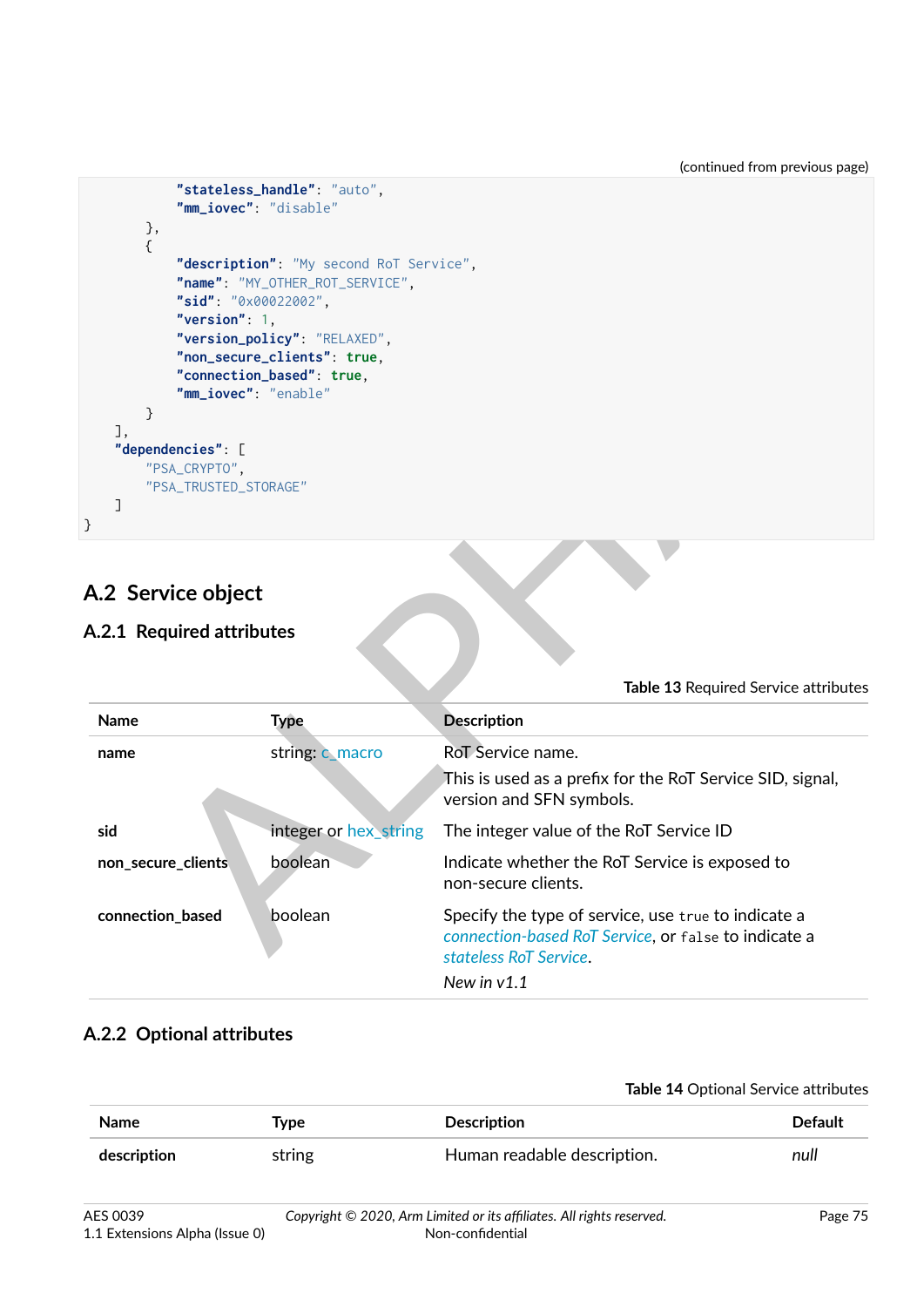**Table 14** (continued)

| <b>Name</b>                                                                                                                                                | <b>Type</b>                                        | Description                                                                                                                                                                                | <b>Default</b> |
|------------------------------------------------------------------------------------------------------------------------------------------------------------|----------------------------------------------------|--------------------------------------------------------------------------------------------------------------------------------------------------------------------------------------------|----------------|
| version                                                                                                                                                    | integer                                            | Version number of the RoT Service interface.                                                                                                                                               | $\mathbf{1}$   |
| version_policy                                                                                                                                             | enum: "STRICT" or<br>"RELAXED"                     | Version policy to apply on connections to<br>the RoT Service.                                                                                                                              | "STRICT"       |
| stateless_handle                                                                                                                                           | integer, hex_string<br>or "auto"                   | The index for the stateless handle in a<br>stateless RoT Service. The framework will<br>allocate the index if "auto" is specified.<br>New in v1.1: optional for a stateless RoT<br>Service | "auto"         |
| mm_iovec                                                                                                                                                   | enum: "enable" or<br>"disable"                     | Enable the MM-IOVEC functionality for this<br>RoT Service.                                                                                                                                 | "disable"      |
|                                                                                                                                                            |                                                    | New in $v1.1$                                                                                                                                                                              |                |
| A.2.3 Example<br>ſ<br>"name": "MY_ROT_SERVICE",<br>"sid": "0x00022001",<br>"version": $2$ ,<br>"version_policy": "RELAXED",<br>"non_secure_clients": true, | "description": "My example stateless RoT Service", |                                                                                                                                                                                            |                |
| "connection_based": false,<br>"stateless_handle": "auto",<br>"mm_iovec": "disable"                                                                         |                                                    |                                                                                                                                                                                            |                |
| A.3 Named Region object<br>A.3.1 Required attributes                                                                                                       |                                                    |                                                                                                                                                                                            |                |
|                                                                                                                                                            |                                                    | Table 15 Required Named Region attributes                                                                                                                                                  |                |
| <b>Names</b>                                                                                                                                               | <b>T.</b> .                                        | $D = -$                                                                                                                                                                                    |                |

## **A.2.3 Example**

```
{
    "description": "My example stateless RoT Service",
    "name": "MY_ROT_SERVICE",
    "sid": "0x00022001",
    "version": 2,
    "version_policy": "RELAXED",
    "non_secure_clients": true,
    "connection_based": false,
    "stateless_handle": "auto",
    "mm_iovec": "disable"
}
```
# <span id="page-76-0"></span>**A.3 Named Region object**

## **A.3.1 Required attributes**

|             | Table 15 Required Named Region attributes |                                                   |
|-------------|-------------------------------------------|---------------------------------------------------|
| <b>Name</b> | Tvpe                                      | <b>Description</b>                                |
| name        | string: c macro                           | Alphanumeric C macro for referring to the region. |
| permission  | enum: "READ-ONLY"<br>Or "READ-WRITE"      | Access permissions for the region.                |

#### **A.3.2 Example**

{

```
"name": "CRYPTOCELL_312",
```
(continues on next page)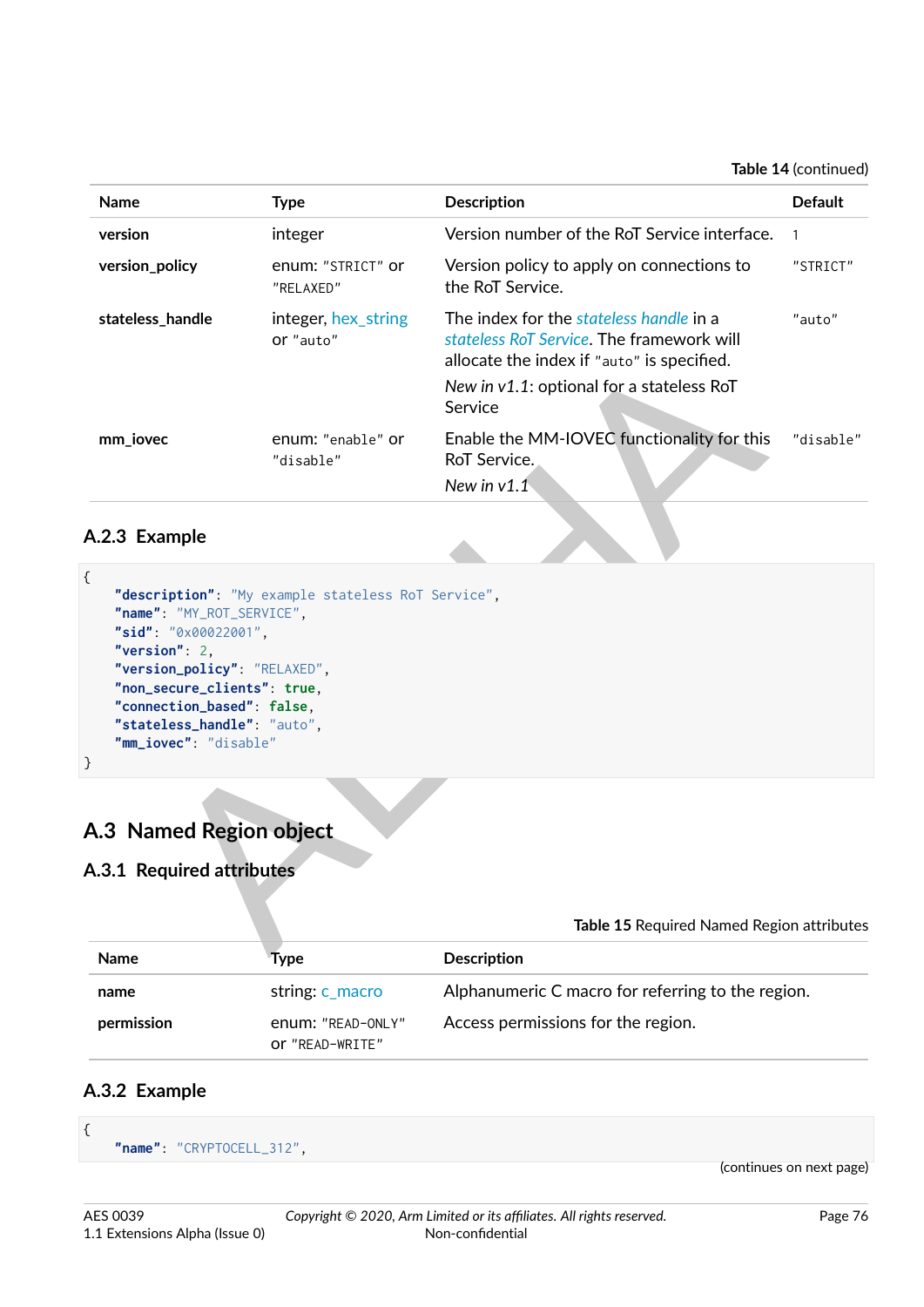**"permission"**: "READ-WRITE"

## <span id="page-77-0"></span>**A.4 Numbered Region object**

#### **A.4.1 Required attributes**

}

|                                                                                    |                                      | Table 16 Required Numbered Region attributes                                                                             |
|------------------------------------------------------------------------------------|--------------------------------------|--------------------------------------------------------------------------------------------------------------------------|
| <b>Name</b>                                                                        | <b>Type</b>                          | <b>Description</b>                                                                                                       |
| base                                                                               | string: hex_string                   | The base address of the region.                                                                                          |
| size                                                                               | string: hex_string                   | Size in bytes of the region.                                                                                             |
| permission                                                                         | enum: "READ-ONLY"<br>Or "READ-WRITE" | Access permissions for the region.                                                                                       |
| A.4.2 Example                                                                      |                                      |                                                                                                                          |
| €<br>"base": "0x20004000",<br>"size": "0x1000",<br>"permission": "READ-WRITE"<br>} |                                      |                                                                                                                          |
| A.5 IRQ object                                                                     |                                      |                                                                                                                          |
| A.5.1 Required attributes                                                          |                                      |                                                                                                                          |
|                                                                                    |                                      | Table 17 Required IRQ attributes                                                                                         |
| Name                                                                               | <b>Type</b>                          | Description                                                                                                              |
| source                                                                             | string                               | Interrupt line number or name for registering to ISR<br>table entry and enable/disable the specific IRQ once<br>rocojyod |

## **A.4.2 Example**

```
{
    "base": "0x20004000",
    "size": "0x1000",
    "permission": "READ-WRITE"
}
```
# <span id="page-77-1"></span>**A.5 IRQ object**

#### **A.5.1 Required attributes**

|             |                 | Table 17 Required IRQ attributes                                                                                          |
|-------------|-----------------|---------------------------------------------------------------------------------------------------------------------------|
| <b>Name</b> | Type            | <b>Description</b>                                                                                                        |
| source      | string          | Interrupt line number or name for registering to ISR<br>table entry and enable/disable the specific IRQ once<br>received. |
| signal      | string: c_macro | Alphanumeric C macro for referring to the IRQ's signal<br>value.                                                          |

*Not valid in v1.1*: replaced by irq.name attribute.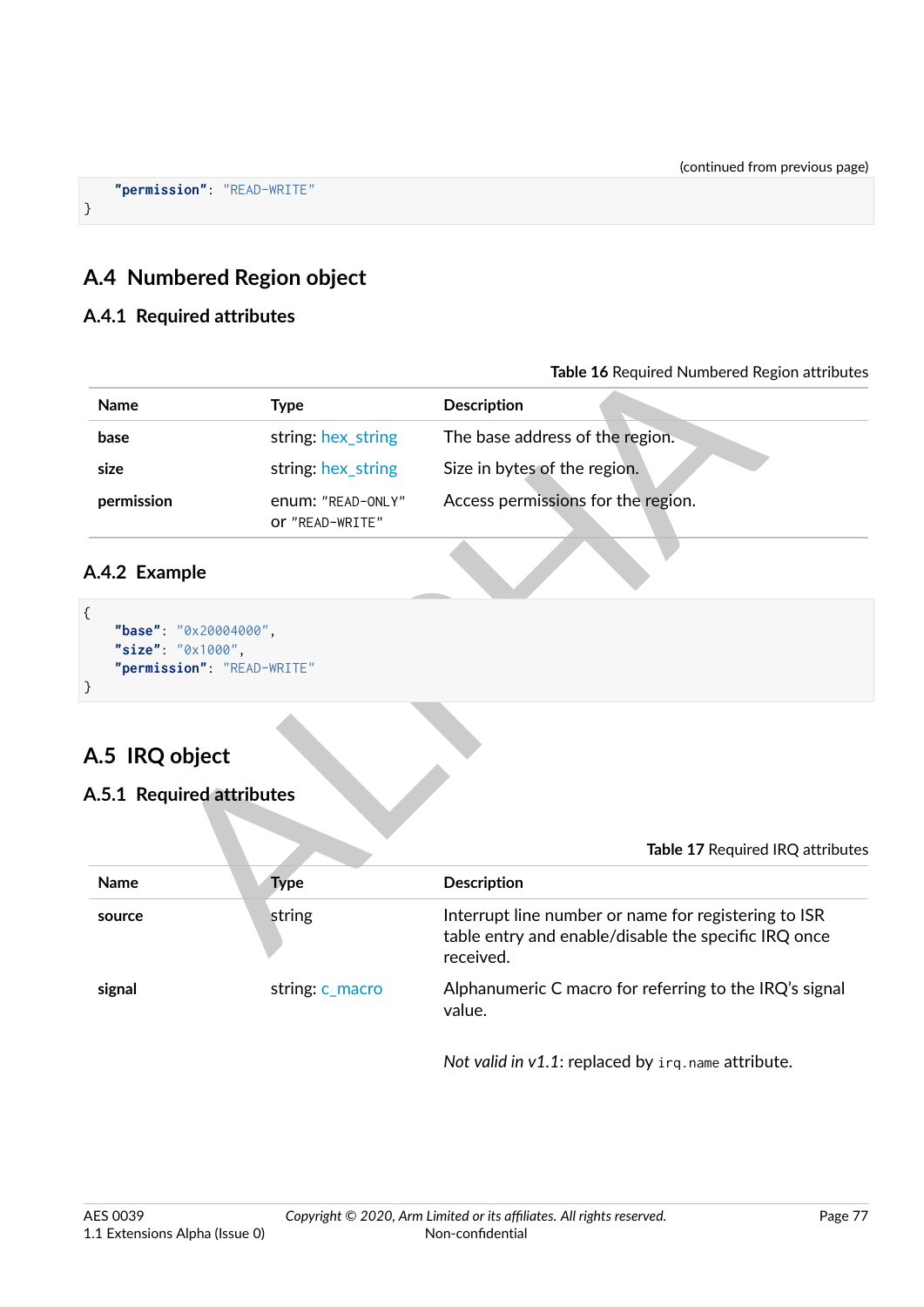| <b>Name</b> | <b>Type</b>               | <b>Description</b>                                                              |
|-------------|---------------------------|---------------------------------------------------------------------------------|
| name        | string: c_macro           | Interrupt name.                                                                 |
|             |                           | This is used as a prefix for the interrupt signal and FLIH<br>function symbols. |
|             |                           | New in $v1.1$ : this replaces the use of the $irq.signal$<br>attribute.         |
| handling    | enum: "FLIH" or<br>"SLIH" | The handling pattern for the interrupt.<br>New in $v1.1$                        |

## **A.5.2 Optional attributes**

| handling                                                                           | enum: "FLIH" or<br>"SLIH"                    | The handling pattern for the interrupt.                                                       |                                  |
|------------------------------------------------------------------------------------|----------------------------------------------|-----------------------------------------------------------------------------------------------|----------------------------------|
| A.5.2 Optional attributes                                                          |                                              | New in $v1.1$                                                                                 |                                  |
|                                                                                    |                                              |                                                                                               | Table 18 Optional IRQ attributes |
| Name                                                                               | <b>Type</b>                                  | Description                                                                                   | <b>Default</b>                   |
| description                                                                        | string                                       | Human readable description.                                                                   | null                             |
| $\{$<br>"name": "S_TIMER",<br>"source": "SECURE_TIMER",<br>"handling": "FLIH"<br>} | "description": "The secure timer interrupt", |                                                                                               |                                  |
| A.6 Typed string attributes                                                        |                                              |                                                                                               |                                  |
| A.6.1 c_macro                                                                      |                                              |                                                                                               |                                  |
|                                                                                    |                                              | An alphanumeric string that is used to construct C pre-processor symbols.                     |                                  |
|                                                                                    |                                              | The string is all uppercase, must start with a letter, and can contain underscore characters. |                                  |

## **A.5.3 Example**

```
{
    "description": "The secure timer interrupt",
    "name": "S_TIMER",
    "source": "SECURE_TIMER",
    "handling": "FLIH"
}
```
# **A.6 Typed string attributes**

#### <span id="page-78-0"></span>**A.6.1 c\_macro**

## <span id="page-78-1"></span>**A.6.2 c\_symbol**

An alphanumeric string that is used to construct C identifiers. The string must start with a letter, and can contain underscore characters.

## <span id="page-78-2"></span>**A.6.3 hex\_string**

The hexadecimal representation of a 32-bit, non-zero, unsigned integer.

The string starts with "0x", followed by between one and eight hexadecimal digits.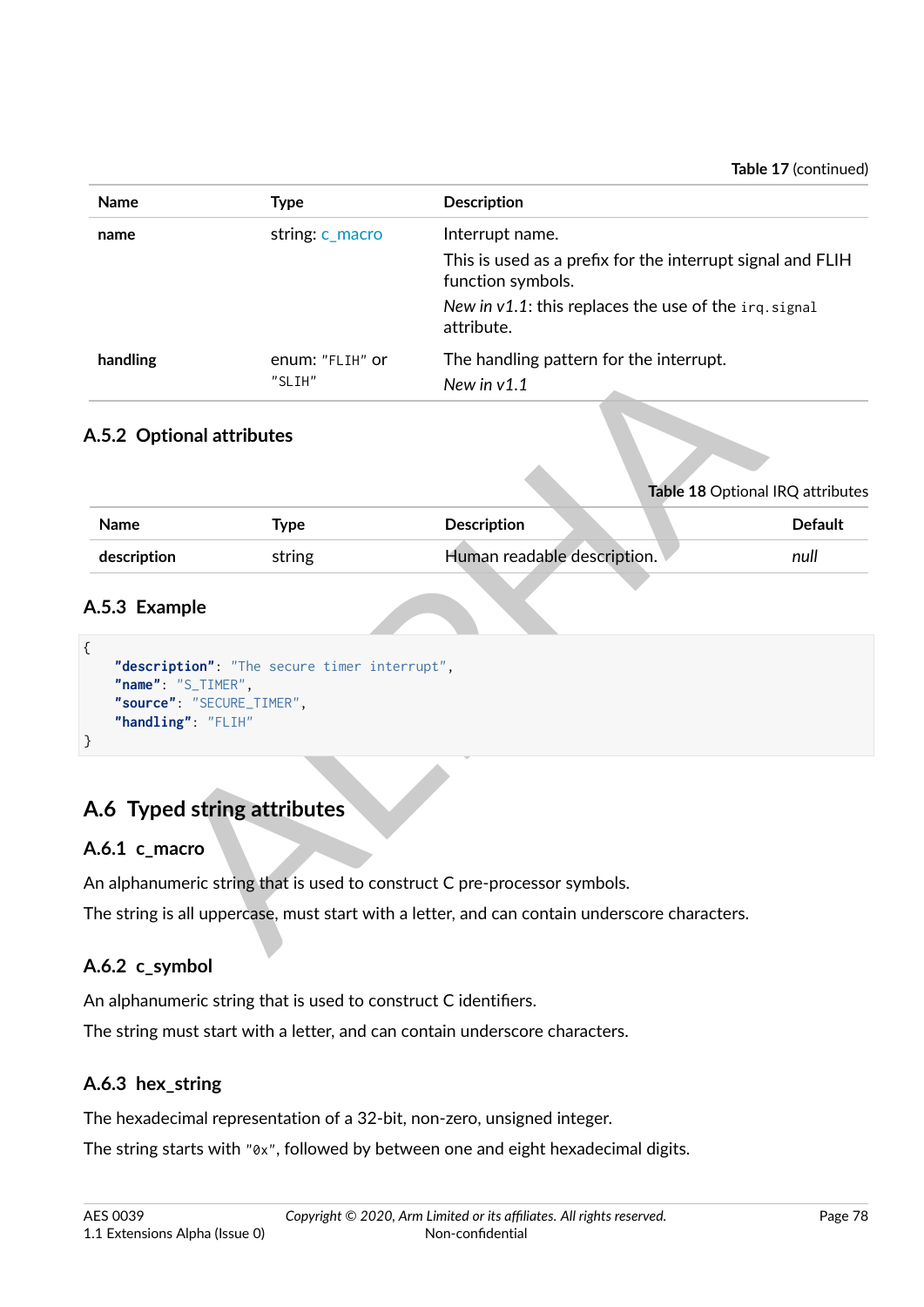# **Appendix B: Migrating Secure Partitions to version 1.1**

The version 1.1 framework APIs are compatible with the version 1.0 API. However, when a Secure Partition manifest specifies that it is using framework version 1.1, there are some necessary, incompatible changes that must be made to the manifest.

This section provides a guide to the changes that you need to make when migrating a Secure Partition developed for version 1.0 onto a framework that implements version 1.1.

## **B.1 Using an unmodified version 1.0 Secure Partition**

on provides a guide to the changes that you need to make when migrating a Secure Partit<br>for version 1.0 onto a framework that implements version 1.1.<br>**ng an unmodified version 1.0 Secure Partition**<br>events supports the IPC If the framework supports the IPC model, and you do not need to take advantage of any of the new features in version 1.1, then an existing version 1.0 Secure Partition will work without modification in the new framework.

Otherwise, you will need to make some changes to your code.

#### **Note:**

It is possible to use the same source code (but not manifest files) for both version 1.0 and version 1.1 Secure Partitions. The PSA\_FRAMEWORK\_VERSION pre-processor macro enables appropriate code to be selected to match the framework.

## **B.2 Update the manifest to version 1.1**

The first step when you want to use one or more of the version 1.1 features is to update the Secure Partition to version 1.1.

#### **B.2.1 Manifest changes**

1. Update the psa\_framework\_version attribute to version 1.1:

```
- "psa_framework_version": 1.0,
+ "psa_framework_version": 1.1,
```
2. Add the model attribute at the top level of the manifest, specifying the IPC model:

"model": "IPC",

3. For each RoT Service, add the connection-based attribute within the service specification, with the value true:

```
" connection-based": true,
```
4. For each interrupt, within the irq specification: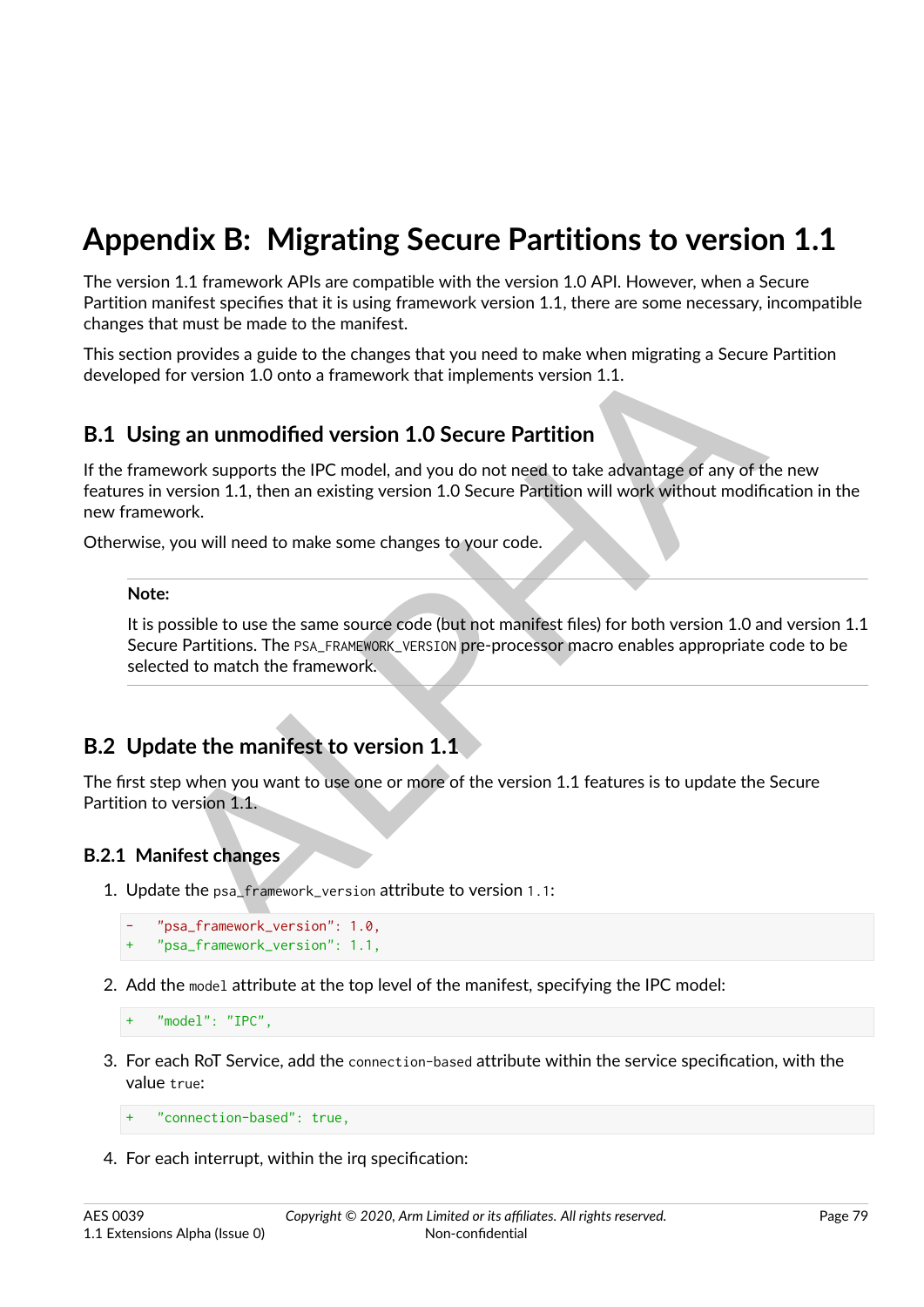- ∙ Replace the signal attribute within the irq specification, with a name attribute.
- ∙ Add the handling attribute, with the value "SLIH".

```
"signal": "MY_IRQ_SIG",
+ "name": "MY_IRQ",
   "handling": "SLIH",
```
## **B.2.2 Source code changes**

In a Secure Partition that uses version 1.1, some changes are needed to code dealing with interrupts:

- 1. The symbolic name of the interrupt is defined differently, and uses of these symbols will need to be updated in the source code.
	- ∙ In version 1.0, the name is «signal», where «signal» is the value of the interrupt's signal attribute in the manifest.
	- ∙ In version 1.1, the name is «name»\_SIGNAL. where «name» is the value of the interrupt's name attribute in the manifest.
- e Partition that uses version 1.1, some changes are needed to code dealing with interrupt<br>symbolic name of the interrupt is defined differently, and uses of these symbols will need<br>ted in the source code.<br>In version 1.0, t 2. Interrupts are initially disabled in a version 1.1 Secure Partition. Explicit calls to  $psa_$ irq enable() need to be made for each interrupt during Secure Partition initialisation, or when programming the peripheral interrupt.

## **B.3 Using version 1.1 features**

After migrating the Secure Partition to version 1.1, the following sections summarize the changes required to use the new features in existing Secure Partition and RoT Service code.

#### **B.3.1 Using the SFN model**

To use the SFN model in a Secure Partition, the following changes need to be made to a Secure Partition using the IPC model. See also *Secure Functions* on page 22.

1. Change the model attribute at the top level of the Secure Partition manifest, specifying the SFN model:

```
- "model": "IPC",
    "model": "SFN",
```
2. Remove the entry<sub>point</sub> attribute from the manifest, optionally replacing it with an entry-init attribute if your Secure Partition requires initialization before any of the RoT Service SFNs are called. Either:

```
"entry_point": "my_sp_main",
```
or:

```
- "entry_point": "my_sp_main",
"entry_init": "my_sp_init",
```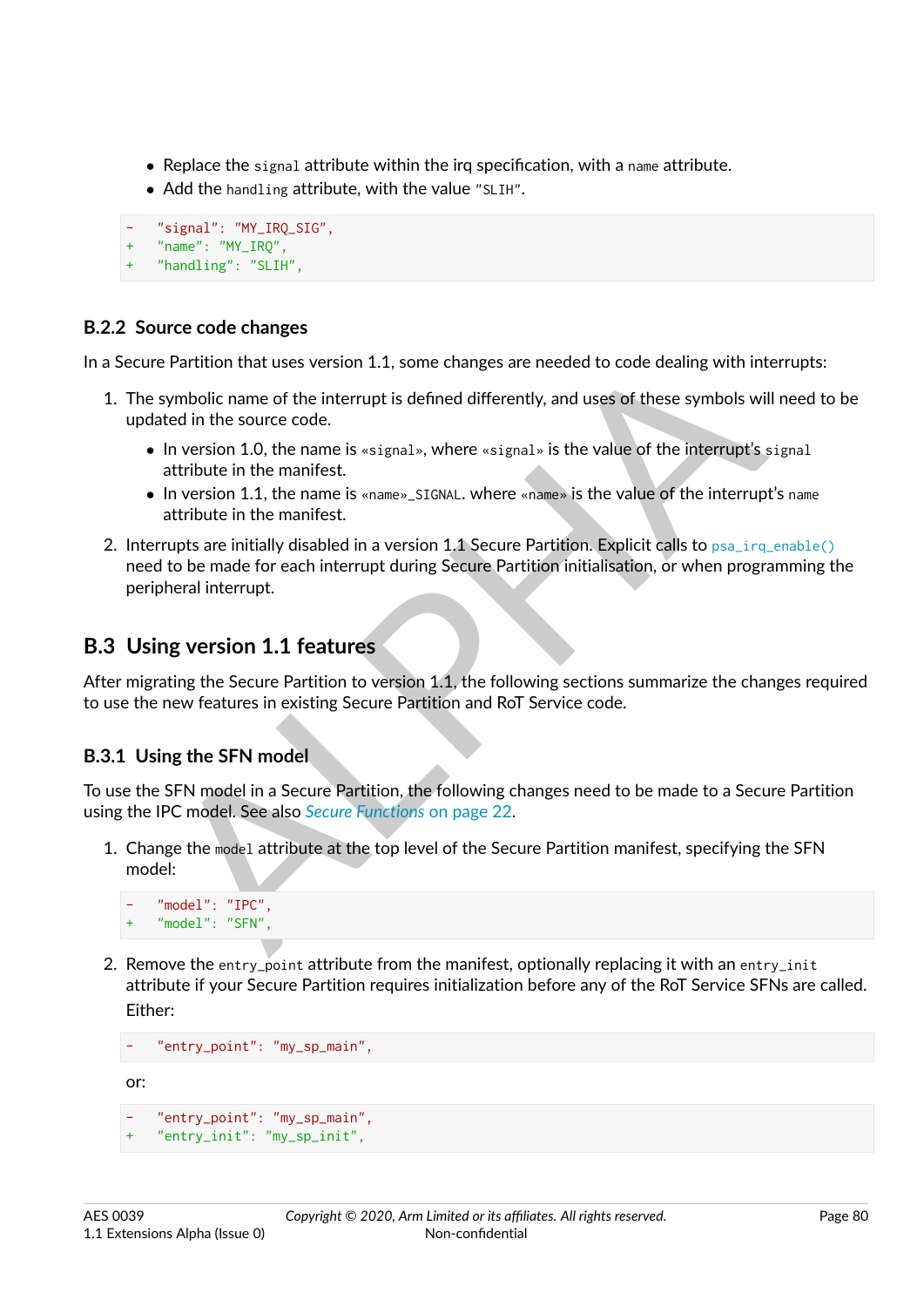3. If initialization is required, refactor the initialization code from the version 1.0 entry point function into the version 1.1 entry initialization function.

After initialization, the entry\_init function returns the following values:

- ∙ Return PSA\_SUCCESS if initialization succeeds.
- ∙ Return PSA\_SUCCESS if initialization is partially successful, and you want some SFNs to receive messages. RoT Services that are non-operational must respond to connection requests with PSA\_ERROR\_CONNECTION\_REFUSED.
- ∙ Return an error status if the initialization failed, and no SFNs within the Secure Partition must be called.
- be called.<br>
a Secure Function (SFN) to process messages for each RoT Service specified in the maniform SFN will have the following prototype:<br>
status\_t «name»\_sfn(const psa\_msg\_t \* msg);<br>
re «name» is the service's name at 4. Add a Secure Function (SFN) to process messages for each RoT Service specified in the manifest. Each SFN will have the following prototype:

psa\_status\_t «name»\_sfn(const psa\_msg\_t\* msg);

where «name» is the service's name attribute from the manifest in lowercase.

Refactor the message handling code for each RoT Service into the SFNs:

- ∙ Each SFN will receive *connection*, *request* and *disconnection messages* for that RoT Service.
- ∙ The reply to the message occurs when the SFN returns, using the return value as the response status to the client.

#### **B.3.2 Using a stateless RoT Service**

To change a connection-based RoT Service into a stateless RoT Service, the following changes need to be made. See also *Stateless Root of Trust services* on page 31.

- 1. Change the connection-based attribute in the service specification in the manifest, to false:
	- "connection-based": true,
	- " connection-based": false.
- 2. Optionally, specify the stateless handle index used to construct the *stateless handle* for the RoT Service. For example, to allocate the index 1:

"stateless\_handle": 1,

By default, the implementation will allocate this value for the RoT Service.

- 3. Rework the Secure Partition code that handles messages for the RoT Service:
	- ∙ Remove code that handles *connection* and *disconnection messages*. You can assume (or assert) that every message received for that RoT Service is a *request message*.
	- ∙ Ensure that the Secure Partition does not call psa\_set\_rhandle() on a message for that RoT Service.
- 4. Rework all of the client calls to the RoT Service:
	- ∙ Remove calls to psa\_connect() and psa\_close().
	- ∙ Replace the *[connection handle](#page-9-1)* used in calls to psa\_call() with the *[stateless handle](#page-12-2)*. The stateless handle has the name «name»\_HANDLE where «name» is the service's name attribute from the manifest.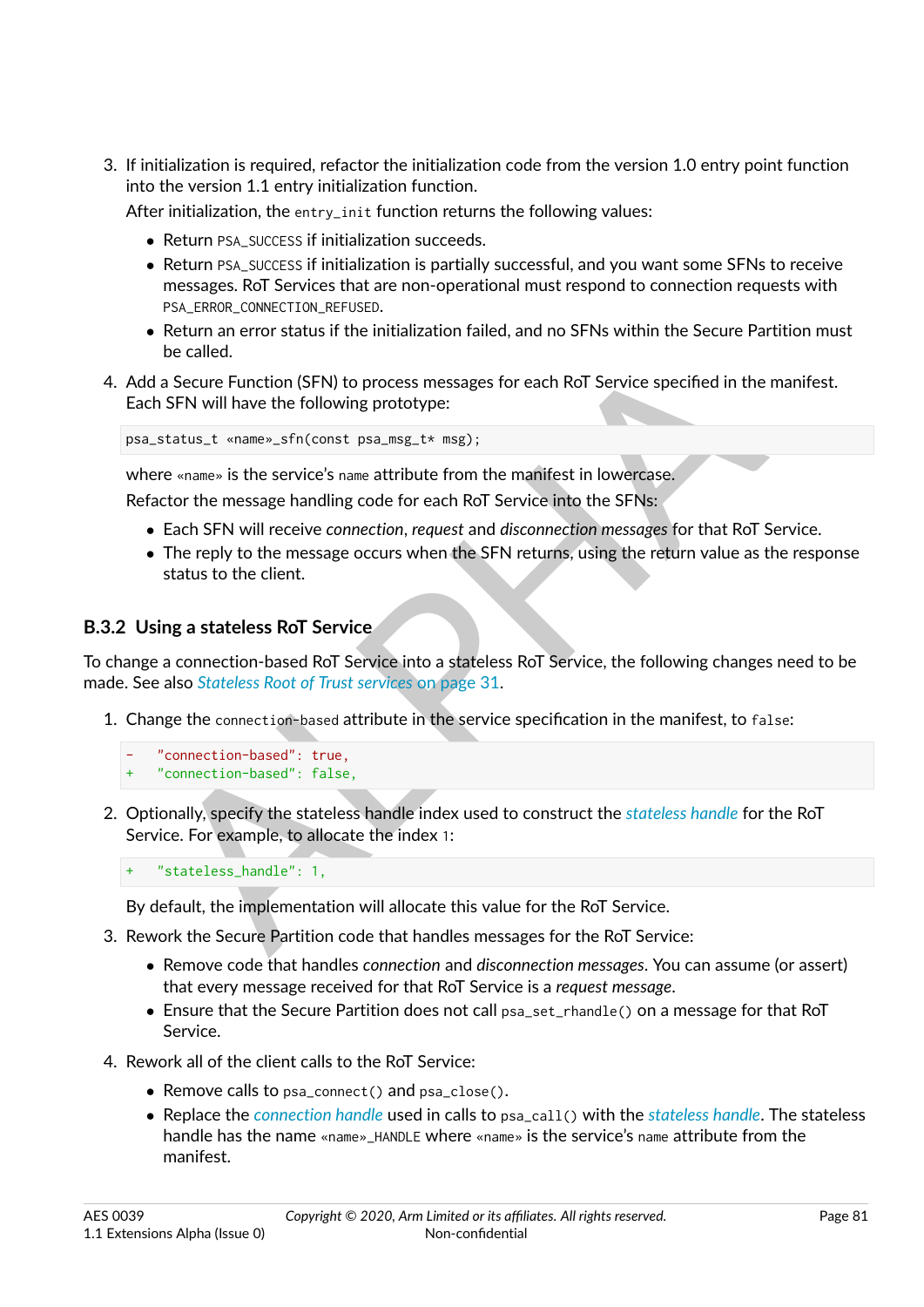## **B.3.3 Using MM-IOVEC**

To use memory mapped iovecs in an RoT Service, the following changes need to be made. See also *[Memory-mapped IOVECs](#page-39-0)* [on page](#page-39-0) [39.](#page-39-0)

- 1. Check that the framework you are using supports MM-IOVEC, or consider implementing the changes conditionally in your code using the [PSA\\_FRAMEWORK\\_HAS\\_MM\\_IOVEC](#page-20-0) pre-processor macro.
- 2. Enable MM-IOVEC for the RoT Service, by adding the mm\_iovec attribute to the service specification in the manifest file, and giving it the value "enable":

```
+ "mm_iovec": "enable",
```
- 3. Rework the RoT Service code which reads input vectors and writes output vectors. Only do this for vectors where this provides a significant reduction in memory usage or improvement in performance, without introducing memory-safety vulnerabilities.
	- ∙ Replace the use of psa\_read() to copy data from a client input vector, with calls to psa\_map\_invec(), and optionally psa\_unmap\_invec(). For example:

```
"mm_iovec": "enable",<br>
"mm_iovec": "enable",<br>
ork the RoT Service code which reads input vectors and writes output vectors. Only do the<br>
nors where this provides a significant reduction in memory usage or improvement in pe
      size_t len;
- uint8_t buffer[BUF_SIZE];
-
   - n = psa_read(msg.handle, INBUF_IDX, &buffer, sizeof(buffer));
     // use the data in buffer[0..len]
+ const uint8_t *vec;
 +
+ len = msg.in_size[INBUF_IDX];
+ if (len > 0) {
          vec = psa_map_invec(msg.handle, INBUF_IDX);// use the data in vec[0..len]+ } // leave the framework to unmap the vector
```
To make the code portable to implementations that do not support MM-IOVEC, use PSA\_FRAMEWORK\_HAS\_MM\_IOVEC to conditionally include the appropriate code. For example:

```
size_t len;
+#if PSA_FRAMEWORK_HAS_MM_IOVEC
+ const uint8_t *vec;
+
+ len = msg.in_size[INBUF_IDX];
  if (len > 0) {
       vec = psa_map_invec(msg.handle, INBUF_IDX);
+ // use the data in vec[0..len]
  + }
+#else
   uint8_t buffer[BUF_SIZE];
   len = psa_read(msg.handle, INBUF_IDX, &buffer, sizeof(buffer));
   // use the data in buffer[0..n]
+#endif
```
∙ Replace the use of psa\_write() to copy data into a client output vector, with calls to [psa\\_map\\_outvec\(\)](#page-45-0) and [psa\\_unmap\\_outvec\(\)](#page-46-0). For example: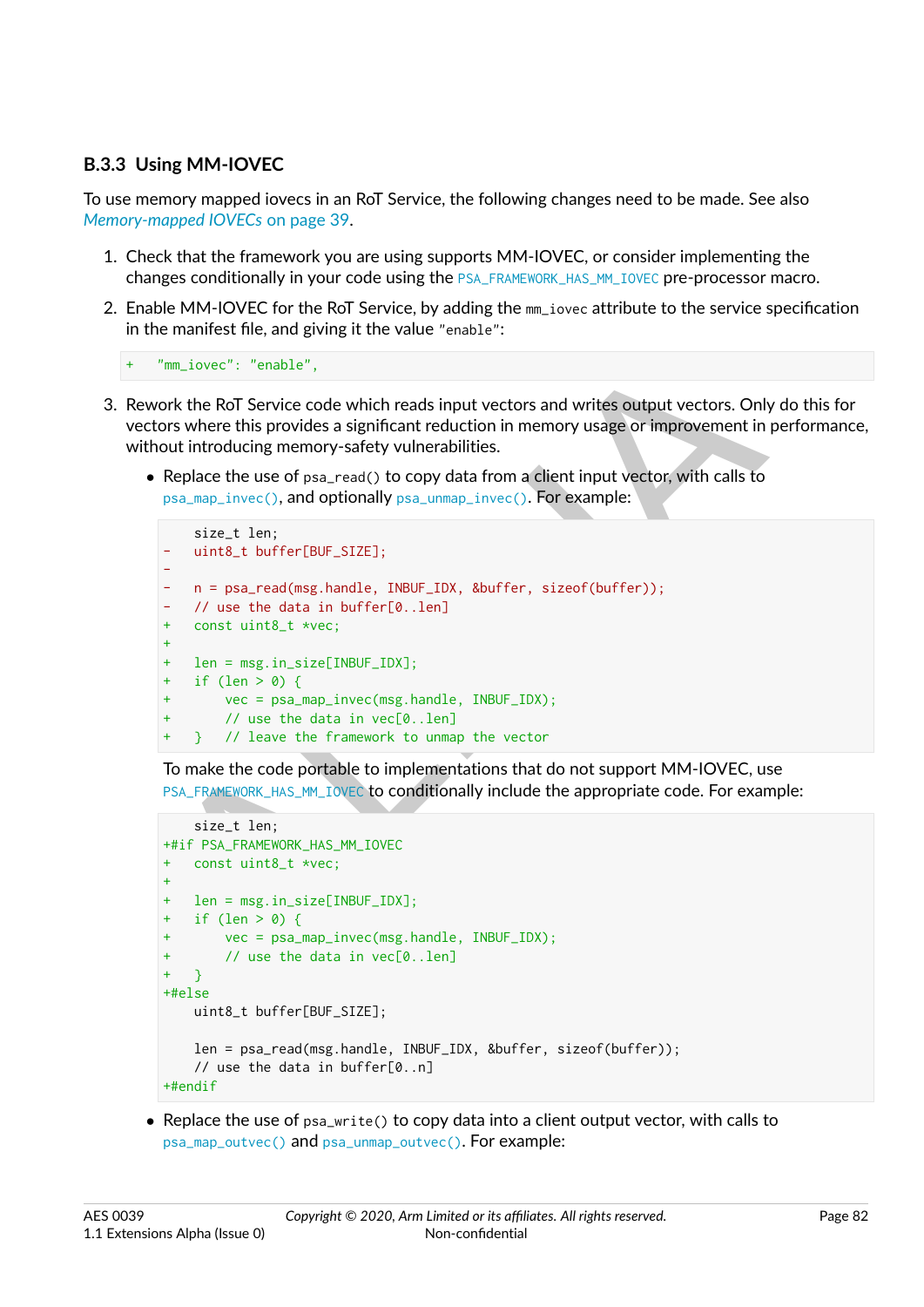```
<sup>1</sup> If (sz > 0)<br>
<sup>1</sup> vec = psa<sub>map</sub>_outvec(ngg, handle, OUTBUF_IDX);<br>
<sup>1</sup> vec = psa<sub>map</sub>_outvec(ngg, handle, OUTBUF_IDX);<br>
<sup>1</sup> van dest len to the output data in vec[0..sz],<br>
<sup>1</sup> / and set len to the output data in vec[0..
      size_t len;
      uint8_t buffer[BUF_SIZE];
-
    - // construct the output data in buffer[0..BUF_SIZE],
    // and set len to the output size
      psa_write(msg.handle, OUTBUF_IDX, &buffer, len);
     uint8_t *vec;
     size_t sz;
 +
+ sz = msg.out_size[OUTBUF_IDX];
      if (sz > 0) {
            vec = psa_map_outvec(msg.handle, OUTBUF_IDX);
            // construct the output data in vec[0..sz],
            // and set len to the output size
            psa_unmap_outvec(msg.handle, OUTBUF_IDX, len);
      \mathcal{F}
```
To make the code portable to implementations that do not support MM-IOVEC, use PSA\_FRAMEWORK\_HAS\_MM\_IOVEC to conditionally include the appropriate code.

## **B.3.4 Using FLIH**

To use *[First-level interrupt handling](#page-9-2)* instead of SLIH for a Secure Partition interrupt, the following changes need to be made. See also *Enhancements for Secure Partition peripheral drivers* on page 49.

1. Change the handling attribute in the irq specification in the manifest, specifying "FLIH" handling:

```
"handling": "SLIH",
+ "handling": "FLIH",
```
2. Add an *FLIH function* to the Secure Partition with the following signature:

```
psa_flih_result_t «name»_flih(void);
```
where «name» is the interrupt's name attribute from the manifest in lowercase.

- 3. Rework the interrupt handling code:
	- ∙ Any interaction with the peripheral that has low-latency requirements must be moved into the FLIH function.
	- ∙ Any interaction with other Secure Partitions, or with the message processing APIs must remain in the *Secure Partition thread context*.
	- ∙ If all of the handling code has been moved into the FLIH function, then:
		- The FLIH function returns [PSA\\_FLIH\\_NO\\_SIGNAL](#page-57-0).
		- $-$  The call to  $psa_eo_i()$  for this interrupt is removed.
	- ∙ If the FLIH function requires that further processing is done in the Secure Partition thread context, then:
		- The FLIH function returns [PSA\\_FLIH\\_SIGNAL](#page-57-1).
		- $-$  The call to psa\_eoi() is replaced with a call to  $psa$  reset\_signal() from the Secure Partition thread context.
	- If the interrupt is still enabled when the FLIH function returns the value [PSA\\_FLIH\\_SIGNAL](#page-57-1), then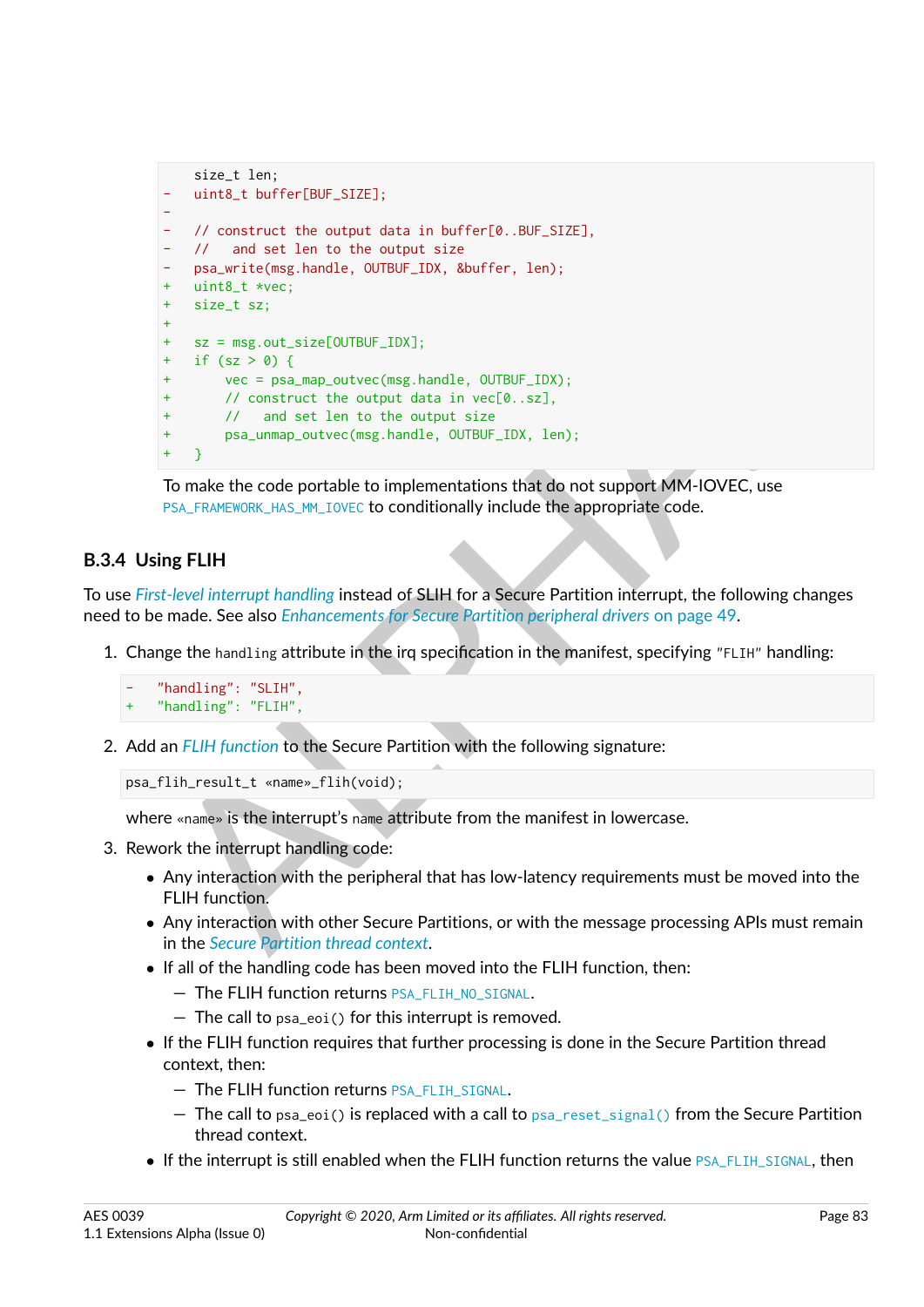the Secure Partition thread context must handle potential race conditions when it access any data shared with the FLIH function.

- We recommend that the Secure Partition thread context calls [psa\\_reset\\_signal\(\)](#page-57-2) first, before processing the data.
- The Secure Partition thread context can use [psa\\_irq\\_disable\(\)](#page-59-1) and [psa\\_irq\\_enable\(\)](#page-59-0) to create a critical section, if this is necessary to safely update data shared with the FLIH function.
- 4. Review read and write access to peripheral MMIO registers, and consider using the *[Register access](#page-61-0) functions for MMIO* on page 61 instead.

ALPHA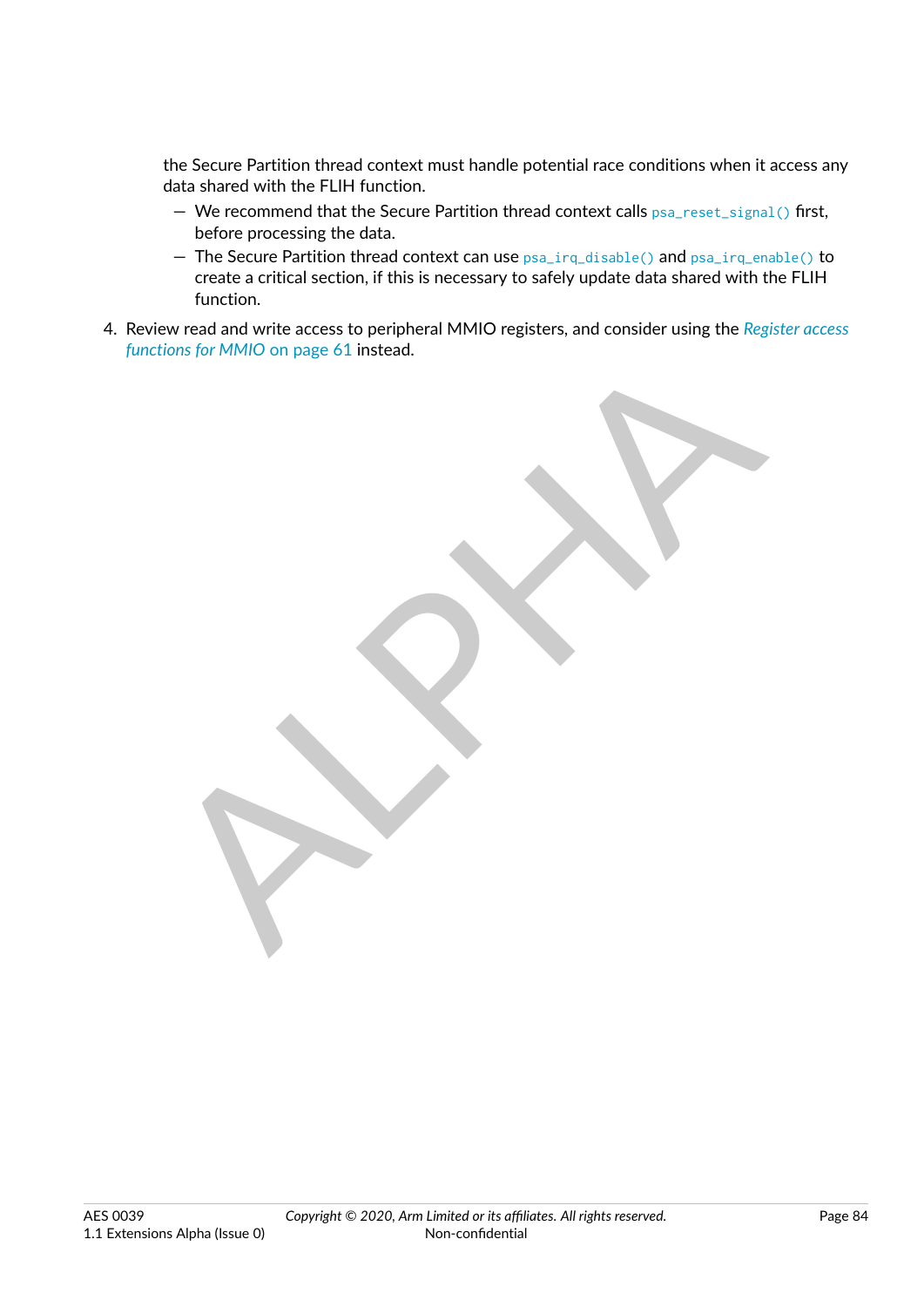# **Appendix C: Comparison between FF-M and TF-M frameworks**

This appendix provides a more detailed analysis of the existing frameworks, comparing their strengths and weaknesses in different system use cases. This analysis provides the rationale for the addition described in *Secure Functions* on page 22.

## **C.1 Background**

#### **C.1.1 The IPC model**

Example and Particular Security Architecture Firmware Framework [FF-M] describes a programmation framework and API that is based around one or more secure execution contrare use CHE and API that is based around one or more Version 1.0 of *Arm® Platform Security Architecture Firmware Framework* [FF-M] describes a programming model, communication framework and API that is based around one or more secure execution contexts called *[Secure Partition](#page-11-1)*s.

Each Secure Partition is programmed like an individual C program or task — polling for messages and other events, and responding to them. The communication API presents session-based connections to secure services, on which structured, synchronous requests are made by clients.

The communication broker (the *SPM*) in this framework also acts as a secure client identity provider, enabling more complex resource ownership and access control designs to be implemented with secure services.

Secure services are able to connect and makes requests as the client of other secure services, utilizing the same communication framework.

This overall design is typically referred to as the *IPC model* within the *Trusted Firmware-M* [\[TF-M\]](#page-8-2) documentation.

This architecture diagram provides an overview of the components within the design: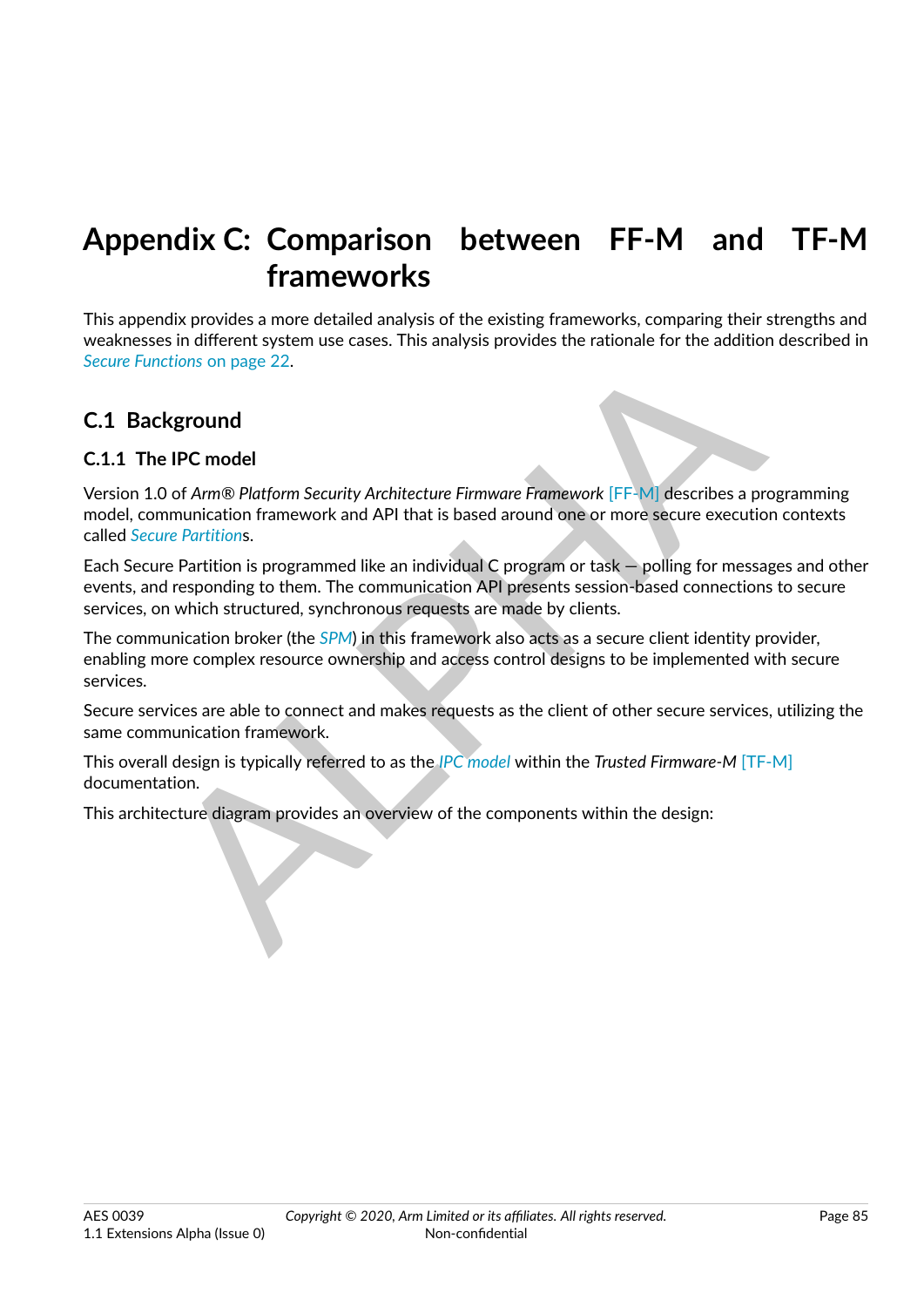

**Figure 1** *Elements of the FF-M v1.0 Architecture*

## **C.1.2 The Library model**

Version 1.0 of the *Trusted Firmware-M* [TF-M] project introduced a much simpler abstraction for secure services. The programming model is based around a set of secure service functions, each of which handles requests from a corresponding client-side function. The secure service functions are run as callbacks from the framework, and the framework is in control of the execution context and sequence in which secure service handlers run.

There is no concept of a connection in this framework. Each request to a secure service runs as an individual function call.

The constrained systems that this framework is designed for typically have a single non-secure client and single protected domain containing secure services. There is no real requirement for a client identity.

Secure services that require the use of other secure services can typically just call the underlying functionality directly, as there is no need to cross a protection boundary.

This communication framework is referred to as the *Library model* within the TF-M documentation.

# **C.2 Analysis**

## **C.2.1 One or two architectures?**

The IPC model provides significant control for a service developer to manage execution within each Secure Partition. The API permits the deferred completion of requests, and the ability to process multiple messages from different clients simultaneously within a single Secure Partition execution thread. The overall programming model is easier to reason about when integrating multiple Secure Partitions, which together enable concurrent handling of different secure services, in an implementation that provides a high isolation level. The API design requires that request data has to be copied between the client and service, mitigating many memory-safety vulnerabilities.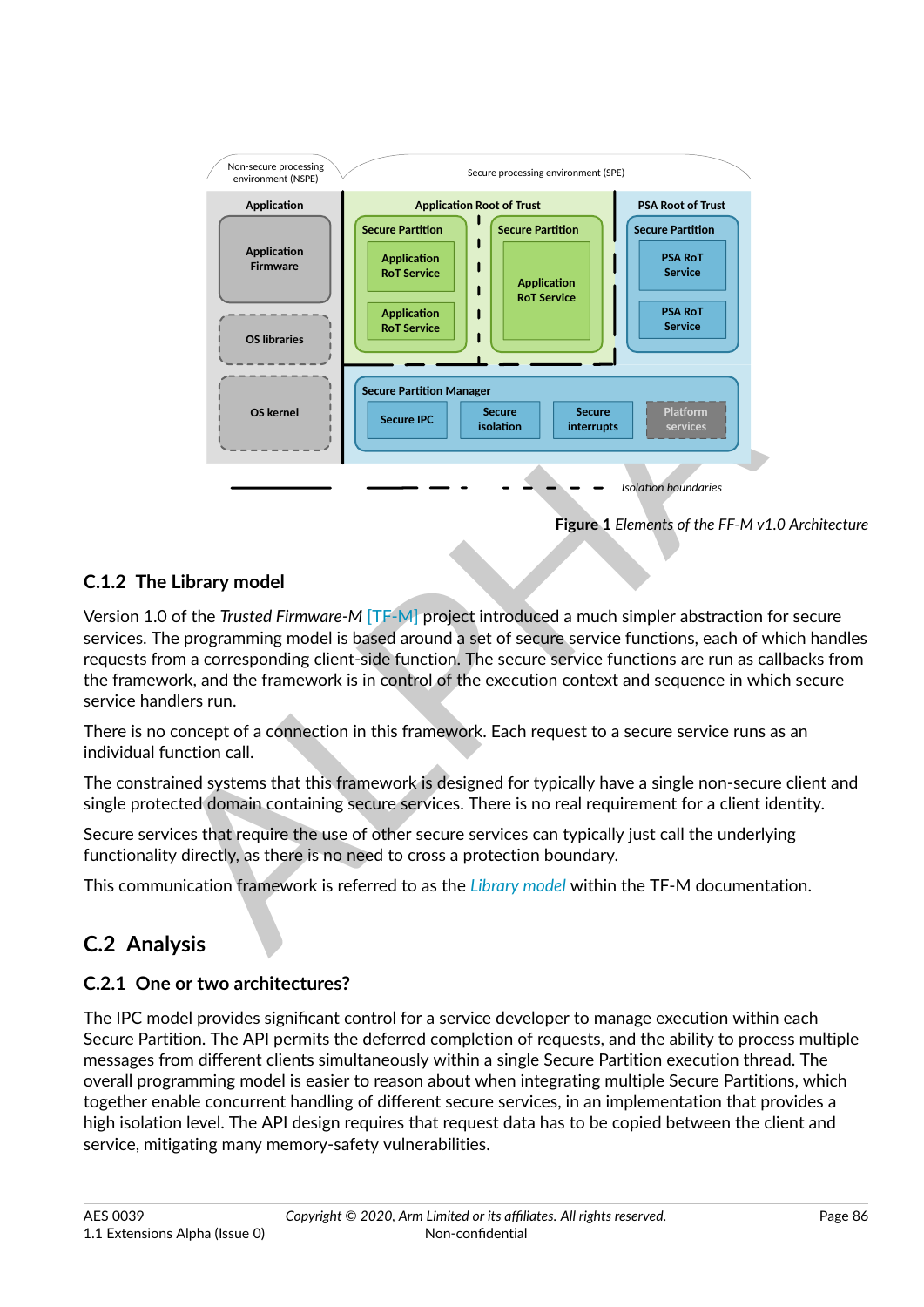The Library model is simple to describe, and leads to a simple implementation in a system with two protection domains, where each secure service function must complete execution before another can start. Direct access to client memory is assumed by the API (parameter buffers are passed by address), which prevents the API being used in systems demanding higher isolation.

The IPC model is well suited for more complex systems and product designs, and the Library model is effective for simpler systems. However, there are two main challenges with the current situation:

- ∙ System and product requirements are not binary: there is a spectrum of system complexity and product security needs. For systems that fall in between the two points addressed by the FF-M IPC model and the TF-M Library model, there is no framework that is a good fit for the system.
- ∙ It is difficult to describe the two models and APIs in a single architecture, due to their current differences. Providing a single architecture which could span these use cases would enable framework implementations to be a better fit for more systems.

#### **C.2.2 Scaling and Flexibility**

The challenges with constructing a unified framework architecture, that includes both the IPC model and the Library model stem from the current frameworks' inability to scale effectively.

#### **Scaling the IPC model**

The IPC model does not scale down efficiently:

- iel and the TF-M Library model, there is no framework that is a good fit for the system.<br>difficult to describe the two models and APIs in a single arritiecture, due to their current<br>erences. Providing a single architecture ∙ Simple stateless or one-shot secure operations require a connection. Creating a temporary connection significantly increases the runtime cost; there is not always a good place to stash a connection handle.
- ∙ Simple secure services still require boilerplate code in the Secure Partition to handle signals and dispatch requests to their respective service handlers.
- ∙ The thread-based programming model requires that the framework manages extra execution contexts, and switching between them to process requests, even for an implementation that only provides isolation level 1.

#### **Scaling the Library model**

The Library model does not scale up efficiently or safely:

- ∙ Adding more protection domains breaks the assumptions that enabled simplicity with just two domains:
	- Secure service functions must be run in a separate isolation domain and execution context to the SPM or framework.
	- Client identity is required as there can be more than one client for a service, and the service must respect the isolation of the client domains.
	- Calls between secure services cannot be direct function calls, and might need to be managed by the SPM to cross an isolation boundary.
	- Secure services cannot be run on a single SPE execution stack.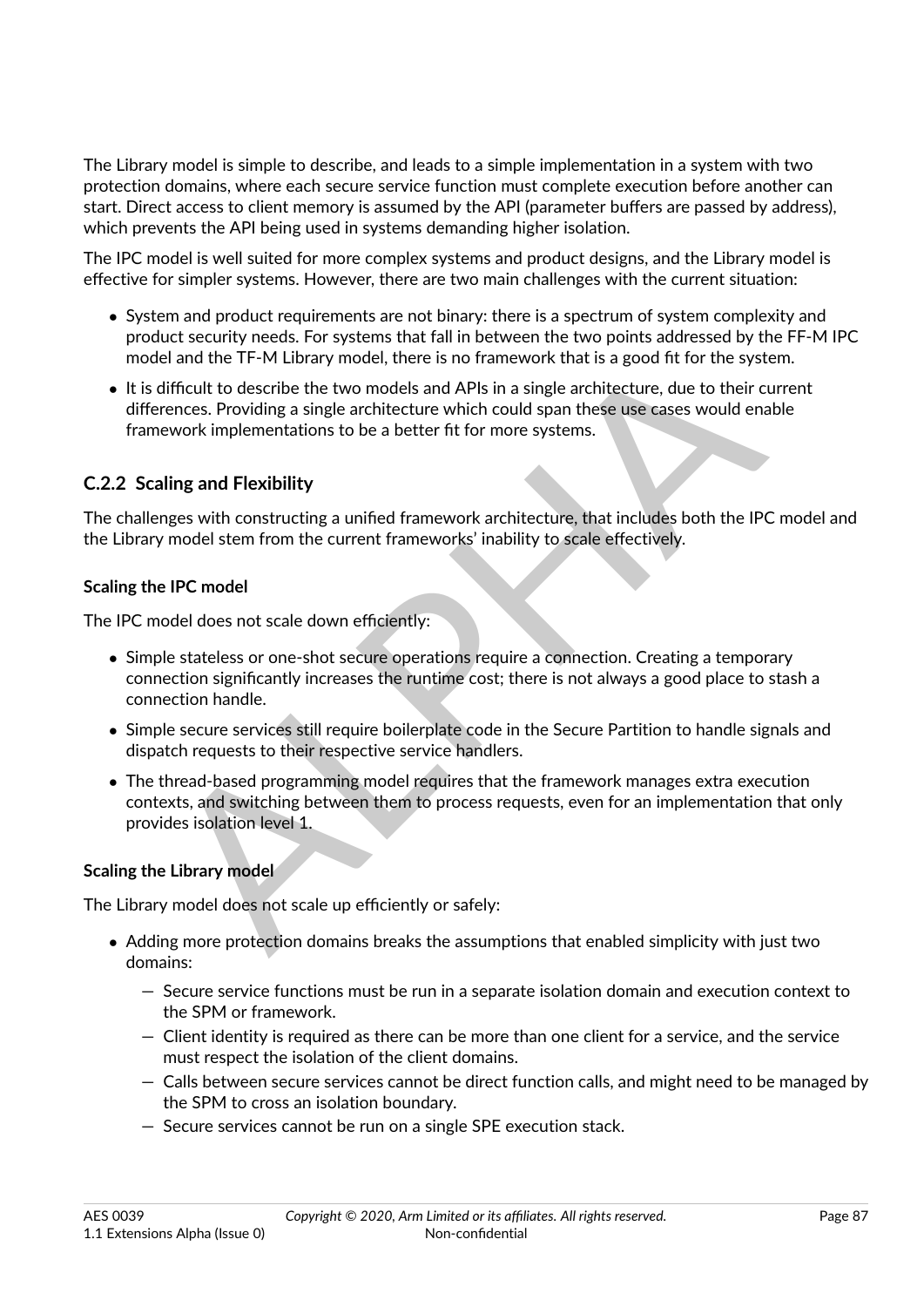Although an isolation level 2 design could be constructed by implementing the two-domain architecture between each pair of protection domains that need to communicate, this is not a simple design. The emergent, complex behavior of this system is derived from the implementation decisions instead of being defined by the framework architecture.

- ∙ Concurrent secure service execution either requires:
	- Grouping secure service functions, where secure service functions within the same group are run sequentially (that is, without concurrency), but secure service functions in different groups can interrupt or interleave with each other.
	- Allowing any secure service function to interrupt or interleave with execution of others.

Both approaches require additional execution contexts (in particular, they prevent the re-use of the message dispatcher's stack), even with isolation level 1.

Allowing any secure service function to interrupt or interleave with execution of others.<br>approaches require additional execution contexts (in particular, they prevent the re-use<br>age dispatcher's stack), even with isolatio Both also present the main risk of concurrent execution: shared data. Mitigating the risks of shared data, without isolating the concurrent contexts, requires synchronization primitives and increases the difficulty of ensuring that secure services are error-free.

∙ Mitigation of common memory-safety errors in secure services requires changing the API.

Even when the request broker validates the client memory parameters, providing direct access to client memory leaves the secure service vulnerable to double-fetch bugs, data alignment errors, buffer overruns, and permits pointer-chasing using unvalidated memory addresses passed as data.

The current API requires that **every** secure service implementation must be code reviewed carefully to mitigate against these vulnerabilities. In contrast, the API for the IPC model places mitigation for these risks within the framework implementation, and not in every single secure service.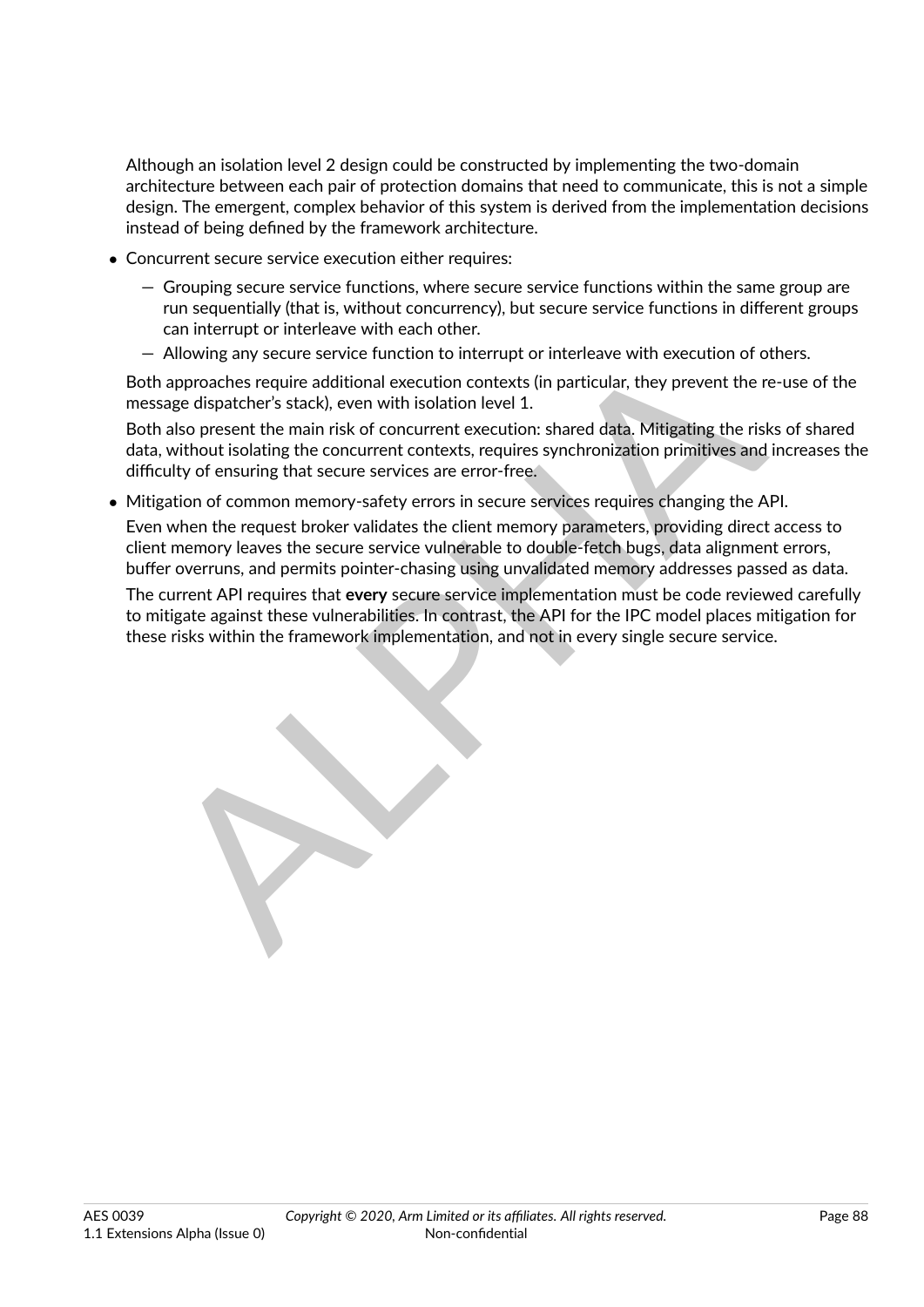# **Appendix D: Implementing session-less RoT Services**

This appendix examines the options for optimizing *[Secure Partition RoT Service](#page-12-5)* requests, when the RoT Service operations do not make any use of the session-based features of the version 1.0 API.

This analysis provides the rationale for the *[Stateless Root of Trust services](#page-31-0)* [on page](#page-31-0) [31](#page-31-0) extension.

## **D.1 Background**

A client of a *Root of Trust Service* accesses the service with RoT Service API. A simple approach to implementing the RoT Service API is to wrap this around calls to the FF-M Client API.

In general, there are two typical usages for an RoT Service API:

- ∙ Session-based API usage.
- ∙ Session-less API usage.

#### **Implementing a session-based API**

Session-based API usage needs an initial process to establish the session, and subsequent operations are based on this session.

An FF-M connection handle can be embedded in the session instance object, and psa\_connect() can be called during the session setup operation. The performance overhead of psa\_connect() is diluted in this case, since there are multiple subsequent session operations for each call to psa\_connect().

Here is a simplified example of an RoT Service API implementation that takes this approach:

```
Example 18 And Thuster Service accesses the service with RoT Service API. A simple approach to thig the RoT Service API is to wrap this around calls to the FF-M Client API<br>ting the RoT Service API is to wap this around ca
int32_t RoTServiceA_Open(uint32_t *p_hsession)
{
     psa_handle_t handle;
     handle = psa_connect(ROT_SERVICE_A_SID, ROT_SERVICE_A_VERSION);
     if (!PSA_HANDLE_IS_VALID(handle) {
          return PSA_HANDLE_TO_ERROR(handle);
     }
     /*
      * Here is the simplest scenario.
      * In practice, the session object has other members as well as the connection handle.
      */
     *p_hsession = (uint32_t)handle;
     return (int32_t)PSA_SUCCESS;
}
int32_t RoTServiceA_Control1(uint32_t hsession)
{
```
(continues on next page)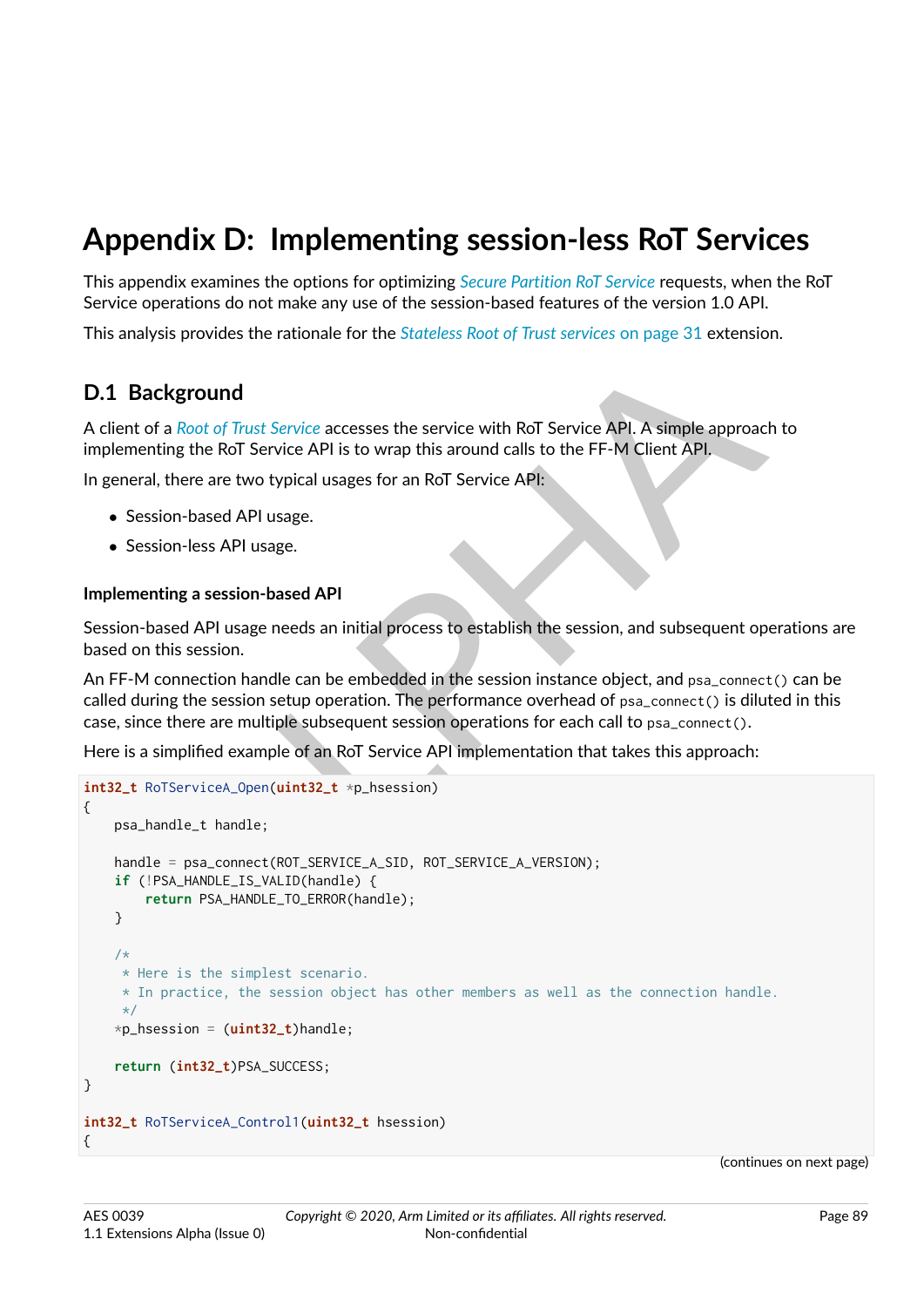(continued from previous page)

```
return (int32_t)psa_call((psa_handle_t)hsession,
                             PSA_IPC_CALL,
                             NULL, 0, NULL, 0);
}
int32_t RoTServiceA_Control2(uint32_t hsession)
{
    return (int32_t)psa_call((psa_handle_t)hsession,
                             PSA_IPC_CALL + 1,
                             NULL, 0, NULL, 0);
}
void RoTServiceA_Close(uint32_t hsession)
{
    psa_close((psa_handle_t)hsession);
}
```
#### **Implementing a session-less API**

Implementing a session-less API efficiently using the FF-M API is more challenging. This type of API does not have an explicit session, and has no session setup operation.

In the FF-M version 1.0 framework, a connection is mandatory for accessing services. This requires the client to maintain a handle while accessing an RoT Service.

<span id="page-90-0"></span>Here is a simplified example of a session-less RoT Service API implementation using the FF-M Client API:

```
NULL, 0, NULL, 0);<br>
NULL, 0, NULL, 0);<br>
Riview Class (unit 32_t hassion)<br>
Ning a session-less API<br>
Hing a session-less API<br>
Hing a session-less API<br>
API<br>
In explicit session, and has no session setup operation.<br>
M version 
psa_status_t RoTServiceB(void)
{
     psa_handle_t handle;
     psa_status_t status;
     handle = psa_connect(ROT_SERVICE_B_SID, ROT_SERVICE_B_VERSION);
     if (!PSA_HANDLE_IS_VALID(handle) {
           return PSA_HANDLE_TO_ERROR(handle);
     }
     status = psa_call(handle, PSA_IPC_CALL, NULL, 0, NULL, 0);
     psa_close(handle);
     return status;
}
```
There are two aspects of this approach that affect the runtime performance of the RoTServiceB() API:

- ∙ If RoTServiceB() is a frequently called API, the accumulated duration for calling psa\_connect() and psa\_close() is significant.
- ∙ There is a SID-lookup process within psa\_connect() which is difficult to optimize, because each RoT Service ID is allocated by the RoT Service developer.

To improve the performance for calling session-less secure services, the following approaches can be considered: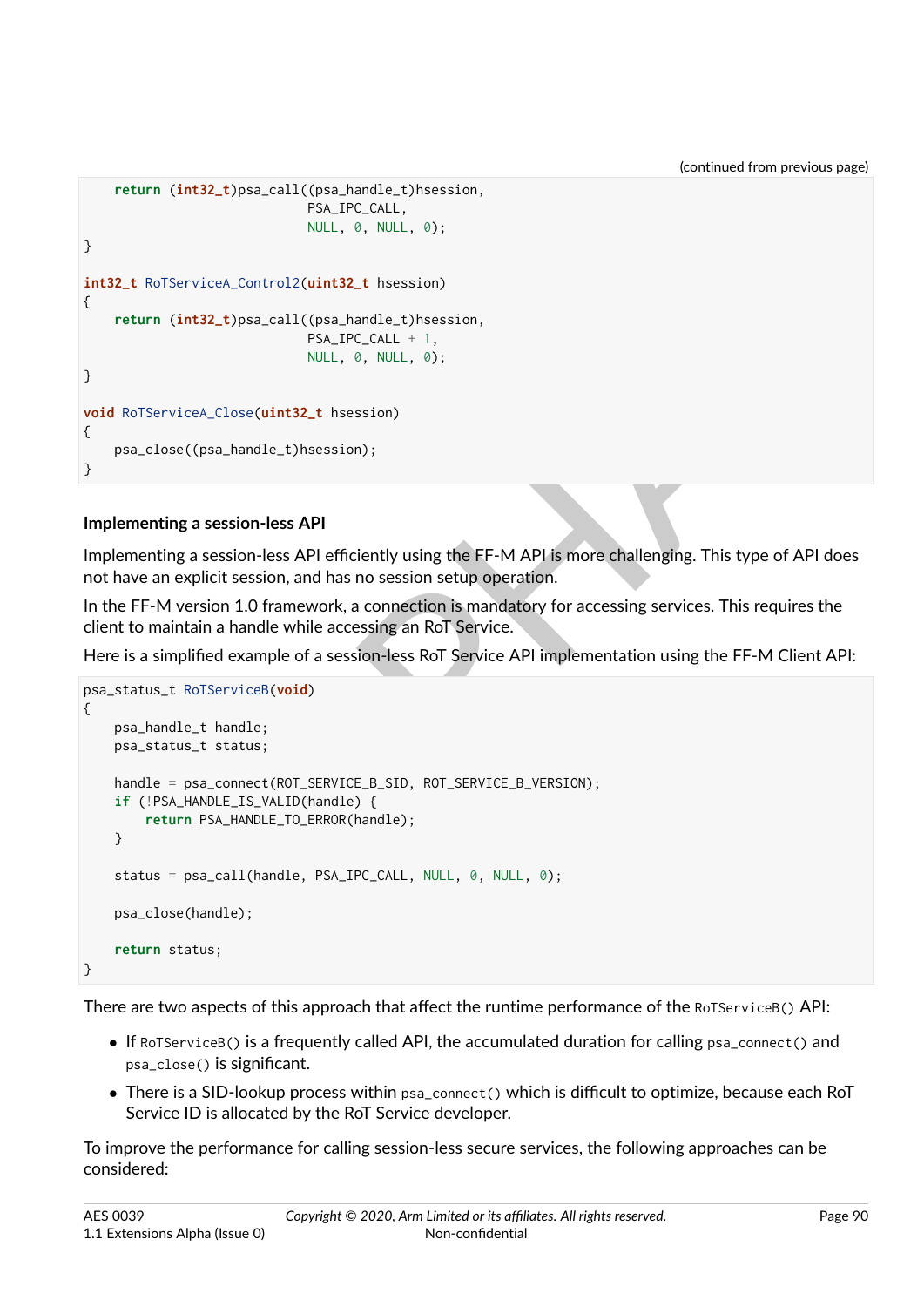- ∙ Increase the SID lookup performance.
- ∙ Increase the performance of the individual framework calls.
- ∙ Reduce the number of calls to psa\_connect() and psa\_close().

Increasing the performance of individual framework functions is a framework implementation issue. In the following analysis, we consider how to eliminate calls to these framework functions for session-less RoT Service APIs.

# **D.2 Analysis**

Before analyzing options, we consider the mechanisms for integrating an RoT Service API. Typically, the client needs to integrate the object files which contain the RoT Service API implementation. Here are the common scenarios:

- 1. There is no isolation between clients, the same object is shared by all clients.
- 2. There is isolation between clients, and the object is shared as read-only between clients. For example, this is what [TF-M] does with its Secure Partition Runtime Library (SPRTL) within the SPE.
- 3. There is isolation between clients, and the object is duplicated and linked with each client that uses the API.

For the example implementations of RoTServiceA and RoTServiceB above, the source compiles to object code with no writable data. This allows the framework to use any of the three mechanisms for integrating the RoT Service API with Secure Partition client code.

#### **Optimizing RoTServiceB()**

If the developer of RoTServiceB() wants to avoid always calling psa\_connect() and psa\_close(), one obvious approach is to save the connection handle somewhere, and reuse this for subsequent requests.

For example, RoTServiceB() could be rewritten as follows:

```
alysis<br>
alyzing options, we consider the mechanisms for integrating an RoT Service API. Typically<br>
also to integrate the object files which contain the RoT Service API implementation. Here a<br>
cenarios:<br>
re is no isolatio
static psa_handle_t saved_handle_b;
psa_status_t RoTServiceB(void)
{
     psa_handle_t handle;
     handle = saved_handle_b;
     if (handle == PSA_NULL_HANDLE) {
          handle = psa_connect(ROT_SERVICE_B_SID, ROT_SERVICE_B_VERSION);
          if (!PSA_HANDLE_IS_VALID(handle) {
                return PSA_HANDLE_TO_ERROR(handle);
          saved_handle_b =handle;
     }
     return psa_call(handle, PSA_IPC_CALL, NULL, 0, NULL, 0);
}
```
If this handle is saved in a global area, it has the following effects: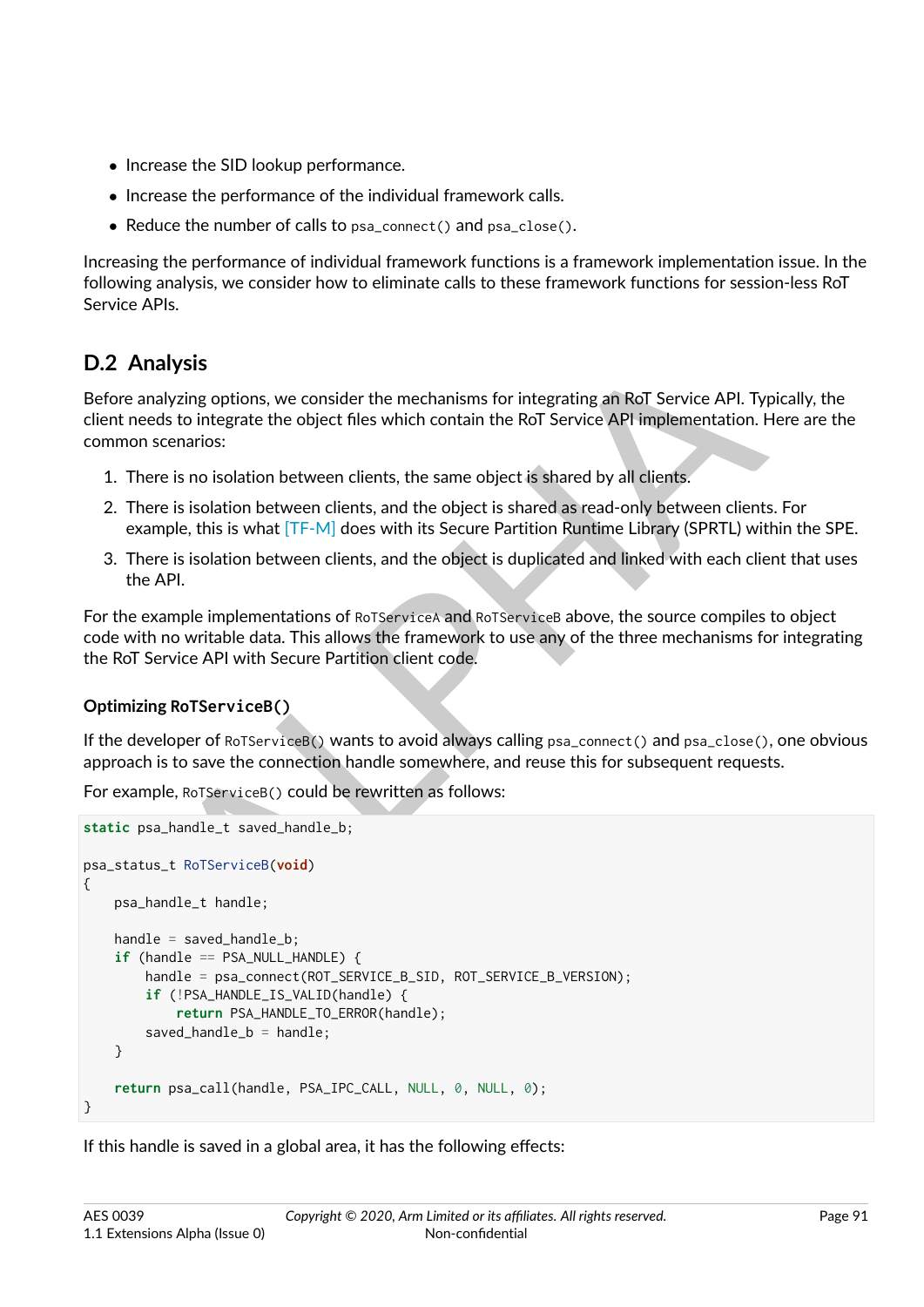- ∙ A non-const variable is needed to save the handle, and the object will contain a read-write data section.
- ∙ There are multiple clients that could call the API, but the framework assumes that each connection has at most one outstanding request. There is also no specified behavior if one task calls psa\_close() on a handle that is currently used by another task in a call to psa\_call().

So each client should have its own connection handle, and multiple handles need to be saved. When used from a Secure Partition, the RoT Service API can allocate memory in the Secure Partition or rely on separate handle variables being allocated by the framework (if the framework use mechanism 3 above). For NPSE clients, this approach requires knowledge of the NSPE runtime environment, resulting in a non-portable RoT Service API.

∙ Even in a system where the same connection handle can be used by all clients, it is not possible to store this handle in a location that all clients can read in systems which implement higher levels of isolation. It is also a security risk for a trusted service to use a shared connection handle that could be tampered with by malicious code.

These disadvantages make this approach problematic. An alternative is to delegate the handle storage to the system using an abstracted API which avoids explicit use of shared global variables (especially NSPE clients):

```
ie), ror werse clients, this approach requires knowledge of the NSPE routinne environmen<br>
bina a system where the same connection handle can be used by all clients, it is not possible<br>
it in a system where the same conne
psa_status_t RoTServiceB(void)
{
     psa_handle_t handle;
     handle = GET_ROT_HANDLE(CLIENT_ID);
     if (!PSA_HANDLE_IS_VALID(handle)) {
          handle = psa_connect(ROT_SERVICE_B_SID, ROT_SERVICE_B_VERSION);
          if (!PSA_HANDLE_IS_VALID(handle) {
                return PSA_HANDLE_TO_ERROR(handle);
         }
         SET_ROT_HANDLE(CLIENT_ID, handle);
     }
     return psa_call(handle, PSA_IPC_CALL, NULL, 0, NULL, 0);
}
```
The disadvantages with this approach include:

- ∙ This involves an abstracted API within the RoT Service API library implementation. Ideally, the RoT Service API library should not have system dependencies, but now the SPE and NSPE need to implement the GET\_ROT\_HANDLE() and SET\_ROT\_HANDLE() functionality.
- ∙ In a simple system without memory management API, a custom allocating implementation is required.
- ∙ Need mechanisms to retrieve the caller's client ID to let abstract API find corresponding handle for this client.

#### **Conclusion**

None of these approaches work in a portable way, or they introduce new APIs that have to be made to work on each implementation into which the RoT Service is integrated.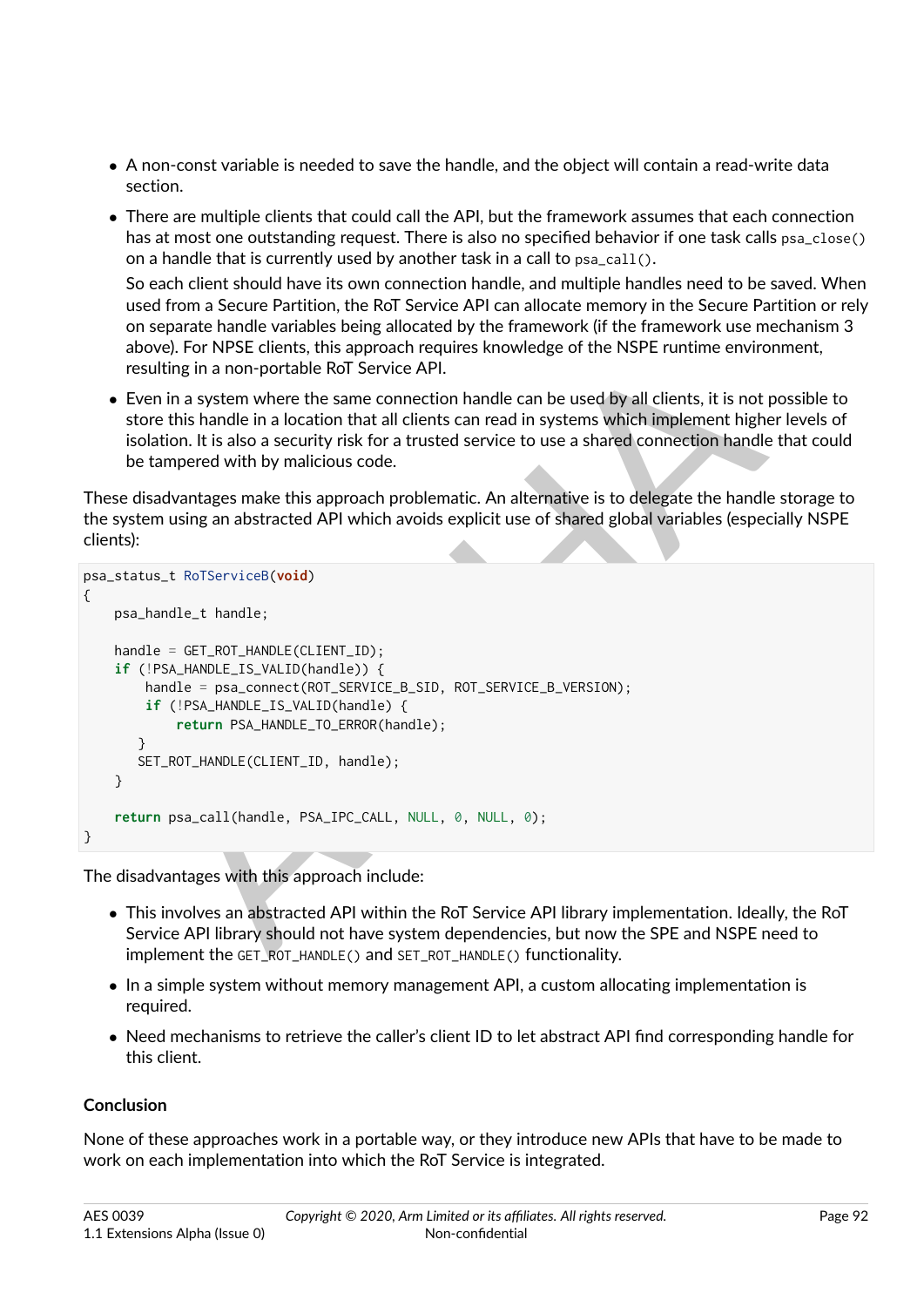To make a useful improvement for session-less APIs, support is required from the Firmware Framework itself.

# **D.3 Framework options**

#### **Idea 1: Fixed handle values**

**Idea**: What will happen if the handle value is decided and known by clients at build time?

Then the situation would change as we do not need to store the handle after connection, since the handle value is already known.

The notes in [FF-M] §3.3.4 describe a connection handle allocation strategy in which different Secure Partitions can use the same handle value for different connections. This suggests that it is possible to make each client have their own connection to an RoT Service, using the same, fixed handle value.

An RoT Service API that follows the session-less pattern can work using this type of connection. psa\_call() can be invoked directly with this handle value, if the handle is connected implicitly to the RoT Service by the framework. The resulting implementation of RoTServiceB() would look like this:

```
psa_status_t RoTServiceB(void)
{
    return psa_call(ROT_SERVICE_B_FIXED_HANDLE, PSA_IPC_CALL, NULL, 0, NULL, 0);
}
```
Ideally, the framework automatically makes the fixed handle ready for use before the client runs, or when the client first calls psa\_call() with this handle. If the client has to explicitly ensure this handle is connected, this would reintroduce many of the client logic challenges that we want to solve.

#### **Idea 2: No connection at all**

**Idea**: Are there other opportunities for optimizing the framework for session-less RoT Service APIs?

structure who change as we do not need to store the nandle after connection, since the<br>line [FF-M] \$3.3.4 describe a connection handle allocation strategy in which different Sect.<br>can use the same handle value for differen The typical code for a session-less RoT Service API (see original RoT ServiceB) creates transient connections for each and every request. As a result, the RoT Service implementation cannot make use of the *[rhandle](#page-11-0)* feature of the Secure Partition API for these calls, and does not do anything during the *connection* and *disconnection* messages that it receives.

If all of the requests for the RoT Service use the same pattern, then the framework can eliminate all of the following activities without affecting the functionality of the RoT Service:

- ∙ The client explicitly connecting to the RoT service using psa\_connect().
- ∙ The framework delivering *connection* or *disconnection messages* to the RoT Service.
- ∙ The RoT Service using the rhandle feature.

If all of this functionality is removed for a session-less RoT Service, this enables a simpler framework design for this type of service.

#### **Conclusion**

Although there are scenarios in which only one of these ideas is needed for an RoT Service, providing this flexibility adds complexity to the understanding of the features and the framework design and